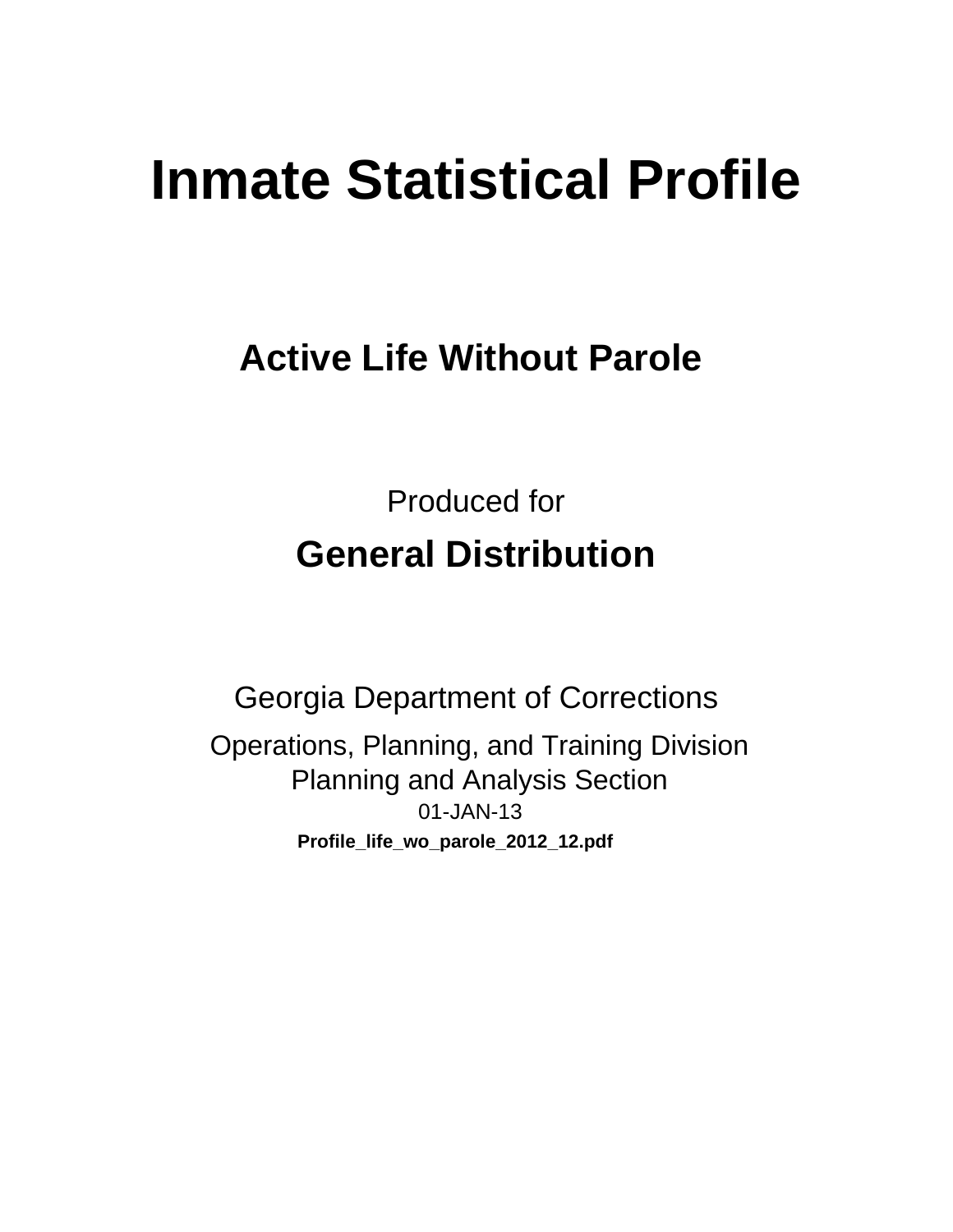## **Inmate Statistical Profile 01-JAN-13**

Contents

**Active Life Without Parole** 

Produced for General Distribution

## **Table of Contents**

| <b>Demographic information</b>                                       |
|----------------------------------------------------------------------|
| 5 Current age, broken out in ten year age groups                     |
| 6 Race group                                                         |
| 7 Marital status, self-reported at entry to prison                   |
| 8 Number of children, self-reported at entry to prison               |
| 9 Religious affiliation, self-reported at entry to prison            |
| 10 Home county - self-reported at entry to prison                    |
| 14 Socioeconomic class, self-reported at entry to prison             |
| 15 Environment to age 16, self-reported at entry to prison           |
| 16 Guardian status to age 16, self-reported at entry to prison       |
| 17 Employment status before prison, self-reported at entry to prison |
| 18 Age at admission                                                  |
| 20 Height, measured at entry to prison                               |
| 21 Weight, measured at entry to prison                               |
| 22 Military service                                                  |
| <b>Correctional information</b>                                      |
| 23 Type of admission to prison                                       |
| 24 Current / last security status                                    |
| 25 Current / last institution type                                   |
| 26 Institution type - transitional centers                           |
| 27 Institution type - county prisons                                 |
| 28 Institution type - state prisons                                  |
| 29 Institution type - private prisons                                |
| 30 Institution type - pre-release centers                            |
| 31 Institution type - inmate boot camp                               |
| 32 Number of disciplinary reports                                    |
| 33 Number of transfers                                               |
| 34 Number of escapes                                                 |
| 35 Time served in current (or last) institution                      |
| Educational, psychological and physical information                  |
| 36 Highest grade level attained                                      |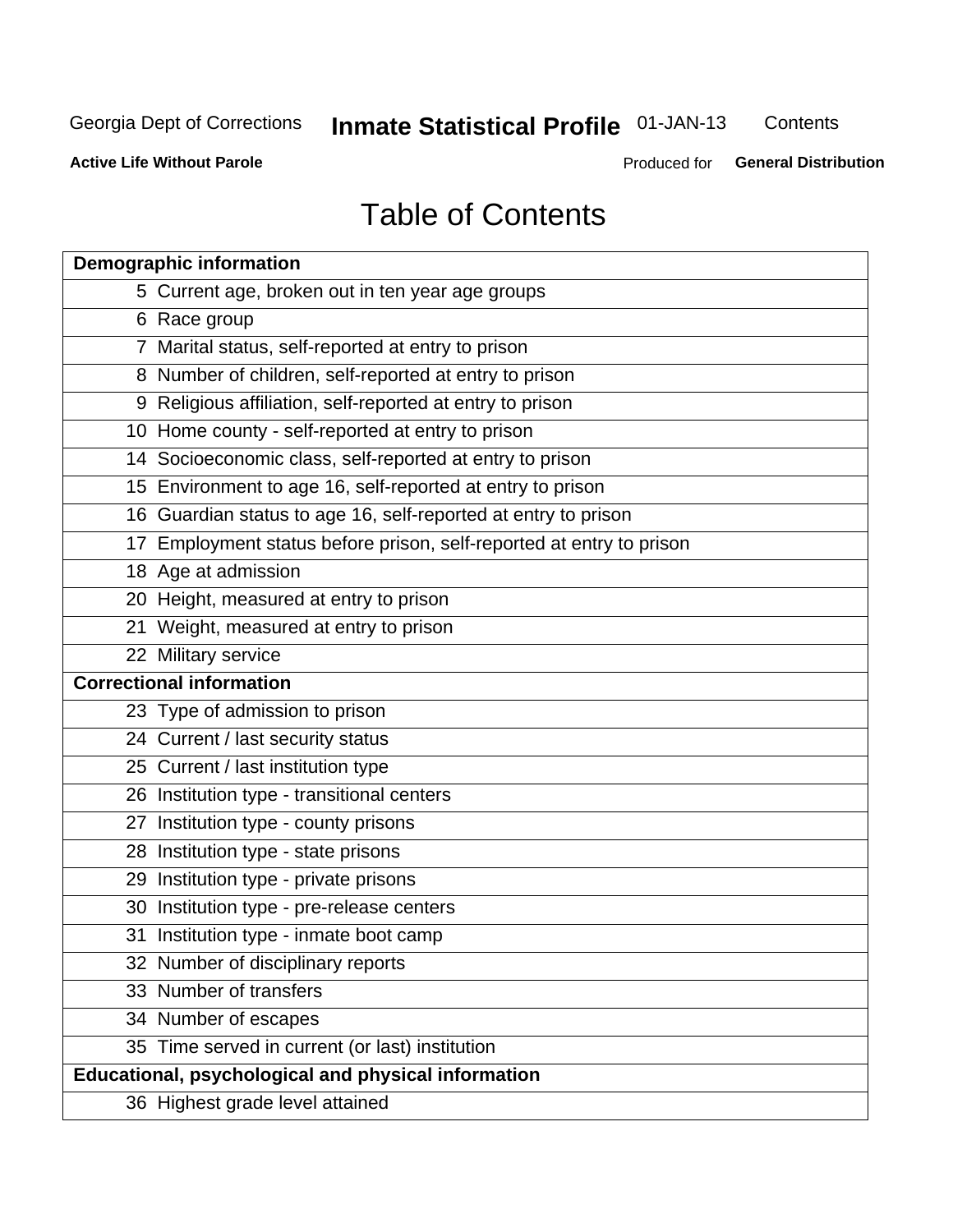## **Inmate Statistical Profile 01-JAN-13**

Contents

**Active Life Without Parole** 

Produced for General Distribution

## **Table of Contents**

| <b>Educational, psychological and physical information</b>       |
|------------------------------------------------------------------|
| 37 Culture fair IQ scores                                        |
| 38 Wide Range Achievement Test (WRAT) reading score              |
| 39 Wide Range Achievement Test (WRAT) math score                 |
| 40 Wide Range Achievement Test (WRAT) spelling score             |
| 41 Scope of substance abuse - summary                            |
| 42 Scope of substance abuse - detail                             |
| 43 Current / last mental health treatment level                  |
| 44 PULHESDWIT medical scale - 'P' overall condition ('P'hysical) |
| 45 PULHESDWIT medical scale - 'U' upper body                     |
| 46 PULHESDWIT medical scale - 'L' lower body                     |
| 47 PULHESDWIT medical scale - 'H' hearing                        |
| 48 PULHESDWIT medical scale - 'E' vision                         |
| 49 PULHESDWIT medical scale -'S' psychiatric                     |
| 50 PULHESDWIT medical scale - 'D' dental                         |
| 51 PULHESDWIT medical scale - 'W' work ability                   |
| 52 PULHESDWIT medical scale - 'I' impairment                     |
| 53 PULHESDWIT medical scale - 'T' transportability               |
| 54 Criminality in family, self-reported                          |
| 55 Alcoholism in family, self-reported                           |
| 56 Drug abuse in family, self-reported                           |
| 57 Subjected to frequent beatings, self-reported                 |
| 58 Father absent during inmate's childhood                       |
| 59 Mother absent during inmate's childhood                       |
| 60 Inmate diagnosed as manipulative                              |
| 61 Inmate diagnosed as assaultive                                |
| <b>Crimes and criminal history information</b>                   |
| 62 Number of prior Georgia incarcerations                        |
| 63 Prison sentence in years                                      |
| 64 Primary offense, broken out into felonies vs misdemeanors     |
| 65 Primary offense, broken out into six broad crime categories   |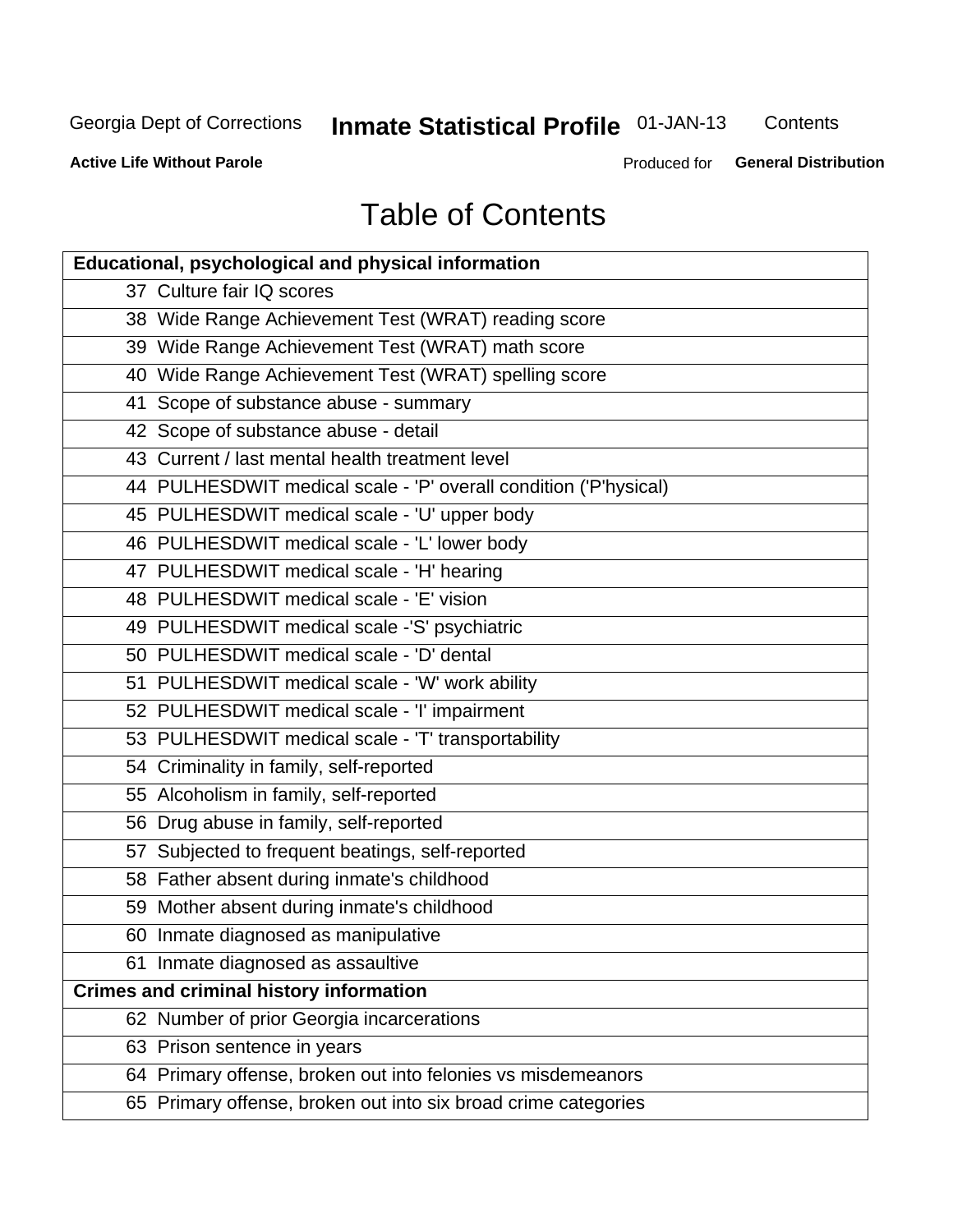## **Inmate Statistical Profile 01-JAN-13**

Contents

**Active Life Without Parole** 

Produced for General Distribution

## **Table of Contents**

| <b>Crimes and criminal history information</b>        |
|-------------------------------------------------------|
| 66 Primary offense, detailed offense code             |
| 67 County of conviction of primary offense            |
| 71 Circuit of conviction of primary offense           |
| 73 Years served (jail + prison) in this incarceration |
| <b>Medical information</b>                            |
| 74 Results of most recent HIV test                    |
| 75 Results of most recent tuberculosis test           |
| 76 Results of most recent syphilis test               |
| 77 Results of most recent Hepatitis-C test            |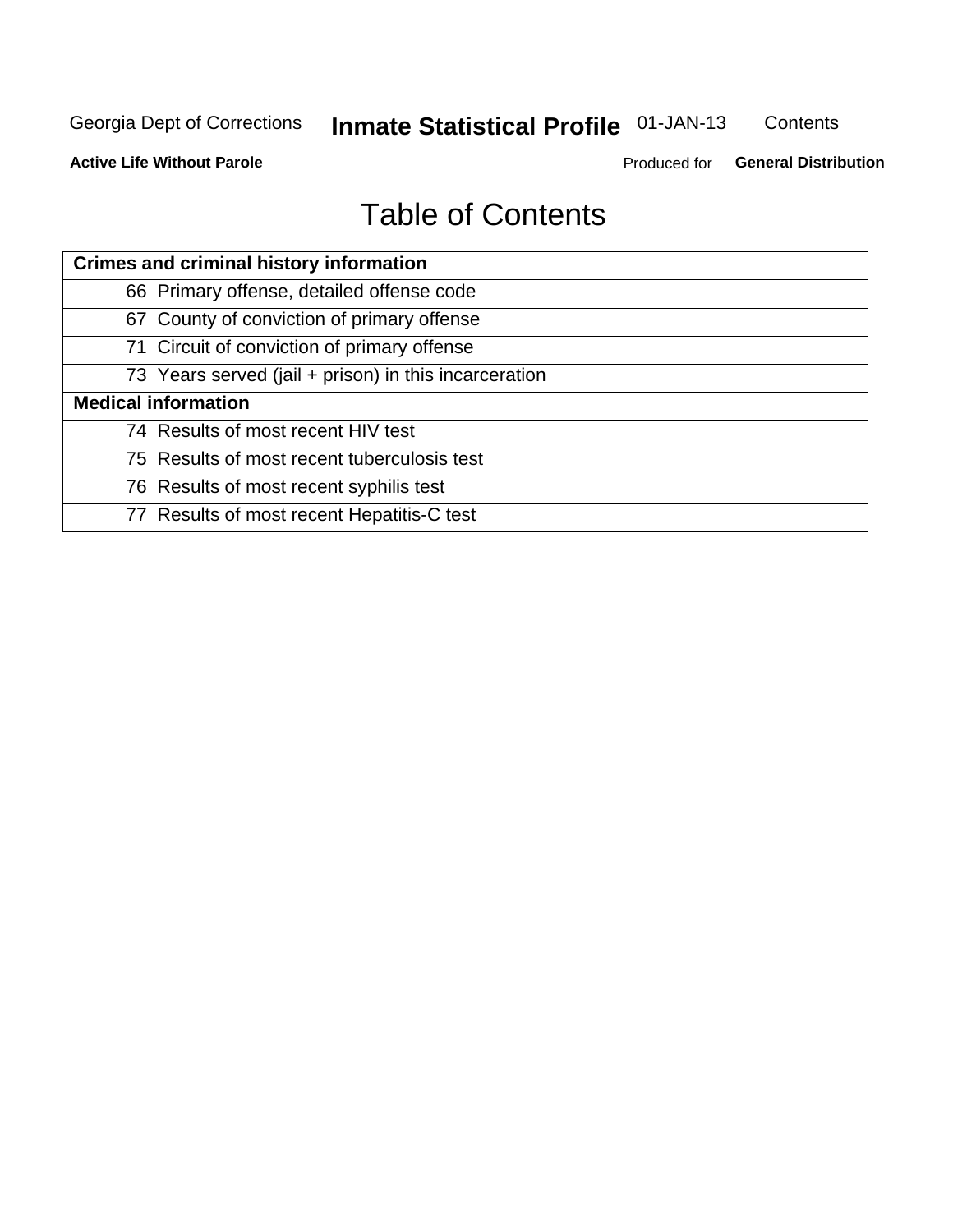#### Inmate Statistical Profile 01-JAN-13 Page 5

#### **Active Life Without Parole**

#### Produced for General Distribution

## Current age, broken out in ten-year age groups

COL % - percent each COUNT is of its particular column

|                          |                 | <b>Male</b> |         |              | <b>Female</b> |       | <b>Total</b>    |            |
|--------------------------|-----------------|-------------|---------|--------------|---------------|-------|-----------------|------------|
| <b>Current Age</b>       | <b>Count</b>    | Col %       | Row %   | <b>Count</b> | Col %         | Row % | <b>Total</b>    | Col %      |
| <b>Teens (1-19)</b>      | 6               | 0.79%       | 100.00% |              |               |       | 6'              | 0.77%      |
| <b>Twenties (20-29)</b>  | 80              | 10.47%      | 95.24%  | 4            | 22.22%        | 4.76% | 84 I            | 10.74%     |
| Thirties (30-39)         | 225             | 29.45%      | 97.83%  | 5            | 27.78%        | 2.17% |                 | 230 29.41% |
| <b>Forties (40-49)</b>   | 236             | 30.89%      | 98.33%  | 4            | 22.22%        | 1.67% |                 | 240 30.69% |
| <b>Fifties (50-59)</b>   | 159             | 20.81%      | 96.95%  | 5            | 27.78%        | 3.05% | 1641            | 20.97%     |
| <b>Sixties (60-69)</b>   | 45              | 5.89%       | 100.00% |              |               |       | 45              | 5.75%      |
| Seventy + (70 and above) | 13 <sub>1</sub> | 1.70%       | 100.00% |              |               |       | 13 <sub>1</sub> | 1.66%      |
| <b>Total Reported</b>    | 764             | 100%        | 97.70%  | 18           | 100%          | 2.30% | 782             | 100%       |

| ______ | 7c<br>____ | $\sim$ | 700<br>10Z |
|--------|------------|--------|------------|

| <b>Mean</b><br>(average) | 42.91 | 39.89 | 42.84 |
|--------------------------|-------|-------|-------|
| Median (middle)          |       | 39.5  |       |
| Mode<br>(most frequent)  | 44    |       | 44    |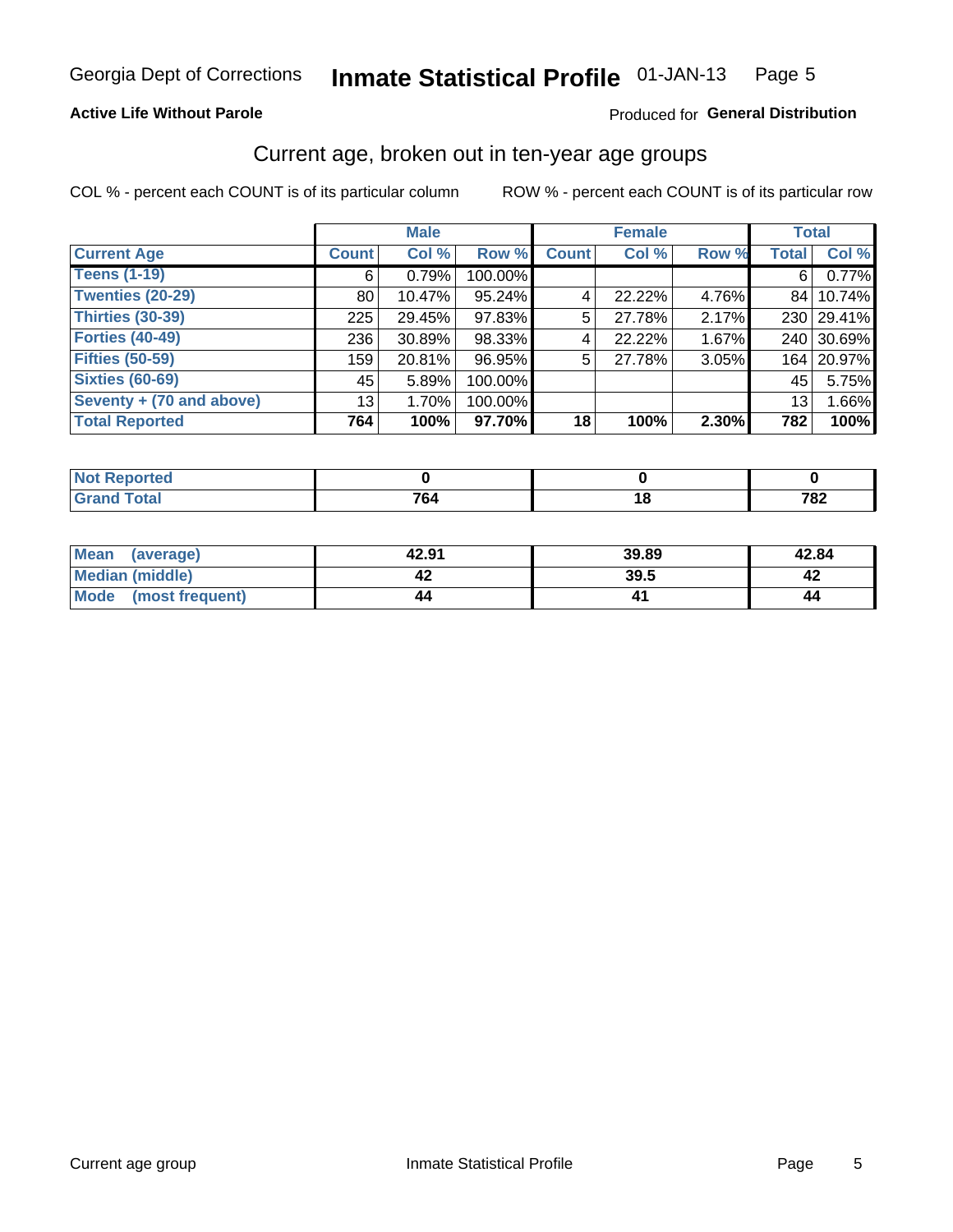#### Inmate Statistical Profile 01-JAN-13 Page 6

#### **Active Life Without Parole**

**Produced for General Distribution** 

### Race group

COL % - percent each COUNT is of its particular column

|                              |              | <b>Male</b> |                    |    | <b>Female</b> |       |              | <b>Total</b> |
|------------------------------|--------------|-------------|--------------------|----|---------------|-------|--------------|--------------|
| <b>Race Group</b>            | <b>Count</b> | Col %       | <b>Row % Count</b> |    | Col %         | Row % | <b>Total</b> | Col %        |
| <b>White</b>                 | 181          | 23.69%      | 95.77%             | 8  | 44.44%        | 4.23% | 189          | 24.17%       |
| <b>Black</b><br>$\mathbf{2}$ | 565          | 73.95%      | 98.43%             | 9  | 50.00%        | 1.57% | 574          | 73.40%       |
| <b>Other</b><br>5.           |              | .13%        | 100.00%            |    |               |       |              | .13%         |
| <b>Asian</b><br>6            | ⌒            | .26%        | 100.00%            |    |               |       | 2            | .26%         |
| <b>Hispanic</b><br>10        | 15           | $1.96\%$    | 93.75%             |    | 5.56%         | 6.25% | 16           | 2.05%        |
| <b>Total Reported</b>        | 764          | 100%        | 97.7%              | 18 | 100%          | 2.3%  | 782          | 100%         |

| المتحدث والمتعارف<br>тео |                                    |     |            |
|--------------------------|------------------------------------|-----|------------|
| <b>Total</b><br>______   | 70.<br>ייט<br>$\sim$ $\sim$ $\sim$ | 1 Q | 700<br>10Z |

| M | --- | $-1$ |
|---|-----|------|
|   |     |      |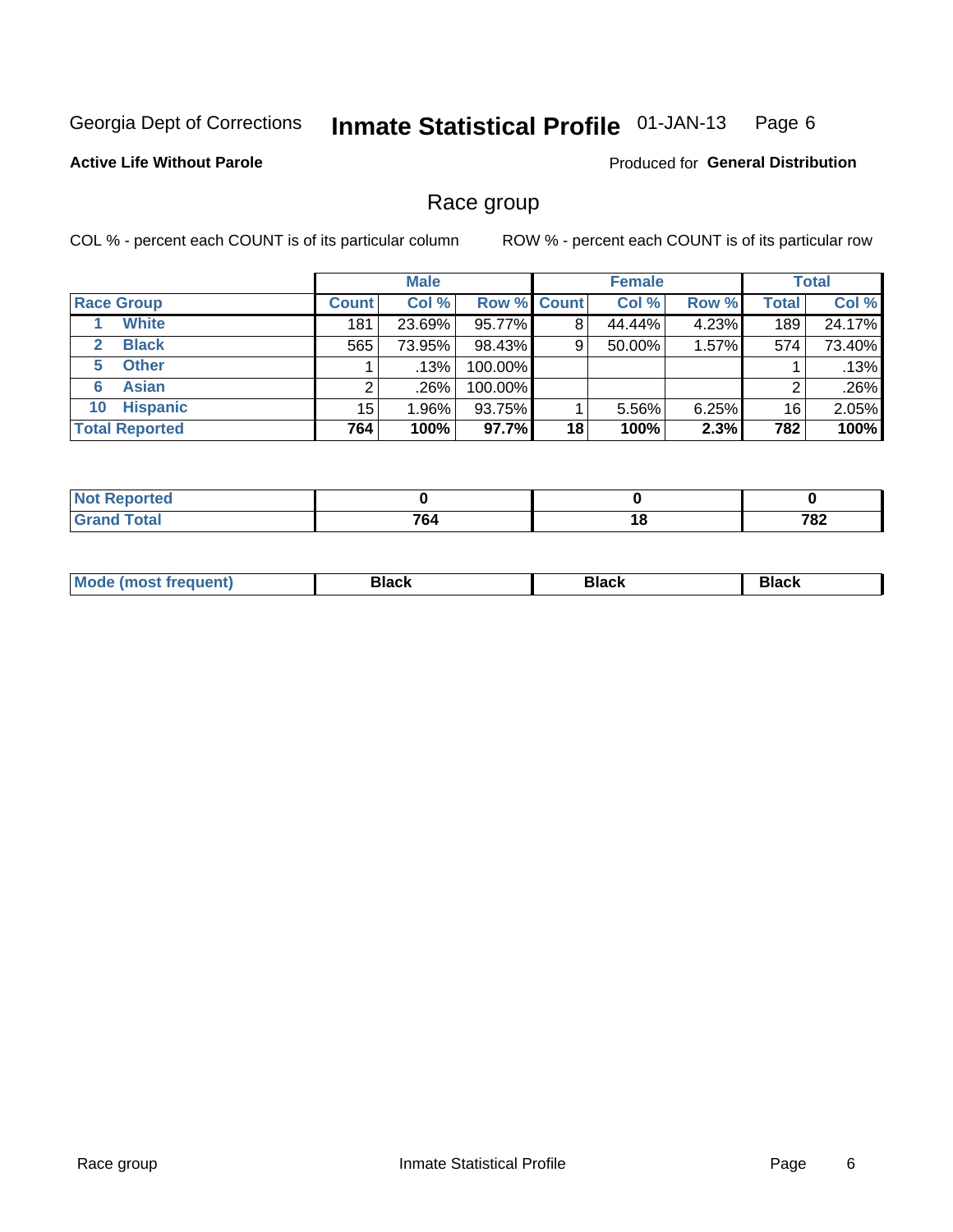#### Inmate Statistical Profile 01-JAN-13 Page 7

#### **Active Life Without Parole**

#### Produced for General Distribution

## Marital status, self-reported at entry to prison

COL % - percent each COUNT is of its particular column

|                       |              | <b>Male</b> |         |              | <b>Female</b> |        |              | <b>Total</b> |
|-----------------------|--------------|-------------|---------|--------------|---------------|--------|--------------|--------------|
| <b>Marital Status</b> | <b>Count</b> | Col %       | Row %   | <b>Count</b> | Col %         | Row %  | <b>Total</b> | Col %        |
| <b>Unknown</b><br>0   |              | $.92\%$     | 77.78%  | 2            | 11.11%        | 22.22% | 9            | 1.15%        |
| <b>Divorced</b><br>D  | 62           | 8.12%       | 98.41%  |              | 5.56%         | 1.59%  | 63           | 8.06%        |
| <b>Married</b><br>М   | 119          | 15.58%      | 96.75%  | 4            | 22.22%        | 3.25%  | 123          | 15.73%       |
| <b>Separated</b><br>S | 19           | 2.49%       | 100.00% |              |               |        | 19           | 2.43%        |
| <b>Unmarried</b><br>U | 543          | 71.07%      | 98.37%  | 9            | 50.00%        | 1.63%  | 552          | 70.59%       |
| <b>Widow</b><br>W     | 14           | 1.83%       | 87.50%  | 2            | 11.11%        | 12.50% | 16           | 2.05%        |
| <b>Total Reported</b> | 764          | 100%        | 97.7%   | 18           | 100%          | 2.3%   | 782          | 100%         |

| prtea<br><b>NOT</b> |           |    |             |
|---------------------|-----------|----|-------------|
|                     | 7c<br>ne: | ιo | 700<br>1 OZ |

|--|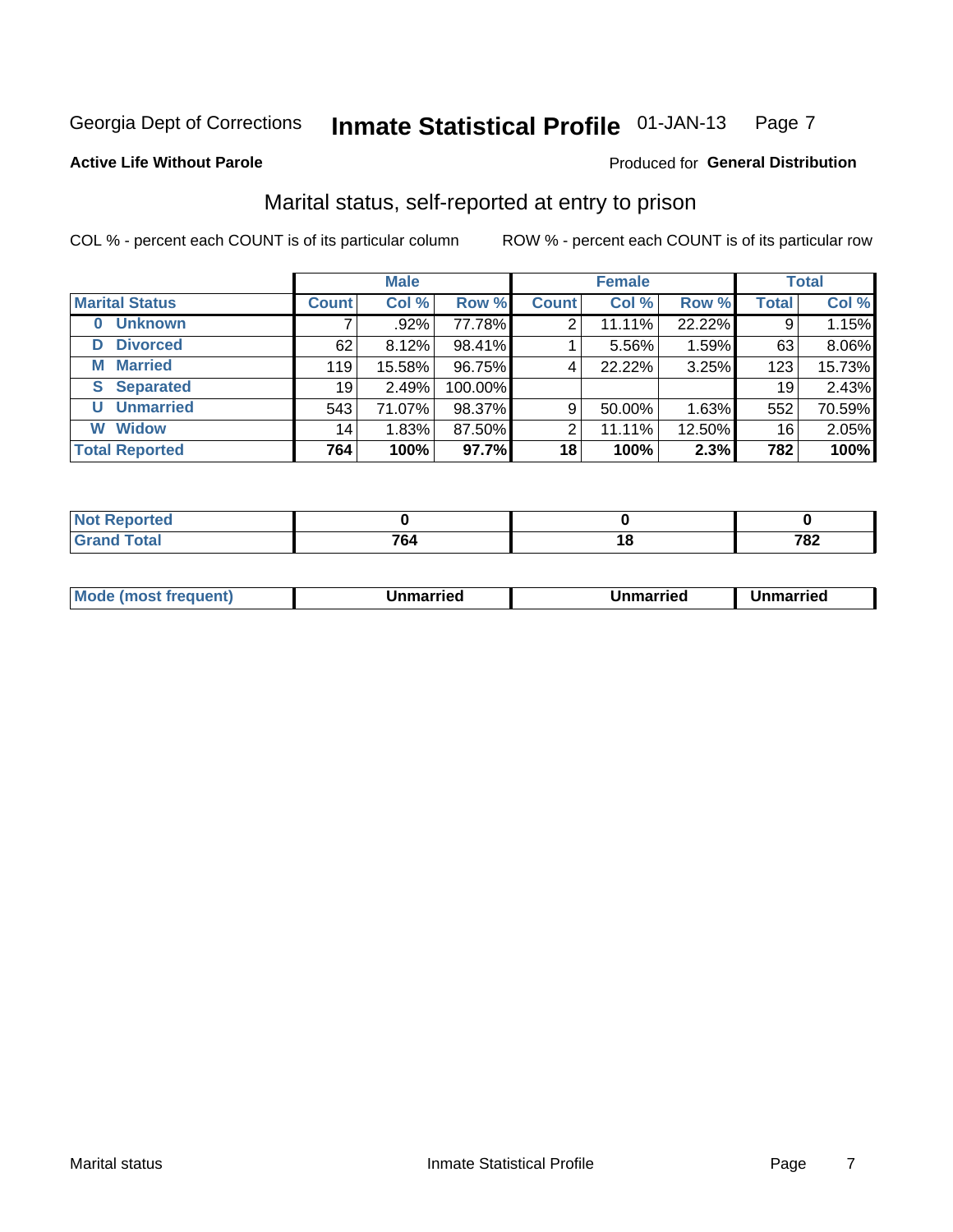#### Inmate Statistical Profile 01-JAN-13 Page 8

#### **Active Life Without Parole**

#### Produced for General Distribution

## Number of children, self reported at entry to prison

COL % - percent each COUNT is of its particular column

|                           |              | <b>Male</b> |         |              | <b>Female</b> |       |                | <b>Total</b> |
|---------------------------|--------------|-------------|---------|--------------|---------------|-------|----------------|--------------|
| <b>Number of Children</b> | <b>Count</b> | Col %       | Row %   | <b>Count</b> | Col %         | Row % | <b>Total</b>   | Col %        |
| $\bf{0}$                  | 287          | 37.71%      | 97.95%  | 6            | 33.33%        | 2.05% | 293            | 37.61%       |
|                           | 177          | 23.26%      | 96.72%  | 6            | 33.33%        | 3.28% |                | 183 23.49%   |
| $\overline{2}$            | 134          | 17.61%      | 97.81%  | 3            | 16.67%        | 2.19% | 137            | 17.59%       |
| 3                         | 77           | 10.12%      | 98.72%  |              | 5.56%         | 1.28% | 78             | 10.01%       |
| 4                         | 51           | 6.70%       | 98.08%  |              | 5.56%         | 1.92% | 52             | 6.68%        |
| 5                         | 21           | 2.76%       | 95.45%  |              | 5.56%         | 4.55% | 22             | 2.82%        |
| 6                         | 5            | 0.66%       | 100.00% |              |               |       | 5              | 0.64%        |
|                           | 2            | 0.26%       | 100.00% |              |               |       | 2              | 0.26%        |
| 8                         |              | 0.13%       | 100.00% |              |               |       |                | 0.13%        |
| $\boldsymbol{9}$          | 2            | 0.26%       | 100.00% |              |               |       | $\overline{2}$ | 0.26%        |
| 10                        |              | 0.13%       | 100.00% |              |               |       |                | 0.13%        |
| Over 10                   | 3            | 0.39%       | 100.00% |              |               |       | 3              | 0.39%        |
| <b>Total Reported</b>     | 761          | 100%        | 97.69%  | 18           | 100%          | 2.31% | 779            | 100.0%       |

| neo    |            |             |
|--------|------------|-------------|
| $\sim$ | 7c/<br>'O4 | 700<br>1 04 |

| Mean<br>(average)       | 1.45 | 1.33 | 1.45 |
|-------------------------|------|------|------|
| Median (middle)         |      |      |      |
| Mode<br>(most frequent) |      |      |      |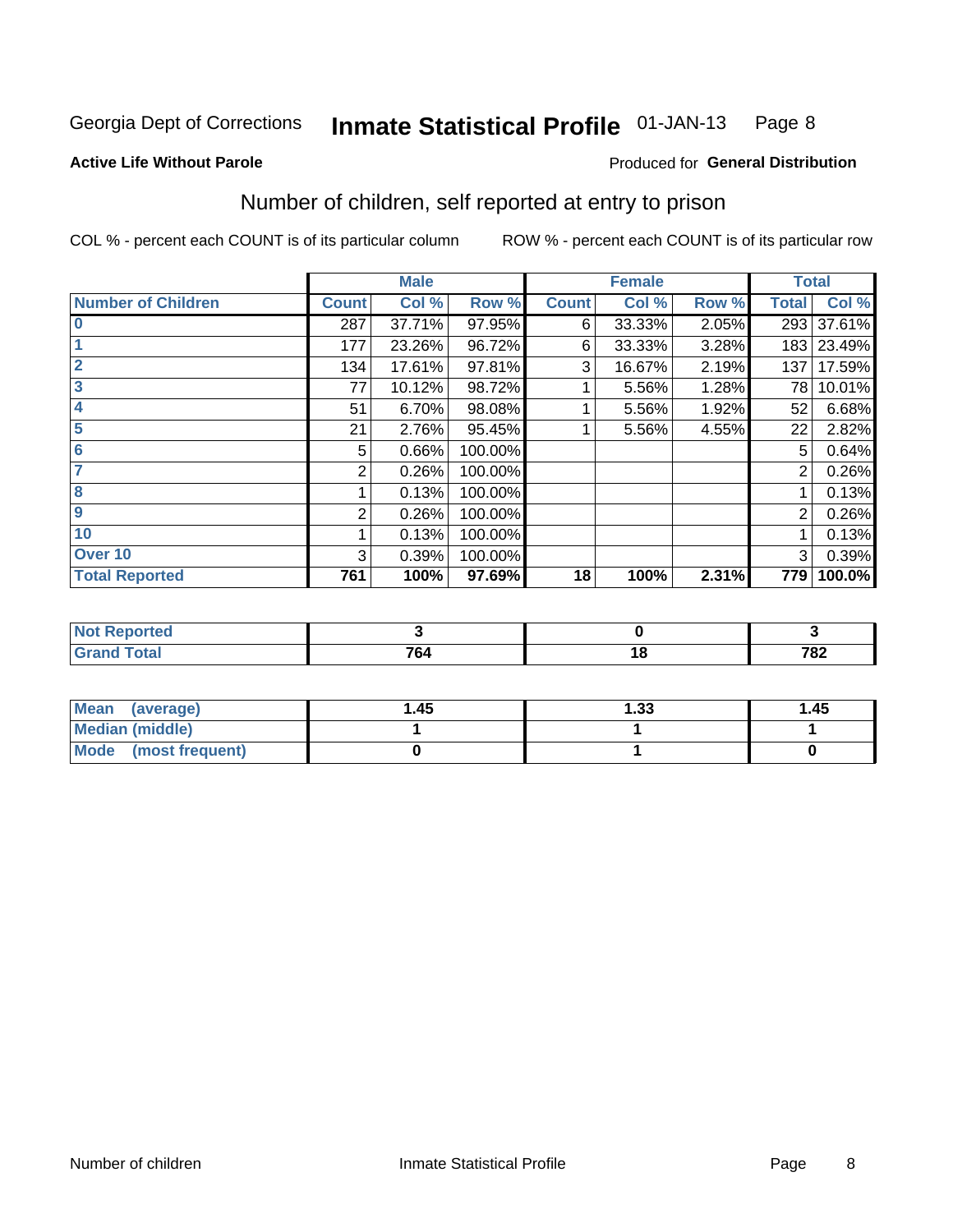#### **Inmate Statistical Profile 01-JAN-13** Page 9

#### **Active Life Without Parole**

## Produced for General Distribution

## Religious affiliation, self-reported at entry to prison

COL % - percent each COUNT is of its particular column

|              | <b>Male</b><br><b>Female</b> |              |        | <b>Total</b> |                |        |       |       |        |
|--------------|------------------------------|--------------|--------|--------------|----------------|--------|-------|-------|--------|
|              | <b>Religious Affiliation</b> | <b>Count</b> | Col %  | Row %        | <b>Count</b>   | Col %  | Row % | Total | Col %  |
|              | <b>Islam</b>                 | 45           | 8.57%  | 97.83%       |                | 9.09%  | 2.17% | 46    | 8.58%  |
| $\mathbf{2}$ | <b>Catholic</b>              | 18           | 3.43%  | 94.74%       |                | 9.09%  | 5.26% | 19    | 3.54%  |
| 3            | <b>Baptist</b>               | 231          | 44.00% | 97.06%       |                | 63.64% | 2.94% | 238   | 44.40% |
| 4            | <b>Methodist</b>             | 10           | 1.90%  | 100.00%      |                |        |       | 10    | 1.87%  |
| 7            | <b>Chc Of God</b>            |              | .19%   | 100.00%      |                |        |       |       | .19%   |
| 8            | <b>Holiness</b>              | 19           | 3.62%  | 100.00%      |                |        |       | 19    | 3.54%  |
| 9            | <b>Jewish</b>                |              | .19%   | 100.00%      |                |        |       |       | .19%   |
| 10           | <b>Anglican</b>              |              | .19%   | 100.00%      |                |        |       |       | .19%   |
| 12           | <b>Hindu</b>                 | 2            | .38%   | 100.00%      |                |        |       | 2     | .37%   |
| 16           | <b>Seven D Ad</b>            | 4            | .76%   | 100.00%      |                |        |       | 4     | .75%   |
| 17           | <b>Jehovah Wt</b>            | 8            | 1.52%  | 100.00%      |                |        |       | 8     | 1.49%  |
| 18           | <b>Latr Day S</b>            |              | .19%   | 100.00%      |                |        |       |       | .19%   |
| 20           | <b>Other Prot</b>            | 77           | 14.67% | 97.47%       | $\overline{2}$ | 18.18% | 2.53% | 79    | 14.74% |
| 96           | <b>None</b>                  | 107          | 20.38% | 100.00%      |                |        |       | 107   | 19.96% |
|              | <b>Total Reported</b>        | 525          | 100%   | 97.95%       | 11             | 100%   | 2.05% | 536   | 100%   |

| rtea<br>$\sim$ | 239                                  |     | 246 |
|----------------|--------------------------------------|-----|-----|
|                | 704<br>04<br>$\cdot$ $\cdot$ $\cdot$ | 1 O | 782 |

| <b>Mode (most frequent)</b> | 3aptist | Baptist | Baptist |
|-----------------------------|---------|---------|---------|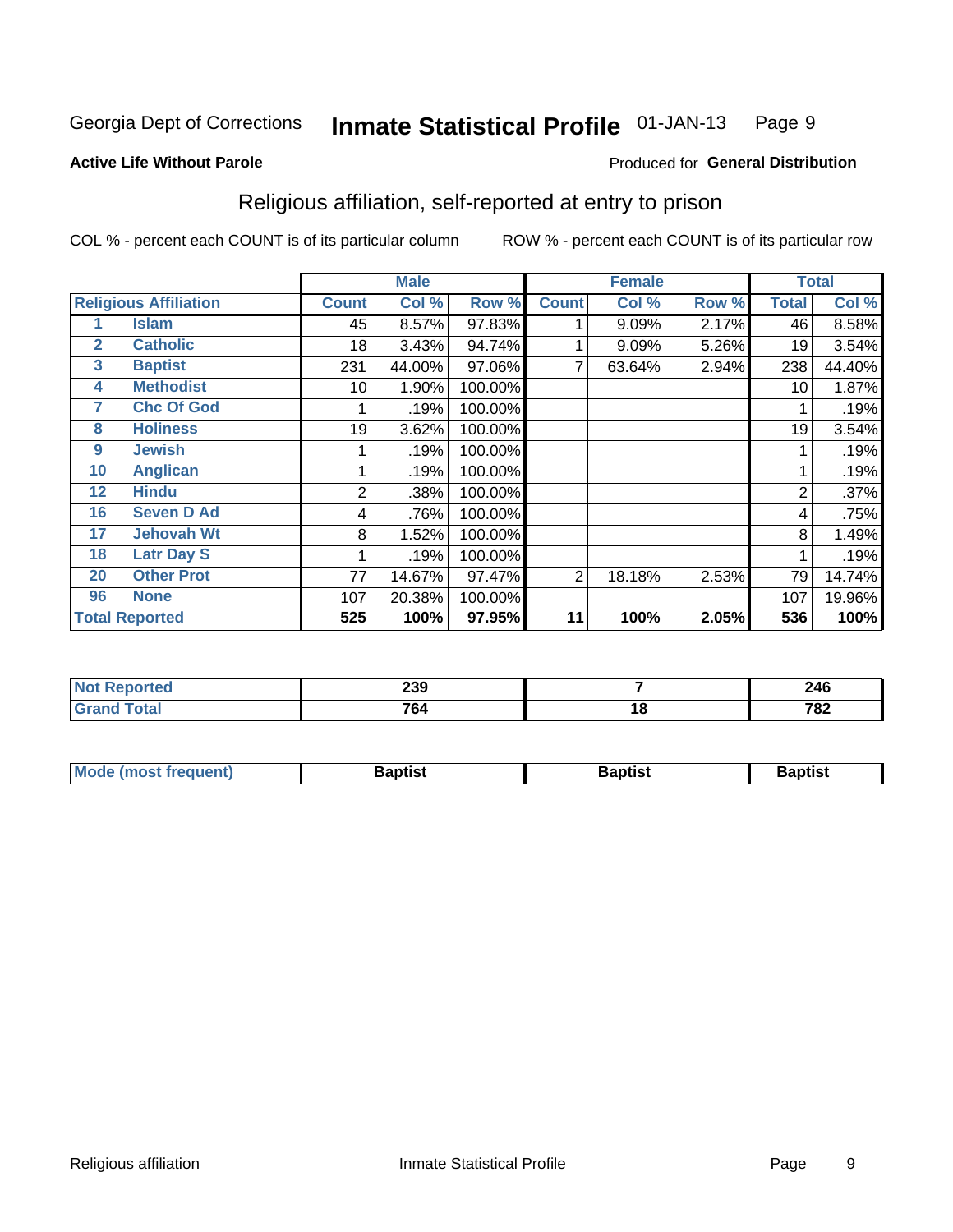#### Inmate Statistical Profile 01-JAN-13 Page 10

Produced for General Distribution

#### **Active Life Without Parole**

## Home county, self-reported at entry to prison

COL % - percent each COUNT is of its particular column

|     |                             |                | <b>Male</b> |         |              | <b>Female</b> |        | <b>Total</b>   |        |
|-----|-----------------------------|----------------|-------------|---------|--------------|---------------|--------|----------------|--------|
|     | <b>Home County</b>          | <b>Count</b>   | Col %       | Row %   | <b>Count</b> | Col %         | Row %  | <b>Total</b>   | Col %  |
| 000 | <b>Unknown</b>              | 119            | 15.58%      | 97.54%  | 3            | 16.67%        | 2.46%  | 122            | 15.60% |
| 001 | <b>Appling County</b>       | 3              | .39%        | 100.00% |              |               |        | 3              | .38%   |
| 002 | <b>Atkinson County</b>      | 1              | .13%        | 100.00% |              |               |        | 1              | .13%   |
| 003 | <b>Bacon County</b>         | $\mathbf 1$    | .13%        | 100.00% |              |               |        | 1              | .13%   |
| 005 | <b>Baldwin County</b>       | 3              | .39%        | 100.00% |              |               |        | 3              | .38%   |
| 007 | <b>Barrow County</b>        | 4              | .52%        | 100.00% |              |               |        | 4              | .51%   |
| 008 | <b>Bartow County</b>        | $\overline{7}$ | .92%        | 100.00% |              |               |        | 7              | .90%   |
| 009 | <b>Ben Hill County</b>      | 4              | .52%        | 100.00% |              |               |        | 4              | .51%   |
| 010 | <b>Berrien County</b>       | $\overline{2}$ | .26%        | 100.00% |              |               |        | $\overline{2}$ | .26%   |
| 011 | <b>Bibb County</b>          | 15             | 1.96%       | 100.00% |              |               |        | 15             | 1.92%  |
| 012 | <b>Bleckley County</b>      | 3              | .39%        | 100.00% |              |               |        | 3              | .38%   |
| 014 | <b>Brooks County</b>        | 1              | .13%        | 100.00% |              |               |        | 1              | .13%   |
| 016 | <b>Bulloch County</b>       | 4              | .52%        | 100.00% |              |               |        | 4              | .51%   |
| 017 | <b>Burke County</b>         | $\overline{7}$ | .92%        | 100.00% |              |               |        | 7              | .90%   |
| 018 | <b>Butts County</b>         | 3              | .39%        | 100.00% |              |               |        | 3              | .38%   |
| 020 | <b>Camden County</b>        | 4              | .52%        | 100.00% |              |               |        | 4              | .51%   |
| 021 | <b>Candler County</b>       | $\overline{2}$ | .26%        | 100.00% |              |               |        | $\overline{2}$ | .26%   |
| 022 | <b>Carroll County</b>       | $\overline{c}$ | .26%        | 100.00% |              |               |        | $\overline{2}$ | .26%   |
| 023 | <b>Catoosa County</b>       | $\overline{2}$ | .26%        | 100.00% |              |               |        | $\overline{2}$ | .26%   |
| 025 | <b>Chatham County</b>       | 35             | 4.58%       | 100.00% |              |               |        | 35             | 4.48%  |
| 026 | <b>Chattahoochee County</b> | $\mathbf 1$    | .13%        | 100.00% |              |               |        | 1              | .13%   |
| 028 | <b>Cherokee County</b>      | $\overline{2}$ | .26%        | 100.00% |              |               |        | $\overline{2}$ | .26%   |
| 029 | <b>Clarke County</b>        | 15             | 1.96%       | 100.00% |              |               |        | 15             | 1.92%  |
| 031 | <b>Clayton County</b>       | 19             | 2.49%       | 100.00% |              |               |        | 19             | 2.43%  |
| 033 | <b>Cobb County</b>          | 22             | 2.88%       | 100.00% |              |               |        | 22             | 2.81%  |
| 034 | <b>Coffee County</b>        | $\overline{2}$ | .26%        | 100.00% |              |               |        | $\overline{2}$ | .26%   |
| 035 | <b>Colquitt County</b>      | $\overline{3}$ | .39%        | 100.00% |              |               |        | 3              | .38%   |
| 036 | <b>Columbia County</b>      | 4              | .52%        | 80.00%  | 1            | 5.56%         | 20.00% | 5              | .64%   |
| 037 | <b>Cook County</b>          | 4              | .52%        | 100.00% |              |               |        | 4              | .51%   |
| 038 | <b>Coweta County</b>        | 4              | .52%        | 100.00% |              |               |        | 4              | .51%   |
| 040 | <b>Crisp County</b>         | 4              | .52%        | 100.00% |              |               |        | 4              | .51%   |
| 043 | <b>Decatur County</b>       | $\overline{c}$ | .26%        | 100.00% |              |               |        | $\overline{2}$ | .26%   |
| 044 | <b>Dekalb County</b>        | 57             | 7.46%       | 100.00% |              |               |        | 57             | 7.29%  |
| 046 | <b>Dooly County</b>         | 1              | .13%        | 50.00%  | $\mathbf{1}$ | 5.56%         | 50.00% | $\overline{2}$ | .26%   |
| 047 | <b>Dougherty County</b>     | 21             | 2.75%       | 100.00% |              |               |        | 21             | 2.69%  |
| 048 | <b>Douglas County</b>       | 10             | 1.31%       | 90.91%  | 1            | 5.56%         | 9.09%  | 11             | 1.41%  |
| 049 | <b>Early County</b>         | 1              | .13%        | 100.00% |              |               |        | 1              | .13%   |
| 051 | <b>Effingham County</b>     | $\overline{2}$ | .26%        | 100.00% |              |               |        | $\overline{2}$ | .26%   |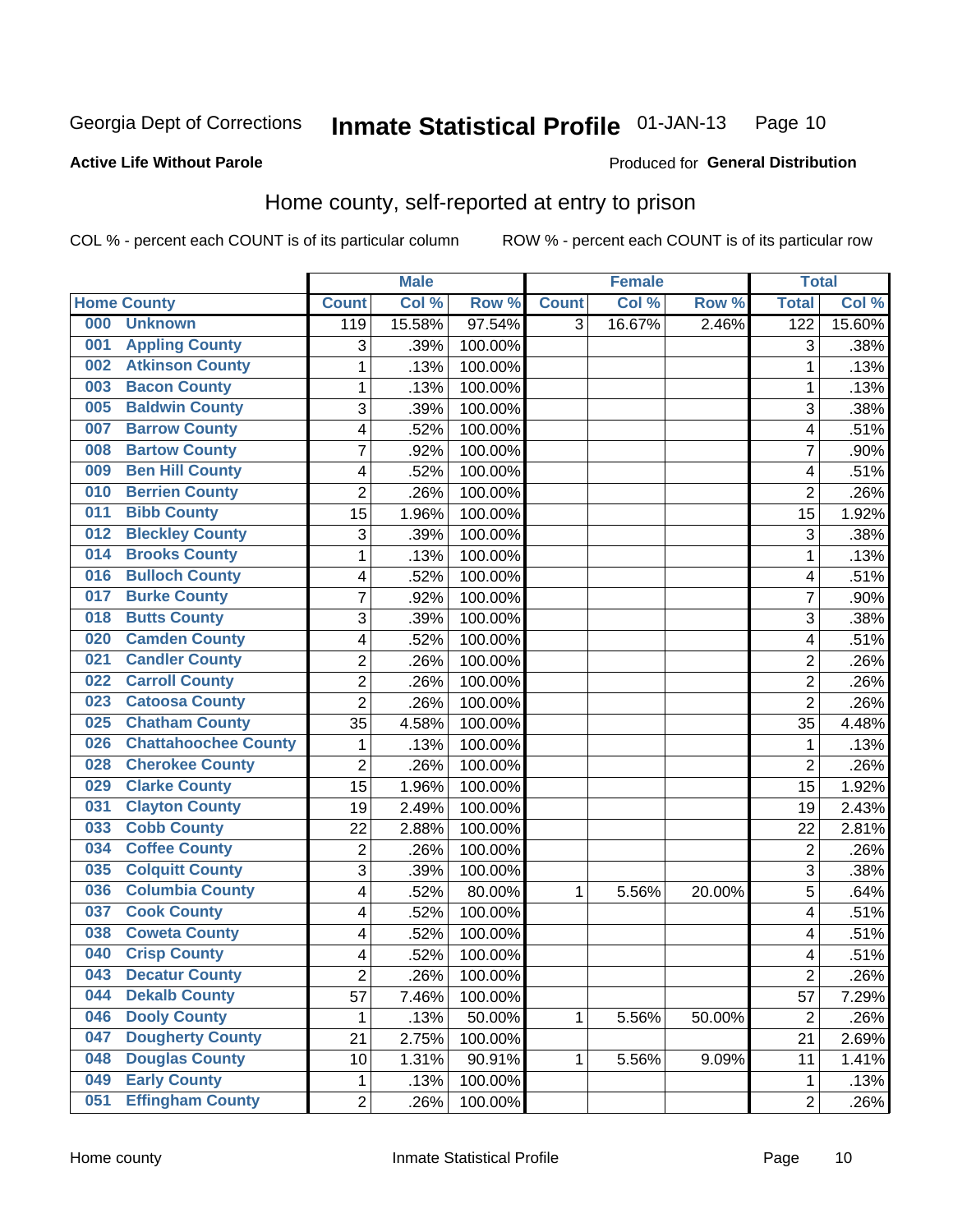#### **Inmate Statistical Profile 01-JAN-13** Page 11

#### **Active Life Without Parole**

## Produced for General Distribution

## Home county, self-reported at entry to prison

COL % - percent each COUNT is of its particular column

|     |                          |                         | <b>Male</b> |         |                | <b>Female</b> |        | <b>Total</b>   |        |
|-----|--------------------------|-------------------------|-------------|---------|----------------|---------------|--------|----------------|--------|
|     | <b>Home County</b>       | <b>Count</b>            | Col %       | Row %   | <b>Count</b>   | Col %         | Row %  | <b>Total</b>   | Col %  |
| 052 | <b>Elbert County</b>     | $\overline{\mathbf{4}}$ | .52%        | 100.00% |                |               |        | 4              | .51%   |
| 053 | <b>Emanuel County</b>    | $\overline{2}$          | .26%        | 100.00% |                |               |        | $\overline{2}$ | .26%   |
| 056 | <b>Fayette County</b>    | 3                       | .39%        | 100.00% |                |               |        | 3              | .38%   |
| 057 | <b>Floyd County</b>      | 9                       | 1.18%       | 100.00% |                |               |        | 9              | 1.15%  |
| 058 | <b>Forsyth County</b>    | $\mathbf 1$             | .13%        | 100.00% |                |               |        | 1              | .13%   |
| 059 | <b>Franklin County</b>   | $\overline{2}$          | .26%        | 100.00% |                |               |        | $\overline{2}$ | .26%   |
| 060 | <b>Fulton County</b>     | 99                      | 12.96%      | 98.02%  | $\overline{2}$ | 11.11%        | 1.98%  | 101            | 12.92% |
| 061 | <b>Gilmer County</b>     | 2                       | .26%        | 100.00% |                |               |        | $\overline{2}$ | .26%   |
| 063 | <b>Glynn County</b>      | 10                      | 1.31%       | 100.00% |                |               |        | 10             | 1.28%  |
| 064 | <b>Gordon County</b>     | 1                       | .13%        | 100.00% |                |               |        | 1              | .13%   |
| 066 | <b>Greene County</b>     | $\mathbf 1$             | .13%        | 100.00% |                |               |        | 1              | .13%   |
| 067 | <b>Gwinnett County</b>   | 14                      | 1.83%       | 93.33%  | 1              | 5.56%         | 6.67%  | 15             | 1.92%  |
| 068 | <b>Habersham County</b>  | 1                       | .13%        | 100.00% |                |               |        | 1              | .13%   |
| 069 | <b>Hall County</b>       | 11                      | 1.44%       | 100.00% |                |               |        | 11             | 1.41%  |
| 070 | <b>Hancock County</b>    | $\overline{2}$          | .26%        | 100.00% |                |               |        | $\overline{2}$ | .26%   |
| 071 | <b>Haralson County</b>   | $\overline{2}$          | .26%        | 100.00% |                |               |        | $\overline{2}$ | .26%   |
| 072 | <b>Harris County</b>     | $\mathbf{1}$            | .13%        | 100.00% |                |               |        | 1              | .13%   |
| 073 | <b>Hart County</b>       | $\overline{c}$          | .26%        | 100.00% |                |               |        | $\overline{2}$ | .26%   |
| 075 | <b>Henry County</b>      | 5                       | .65%        | 100.00% |                |               |        | 5              | .64%   |
| 076 | <b>Houston County</b>    | 10                      | 1.31%       | 100.00% |                |               |        | 10             | 1.28%  |
| 078 | <b>Jackson County</b>    | 5                       | .65%        | 100.00% |                |               |        | 5              | .64%   |
| 080 | <b>Jeff Davis County</b> | $\mathbf 1$             | .13%        | 100.00% |                |               |        | 1              | .13%   |
| 081 | <b>Jefferson County</b>  | $\overline{2}$          | .26%        | 100.00% |                |               |        | $\overline{2}$ | .26%   |
| 082 | <b>Jenkins County</b>    | $\overline{2}$          | .26%        | 100.00% |                |               |        | $\overline{2}$ | .26%   |
| 087 | <b>Laurens County</b>    | 4                       | .52%        | 100.00% |                |               |        | 4              | .51%   |
| 088 | <b>Lee County</b>        | $\mathbf 1$             | .13%        | 100.00% |                |               |        | 1              | .13%   |
| 089 | <b>Liberty County</b>    | 6                       | .79%        | 85.71%  | 1              | 5.56%         | 14.29% | $\overline{7}$ | .90%   |
| 090 | <b>Lincoln County</b>    | 1                       | .13%        | 100.00% |                |               |        | 1              | .13%   |
| 091 | <b>Long County</b>       | $\mathbf 1$             | .13%        | 100.00% |                |               |        | 1              | .13%   |
| 092 | <b>Lowndes County</b>    | 6                       | .79%        | 100.00% |                |               |        | 6              | .77%   |
| 095 | <b>Madison County</b>    | $\mathbf{1}$            | .13%        | 100.00% |                |               |        | 1              | .13%   |
| 096 | <b>Marion County</b>     | 1                       | .13%        | 100.00% |                |               |        | 1              | .13%   |
| 097 | <b>Mcduffie County</b>   | $\overline{2}$          | .26%        | 100.00% |                |               |        | $\overline{2}$ | .26%   |
| 098 | <b>Mcintosh County</b>   | $\overline{2}$          | .26%        | 100.00% |                |               |        | $\overline{2}$ | .26%   |
| 100 | <b>Miller County</b>     | $\mathbf{1}$            | .13%        | 100.00% |                |               |        | 1              | .13%   |
| 102 | <b>Monroe County</b>     | 4                       | .52%        | 100.00% |                |               |        | 4              | .51%   |
| 104 | <b>Morgan County</b>     | $\overline{2}$          | .26%        | 100.00% |                |               |        | $\overline{2}$ | .26%   |
| 106 | <b>Muscogee County</b>   | 23                      | 3.01%       | 100.00% |                |               |        | 23             | 2.94%  |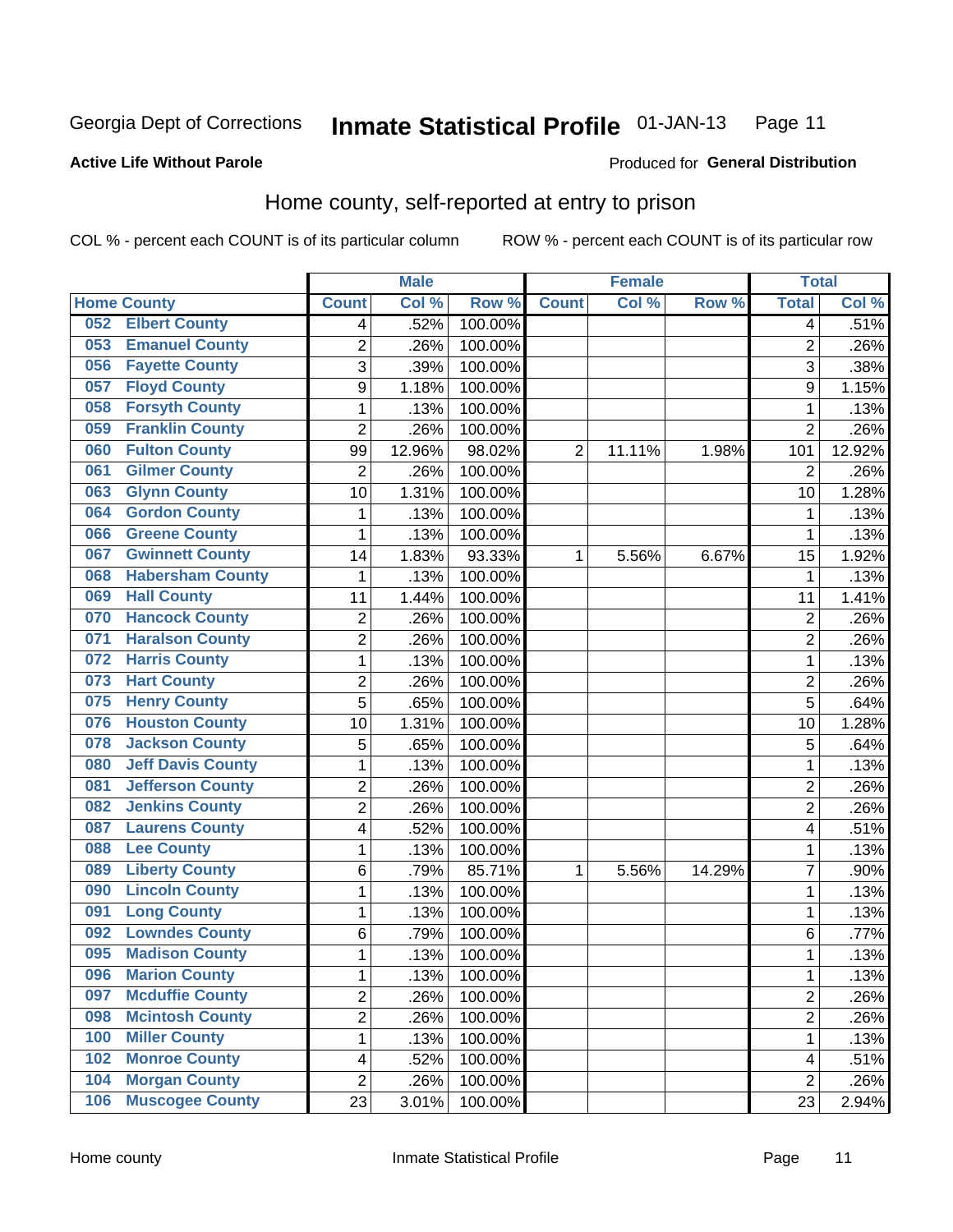#### Inmate Statistical Profile 01-JAN-13 Page 12

Produced for General Distribution

#### **Active Life Without Parole**

## Home county, self-reported at entry to prison

COL % - percent each COUNT is of its particular column

|                  |                             |                | <b>Male</b> |         | <b>Female</b>  |        | <b>Total</b> |                |       |
|------------------|-----------------------------|----------------|-------------|---------|----------------|--------|--------------|----------------|-------|
|                  | <b>Home County</b>          | <b>Count</b>   | Col %       | Row %   | <b>Count</b>   | Col%   | Row %        | <b>Total</b>   | Col % |
| 107              | <b>Newton County</b>        | 1              | .13%        | 33.33%  | 2              | 11.11% | 66.67%       | $\overline{3}$ | .38%  |
| 109              | <b>Oglethorpe County</b>    | 3              | .39%        | 100.00% |                |        |              | 3              | .38%  |
| 110              | <b>Paulding County</b>      | 3              | .39%        | 100.00% |                |        |              | 3              | .38%  |
| 111              | <b>Peach County</b>         | $\mathbf 1$    | .13%        | 100.00% |                |        |              | 1              | .13%  |
| $\overline{113}$ | <b>Pierce County</b>        | $\overline{c}$ | .26%        | 100.00% |                |        |              | $\overline{2}$ | .26%  |
| 114              | <b>Pike County</b>          | 4              | .52%        | 80.00%  | 1              | 5.56%  | 20.00%       | 5              | .64%  |
| $\overline{115}$ | <b>Polk County</b>          | 3              | .39%        | 100.00% |                |        |              | 3              | .38%  |
| 117              | <b>Putnam County</b>        | 4              | .52%        | 100.00% |                |        |              | 4              | .51%  |
| 119              | <b>Rabun County</b>         | 1              | .13%        | 100.00% |                |        |              | 1              | .13%  |
| 120              | <b>Randolph County</b>      | $\overline{c}$ | .26%        | 100.00% |                |        |              | $\overline{2}$ | .26%  |
| 121              | <b>Richmond County</b>      | 27             | 3.53%       | 93.10%  | $\overline{2}$ | 11.11% | 6.90%        | 29             | 3.71% |
| 122              | <b>Rockdale County</b>      | 3              | .39%        | 100.00% |                |        |              | 3              | .38%  |
| 125              | <b>Seminole County</b>      | $\overline{c}$ | .26%        | 100.00% |                |        |              | $\overline{2}$ | .26%  |
| 126              | <b>Spalding County</b>      | 6              | .79%        | 100.00% |                |        |              | 6              | .77%  |
| 127              | <b>Stephens County</b>      | 1              | .13%        | 50.00%  | 1              | 5.56%  | 50.00%       | $\overline{2}$ | .26%  |
| 128              | <b>Stewart County</b>       | $\mathbf 1$    | .13%        | 100.00% |                |        |              | 1              | .13%  |
| 129              | <b>Sumter County</b>        | $\mathbf 1$    | .13%        | 100.00% |                |        |              | 1              | .13%  |
| 132              | <b>Tattnall County</b>      | $\mathbf 1$    | .13%        | 100.00% |                |        |              | 1              | .13%  |
| 134              | <b>Telfair County</b>       | $\mathbf 1$    | .13%        | 100.00% |                |        |              | 1              | .13%  |
| 136              | <b>Thomas County</b>        | 4              | .52%        | 100.00% |                |        |              | 4              | .51%  |
| 137              | <b>Tift County</b>          | 4              | .52%        | 100.00% |                |        |              | 4              | .51%  |
| 138              | <b>Toombs County</b>        | 9              | 1.18%       | 100.00% |                |        |              | 9              | 1.15% |
| 140              | <b>Treutlen County</b>      | 1              | .13%        | 100.00% |                |        |              | 1              | .13%  |
| 145              | <b>Upson County</b>         | $\overline{2}$ | .26%        | 100.00% |                |        |              | $\overline{2}$ | .26%  |
| 146              | <b>Walker County</b>        | 4              | .52%        | 80.00%  | 1              | 5.56%  | 20.00%       | 5              | .64%  |
| $\overline{147}$ | <b>Walton County</b>        | 4              | .52%        | 100.00% |                |        |              | 4              | .51%  |
| 148              | <b>Ware County</b>          | 7              | .92%        | 100.00% |                |        |              | 7              | .90%  |
| 150              | <b>Washington County</b>    | 4              | .52%        | 100.00% |                |        |              | 4              | .51%  |
| 151              | <b>Wayne County</b>         | 4              | .52%        | 100.00% |                |        |              | 4              | .51%  |
| 154              | <b>White County</b>         | $\mathbf 1$    | .13%        | 100.00% |                |        |              | 1              | .13%  |
| 155              | <b>Whitfield County</b>     | 3              | .39%        | 100.00% |                |        |              | 3              | .38%  |
| 156              | <b>Wilcox County</b>        | 1              | .13%        | 100.00% |                |        |              | 1              | .13%  |
| 157              | <b>Wilkes County</b>        | $\mathbf{1}$   | .13%        | 100.00% |                |        |              | 1              | .13%  |
| 158              | <b>Wilkinson County</b>     | $\overline{c}$ | .26%        | 100.00% |                |        |              | 2              | .26%  |
| 159              | <b>Worth County</b>         | 1              | .13%        | 100.00% |                |        |              | 1              | .13%  |
| 999              | <b>Other Custody/Out Of</b> | $\overline{2}$ | .26%        | 66.67%  | 1              | 5.56%  | 33.33%       | 3              | .38%  |
|                  | <b>State</b>                |                |             |         |                |        |              |                |       |
|                  | <b>Total Rported</b>        | 764            | 100%        | 97.7%   | 18             | 100%   | 2.3%         | 782            | 100%  |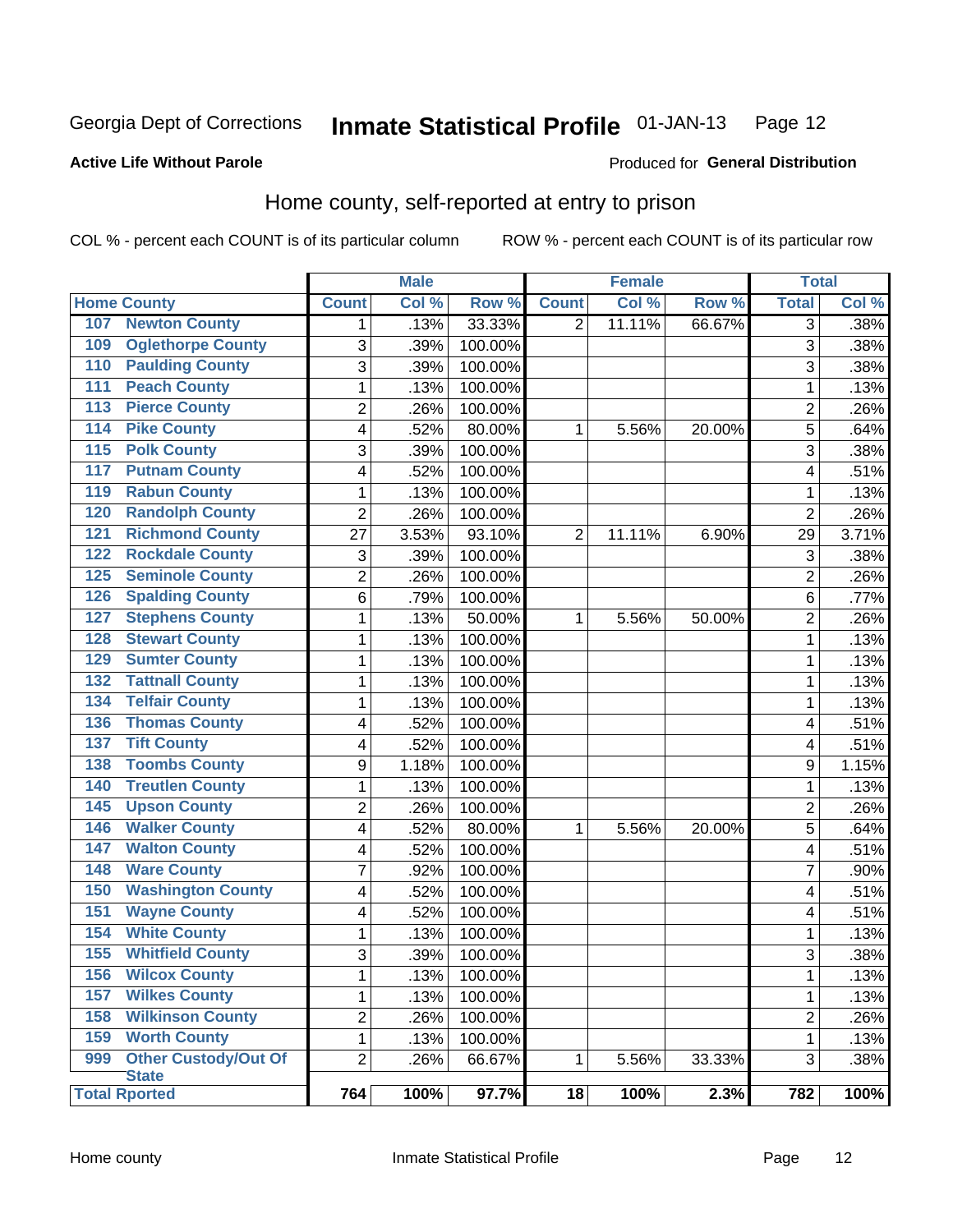#### Inmate Statistical Profile 01-JAN-13 Page 13

#### **Active Life Without Parole**

#### Produced for General Distribution

## Home county, self-reported at entry to prison

COL % - percent each COUNT is of its particular column

|                    | <b>Male</b> | <b>Female</b> | Total |
|--------------------|-------------|---------------|-------|
| Not Reported       |             |               |       |
| <b>Grand Total</b> | 764         | 18            | 782   |

| <b>Moa</b><br>nown | owr | nowr |
|--------------------|-----|------|
|--------------------|-----|------|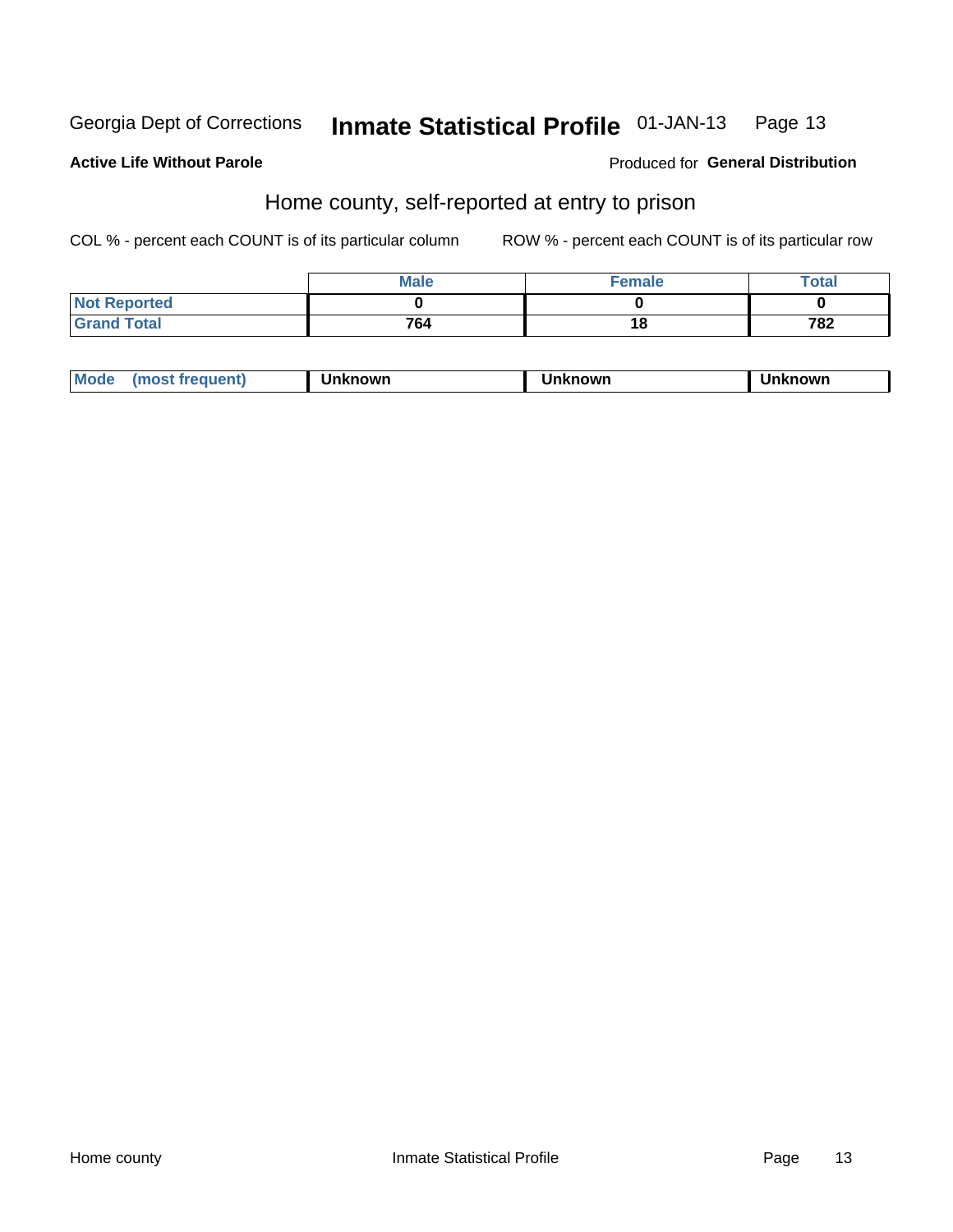#### Inmate Statistical Profile 01-JAN-13 Page 14

#### **Active Life Without Parole**

#### **Produced for General Distribution**

## Socioeconomic class, self-reported at entry to prison

COL % - percent each COUNT is of its particular column

|                       |              | <b>Male</b> |            |              | <b>Female</b> |       |       | <b>Total</b> |
|-----------------------|--------------|-------------|------------|--------------|---------------|-------|-------|--------------|
| Socioeconomic Class   | <b>Count</b> | Col %       | Row %      | <b>Count</b> | Col %         | Row % | Total | Col %        |
| <b>Welfare</b>        | 33           | 6.21%       | 100.00%    |              |               |       | 33    | 6.11%        |
| <b>Occ Employ</b>     | 24           | 4.52%       | $100.00\%$ |              |               |       | 24    | 4.44%        |
| <b>Minimum Std</b>    | 273          | 51.41%      | $99.27\%$  |              | $22.22\%$     | .73%  | 275   | 50.93%       |
| <b>Middle</b>         | 201          | 37.85%      | 96.63%     |              | 77.78%        | 3.37% | 208   | 38.52%       |
| <b>Total Reported</b> | 531          | 100%        | 98.33%     |              | 100%          | 1.67% | 540   | 100%         |

| $\sim$<br>∠ບປ               |     | 242         |
|-----------------------------|-----|-------------|
| 764<br>$\sim$ $\sim$ $\sim$ | 1 O | 700<br>1 OZ |

|  | M | Min<br>- - - -<br>οια<br>___ | Middle<br>____ | Min<br>Std<br>.<br>. |
|--|---|------------------------------|----------------|----------------------|
|--|---|------------------------------|----------------|----------------------|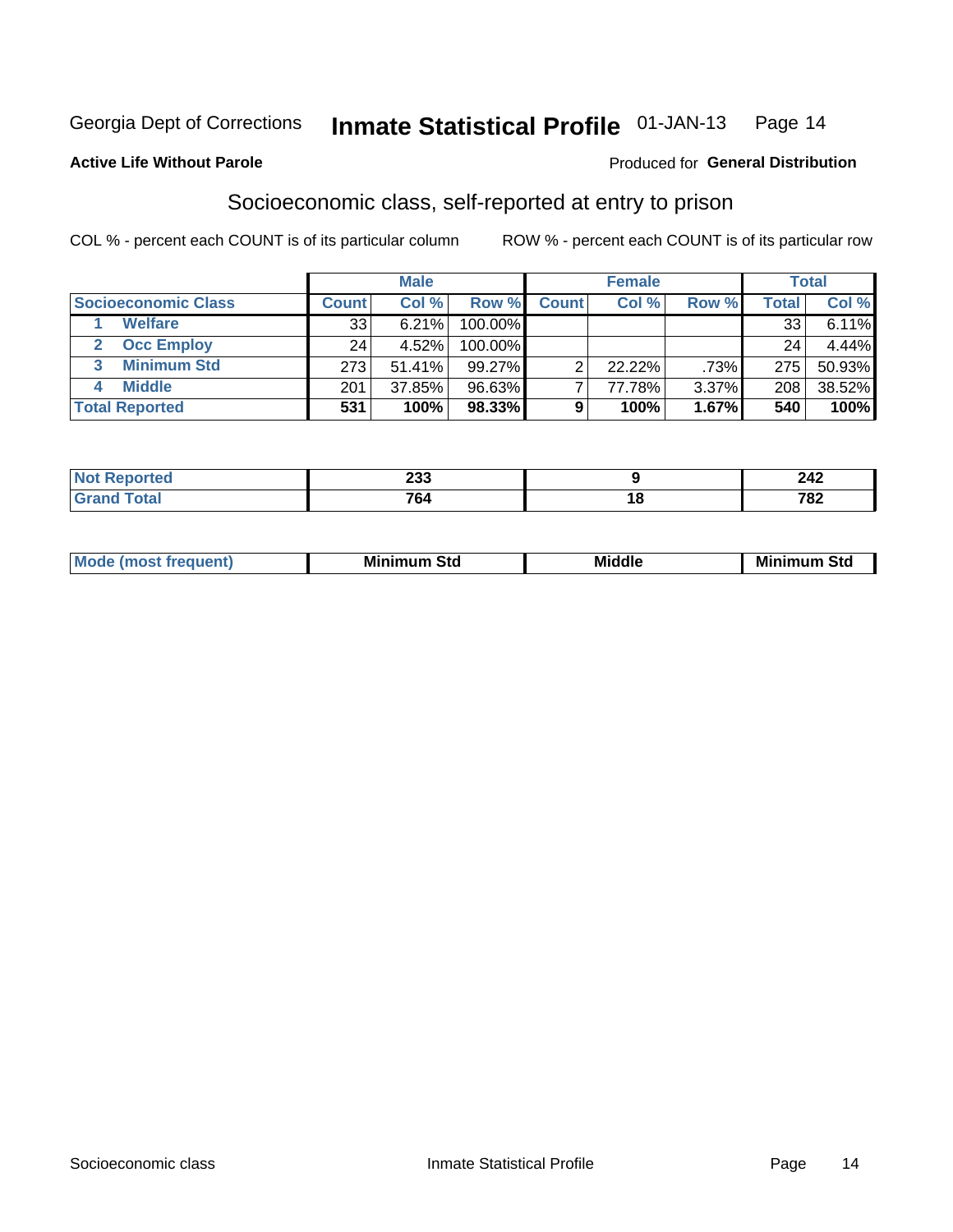#### Inmate Statistical Profile 01-JAN-13 Page 15

**Active Life Without Parole** 

#### Produced for General Distribution

## Environment to age 16, self-reported at entry to prison

COL % - percent each COUNT is of its particular column

|                                    |                 | <b>Male</b> |           |              | <b>Female</b> |        |                 | <b>Total</b> |
|------------------------------------|-----------------|-------------|-----------|--------------|---------------|--------|-----------------|--------------|
| <b>Environment to age 16</b>       | <b>Count</b>    | Col %       | Row %     | <b>Count</b> | Col %         | Row %  | <b>Total</b>    | Col %        |
| <b>Rural/Farm</b>                  | 10              | 1.85%       | 100.00%   |              |               |        | 10 <sub>1</sub> | 1.82%        |
| <b>Rural/Nfarm</b><br>$\mathbf{2}$ | 26 <sub>1</sub> | 4.81%       | 89.66%    | 3            | 30.00%        | 10.34% | 29              | 5.27%        |
| 3 S.M.S.A                          | 221             | 40.93%      | 99.55%    |              | 10.00%        | .45%   | 222             | 40.36%       |
| <b>Urban</b><br>4                  | 116             | 21.48%      | $96.67\%$ |              | 40.00%        | 3.33%  | 120             | 21.82%       |
| 5 Small Town                       | 167             | 30.93%      | 98.82%    | っ            | 20.00%        | 1.18%  | 169             | 30.73%       |
| <b>Total Reported</b>              | 540             | 100%        | 98.18%    | 10           | 100%          | 1.82%  | 550             | 100%         |

| NO<br>τeι<br>. | <br>-44<br>__ |     | ິ<br>ZJZ  |
|----------------|---------------|-----|-----------|
|                | 701<br>O4     | 1 Q | 700<br>◡▵ |

| Mo | M | urhar . | M      |
|----|---|---------|--------|
|    |   | _____   | ______ |
|    |   |         |        |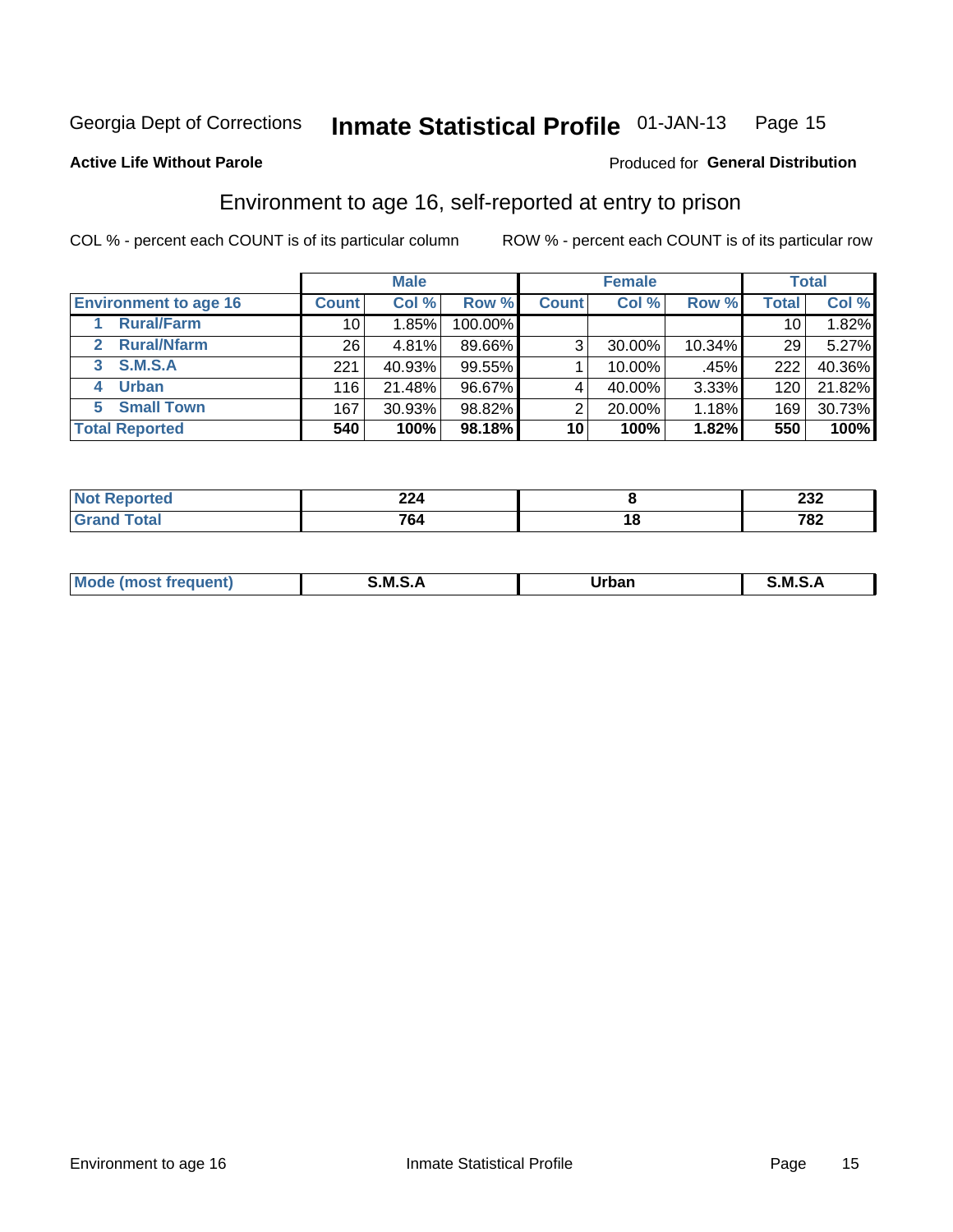#### Inmate Statistical Profile 01-JAN-13 Page 16

#### **Active Life Without Parole**

#### Produced for General Distribution

## Guardian status to age 16, self-reported at entry to prison

COL % - percent each COUNT is of its particular column

|                                  |              | <b>Male</b> |         |              | <b>Female</b> |       |              | <b>Total</b> |
|----------------------------------|--------------|-------------|---------|--------------|---------------|-------|--------------|--------------|
| <b>Guardian Status To Age 16</b> | <b>Count</b> | Col %       | Row %   | <b>Count</b> | Col %         | Row % | <b>Total</b> | Col %        |
| 2 Father Only                    | 11           | 2.42%       | 100.00% |              |               |       | 11           | 2.39%        |
| <b>3 Both Parents</b>            | 188          | 41.32%      | 97.92%  | 4            | 66.67%        | 2.08% | 192          | 41.65%       |
| <b>4 Mother Only</b>             | 175          | 38.46%      | 99.43%  |              | 16.67%        | .57%  | 176          | 38.18%       |
| <b>6 Oth Female</b>              | 16           | 3.52%       | 100.00% |              |               |       | 16           | 3.47%        |
| <b>7 Oth Male</b>                | 4            | $.88\%$     | 100.00% |              |               |       | 4            | $.87\%$      |
| 8 Step-Parents                   | 12           | 2.64%       | 100.00% |              |               |       | 12           | 2.60%        |
| <b>9 Foster Home</b>             | 10           | 2.20%       | 100.00% |              |               |       | 10           | 2.17%        |
| <b>10 Grand Parents</b>          | 39           | 8.57%       | 97.50%  |              | 16.67%        | 2.50% | 40           | 8.68%        |
| <b>Total Reported</b>            | 455          | 100%        | 98.7%   | 6            | 100%          | 1.3%  | 461          | 100%         |

| ted         | 309       | -- | 22<br>JZ 1 |
|-------------|-----------|----|------------|
| <b>otal</b> | 701<br>ο4 | יי | 700<br>0Z  |

| <b>Mode (most frequent)</b> | <b>Both Parents</b> | <b>Both Parents</b> | <b>Both Parents</b> |
|-----------------------------|---------------------|---------------------|---------------------|
|                             |                     |                     |                     |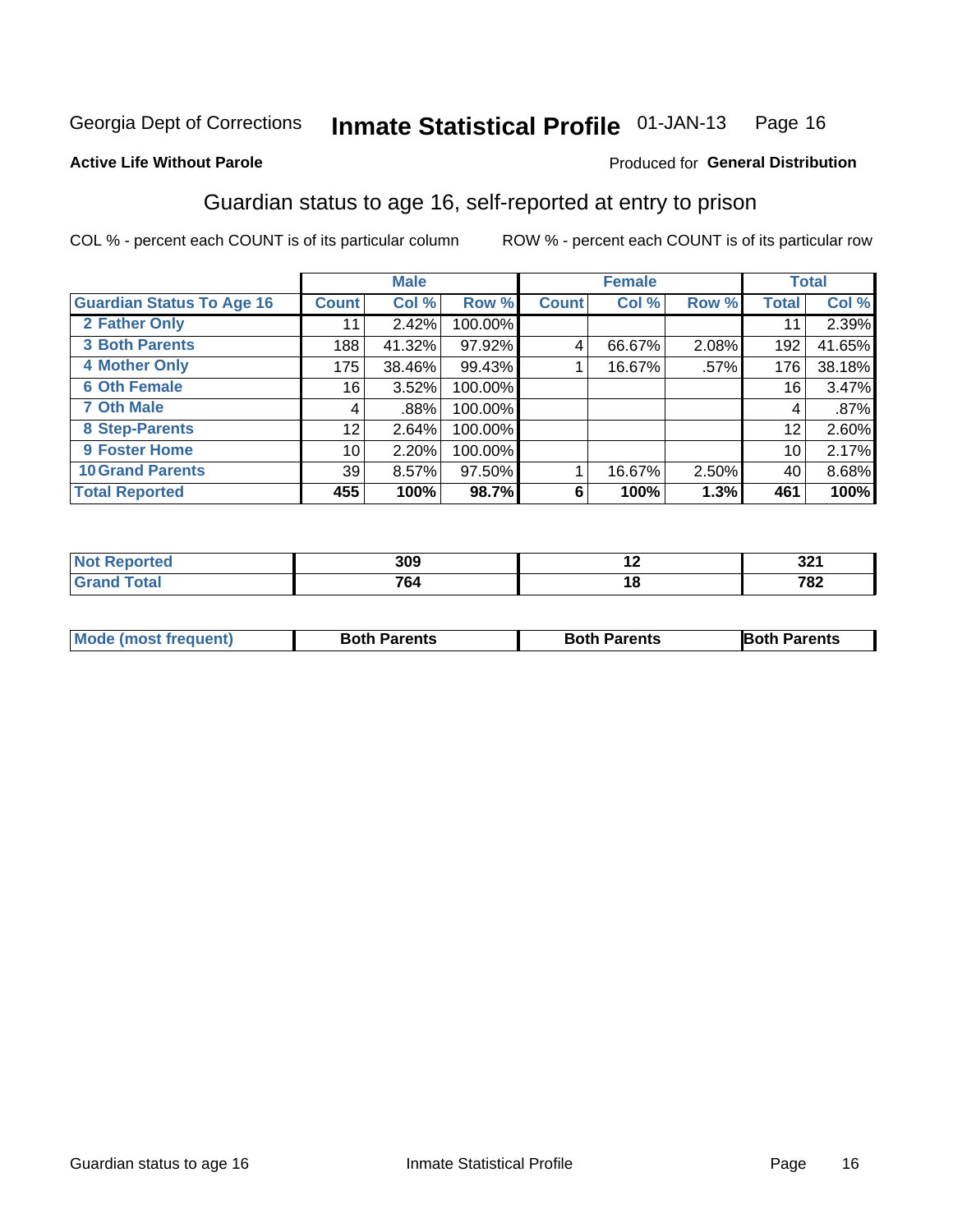#### Inmate Statistical Profile 01-JAN-13 Page 17

#### **Active Life Without Parole**

#### Produced for General Distribution

## Employment status before prison, self-reported at entry to prison

COL % - percent each COUNT is of its particular column

|                                  |         | <b>Male</b> |         |                | <b>Female</b> |       |       | <b>Total</b> |
|----------------------------------|---------|-------------|---------|----------------|---------------|-------|-------|--------------|
| <b>Employment Status</b>         | Count l | Col %       | Row %   | <b>Count</b>   | Col %         | Row % | Total | Col %        |
| <b>Full Time</b>                 | 337     | 53.49%      | 97.68%  | 8              | 72.73%        | 2.32% | 345   | 53.82%       |
| <b>Part Time</b><br>$\mathbf{2}$ | 48      | 7.62%       | 100.00% |                |               |       | 48    | 7.49%        |
| Unempl $<$ 6m<br>$\mathbf{3}$    | 62      | 9.84%       | 98.41%  |                | $9.09\%$      | 1.59% | 63    | 9.83%        |
| Unempl $> 6m$<br>4               | 97      | 15.40%      | 97.98%  | $\overline{2}$ | 18.18%        | 2.02% | 99    | 15.44%       |
| <b>Never Workd</b><br>5          | 54      | 8.57%       | 100.00% |                |               |       | 54    | 8.42%        |
| <b>Student</b><br>6              | 8       | 1.27%       | 100.00% |                |               |       | 8     | 1.25%        |
| <b>Incapable</b>                 | 24      | 3.81%       | 100.00% |                |               |       | 24    | 3.74%        |
| <b>Total Reported</b>            | 630     | 100%        | 98.28%  | 11             | 100%          | 1.72% | 641   | 100%         |

| τeα                    | . .<br>25.<br>___ |        | 141          |
|------------------------|-------------------|--------|--------------|
| $f \wedge f \wedge f'$ | 764               | <br>__ | 700<br>1 O Z |

| Mc | ∴ull | ----<br>ıme<br>w |
|----|------|------------------|
|    |      |                  |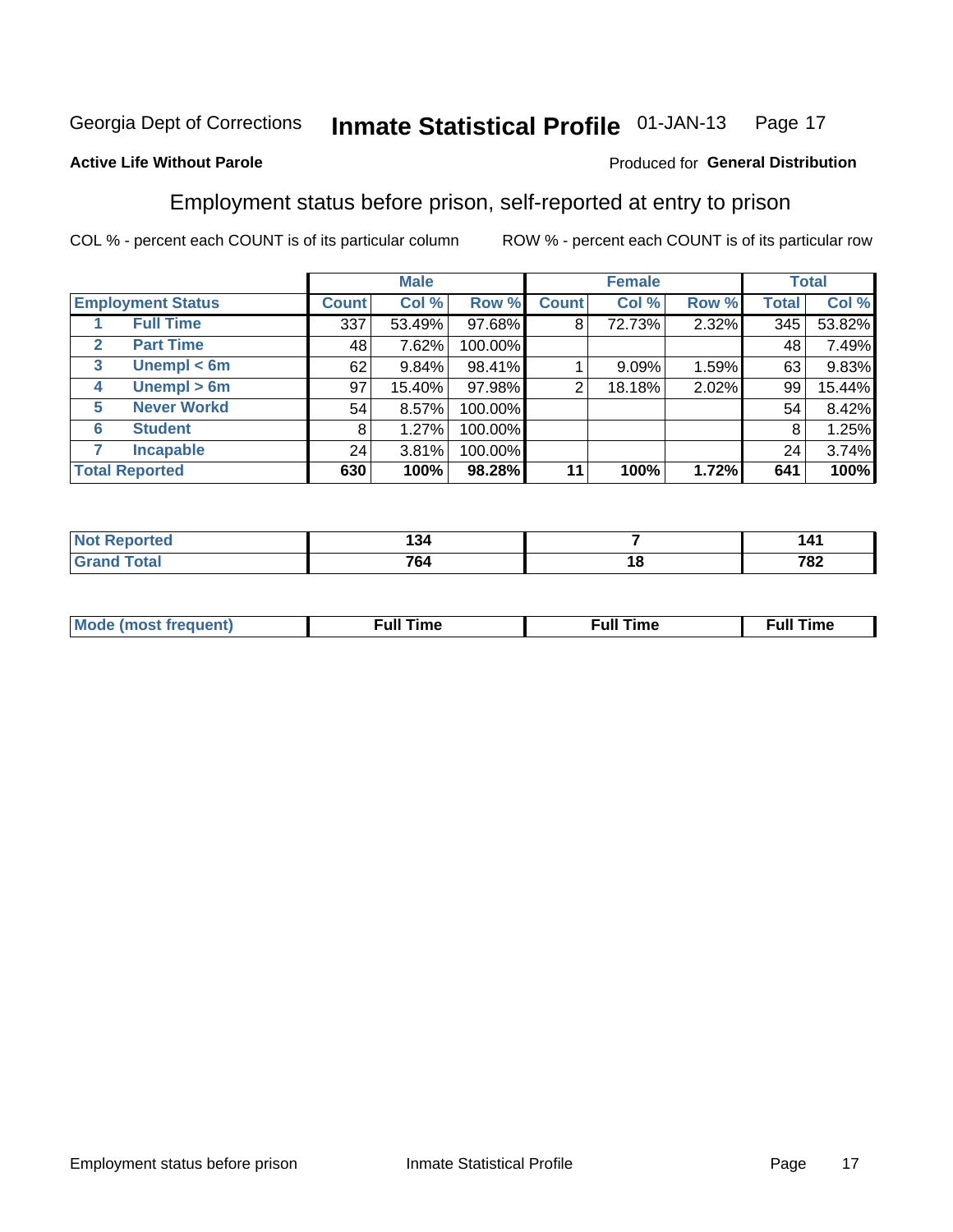#### Inmate Statistical Profile 01-JAN-13 Page 18

#### **Active Life Without Parole**

Produced for General Distribution

### Age at admission

COL % - percent each COUNT is of its particular column

|                         |                | <b>Male</b> |         |                | <b>Female</b> |        |                | <b>Total</b> |
|-------------------------|----------------|-------------|---------|----------------|---------------|--------|----------------|--------------|
| <b>Age At Admission</b> | <b>Count</b>   | Col %       | Row %   | <b>Count</b>   | Col %         | Row %  | <b>Total</b>   | Col %        |
| 15                      | $\overline{2}$ | 0.26%       | 100.00% |                |               |        | $\overline{2}$ | 0.26%        |
| 16                      | 1              | 0.13%       | 100.00% |                |               |        | 1              | 0.13%        |
| $\overline{17}$         | $\mathbf 2$    | 0.26%       | 100.00% |                |               |        | $\overline{2}$ | 0.26%        |
| 18                      | 8              | 1.05%       | 100.00% |                |               |        | 8              | 1.02%        |
| 19                      | 14             | 1.83%       | 100.00% |                |               |        | 14             | 1.79%        |
| $\overline{20}$         | 15             | 1.96%       | 93.75%  | 1              | 5.56%         | 6.25%  | 16             | 2.05%        |
| 21                      | 21             | 2.75%       | 100.00% |                |               |        | 21             | 2.69%        |
| $\overline{22}$         | 34             | 4.45%       | 100.00% |                |               |        | 34             | 4.35%        |
| $\overline{23}$         | 22             | 2.88%       | 91.67%  | $\overline{2}$ | 11.11%        | 8.33%  | 24             | 3.07%        |
| $\overline{24}$         | 26             | 3.40%       | 100.00% |                |               |        | 26             | 3.32%        |
| $\overline{25}$         | 26             | 3.40%       | 96.30%  | 1              | 5.56%         | 3.70%  | 27             | 3.45%        |
| 26                      | 32             | 4.19%       | 100.00% |                |               |        | 32             | 4.09%        |
| $\overline{27}$         | 28             | 3.66%       | 93.33%  | $\overline{2}$ | 11.11%        | 6.67%  | 30             | 3.84%        |
| 28                      | 30             | 3.93%       | 100.00% |                |               |        | 30             | 3.84%        |
| 29                      | 32             | 4.19%       | 100.00% |                |               |        | 32             | 4.09%        |
| 30                      | 24             | 3.14%       | 100.00% |                |               |        | 24             | 3.07%        |
| 31                      | 30             | 3.93%       | 100.00% |                |               |        | 30             | 3.84%        |
| 32                      | 27             | 3.53%       | 90.00%  | 3              | 16.67%        | 10.00% | 30             | 3.84%        |
| 33                      | 20             | 2.62%       | 100.00% |                |               |        | 20             | 2.56%        |
| $\overline{34}$         | 19             | 2.49%       | 100.00% |                |               |        | 19             | 2.43%        |
| 35                      | 21             | 2.75%       | 95.45%  | 1              | 5.56%         | 4.55%  | 22             | 2.81%        |
| 36                      | 33             | 4.32%       | 100.00% |                |               |        | 33             | 4.22%        |
| $\overline{37}$         | 20             | 2.62%       | 100.00% |                |               |        | 20             | 2.56%        |
| 38                      | 23             | 3.01%       | 100.00% |                |               |        | 23             | 2.94%        |
| 39                      | 19             | 2.49%       | 95.00%  | 1              | 5.56%         | 5.00%  | 20             | 2.56%        |
| 40                      | 16             | 2.09%       | 100.00% |                |               |        | 16             | 2.05%        |
| 41                      | 29             | 3.80%       | 96.67%  | 1              | 5.56%         | 3.33%  | 30             | 3.84%        |
| 42                      | 24             | 3.14%       | 100.00% |                |               |        | 24             | 3.07%        |
| 43                      | 16             | 2.09%       | 94.12%  | 1              | 5.56%         | 5.88%  | 17             | 2.17%        |
| 44                      | 13             | 1.70%       | 86.67%  | $\overline{2}$ | 11.11%        | 13.33% | 15             | 1.92%        |
| 45                      | 20             | 2.62%       | 100.00% |                |               |        | 20             | 2.56%        |
| 46                      | 18             | 2.36%       | 90.00%  | $\overline{2}$ | 11.11%        | 10.00% | 20             | 2.56%        |
| 47                      | 13             | 1.70%       | 100.00% |                |               |        | 13             | 1.66%        |
| 48                      | 12             | 1.57%       | 92.31%  | 1              | 5.56%         | 7.69%  | 13             | 1.66%        |
| 49                      | 13             | 1.70%       | 100.00% |                |               |        | 13             | 1.66%        |
| 50                      | 8              | 1.05%       | 100.00% |                |               |        | 8              | 1.02%        |
| $\overline{51}$         | 6              | 0.79%       | 100.00% |                |               |        | 6              | 0.77%        |
| $\overline{52}$         | 8              | 1.05%       | 100.00% |                |               |        | 8              | 1.02%        |
| 53                      | 4              | 0.52%       | 100.00% |                |               |        | 4              | 0.51%        |
| 54                      | 3              | 0.39%       | 100.00% |                |               |        | 3              | 0.38%        |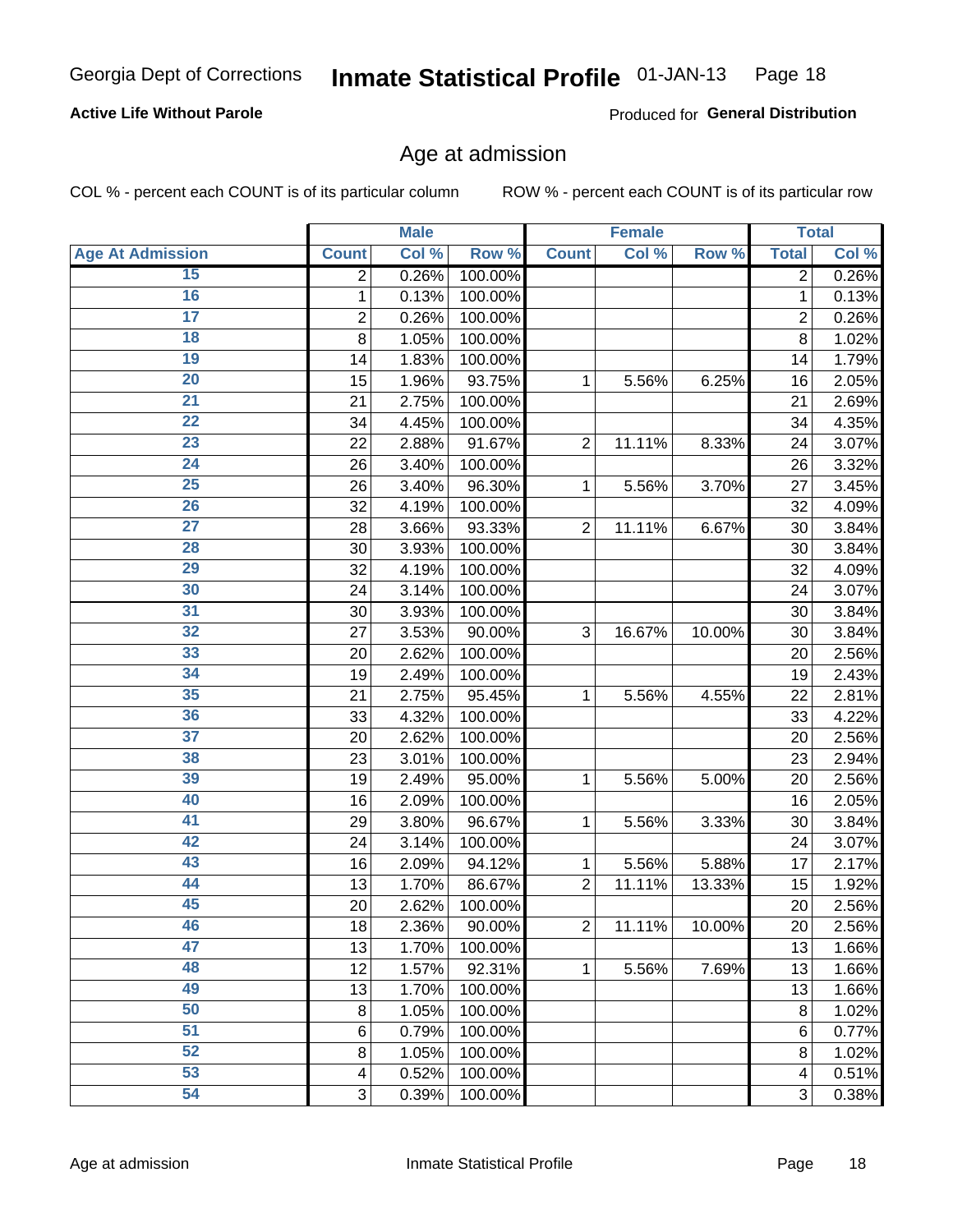#### Inmate Statistical Profile 01-JAN-13 Page 19

#### **Active Life Without Parole**

Produced for General Distribution

### Age at admission

COL % - percent each COUNT is of its particular column

|                         |              | <b>Male</b> |         |              | <b>Female</b> |       |              | <b>Total</b> |
|-------------------------|--------------|-------------|---------|--------------|---------------|-------|--------------|--------------|
| <b>Age At Admission</b> | <b>Count</b> | Col %       | Row %   | <b>Count</b> | Col %         | Row % | <b>Total</b> | Col %        |
| 55                      | 4            | 0.52%       | 100.00% |              |               |       | 4            | 0.51%        |
| 56                      |              | 0.92%       | 100.00% |              |               |       |              | 0.90%        |
| 57                      | 5            | 0.65%       | 100.00% |              |               |       | 5            | 0.64%        |
| 58                      | 4            | 0.52%       | 100.00% |              |               |       | 4            | 0.51%        |
| 60                      | 2            | 0.26%       | 100.00% |              |               |       | 2            | 0.26%        |
| 62                      |              | 0.13%       | 100.00% |              |               |       |              | 0.13%        |
| 63                      | 2            | 0.26%       | 100.00% |              |               |       | 2            | 0.26%        |
| 64                      | 3            | 0.39%       | 100.00% |              |               |       | 3            | 0.38%        |
| 65                      |              | 0.13%       | 100.00% |              |               |       |              | 0.13%        |
| 66                      |              | 0.13%       | 100.00% |              |               |       |              | 0.13%        |
| 69                      |              | 0.13%       | 100.00% |              |               |       |              | 0.13%        |
| 71                      |              | 0.13%       | 100.00% |              |               |       |              | 0.13%        |
| <b>Total Reported</b>   | 764          | 100%        | 97.70%  | 18           | 100%          | 2.30% | 782          | 100%         |

| <b>rted</b>     |               |    |      |
|-----------------|---------------|----|------|
| $\sim$ 4 $\sim$ | 764           | 10 | 702  |
|                 | $\sim$ $\sim$ |    | 1 OZ |

| <b>Mean</b><br>(average)       | 34.37     | 34.83   | 34.38     |
|--------------------------------|-----------|---------|-----------|
| <b>Median (middle)</b>         | n n<br>JJ | 33.5    | າາ<br>JЗ. |
| <b>Mode</b><br>(most frequent) | ົ<br>LL   | ົ<br>JZ | ne.<br>LL |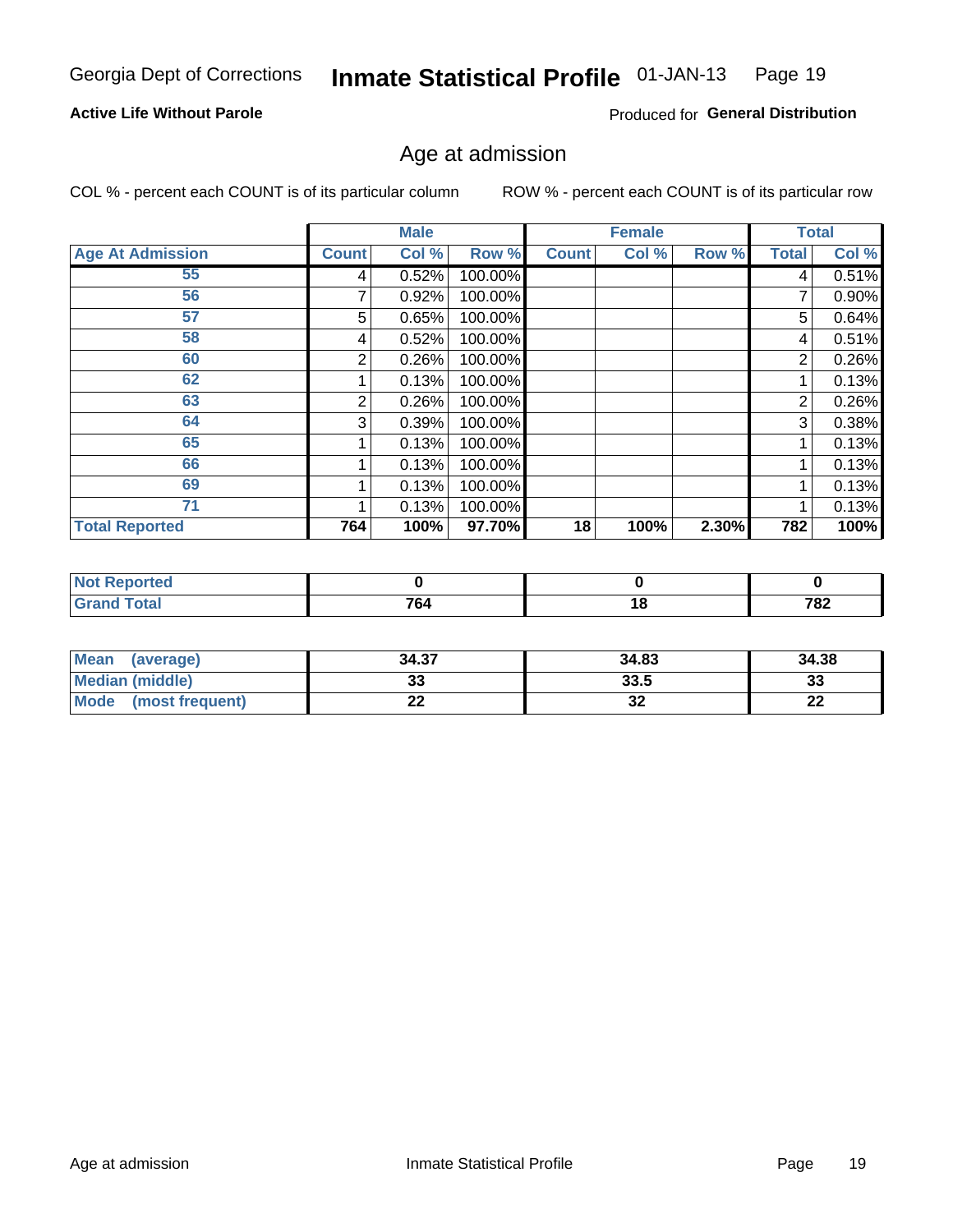#### Inmate Statistical Profile 01-JAN-13 Page 20

#### **Active Life Without Parole**

Produced for General Distribution

### Height, measured at entry to prison

COL % - percent each COUNT is of its particular column

|                       |              | <b>Male</b> |         |              | <b>Female</b> |       |              | Total      |
|-----------------------|--------------|-------------|---------|--------------|---------------|-------|--------------|------------|
| <b>Height</b>         | <b>Count</b> | Col%        | Row %   | <b>Count</b> | Col %         | Row % | <b>Total</b> | Col %      |
| 5'10''                | 103          | $50.99\%$   | 100.00% |              |               |       |              | 103 50.99% |
| 5'11''                | 99           | 49.01%      | 100.00% |              |               |       |              | 99 49.01%  |
| <b>Total Reported</b> | 202          | 100%        | 100.00% |              |               | 0.00% | 202          | 100%       |

| <b>No</b>                    | になつ | . .    | 580         |
|------------------------------|-----|--------|-------------|
| теа                          | ◡◡▵ | $\sim$ |             |
| <b>Total</b><br><b>Grand</b> | 764 |        | 700<br>0∡ ≀ |

| <b>Mean</b><br>(average)       | 5'10'' | ,,,         | 5'10"  |
|--------------------------------|--------|-------------|--------|
| <b>Median (middle)</b>         | 5'10"  |             | 5'10'' |
| <b>Mode</b><br>(most frequent) | 5'10"  | <b>Null</b> | 5'10"  |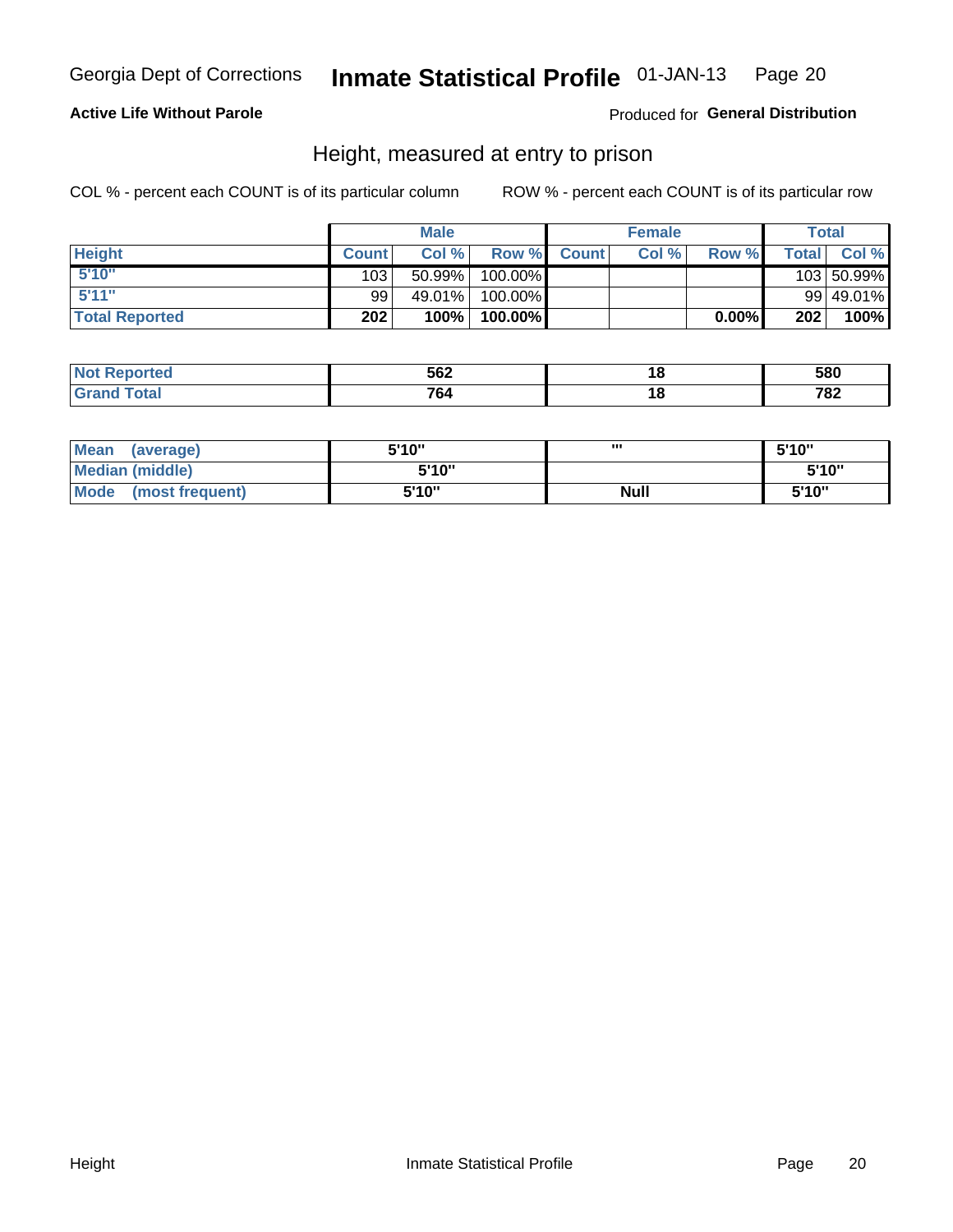#### Inmate Statistical Profile 01-JAN-13 Page 21

#### **Active Life Without Parole**

**Produced for General Distribution** 

## Weight, measured at entry to prison

COL % - percent each COUNT is of its particular column

|                       |                | <b>Male</b> |         |                 | <b>Female</b> |         |                | <b>Total</b> |
|-----------------------|----------------|-------------|---------|-----------------|---------------|---------|----------------|--------------|
| <b>Weight</b>         | <b>Count</b>   | Col %       | Row %   | <b>Count</b>    | Col %         | Row %   | <b>Total</b>   | Col %        |
| 90 - 99 pounds        |                |             |         | 1.              | 5.56%         | 100.00% | $\mathbf{1}$   | 0.13%        |
| 110 - 119 pounds      |                |             |         | 1               | 5.56%         | 100.00% | 1              | 0.13%        |
| 120 - 129 pounds      | 3              | 0.39%       | 75.00%  | 1               | 5.56%         | 25.00%  | 4              | 0.51%        |
| 130 - 139 pounds      | 16             | 2.10%       | 88.89%  | $\overline{2}$  | 11.11%        | 11.11%  | 18             | 2.30%        |
| 140 - 149 pounds      | 46             | 6.03%       | 100.00% |                 |               |         | 46             | 5.89%        |
| 150 - 159 pounds      | 73             | 9.57%       | 100.00% |                 |               |         | 73             | 9.35%        |
| 160 - 169 pounds      | 92             | 12.06%      | 96.84%  | 3               | 16.67%        | 3.16%   | 95             | 12.16%       |
| 170 - 179 pounds      | 113            | 14.81%      | 99.12%  | 1               | 5.56%         | 0.88%   | 114            | 14.60%       |
| 180 - 189 pounds      | 92             | 12.06%      | 97.87%  | $\overline{2}$  | 11.11%        | 2.13%   | 94             | 12.04%       |
| 190 - 199 pounds      | 63             | 8.26%       | 100.00% |                 |               |         | 63             | 8.07%        |
| 200 - 209 pounds      | 68             | 8.91%       | 97.14%  | $\overline{2}$  | 11.11%        | 2.86%   | 70             | 8.96%        |
| 210 - 219 pounds      | 48             | 6.29%       | 96.00%  | $\overline{2}$  | 11.11%        | 4.00%   | 50             | 6.40%        |
| 220 - 229 pounds      | 49             | 6.42%       | 98.00%  | 1               | 5.56%         | 2.00%   | 50             | 6.40%        |
| 230 - 239 pounds      | 28             | 3.67%       | 100.00% |                 |               |         | 28             | 3.59%        |
| 240 - 249 pounds      | 23             | 3.01%       | 100.00% |                 |               |         | 23             | 2.94%        |
| 250 - 259 pounds      | 12             | 1.57%       | 92.31%  | $\mathbf{1}$    | 5.56%         | 7.69%   | 13             | 1.66%        |
| 260 - 269 pounds      | 11             | 1.44%       | 100.00% |                 |               |         | 11             | 1.41%        |
| 270 - 279 pounds      | 8              | 1.05%       | 100.00% |                 |               |         | 8              | 1.02%        |
| 280 - 289 pounds      | 5              | 0.66%       | 83.33%  | 1               | 5.56%         | 16.67%  | 6              | 0.77%        |
| 290 - 299 pounds      | 3              | 0.39%       | 100.00% |                 |               |         | 3              | 0.38%        |
| 300 - 309 pounds      | $\overline{2}$ | 0.26%       | 100.00% |                 |               |         | $\overline{2}$ | 0.26%        |
| 310 - 319 pounds      | 1              | 0.13%       | 100.00% |                 |               |         | $\mathbf 1$    | 0.13%        |
| 320 - 329 pounds      | 4              | 0.52%       | 100.00% |                 |               |         | 4              | 0.51%        |
| 330 - 339 pounds      | $\mathbf 2$    | 0.26%       | 100.00% |                 |               |         | $\overline{2}$ | 0.26%        |
| 400 pounds and over   | 1              | 0.13%       | 100.00% |                 |               |         | $\mathbf 1$    | 0.13%        |
| <b>Total Reported</b> | 763            | 100%        | 97.70%  | $\overline{18}$ | 100%          | 2.30%   | 781            | 100%         |

| .<br>____ |                   |        |              |
|-----------|-------------------|--------|--------------|
|           | 7C<br>764<br>____ | $\sim$ | 700<br>1 O Z |

| <b>Mean</b><br>(average)       | 190 | '78 | 189 |
|--------------------------------|-----|-----|-----|
| <b>Median (middle)</b>         | 181 | 175 | 181 |
| <b>Mode</b><br>(most frequent) | 170 | 200 | 170 |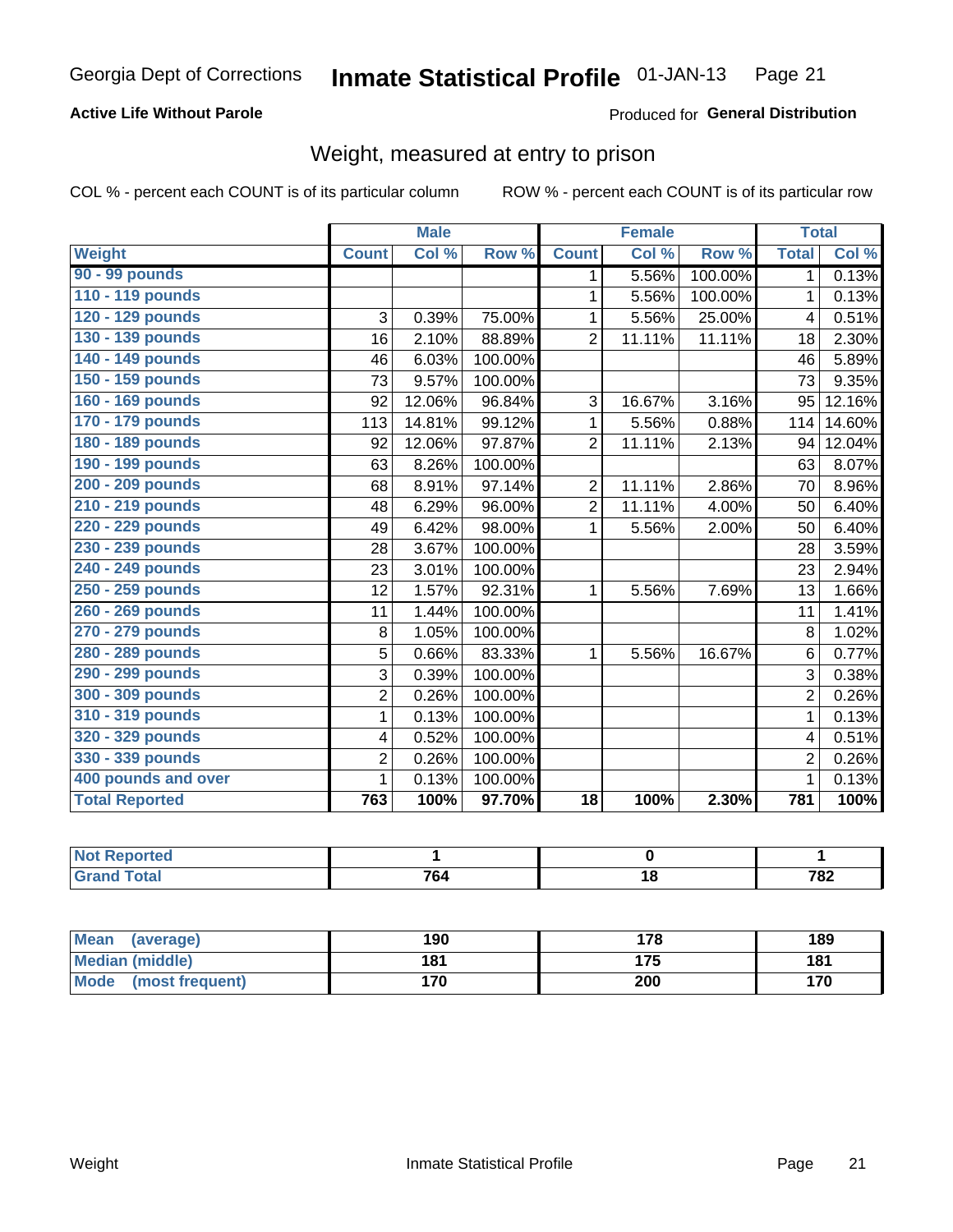#### Inmate Statistical Profile 01-JAN-13 Page 22

#### **Active Life Without Parole**

**Produced for General Distribution** 

## Military service

COL % - percent each COUNT is of its particular column

|                          |              | <b>Male</b> |                    | <b>Female</b> |       |       | <b>Total</b> |
|--------------------------|--------------|-------------|--------------------|---------------|-------|-------|--------------|
| <b>Military service</b>  | <b>Count</b> | Col%        | <b>Row % Count</b> | Col %         | Row % | Total | Col %        |
| <b>Air Force</b>         | 40           | 72.73%      | 100.00%            |               |       | 40    | 72.73%       |
| <b>Army</b>              | 6            | $10.91\%$   | 100.00%            |               |       | 6     | 10.91%       |
| <b>Navy</b><br>3         |              | $7.27\%$    | 100.00%            |               |       |       | 7.27%        |
| <b>Coast Guard</b><br>5. |              | $9.09\%$    | 100.00%            |               |       |       | 9.09%        |
| <b>Total Reported</b>    | 55           | 100%        | 100.00%            |               | ا%00. | 55    | 100%         |

|      | 709<br>$  -$        | 10 | $\overline{\phantom{a}}$<br>$\cdot$ . |
|------|---------------------|----|---------------------------------------|
| ____ | 70<br>$\sim$ $\sim$ | 10 | 700<br>1 U L                          |

| Mode (most frequent) | Force<br>Aır | Null | ∙orce |
|----------------------|--------------|------|-------|
|                      |              |      |       |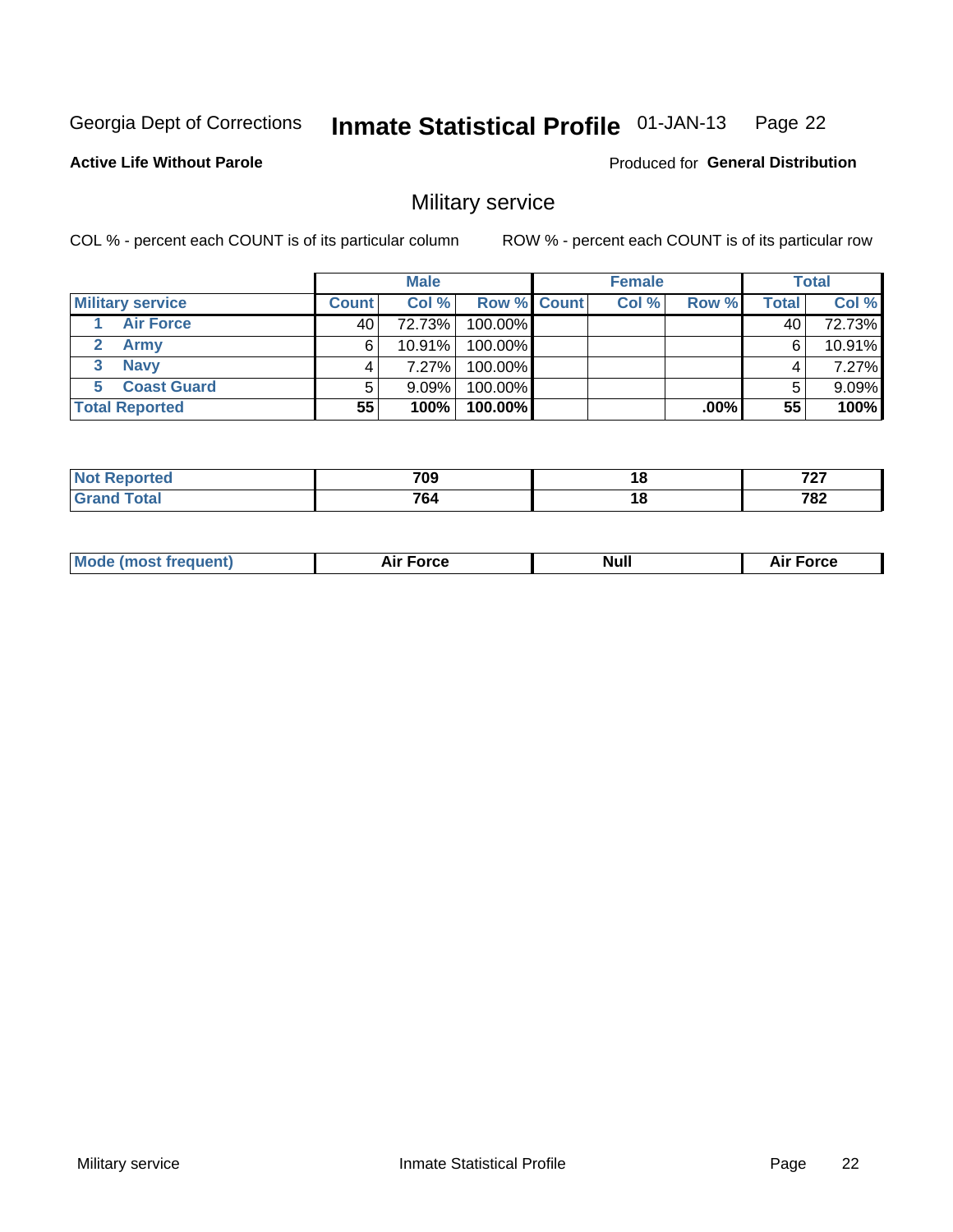#### Inmate Statistical Profile 01-JAN-13 Page 23

**Active Life Without Parole** 

**Produced for General Distribution** 

## Type of admission to prison

COL % - percent each COUNT is of its particular column

|                                      |              | <b>Male</b> |                    |    | <b>Female</b> |       |              | <b>Total</b> |
|--------------------------------------|--------------|-------------|--------------------|----|---------------|-------|--------------|--------------|
| <b>Type of Admission</b>             | <b>Count</b> | Col %       | <b>Row % Count</b> |    | Col %         | Row % | <b>Total</b> | Col %        |
| <b>New Sentence</b><br>52            | 740          | 96.86%      | 97.63%             | 18 | 100.00%       | 2.37% | 758          | 96.93%       |
| <b>Probation Rev Partial</b><br>53   |              | .13%        | 100.00%            |    |               |       |              | .13%         |
| <b>Probation Rev Remainder</b><br>54 | 3            | .39%        | 100.00%            |    |               |       | 3            | .38%         |
| <b>Parole Rev New Sentence</b><br>55 | 4            | .52%        | 100.00%            |    |               |       | 4            | .51%         |
| 56 Parole Rev No New                 | 4            | .52%        | 100.00%            |    |               |       | 4            | .51%         |
| <b>Sentence</b>                      |              |             |                    |    |               |       |              |              |
| <b>Life W/O Parole</b><br>70         | 12           | 1.57%       | 100.00%            |    |               |       | 12           | 1.53%        |
| <b>Total Reported</b>                | 764          | 100%        | 97.7%              | 18 | 100%          | 2.3%  | 782          | 100%         |

| <b>Not Reported</b> |                                  |    |     |
|---------------------|----------------------------------|----|-----|
| <b>Total</b>        | $\overline{\phantom{a}}$<br>. O4 | 10 | 782 |

| <b>Mode (most frequent)</b> | <b>New Sentence</b> | <b>New Sentence</b> | <b>New Sentence</b> |
|-----------------------------|---------------------|---------------------|---------------------|
|                             |                     |                     |                     |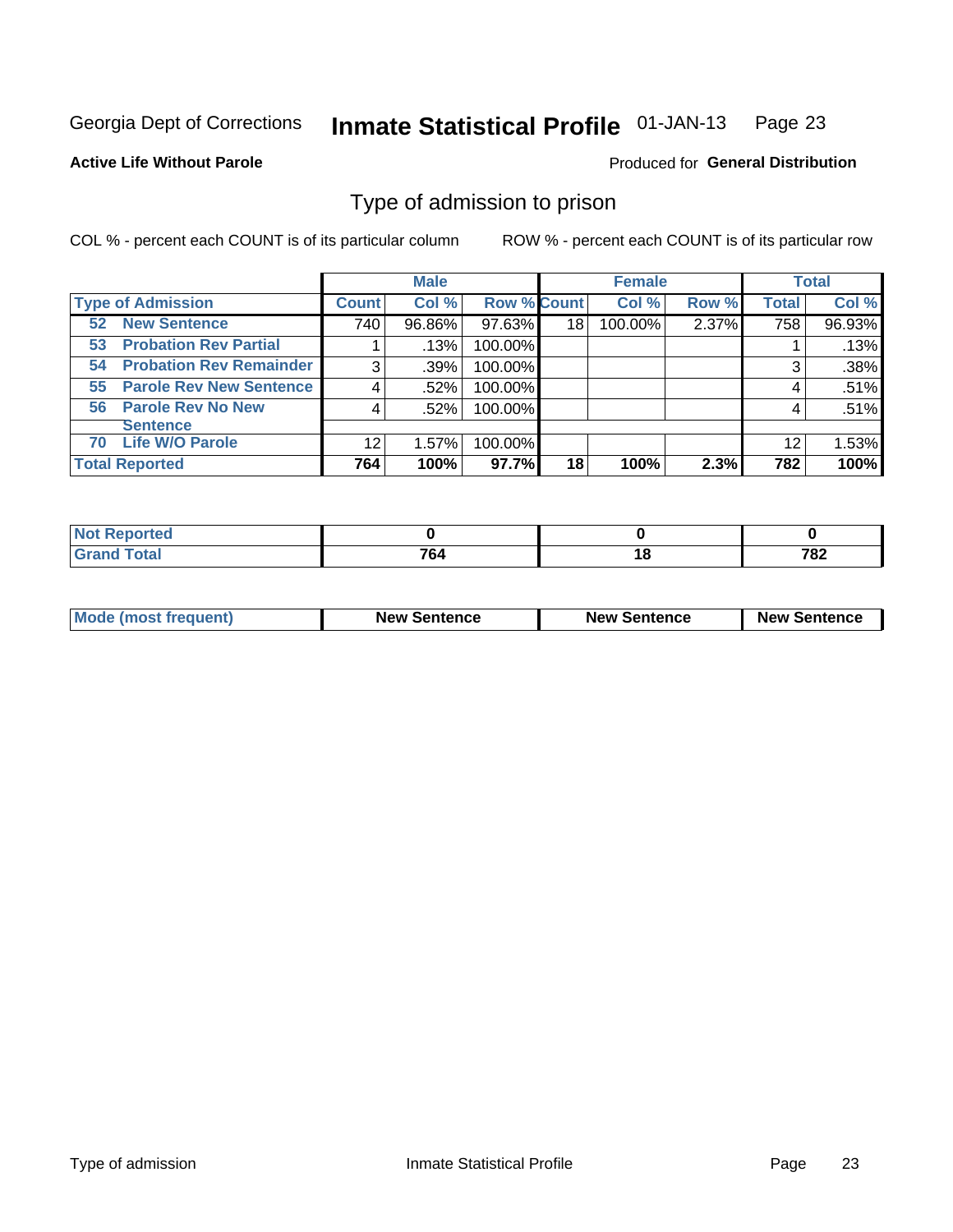**Active Life Without Parole** 

#### Inmate Statistical Profile 01-JAN-13 Page 24

Produced for General Distribution

### Current / last security status

COL % - percent each COUNT is of its particular column

|                        |              | <b>Male</b> |                    |    | <b>Female</b> |       |       | <b>Total</b> |
|------------------------|--------------|-------------|--------------------|----|---------------|-------|-------|--------------|
| <b>Security Status</b> | <b>Count</b> | Col %       | <b>Row % Count</b> |    | Col %         | Row % | Total | Col %        |
| 4 Medium               | 27           | $3.61\%$    | $100.00\%$         |    | .00%          |       | 27    | 3.54%        |
| 5 Close                | 720          | 96.26%      | $98.09\%$          | 14 | 100.00%       | 1.91% | 734   | 96.33%       |
| <b>6 Maximum</b>       |              | $.13\%$     | 100.00%            |    | .00%          |       |       | .13%         |
| <b>Total Reported</b>  | 748          | 100%        | 98.16%             | 14 | 100%          | 1.84% | 762   | 100%         |

| <b>Still being diagnosed</b> |     |         |
|------------------------------|-----|---------|
| <b>Not Reported</b>          |     | ״<br>ZL |
| <b>Grand Total</b>           | 764 | 782     |

| Mode (most frequent) | Close | Close | Close |  |
|----------------------|-------|-------|-------|--|
|                      |       |       |       |  |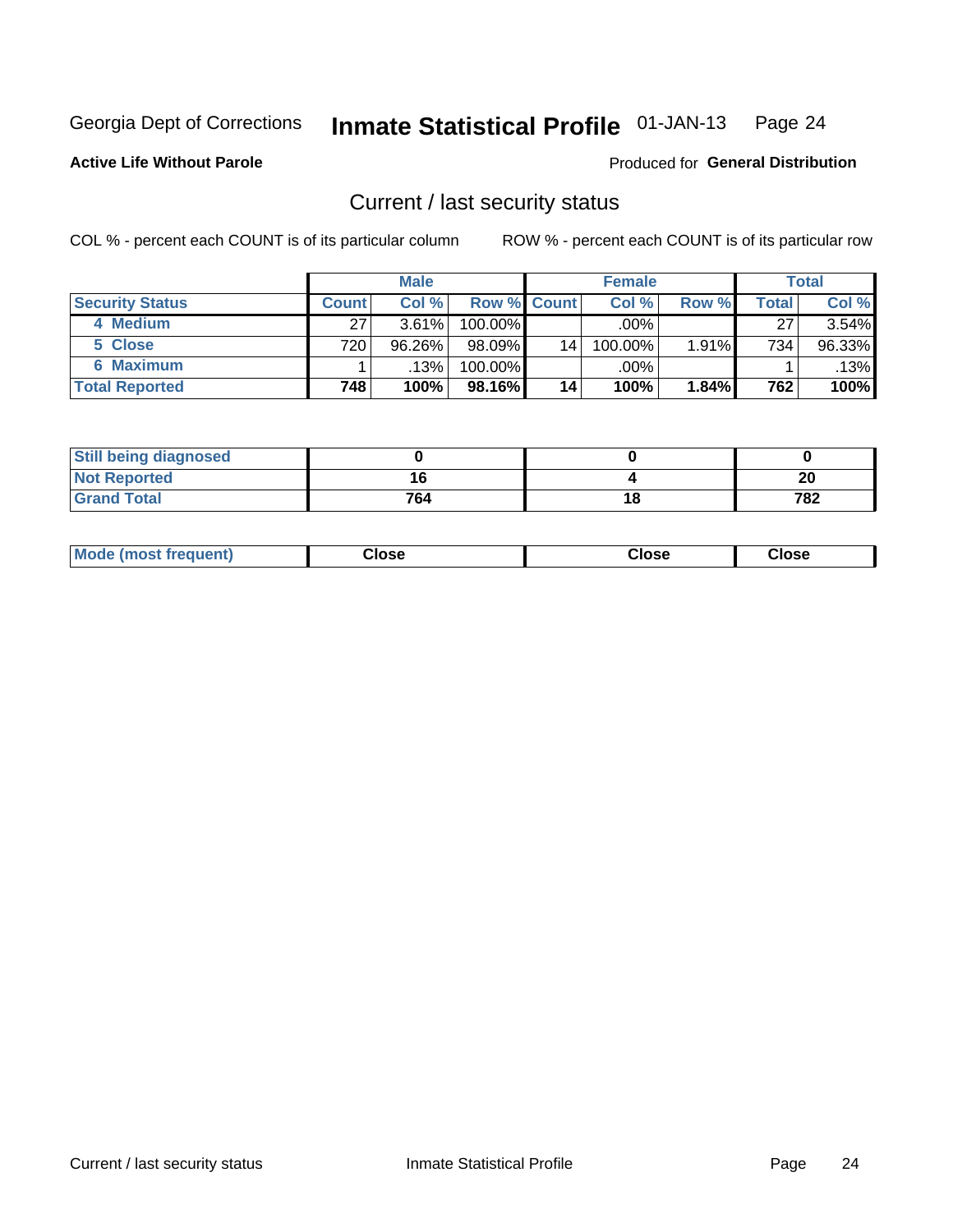#### Inmate Statistical Profile 01-JAN-13 Page 25

**Active Life Without Parole** 

Produced for General Distribution

## Current / last type of institution

COL % - percent each COUNT is of its particular column

|                            |       | <b>Male</b> |                    |    | <b>Female</b> |          |       | <b>Total</b> |
|----------------------------|-------|-------------|--------------------|----|---------------|----------|-------|--------------|
| <b>Type of Institution</b> | Count | Col %       | <b>Row % Count</b> |    | Col %         | Row %    | Total | Col %        |
| <b>State Prison</b>        | 760   | 99.48%      | $97.69\%$          | 18 | 100.00%       | $2.31\%$ | 778   | 99.49%       |
| <b>Private Prison</b>      |       | .52%        | 100.00%            |    |               |          |       | .51%         |
| <b>Total Reported</b>      | 764   | 100%        | $97.7\%$           | 18 | 100%          | 2.3%     | 782   | 100%         |

| tea          |     |     |
|--------------|-----|-----|
| <b>Total</b> | 701 | 700 |
|              | .   | 10Z |

| <b>Mode (most frequent)</b> | <b>State Prison</b> | <b>State Prison</b> | <b>State Prison</b> |
|-----------------------------|---------------------|---------------------|---------------------|
|                             |                     |                     |                     |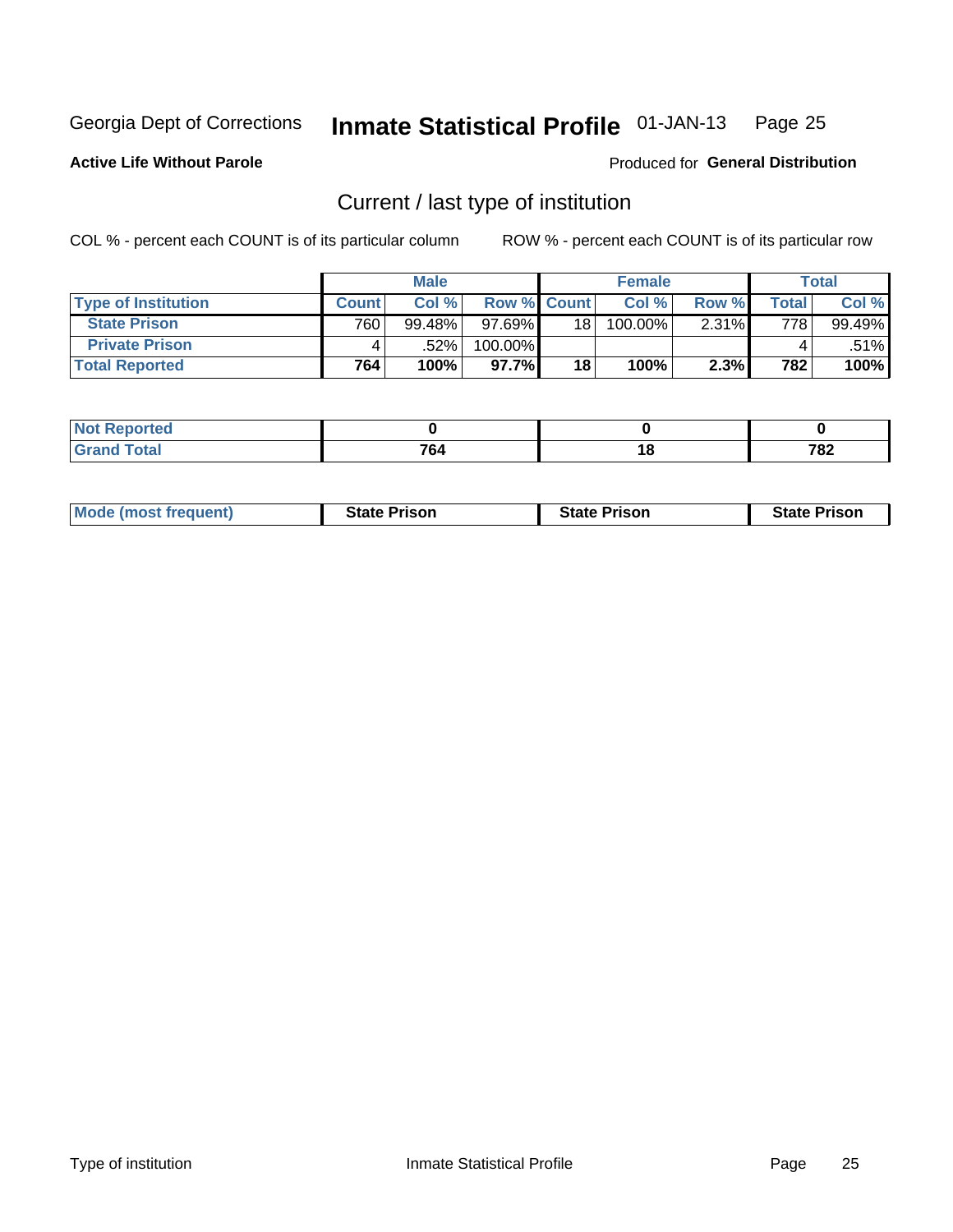#### Inmate Statistical Profile 01-JAN-13 Page 26

**Active Life Without Parole** 

#### Produced for General Distribution

## Institution type - transitional centers

COL % - percent each COUNT is of its particular column

|                                                | Male  |                    | <b>Female</b> |                   | Total |
|------------------------------------------------|-------|--------------------|---------------|-------------------|-------|
| <b>Institution Type - Trans. Centers Count</b> | Col % | <b>Row % Count</b> |               | Col % Row % Total | Col % |
| <b>Total Reported</b>                          |       |                    |               |                   |       |

| <b>Reported</b><br><b>NOT</b><br>$\sim$            |  |  |
|----------------------------------------------------|--|--|
| $f$ $f \circ f \circ f$<br>$C = 1$<br><b>TULAI</b> |  |  |

| Mode (most frequent) | <b>Null</b> | <b>Null</b> | <b>Null</b> |
|----------------------|-------------|-------------|-------------|
|                      |             |             |             |
|                      |             |             |             |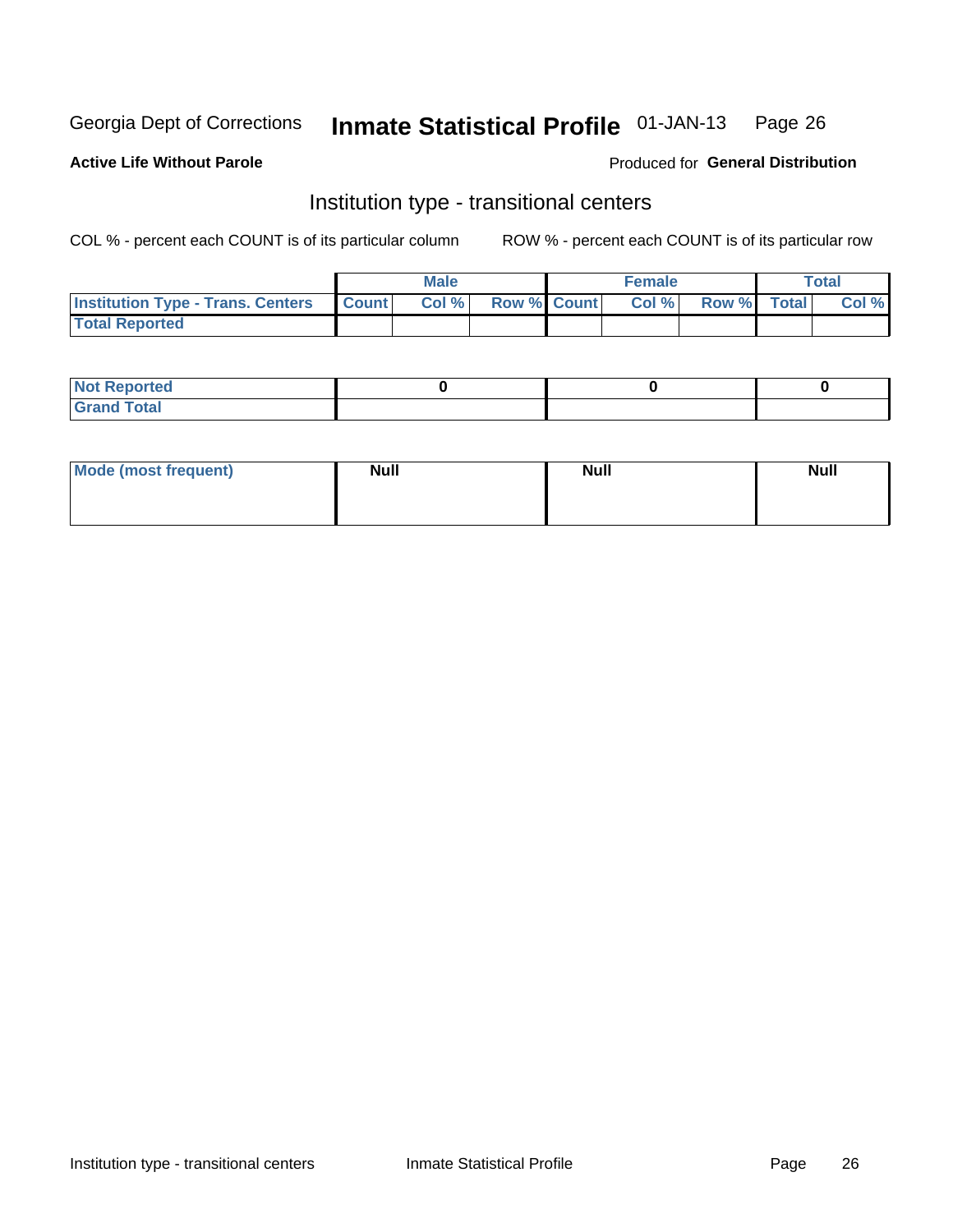#### Inmate Statistical Profile 01-JAN-13 Page 27

**Active Life Without Parole** 

**Produced for General Distribution** 

### Institution type - county prisons

COL % - percent each COUNT is of its particular column

|                                                    | <b>Male</b> |                          | <b>Female</b> |             | <b>Total</b> |
|----------------------------------------------------|-------------|--------------------------|---------------|-------------|--------------|
| <b>Institution Type - County Prisons   Count  </b> | Col %       | <b>Row % Count Col %</b> |               | Row % Total | Col %        |
| <b>Total Reported</b>                              |             |                          |               |             |              |

| <b>Not Reported</b>   |  |  |
|-----------------------|--|--|
| <b>Total</b><br>Granc |  |  |

| <b>Mode</b>      | <b>Null</b> | <b>Null</b> | <b>Null</b> |
|------------------|-------------|-------------|-------------|
| (most freauent). |             |             |             |
|                  |             |             |             |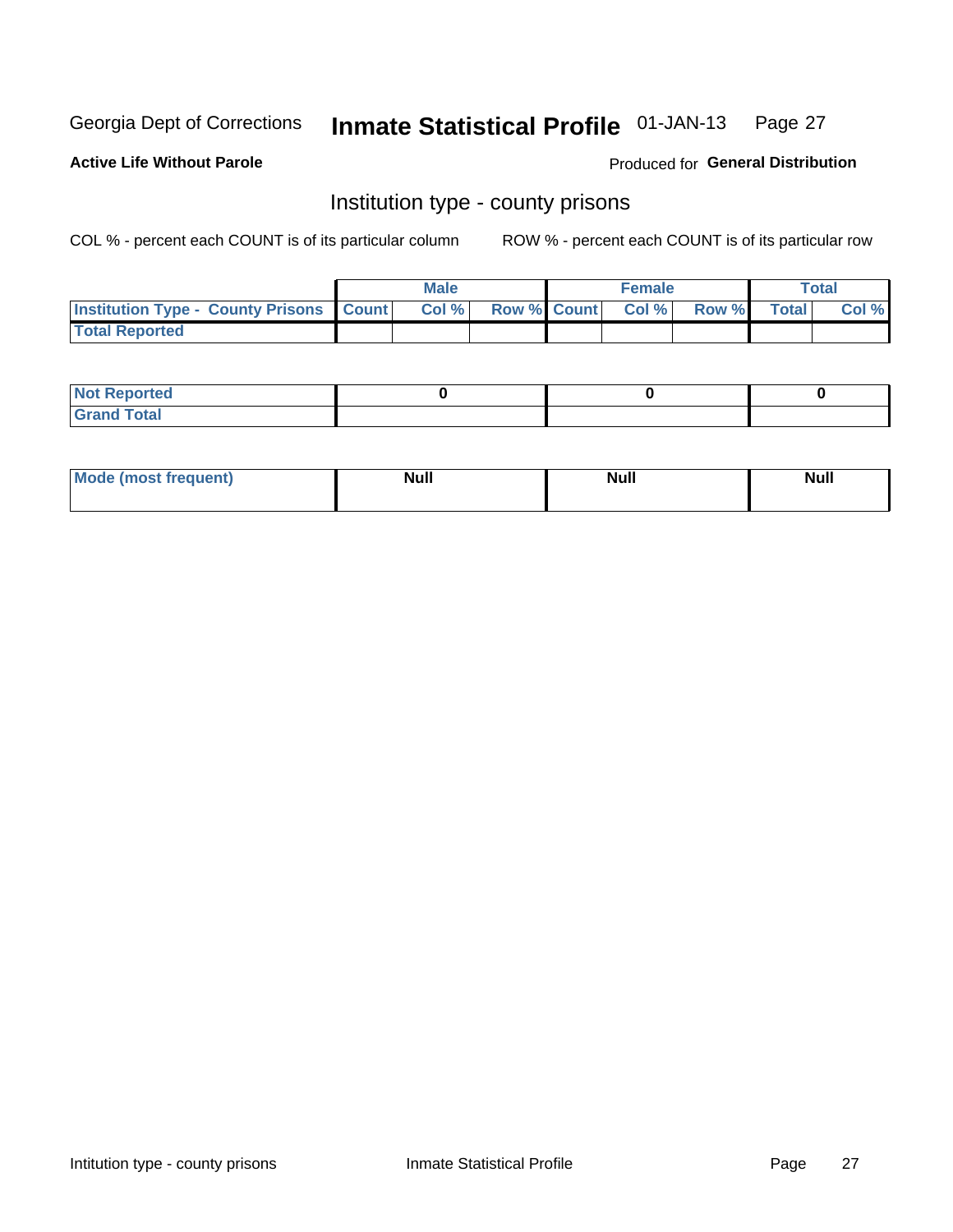#### Inmate Statistical Profile 01-JAN-13 Page 28

#### **Active Life Without Parole**

#### **Produced for General Distribution**

## Institution type - state prisons

COL % - percent each COUNT is of its particular column

|                                         |                | <b>Male</b>               |         |                         | <b>Female</b>                 |         | <b>Total</b>                        |                  |
|-----------------------------------------|----------------|---------------------------|---------|-------------------------|-------------------------------|---------|-------------------------------------|------------------|
| <b>Institution Type - State Prisons</b> | <b>Count</b>   | Col %                     | Row %   | <b>Count</b>            | Col %                         | Row %   | <b>Total</b>                        | Col %            |
| <b>Arrendale State Prison</b>           |                |                           |         | 14                      | 77.78%                        | 100.00% | 14                                  | 1.80%            |
| <b>Augusta State Med. Prison</b>        | 50             | 6.58%                     | 100.00% |                         |                               |         | 50                                  | 6.43%            |
| <b>Autry State Prison</b>               | 1              | .13%                      | 100.00% |                         |                               |         | 1                                   | .13%             |
| <b>Baldwin State Prison</b>             | 33             | 4.34%                     | 100.00% |                         |                               |         | 33                                  | 4.24%            |
| <b>Burrus Corr Trn Cntr</b>             | 1              | .13%                      | 100.00% |                         |                               |         | 1                                   | .13%             |
| <b>Central State Prison</b>             | 1              | .13%                      | 100.00% |                         |                               |         |                                     | .13%             |
| <b>Coastal State Prison</b>             | 1              | .13%                      | 100.00% |                         |                               |         | 1                                   | .13%             |
| <b>Ga Diag Class Prison</b>             | 48             | 6.32%                     | 100.00% |                         |                               |         | 48                                  | 6.17%            |
| <b>Ga State Prison</b>                  | 17             | 2.24%                     | 100.00% |                         |                               |         | 17                                  | 2.19%            |
| <b>Hancock State Prison</b>             | 73             | 9.61%                     | 100.00% |                         |                               |         | 73                                  | 9.38%            |
| <b>Hays State Prison</b>                | 84             | 11.05%                    | 100.00% |                         |                               |         | 84                                  | 10.80%           |
| <b>Johnson State Prison</b>             | $\overline{2}$ | .26%                      | 100.00% |                         |                               |         | $\overline{2}$                      | .26%             |
| <b>Macon State Prison</b>               | 120            | 15.79%                    | 100.00% |                         |                               |         | 120                                 | 15.42%           |
| <b>Phillips State Prison</b>            | 12             | 1.58%                     | 100.00% |                         |                               |         | 12                                  | 1.54%            |
| <b>Pulaski State Prison</b>             |                |                           |         | $\overline{\mathbf{4}}$ | 22.22%                        | 100.00% | 4                                   | .51%             |
| <b>Rogers State Prison</b>              | 1              | .13%                      | 100.00% |                         |                               |         |                                     | .13%             |
| <b>Smith State Prison</b>               | 84             | 11.05%                    | 100.00% |                         |                               |         | 84                                  | 10.80%           |
| <b>Telfair State Prison</b>             | 85             | 11.18%                    | 100.00% |                         |                               |         | 85                                  | 10.93%           |
| <b>Valdosta Sp</b>                      | 74             | 9.74%                     | 100.00% |                         |                               |         | 74                                  | 9.51%            |
| <b>Ware State Prison</b>                | 72             | 9.47%                     | 100.00% |                         |                               |         | 72                                  | 9.25%            |
| <b>Washington State Prison</b>          | 1              | .13%                      | 100.00% |                         |                               |         |                                     | .13%             |
| <b>Total Reported</b>                   | 760            | 100%                      | 97.69%  | $\overline{18}$         | 100%                          | 2.31%   | $\overline{778}$                    | 100%             |
| <b>Not Reported</b>                     |                | $\bf{0}$                  |         |                         | $\mathbf 0$                   |         |                                     | $\bf{0}$         |
| <b>Grand Total</b>                      |                | 760                       |         | $\overline{18}$         |                               |         |                                     | $\overline{778}$ |
| <b>Mode (most frequent)</b>             |                | <b>Macon State Prison</b> |         |                         | <b>Arrendale State Prison</b> |         | <b>Macon State</b><br><b>Prison</b> |                  |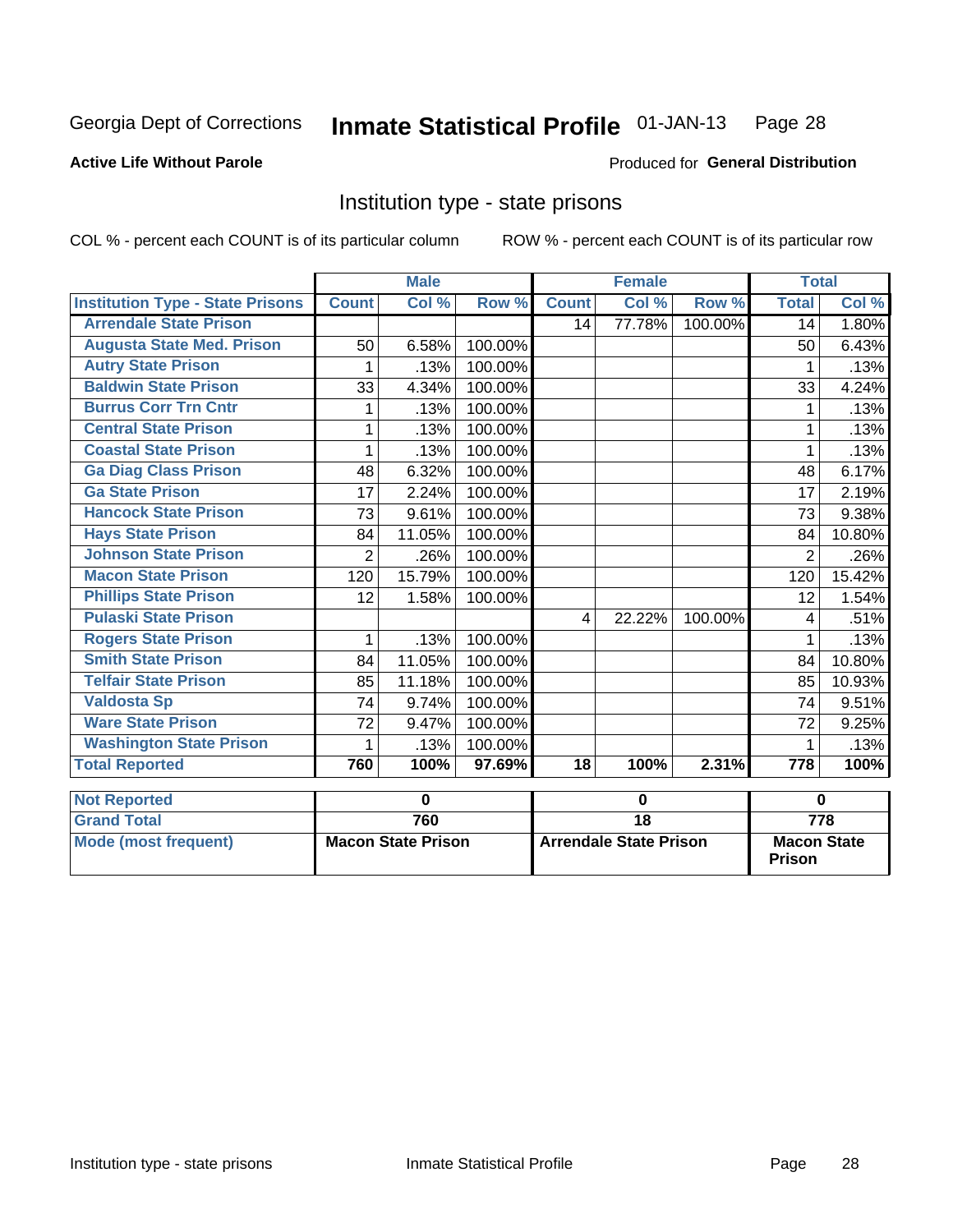#### Inmate Statistical Profile 01-JAN-13 Page 29

Produced for General Distribution

#### **Active Life Without Parole**

### Institution type - private prisons

COL % - percent each COUNT is of its particular column

|                                           |              | <b>Male</b> |                    | <b>Female</b> |       |       | <b>Total</b> |
|-------------------------------------------|--------------|-------------|--------------------|---------------|-------|-------|--------------|
| <b>Institution Type - Private Prisons</b> | <b>Count</b> | Col %       | <b>Row % Count</b> | Col%          | Row % | Total | Col %        |
| <b>Coffee Corr Facility</b>               |              | $50.00\%$   | $100.00\%$         |               |       |       | 50.00%       |
| <b>Wheeler Corr Facility</b>              |              | $50.00\%$   | 100.00%            |               |       |       | 50.00%       |
| <b>Total Reported</b>                     | 4            | 100%        | 100%               |               | %     |       | 100%         |

| <b>Not Reported</b>   |  |  |
|-----------------------|--|--|
| <b>Total</b><br>_____ |  |  |

| Mode (most frequent) | <b>Coffee Corr Facility</b> | <b>Null</b> | <b>Coffee Corr</b><br><b>Facility</b> |
|----------------------|-----------------------------|-------------|---------------------------------------|
|----------------------|-----------------------------|-------------|---------------------------------------|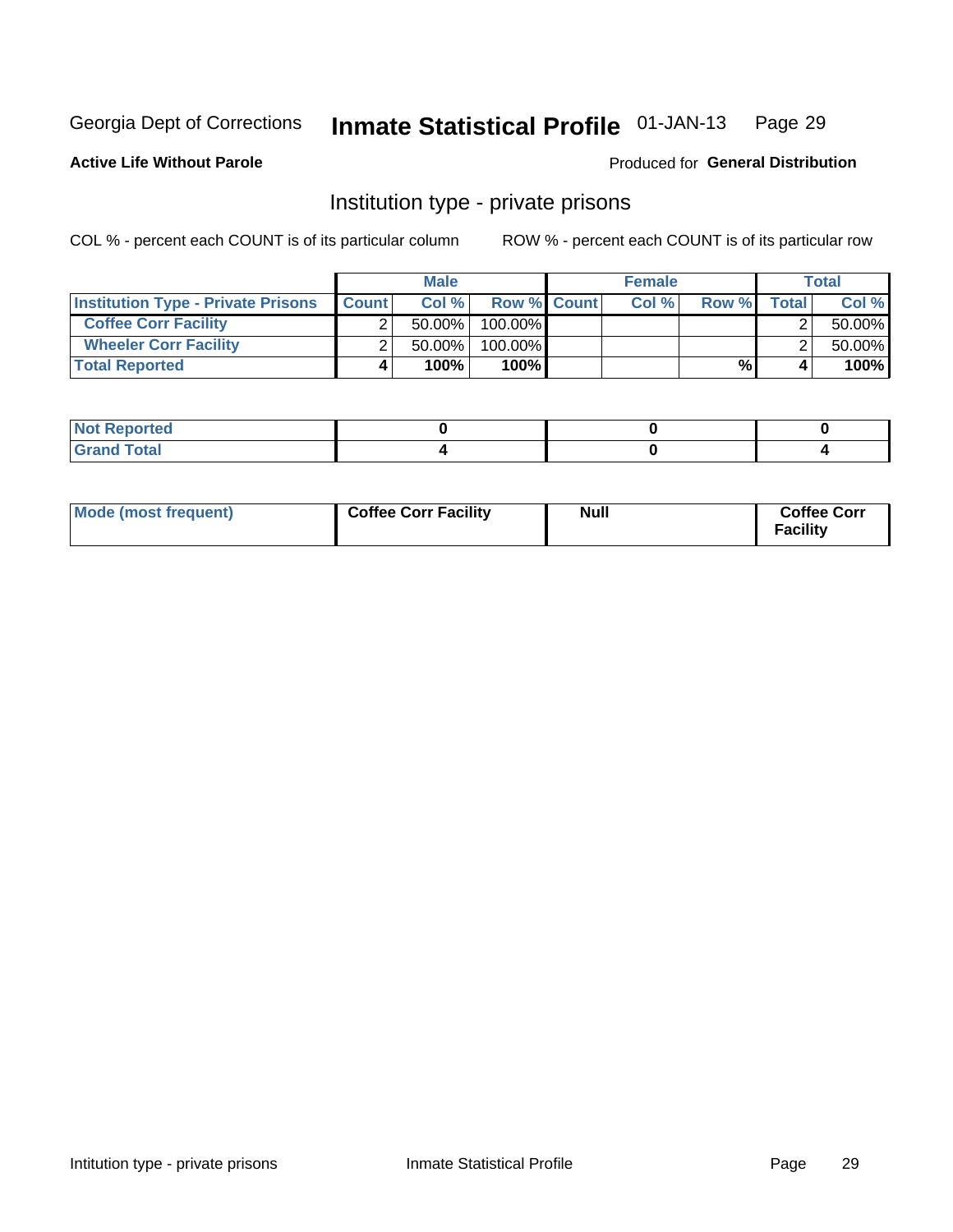## Inmate Statistical Profile 01-JAN-13 Page 30

**Active Life Without Parole** 

Produced for General Distribution

## Institution type - pre-release centers

COL % - percent each COUNT is of its particular column

|                                                   | <b>Male</b> |             | <b>Female</b> |             | <b>Total</b> |
|---------------------------------------------------|-------------|-------------|---------------|-------------|--------------|
| <b>Institution Type - Prison Annexe   Count  </b> | Col%        | Row % Count | Col %         | Row % Total | Col %        |
| <b>Total Reported</b>                             |             |             |               |             |              |

| <b>Reported</b><br>I NOT |  |  |
|--------------------------|--|--|
| <b>Total</b><br>$C$ ren  |  |  |

| $^{\circ}$ Mo<br>frequent)<br>⊥(most | <b>Null</b> | Noll<br><b>vull</b> | <b>Null</b> |
|--------------------------------------|-------------|---------------------|-------------|
|                                      |             |                     |             |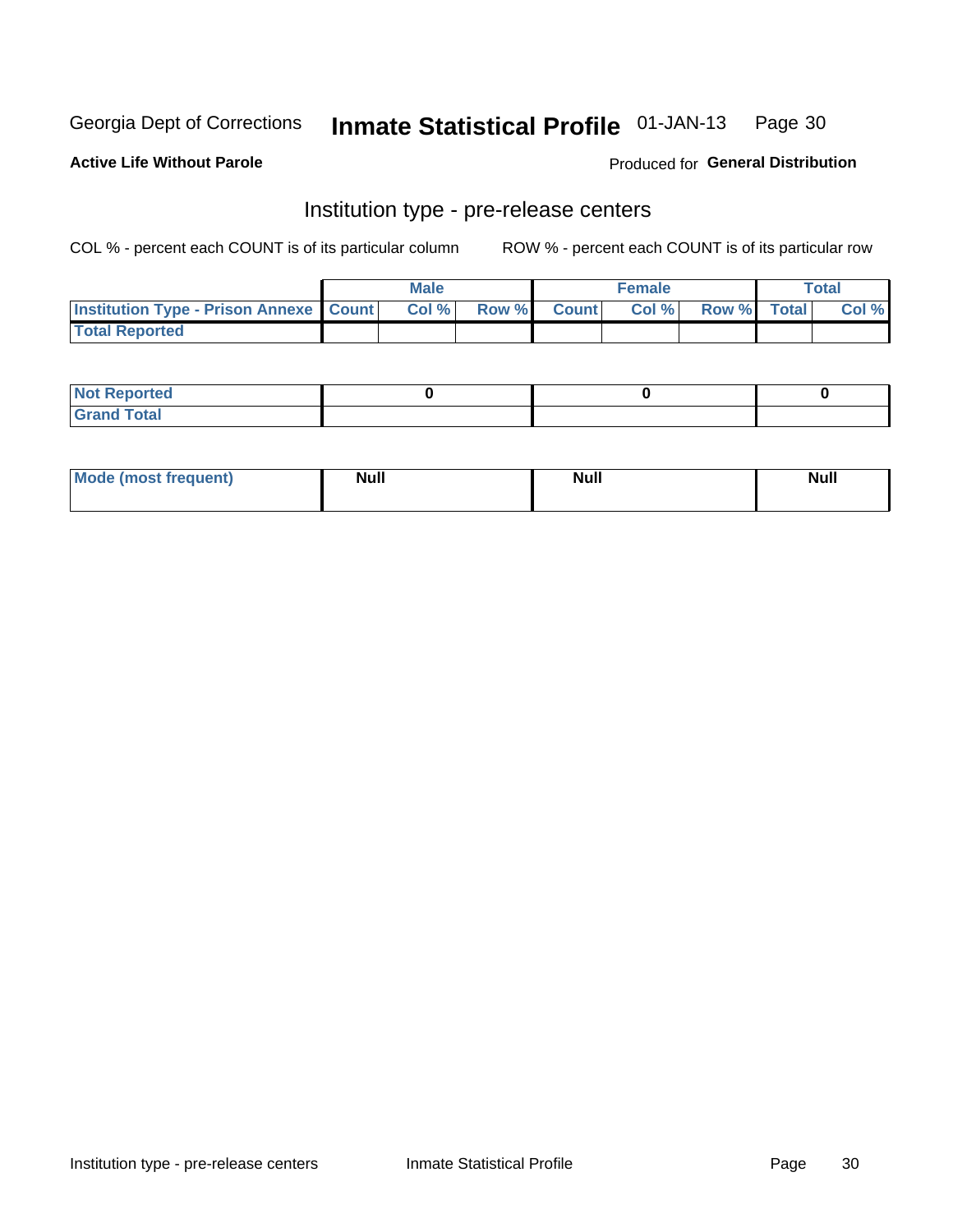#### Inmate Statistical Profile 01-JAN-13 Page 31

#### **Active Life Without Parole**

#### Produced for General Distribution

## Institution type - inmate boot camp

COL % - percent each COUNT is of its particular column

|                                            | <b>Male</b> |             | <b>Female</b> |             | <b>Total</b> |
|--------------------------------------------|-------------|-------------|---------------|-------------|--------------|
| <b>Institution Type - Boot Camps Count</b> | Col %       | Row % Count | Col %         | Row % Total | Col %        |
| <b>Total Rported</b>                       |             |             |               |             |              |

| <b>Not Reported</b> |  |  |
|---------------------|--|--|
| <b>Total</b><br>Cro |  |  |

| <b>I Mode (most frequent)</b> | <b>Null</b> | <b>Null</b> | <b>Null</b> |
|-------------------------------|-------------|-------------|-------------|
|                               |             |             |             |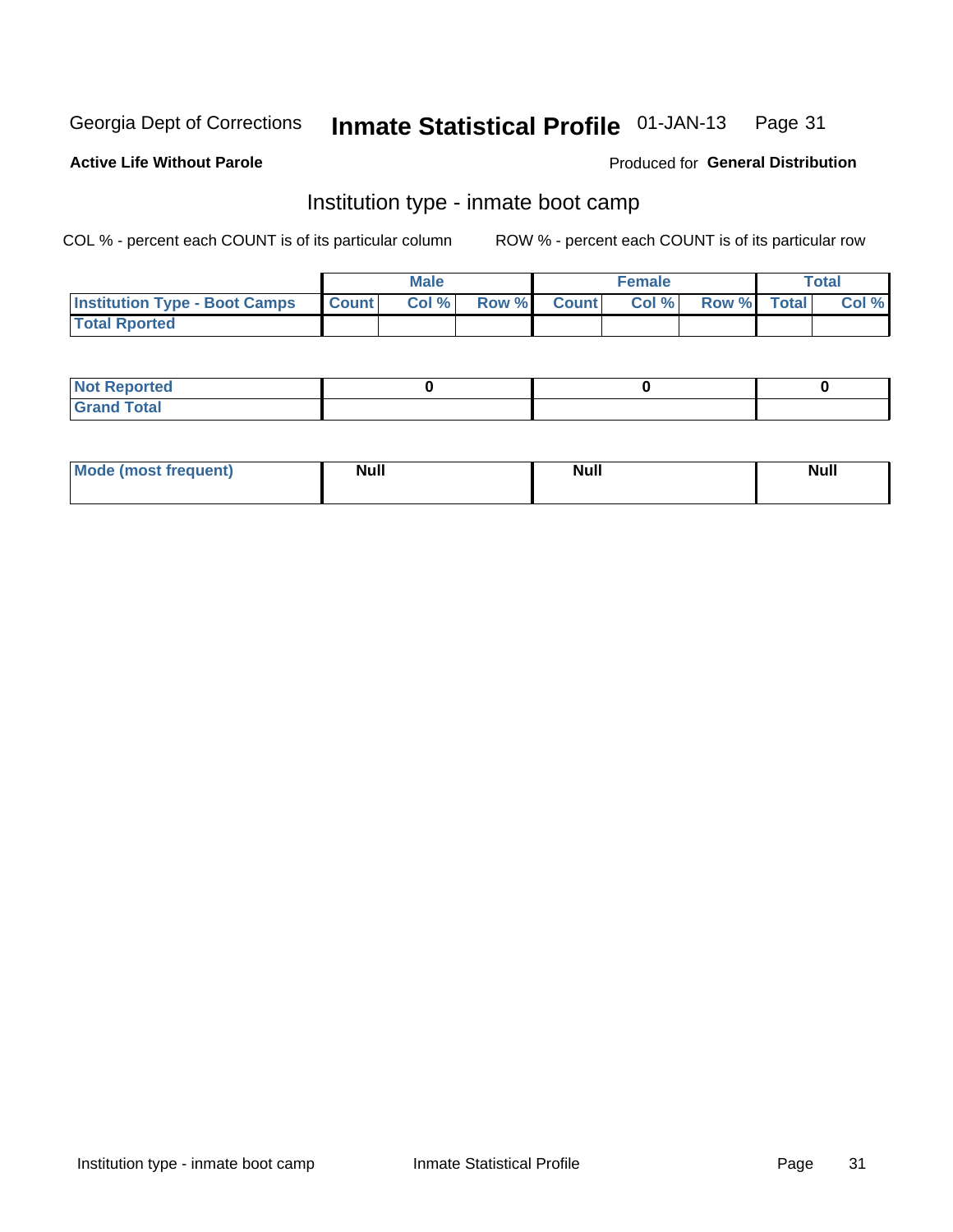#### Inmate Statistical Profile 01-JAN-13 Page 32

#### **Active Life Without Parole**

#### **Produced for General Distribution**

## Number of disciplinary reports

COL % - percent each COUNT is of its particular column

|                                       |              | <b>Male</b> |                    |                 | <b>Female</b> |          |              | <b>Total</b> |
|---------------------------------------|--------------|-------------|--------------------|-----------------|---------------|----------|--------------|--------------|
| <b>Number of Disciplinary Reports</b> | <b>Count</b> | Col %       | <b>Row % Count</b> |                 | Col %         | Row %    | <b>Total</b> | Col %        |
|                                       | 216          | 28.27%      | 96.86%             | 7               | 38.89%        | 3.14%    | 223          | 28.52%       |
|                                       | 102          | 13.35%      | 99.03%             |                 | 5.56%         | 0.97%    | 103          | 13.17%       |
|                                       | 59           | 7.72%       | 96.72%             | 2               | 11.11%        | 3.28%    | 61           | 7.80%        |
| 3                                     | 37           | 4.84%       | 94.87%             | 2               | 11.11%        | $5.13\%$ | 39           | 4.99%        |
|                                       | 41           | 5.37%       | 97.62%             |                 | 5.56%         | 2.38%    | 42           | 5.37%        |
| 5                                     | 34           | 4.45%       | 97.14%             |                 | 5.56%         | 2.86%    | 35           | 4.48%        |
| <b>More Than 5</b>                    | 275          | 35.99%      | 98.57%             | 4               | 22.22%        | 1.43%    | 279          | 35.68%       |
| <b>Total Reported</b>                 | 764          | 100%        | 97.70%             | 18 <sup>1</sup> | 100.0%        | 2.30%    | 782          | 100.0%       |

| N0<br>тео |     |        |     |
|-----------|-----|--------|-----|
| Total     | 764 | $\sim$ | 782 |

| Mean (average)       | 8.02 | R 11 | 7.97 |
|----------------------|------|------|------|
| Median (middle)      |      |      |      |
| Mode (most frequent) |      |      |      |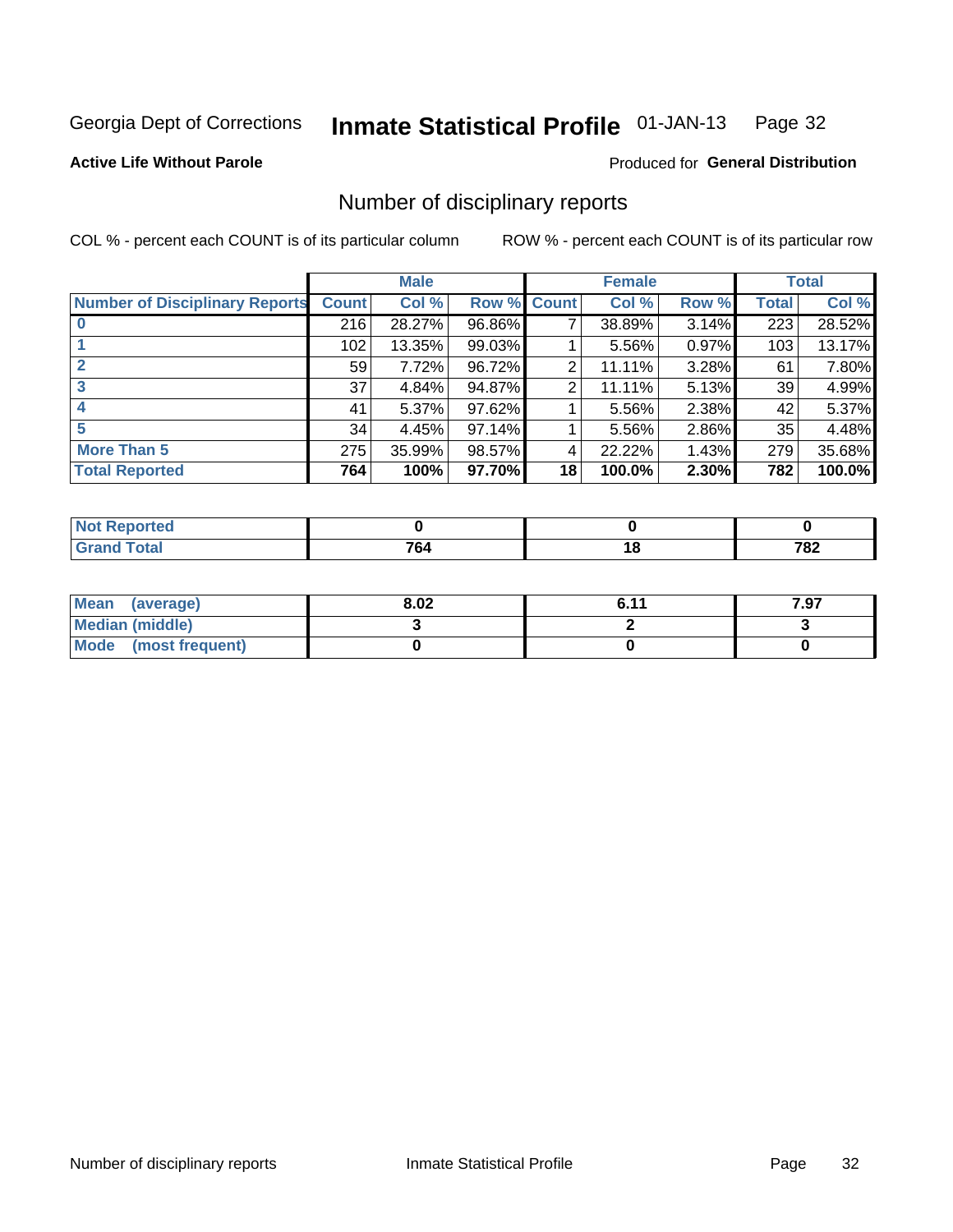#### Inmate Statistical Profile 01-JAN-13 Page 33

**Active Life Without Parole** 

**Produced for General Distribution** 

## Number of transfers

COL % - percent each COUNT is of its particular column

|                            |              | <b>Male</b> |             |    | <b>Female</b> |        |              | <b>Total</b> |
|----------------------------|--------------|-------------|-------------|----|---------------|--------|--------------|--------------|
| <b>Number of Transfers</b> | <b>Count</b> | Col %       | Row % Count |    | Col %         | Row %  | <b>Total</b> | Col %        |
|                            | 38           | 4.97%       | 84.44%      | 7  | 38.89%        | 15.56% | 45           | 5.75%        |
|                            | 15           | 1.96%       | 100.00%     |    |               |        | 15           | 1.92%        |
| $\mathbf{2}$               | 122          | 15.97%      | 96.06%      | 5  | 27.78%        | 3.94%  | 127          | 16.24%       |
| 3                          | 69           | 9.03%       | 100.00%     |    |               |        | 69           | 8.82%        |
|                            | 79           | 10.34%      | 100.00%     |    |               |        | 79           | 10.10%       |
| 5                          | 51           | 6.68%       | 98.08%      |    | 5.56%         | 1.92%  | 52           | 6.65%        |
| <b>More Than 5</b>         | 390          | 51.05%      | 98.73%      | 5  | 27.78%        | 1.27%  | 395          | 50.51%       |
| <b>Total Reported</b>      | 764          | 100%        | 97.70%      | 18 | 100.0%        | 2.30%  | 782          | 100%         |

| prted<br>NOT I |           |             |
|----------------|-----------|-------------|
| Total          | 70<br>104 | 782<br>____ |

| Mean (average)       |  | 7.61 |
|----------------------|--|------|
| Median (middle)      |  |      |
| Mode (most frequent) |  |      |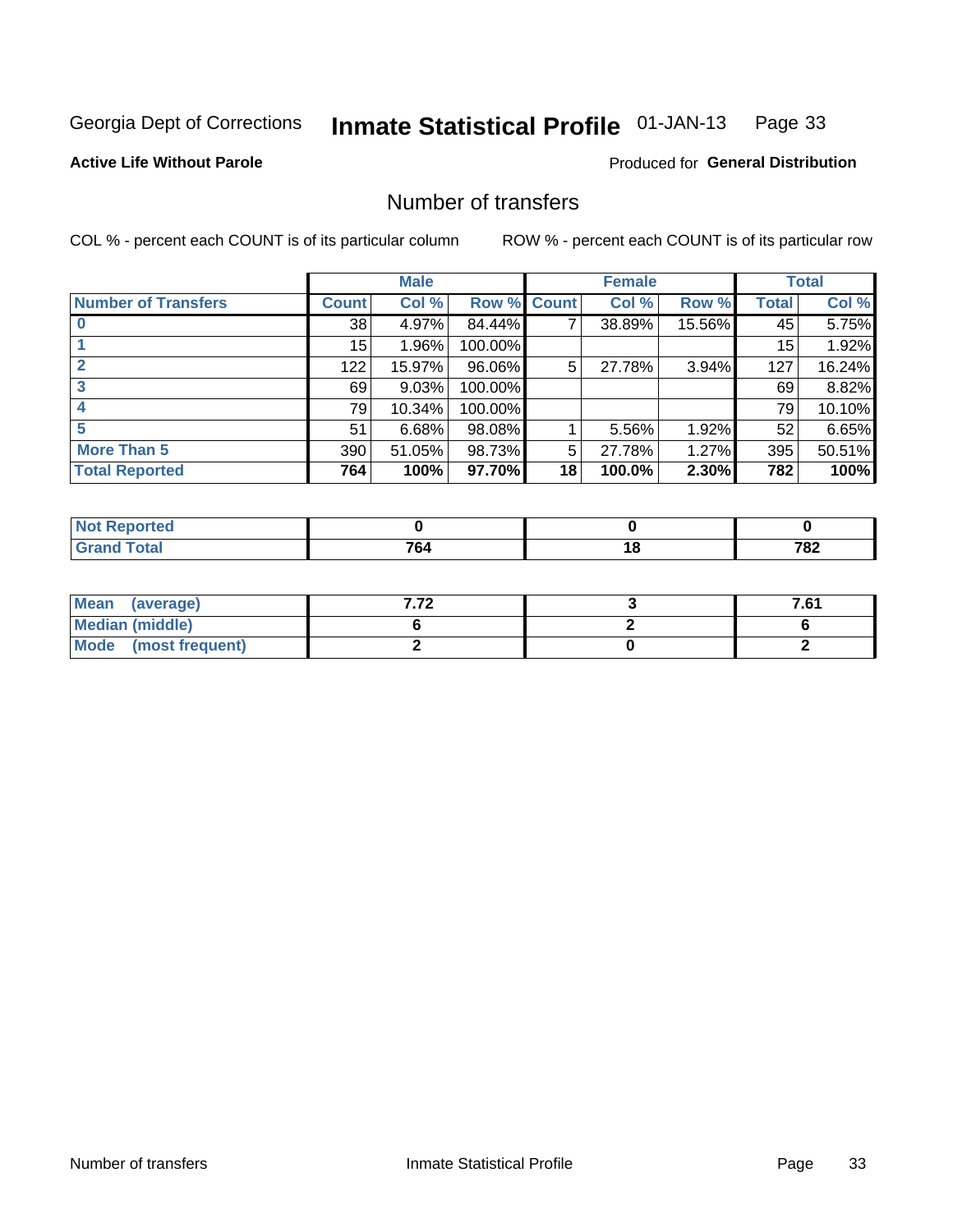#### Inmate Statistical Profile 01-JAN-13 Page 34

**Active Life Without Parole** 

Produced for General Distribution

## Number of escapes

COL % - percent each COUNT is of its particular column

|                          |              | <b>Male</b> |                    |    | <b>Female</b> |          |       | Total  |
|--------------------------|--------------|-------------|--------------------|----|---------------|----------|-------|--------|
| <b>Number of Escapes</b> | <b>Count</b> | Col%        | <b>Row % Count</b> |    | Col %         | Row %    | Total | Col %  |
|                          | 762          | $99.74\%$   | $97.69\%$          | 18 | $100.00\%$    | $2.31\%$ | 780   | 99.74% |
|                          |              | 0.13%       | 100.00%            |    |               |          |       | 0.13%  |
|                          |              | 0.13%       | 100.00%            |    |               |          |       | 0.13%  |
| <b>Total Reported</b>    | 764          | 100%        | $97.70\%$          | 18 | 100%          | 2.30%    | 782   | 100%   |

| <b>Not Reported</b>   |            |    |     |
|-----------------------|------------|----|-----|
| <b>Total</b><br>Grand | 701<br>704 | יי | 782 |

| Mean (average)       |  |  |
|----------------------|--|--|
| Median (middle)      |  |  |
| Mode (most frequent) |  |  |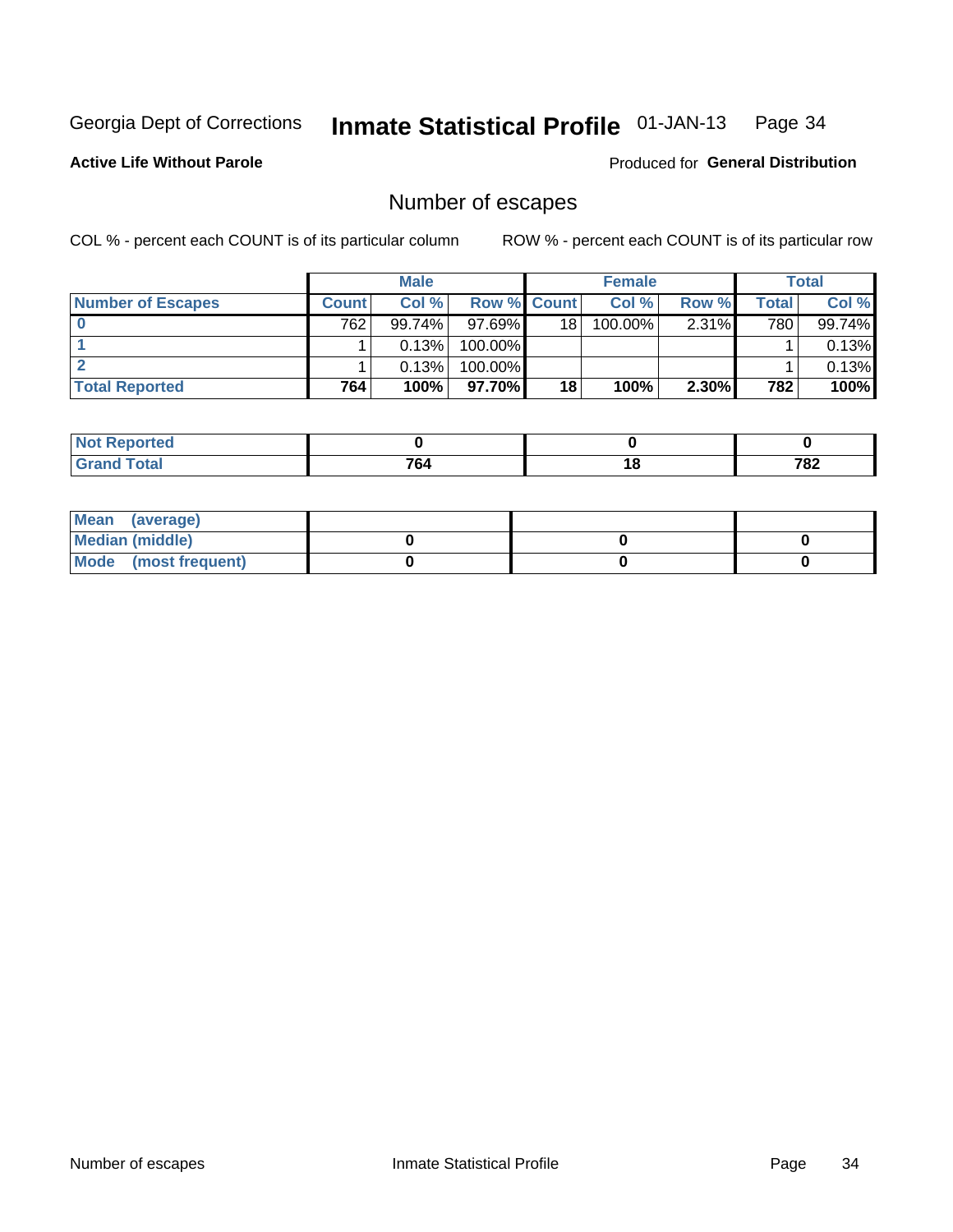#### Inmate Statistical Profile 01-JAN-13 Page 35

#### **Active Life Without Parole**

#### Produced for General Distribution

### Time served in current (or last) institution

COL % - percent each COUNT is of its particular column

|                              |              | <b>Male</b> |         |                 | <b>Female</b> |        |              | <b>Total</b> |
|------------------------------|--------------|-------------|---------|-----------------|---------------|--------|--------------|--------------|
| <b>Time In Institution</b>   | <b>Count</b> | Col %       | Row %   | <b>Count</b>    | Col %         | Row %  | <b>Total</b> | Col %        |
| 0 to 3 months                | 109          | 14.27%      | 96.46%  | 4               | 22.22%        | 3.54%  | 113          | 14.45%       |
| 3.01 to 6 months             | 63           | 8.25%       | 100.00% |                 |               |        | 63           | 8.06%        |
| 6.01 to 9 months             | 69           | 9.03%       | 98.57%  | 1               | 5.56%         | 1.43%  | 70           | 8.95%        |
| 9.01 to 12 months            | 60           | 7.85%       | 100.00% |                 |               |        | 60           | 7.67%        |
| 12.01 to 18 months           | 72           | 9.42%       | 98.63%  | 1               | 5.56%         | 1.37%  | 73           | 9.34%        |
| <b>18.01 to 24 months</b>    | 67           | 8.77%       | 87.01%  | 10 <sup>1</sup> | 55.56%        | 12.99% | 77           | 9.85%        |
| $2.01$ to 3 years            | 87           | 11.39%      | 100.00% |                 |               |        | 87           | 11.13%       |
| 3.01 to 4 years              | 71           | 9.29%       | 100.00% |                 |               |        | 71           | 9.08%        |
| $4.01$ to 5 years            | 46           | 6.02%       | 100.00% |                 |               |        | 46           | 5.88%        |
| $\overline{5.01}$ to 6 years | 16           | 2.09%       | 100.00% |                 |               |        | 16           | 2.05%        |
| 6.01 to 7 years              | 28           | 3.66%       | 100.00% |                 |               |        | 28           | 3.58%        |
| 7.01 to 8 years              | 21           | 2.75%       | 95.45%  | 1               | 5.56%         | 4.55%  | 22           | 2.81%        |
| $8.01$ to 9 years            | 13           | 1.70%       | 92.86%  | 1               | 5.56%         | 7.14%  | 14           | 1.79%        |
| 9.01 to 10 years             | 9            | 1.18%       | 100.00% |                 |               |        | 9            | 1.15%        |
| Over 10 years                | 33           | 4.32%       | 100.00% |                 |               |        | 33           | 4.22%        |
| <b>Total Reported</b>        | 764          | 100%        | 97.70%  | 18              | 100%          | 2.30%  | 782          | 100.0%       |

| المستقصد<br>rtea<br>NOT |             |                      |
|-------------------------|-------------|----------------------|
| $C = 4 - 7$             | 764<br>____ | 782<br>$\sim$ $\sim$ |

| <b>Mean</b><br>(average) | 32 months | 24 months | 32 months |
|--------------------------|-----------|-----------|-----------|
| Median (middle)          | 19 months | 20 months | 19 months |
| Mode (most frequent)     | 0 months  | 1 months  | 1 months  |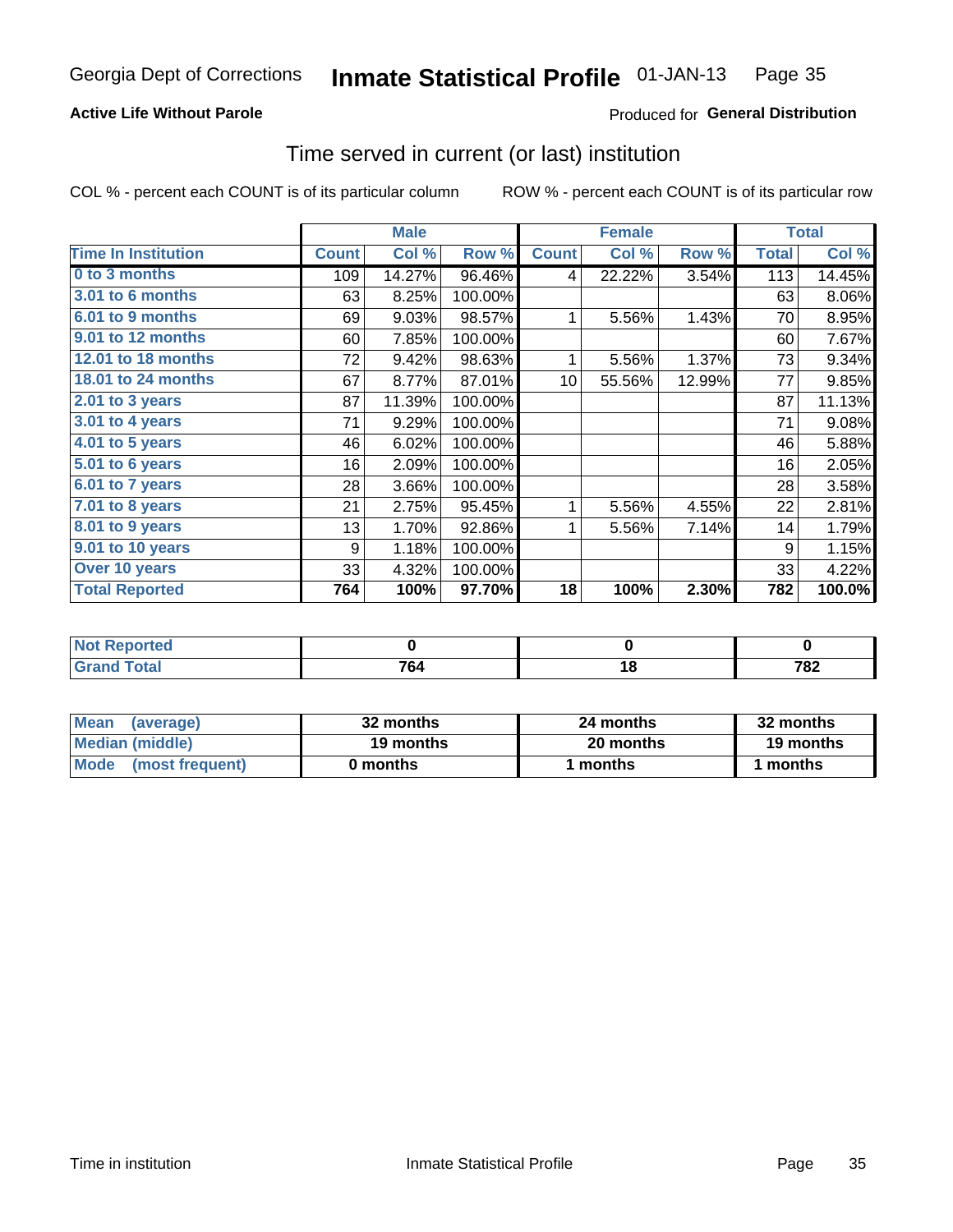#### Inmate Statistical Profile 01-JAN-13 Page 36

#### **Active Life Without Parole**

#### **Produced for General Distribution**

## Highest grade level attained

COL % - percent each COUNT is of its particular column

|                              |                 | <b>Male</b> |         |                 | <b>Female</b> |        |                | <b>Total</b> |
|------------------------------|-----------------|-------------|---------|-----------------|---------------|--------|----------------|--------------|
| <b>Grade Level</b>           | <b>Count</b>    | Col %       | Row %   | <b>Count</b>    | Col %         | Row %  | <b>Total</b>   | Col %        |
| No school at all             | 1               | 0.14%       | 100.00% |                 |               |        | 1              | 0.13%        |
| <b>Grade 1</b>               | $\overline{c}$  | 0.27%       | 100.00% |                 |               |        | $\overline{2}$ | 0.27%        |
| <b>Grade 2</b>               | 1               | 0.14%       | 100.00% |                 |               |        | 1              | 0.13%        |
| Grade 4                      | 4               | 0.55%       | 100.00% |                 |               |        | 4              | 0.53%        |
| Grade 5                      | 3               | 0.41%       | 100.00% |                 |               |        | 3              | 0.40%        |
| Grade 6                      | 5               | 0.68%       | 100.00% |                 |               |        | 5              | 0.67%        |
| <b>Grade 7</b>               | 21              | 2.86%       | 100.00% |                 |               |        | 21             | 2.81%        |
| <b>Grade 8</b>               | 49              | 6.68%       | 100.00% |                 |               |        | 49             | 6.55%        |
| <b>Grade 9</b>               | 86              | 11.73%      | 98.85%  | 1               | 6.67%         | 1.15%  | 87             | 11.63%       |
| Grade 10                     | 130             | 17.74%      | 98.48%  | $\overline{c}$  | 13.33%        | 1.52%  | 132            | 17.65%       |
| Grade 11                     | 101             | 13.78%      | 99.02%  | 1               | 6.67%         | 0.98%  | 102            | 13.64%       |
| <b>Grade 12 or GED</b>       | 214             | 29.20%      | 96.40%  | 8               | 53.33%        | 3.60%  | 222            | 29.68%       |
| <b>Some tech school</b>      | 6               | 0.82%       | 85.71%  | 1               | 6.67%         | 14.29% | 7              | 0.94%        |
| <b>Completed tech school</b> | 10 <sup>1</sup> | 1.36%       | 90.91%  | 1               | 6.67%         | 9.09%  | 11             | 1.47%        |
| College, 1 year              | 23              | 3.14%       | 100.00% |                 |               |        | 23             | 3.07%        |
| College, 2 year              | 41              | 5.59%       | 97.62%  | 1               | 6.67%         | 2.38%  | 42             | 5.61%        |
| College, 3 year              | 12              | 1.64%       | 100.00% |                 |               |        | 12             | 1.60%        |
| <b>Bachelor's degree</b>     | 14              | 1.91%       | 100.00% |                 |               |        | 14             | 1.87%        |
| <b>Master's degree</b>       | 7               | 0.95%       | 100.00% |                 |               |        | 7              | 0.94%        |
| Ph.D. degree                 | 1               | 0.14%       | 100.00% |                 |               |        | 1              | 0.13%        |
| Law degree                   | 2               | 0.27%       | 100.00% |                 |               |        | $\overline{2}$ | 0.27%        |
| <b>Total Reported</b>        | 733             | 100%        | 97.99%  | $\overline{15}$ | 100.0%        | 2.01%  | 748            | 100%         |

| <b>Reported</b> | $\sim$ |    | יט. |
|-----------------|--------|----|-----|
| <b>ota</b>      | 764    | ιo | 782 |

| <b>Mean</b><br>(average)       | 10.97           | 11.8            | 10.98             |
|--------------------------------|-----------------|-----------------|-------------------|
| Median (middle)                | Grade 11        | Grade 12 or GED | Grade 11          |
| <b>Mode</b><br>(most frequent) | Grade 12 or GED | Grade 12 or GED | I Grade 12 or GED |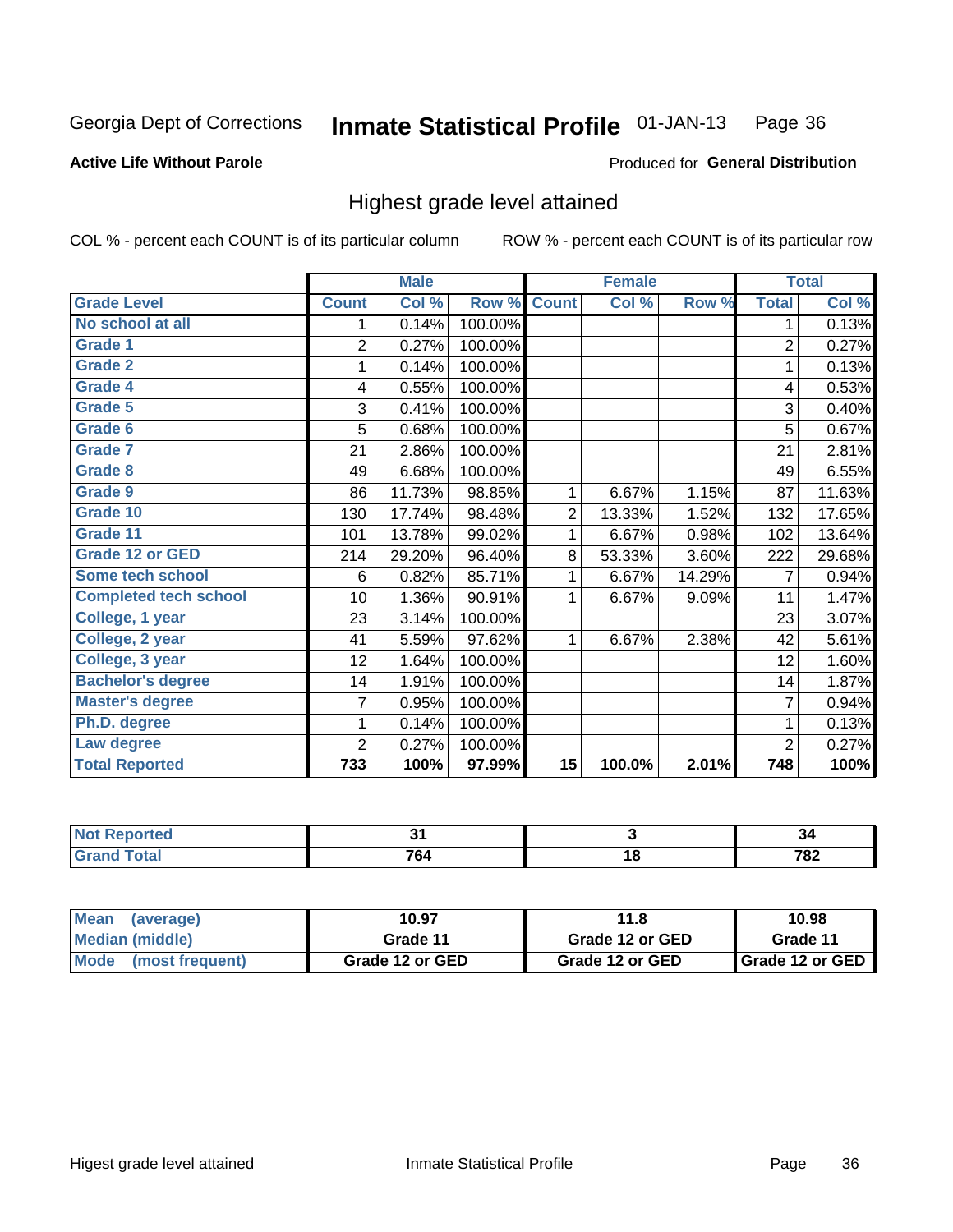#### Inmate Statistical Profile 01-JAN-13 Page 37

### **Active Life Without Parole**

#### Produced for General Distribution

## Culture fair IQ scores

COL % - percent each COUNT is of its particular column

|                       |              | <b>Male</b> |                    |                | <b>Female</b> |          |              | <b>Total</b> |
|-----------------------|--------------|-------------|--------------------|----------------|---------------|----------|--------------|--------------|
| <b>IQ Scores</b>      | <b>Count</b> | Col %       | <b>Row % Count</b> |                | Col %         | Row %    | <b>Total</b> | Col %        |
| $60 - 69$             | 24           | 4.40%       | 100.00%            |                |               |          | 24           | 4.31%        |
| $70 - 79$             | 42           | 7.69%       | 97.67%             |                | 9.09%         | 2.33%    | 43           | 7.72%        |
| $80 - 89$             | 86           | 15.75%      | 97.73%             | 2              | 18.18%        | 2.27%    | 88           | 15.80%       |
| $90 - 99$             | 100          | 18.32%      | 97.09%             | 3              | 27.27%        | $2.91\%$ | 103          | 18.49%       |
| $100 - 109$           | 153          | 28.02%      | 98.71%             | $\overline{2}$ | 18.18%        | 1.29%    | 155          | 27.83%       |
| $110 - 119$           | 116          | 21.25%      | 98.31%             | 2              | 18.18%        | 1.69%    | 118          | 21.18%       |
| $120 - 129$           | 25           | 4.58%       | 96.15%             |                | 9.09%         | $3.85\%$ | 26           | 4.67%        |
| <b>Total Reported</b> | 546          | 100%        | 98.03%             | 11             | 100%          | 1.97%    | 557          | 100%         |

| <b>Not Reported</b>         | 215 |    | າາາ<br>LLL |
|-----------------------------|-----|----|------------|
| <b>Not Valid (under 60)</b> |     |    |            |
| <b>Grand Total</b>          | 764 | 18 | 782        |

| Mean (average)       | 98  | 100 | 98  |
|----------------------|-----|-----|-----|
| Median (middle)      | 101 | 96  | 101 |
| Mode (most frequent) | 105 | 96  | 105 |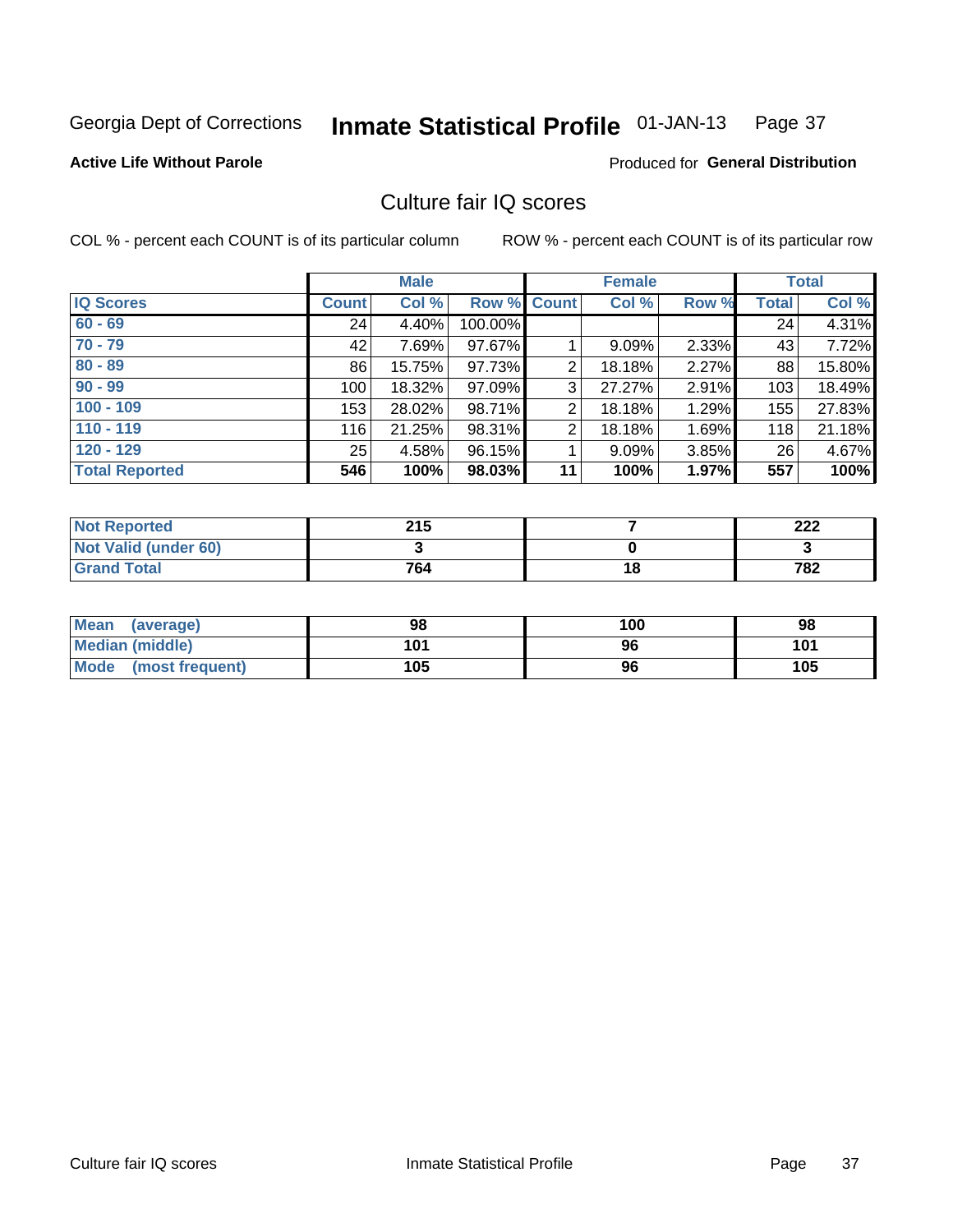#### Inmate Statistical Profile 01-JAN-13 Page 38

#### **Active Life Without Parole**

## Produced for General Distribution

## Wide Range Achievement Test (WRAT) reading score

COL % - percent each COUNT is of its particular column

ROW % - percent each COUNT is of its particular row

 $\overline{18}$ 

|                           |              | <b>Male</b> |         |              | <b>Female</b>           |       |              | <b>Total</b> |
|---------------------------|--------------|-------------|---------|--------------|-------------------------|-------|--------------|--------------|
| <b>WRAT Reading Score</b> | <b>Count</b> | Col %       | Row %   | <b>Count</b> | Col %                   | Row % | <b>Total</b> | Col %        |
| 0.1 to 0.9                | 13           | 2.35%       | 100.00% |              |                         |       | 13           | 2.30%        |
| 1.0 to 1.9                | 16           | 2.89%       | 100.00% |              |                         |       | 16           | 2.83%        |
| 2.0 to 2.9                | 29           | 5.23%       | 96.67%  | 1            | 9.09%                   | 3.33% | 30           | 5.31%        |
| 3.0 to 3.9                | 32           | 5.78%       | 100.00% |              |                         |       | 32           | 5.66%        |
| 4.0 to 4.9                | 43           | 7.76%       | 100.00% |              |                         |       | 43           | 7.61%        |
| 5.0 to 5.9                | 52           | 9.39%       | 96.30%  | 2            | 18.18%                  | 3.70% | 54           | 9.56%        |
| 6.0 to 6.9                | 49           | 8.84%       | 100.00% |              |                         |       | 49           | 8.67%        |
| 7.0 to 7.9                | 21           | 3.79%       | 100.00% |              |                         |       | 21           | 3.72%        |
| 8.0 to 8.9                | 41           | 7.40%       | 100.00% |              |                         |       | 41           | 7.26%        |
| 9.0 to 9.9                | 43           | 7.76%       | 97.73%  | 1            | 9.09%                   | 2.27% | 44           | 7.79%        |
| 10.0 to 10.9              | 11           | 1.99%       | 91.67%  | 1            | 9.09%                   | 8.33% | 12           | 2.12%        |
| 11.0 to 11.9              | 33           | 5.96%       | 94.29%  | 2            | 18.18%                  | 5.71% | 35           | 6.19%        |
| 12.0 to 12.9              | 113          | 20.40%      | 99.12%  | 1            | 9.09%                   | 0.88% | 114          | 20.18%       |
| 13                        | 58           | 10.47%      | 95.08%  | 3            | 27.27%                  | 4.92% | 61           | 10.80%       |
| <b>Total Reported</b>     | 554          | 100%        | 98.05%  | 11           | 100%                    | 1.95% | 565          | 100%         |
|                           |              |             |         |              |                         |       |              |              |
| <b>Not Reported</b>       |              | 210         |         |              | $\overline{\mathbf{7}}$ |       |              | 217          |

| Mean<br>(average)       | 8.31 | 9.76                 | 8.34 |
|-------------------------|------|----------------------|------|
| <b>Median (middle)</b>  | 8.35 | 11 J<br>. <i>. .</i> | o.u  |
| Mode<br>(most frequent) | . پ  |                      | w    |

764

**Grand Total** 

 $782$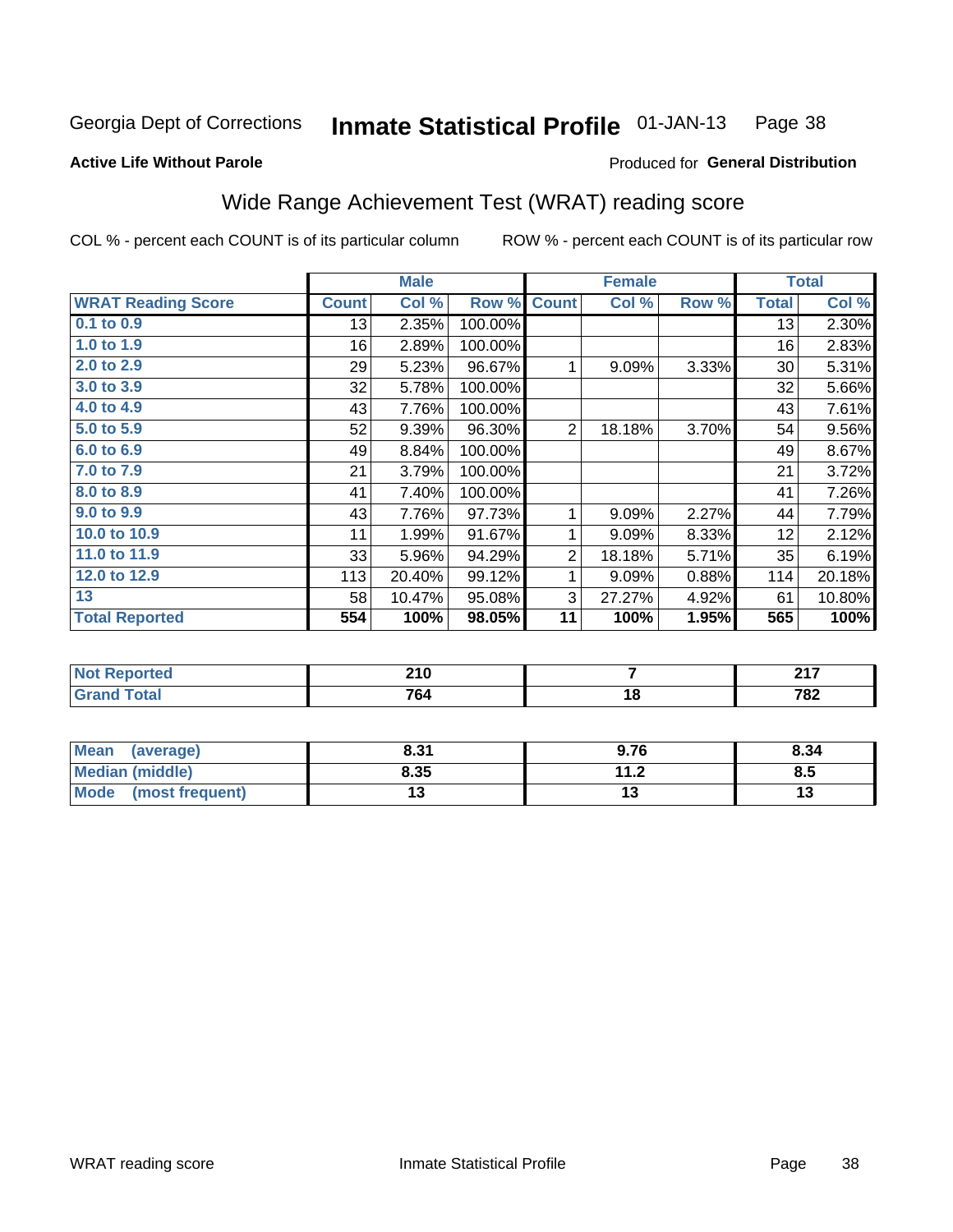#### **Inmate Statistical Profile 01-JAN-13** Page 39

#### **Active Life Without Parole**

### Produced for General Distribution

## Wide Range Achievement Test (WRAT) math score

COL % - percent each COUNT is of its particular column

|                              |              | <b>Male</b>      |         |                 | <b>Female</b> |       |              | <b>Total</b> |
|------------------------------|--------------|------------------|---------|-----------------|---------------|-------|--------------|--------------|
| <b>WRAT Mathematic Score</b> | <b>Count</b> | Col %            | Row %   | <b>Count</b>    | Col %         | Row % | <b>Total</b> | Col %        |
| $0.1$ to $0.9$               | 1            | 0.18%            | 100.00% |                 |               |       | 1            | 0.18%        |
| 1.0 to 1.9                   | 4            | 0.72%            | 100.00% |                 |               |       | 4            | 0.71%        |
| 2.0 to 2.9                   | 16           | 2.89%            | 100.00% |                 |               |       | 16           | 2.83%        |
| 3.0 to 3.9                   | 38           | 6.86%            | 100.00% |                 |               |       | 38           | 6.73%        |
| 4.0 to 4.9                   | 58           | 10.47%           | 96.67%  | $\mathbf 2$     | 18.18%        | 3.33% | 60           | 10.62%       |
| 5.0 to 5.9                   | 72           | 13.00%           | 98.63%  | 1               | 9.09%         | 1.37% | 73           | 12.92%       |
| 6.0 to 6.9                   | 111          | 20.04%           | 99.11%  | 1               | 9.09%         | 0.89% | 112          | 19.82%       |
| 7.0 to 7.9                   | 70           | 12.64%           | 98.59%  | 1               | 9.09%         | 1.41% | 71           | 12.57%       |
| 8.0 to 8.9                   | 43           | 7.76%            | 95.56%  | $\mathbf 2$     | 18.18%        | 4.44% | 45           | 7.96%        |
| 9.0 to 9.9                   | 57           | 10.29%           | 96.61%  | $\overline{2}$  | 18.18%        | 3.39% | 59           | 10.44%       |
| 10.0 to 10.9                 | 25           | 4.51%            | 100.00% |                 |               |       | 25           | 4.42%        |
| 11.0 to 11.9                 | 15           | 2.71%            | 100.00% |                 |               |       | 15           | 2.65%        |
| 12.0 to 12.9                 | 34           | 6.14%            | 97.14%  | 1               | 9.09%         | 2.86% | 35           | 6.19%        |
| 13                           | 10           | 1.81%            | 90.91%  | 1               | 9.09%         | 9.09% | 11           | 1.95%        |
| <b>Total Reported</b>        | 554          | 100%             | 98.05%  | $\overline{11}$ | 100%          | 1.95% | 565          | 100%         |
|                              |              |                  |         |                 |               |       |              |              |
| <b>Not Reported</b>          |              | $\overline{210}$ |         |                 | 7             |       |              | 217          |
| <b>Grand Total</b>           |              | 764              |         |                 | 18            |       |              | 782          |
|                              |              |                  |         |                 |               |       |              |              |
| <b>Mean</b><br>(average)     |              | 7.21             |         |                 | 8.2           |       |              | 7.23         |

| ∣Mean<br>(average)             | 7 94<br>.Z I | О. 4 | י ל<br>د∡. ا |
|--------------------------------|--------------|------|--------------|
| <b>Median (middle)</b>         | 6.9          | О.Д  | 6.9          |
| <b>Mode</b><br>(most frequent) | 6.9          |      | 6.9          |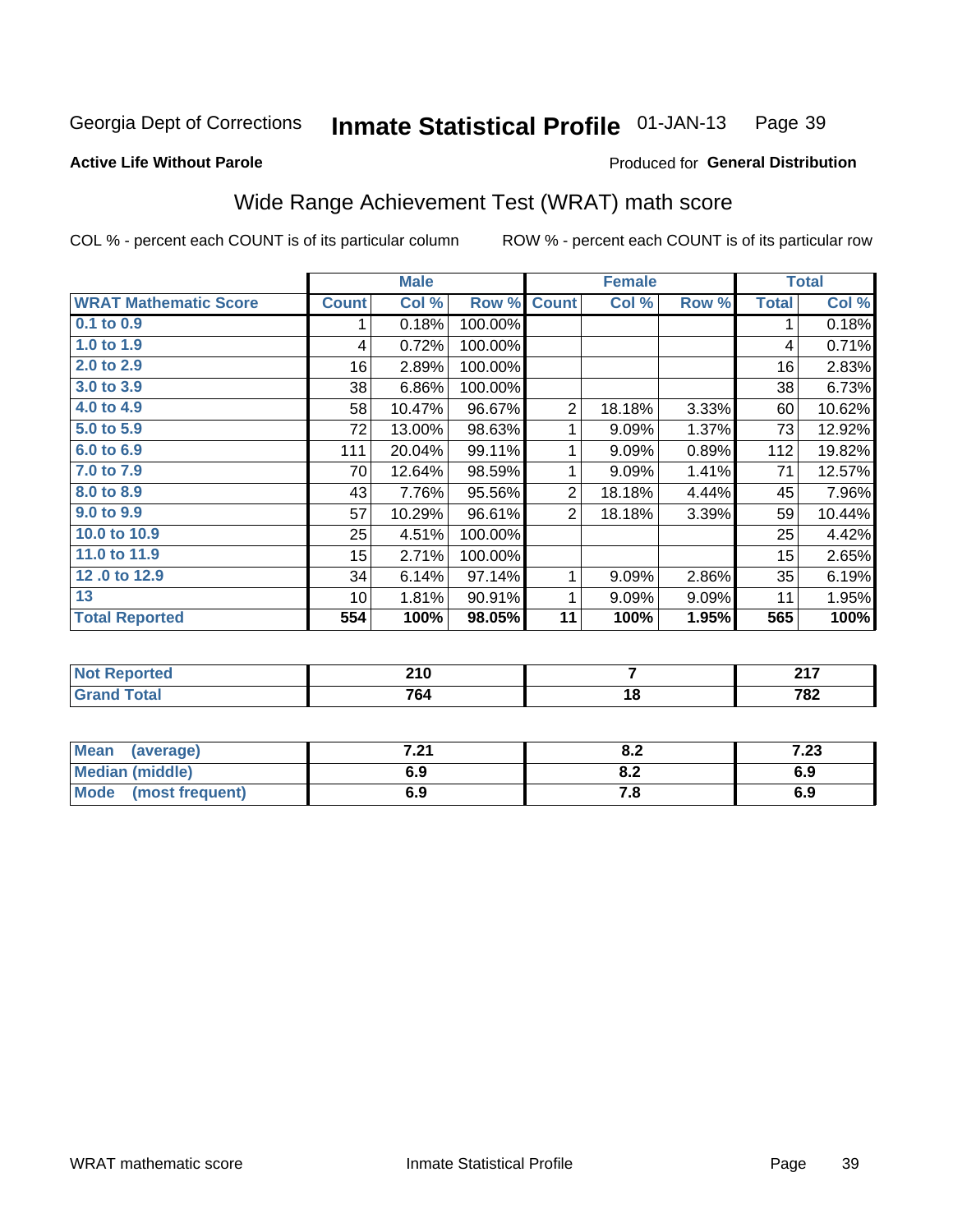#### Inmate Statistical Profile 01-JAN-13 Page 40

#### **Active Life Without Parole**

### Produced for General Distribution

## Wide Range Achievement Test (WRAT) spelling score

COL % - percent each COUNT is of its particular column

ROW % - percent each COUNT is of its particular row

 $11.3$ 

 $\overline{12.3}$ 

|                            |              | <b>Male</b> |         |              | <b>Female</b> |       |              | <b>Total</b> |
|----------------------------|--------------|-------------|---------|--------------|---------------|-------|--------------|--------------|
| <b>WRAT Spelling Score</b> | <b>Count</b> | Col %       | Row %   | <b>Count</b> | Col %         | Row % | <b>Total</b> | Col %        |
| $0.1$ to $0.9$             | 6            | 1.08%       | 100.00% |              |               |       | 6            | 1.06%        |
| 1.0 to $1.9$               | 25           | 4.52%       | 100.00% |              |               |       | 25           | 4.43%        |
| 2.0 to 2.9                 | 39           | 7.05%       | 100.00% |              |               |       | 39           | 6.91%        |
| 3.0 to 3.9                 | 31           | 5.61%       | 100.00% |              |               |       | 31           | 5.50%        |
| 4.0 to 4.9                 | 45           | 8.14%       | 97.83%  | 1            | 9.09%         | 2.17% | 46           | 8.16%        |
| 5.0 to 5.9                 | 56           | 10.13%      | 100.00% |              |               |       | 56           | 9.93%        |
| 6.0 to 6.9                 | 63           | 11.39%      | 98.44%  | 1            | 9.09%         | 1.56% | 64           | 11.35%       |
| 7.0 to 7.9                 | 47           | 8.50%       | 97.92%  | 1            | 9.09%         | 2.08% | 48           | 8.51%        |
| 8.0 to 8.9                 | 43           | 7.78%       | 97.73%  | 1            | 9.09%         | 2.27% | 44           | 7.80%        |
| 9.0 to 9.9                 | 39           | 7.05%       | 100.00% |              |               |       | 39           | 6.91%        |
| 10.0 to 10.9               | 34           | 6.15%       | 100.00% |              |               |       | 34           | 6.03%        |
| 11.0 to 11.9               | 36           | 6.51%       | 92.31%  | 3            | 27.27%        | 7.69% | 39           | 6.91%        |
| 12.0 to 12.9               | 60           | 10.85%      | 95.24%  | 3            | 27.27%        | 4.76% | 63           | 11.17%       |
| 13                         | 29           | 5.24%       | 96.67%  | 1            | 9.09%         | 3.33% | 30           | 5.32%        |
| <b>Total Reported</b>      | 553          | 100%        | 98.05%  | 11           | 100%          | 1.95% | 564          | 100%         |
|                            |              |             |         |              |               |       |              |              |
| <b>Not Reported</b>        |              | 211         |         |              | 7             |       |              | 218          |
| <b>Grand Total</b>         |              | 764         |         |              | 18            |       |              | 782          |
|                            |              |             |         |              |               |       |              |              |
| <b>Mean</b><br>(average)   |              | 7.51        |         |              | 10.12         |       |              | 7.56         |

 $7.5$ 

 $\overline{8.5}$ 

**Median (middle)** 

(most frequent)

**Mode** 

 $7.5$ 

 $8.5$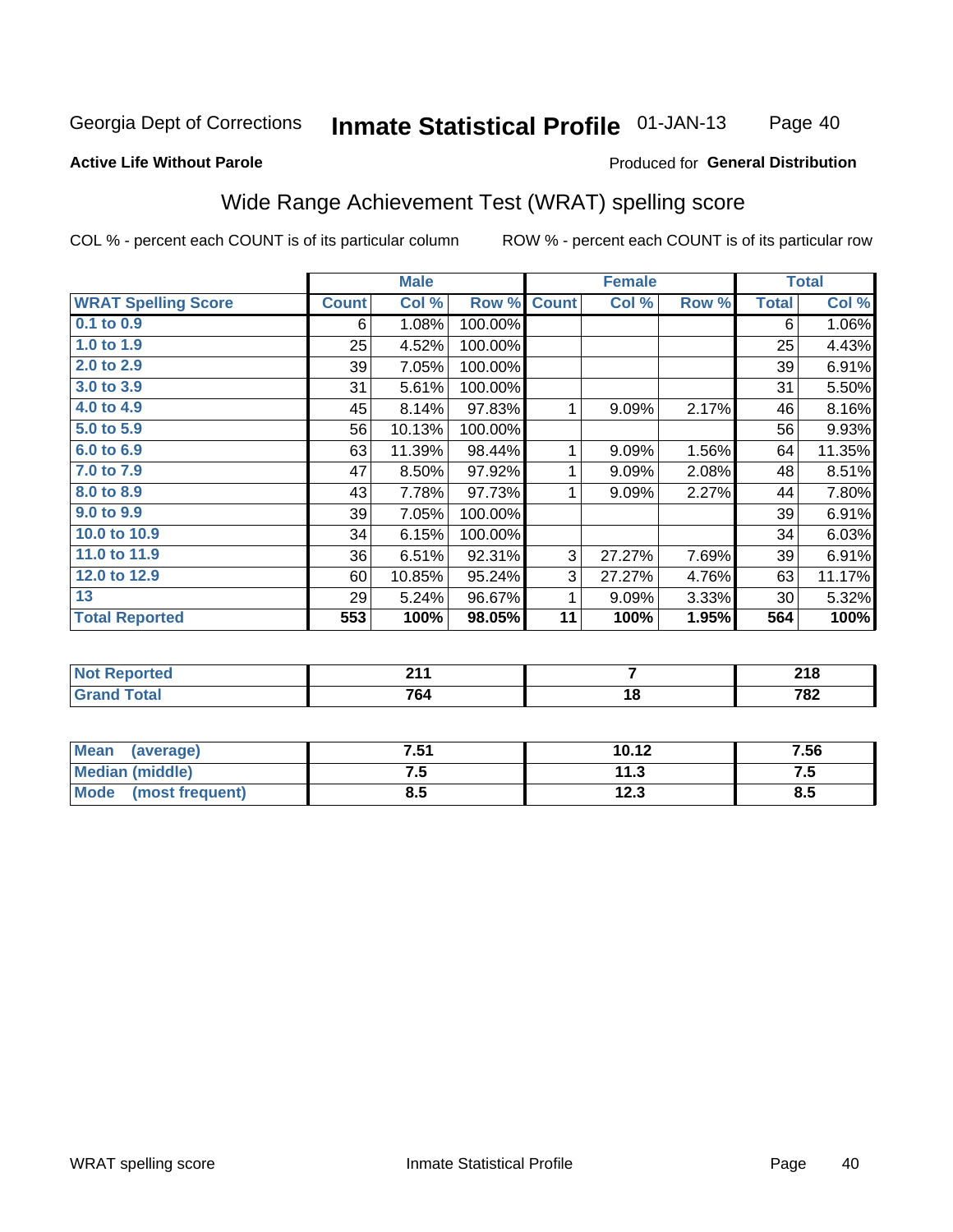### **Active Life Without Parole**

### Produced for General Distribution

## Scope of substance abuse - summary

COL % - percent each COUNT is of its particular column

|                        |              | <b>Male</b> |         |              | <b>Female</b> |          |       | <b>Total</b> |
|------------------------|--------------|-------------|---------|--------------|---------------|----------|-------|--------------|
| <b>Substance Abuse</b> | <b>Count</b> | Col %       | Row %   | <b>Count</b> | Col %         | Row %    | Total | Col %        |
| <b>None</b>            | 400          | 52.36%      | 97.09%  | 12           | 66.67%        | $2.91\%$ | 412   | 52.69%       |
| <b>Drugs only</b>      | 204          | 26.70%      | 98.55%  |              | 16.67%        | 1.45%    | 207   | 26.47%       |
| <b>Alcohol only</b>    | 37           | 4.84%       | 100.00% |              |               |          | 37    | 4.73%        |
| Drugs and alcohol      | 123          | $16.10\%$   | 97.62%  |              | 16.67%        | 2.38%    | 126   | 16.11%       |
| <b>Total Reported</b>  | 764          | 100%        | 97.70%  | 18           | 100%          | 2.30%    | 782   | 100%         |

| <b>Not</b><br>Reported       |    |     |
|------------------------------|----|-----|
| <b>Total</b><br><b>Grand</b> | ¬^ | 782 |

|  | Mode | None | <b>None</b> | None |
|--|------|------|-------------|------|
|--|------|------|-------------|------|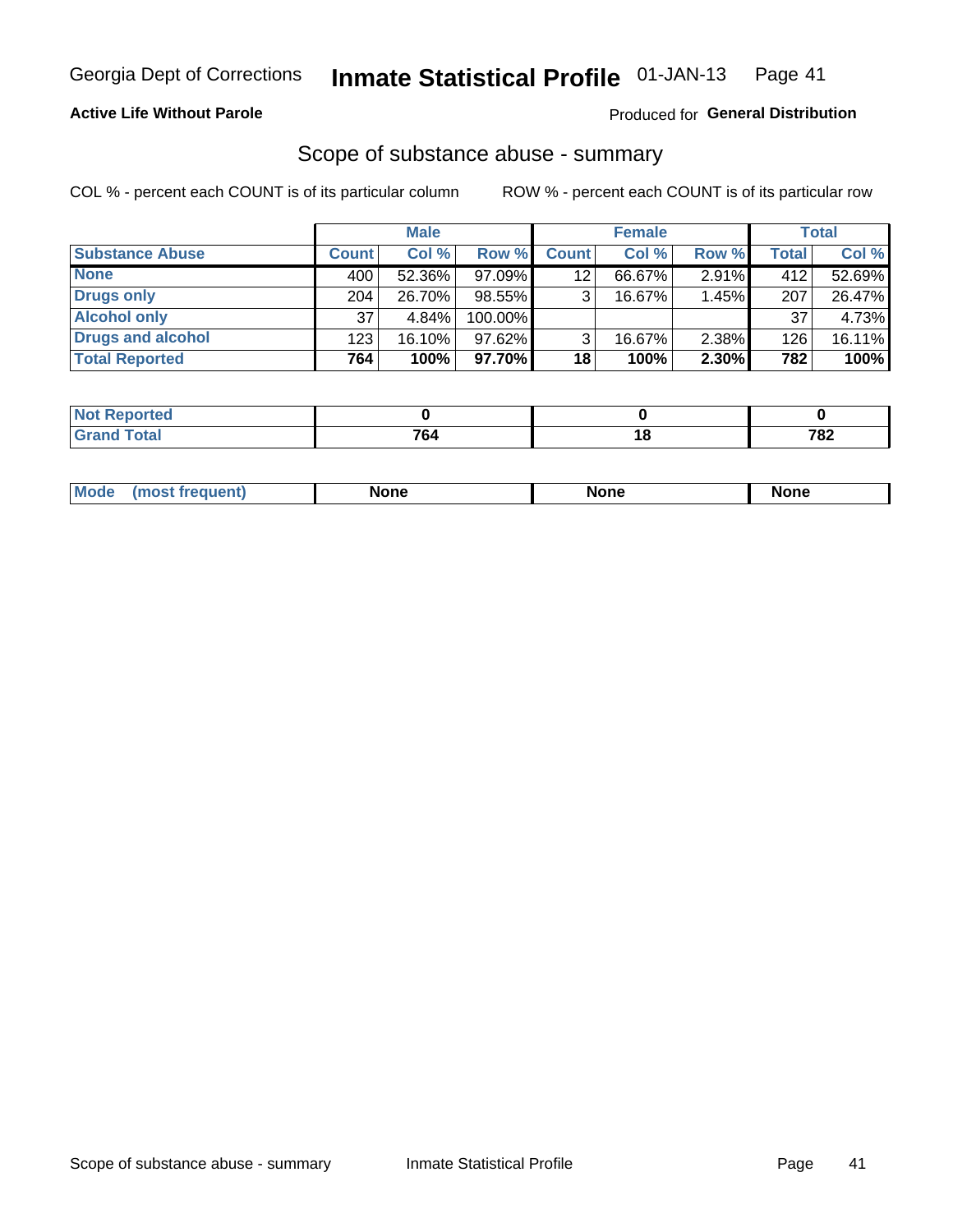### **Active Life Without Parole**

### Produced for General Distribution

## Scope of substance abuse - detail

COL % - percent each COUNT is of its particular column

|                                         |                | <b>Male</b> |         |              | <b>Female</b> |        |              | <b>Total</b> |
|-----------------------------------------|----------------|-------------|---------|--------------|---------------|--------|--------------|--------------|
| <b>Substance Abuse</b>                  | <b>Count</b>   | Col %       | Row %   | <b>Count</b> | Col %         | Row %  | <b>Total</b> | Col %        |
| No drug or alcohol problems             | 400            | 52.36%      | 97.09%  | 12           | 66.67%        | 2.91%  | 412          | 52.69%       |
| Drug addiction but no alcohol           | 3              | 0.39%       | 100.00% |              |               |        | 3            | 0.38%        |
| <b>Drug addiction and alcohol</b>       | 3              | 0.39%       | 100.00% |              |               |        | 3            | 0.38%        |
| abuse                                   |                |             |         |              |               |        |              |              |
| <b>Drug addiction and alcoholism</b>    | $\overline{2}$ | 0.26%       | 100.00% |              |               |        | 2            | 0.26%        |
| No drug problem but alcohol             | 31             | 4.06%       | 100.00% |              |               |        | 31           | 3.96%        |
| abuse                                   |                |             |         |              |               |        |              |              |
| No drug problem but alcoholism          | 6              | 0.79%       | 100.00% |              |               |        | 6            | 0.77%        |
| Drug experiment but no alcohol          | 116            | 15.18%      | 99.15%  |              | 5.56%         | 0.85%  | 117          | 14.96%       |
| <b>Drug experiment &amp; alcohol</b>    | 13             | 1.70%       | 100.00% |              |               |        | 13           | 1.66%        |
| abuse                                   |                |             |         |              |               |        |              |              |
| <b>Drug experiment &amp; alcoholism</b> | 11             | 1.44%       | 100.00% |              |               |        | 11           | 1.41%        |
| Drug abuse but no alcohol               | 85             | 11.13%      | 97.70%  | 2            | 11.11%        | 2.30%  | 87           | 11.13%       |
| Drug abuse and alcohol abuse            | 79             | 10.34%      | 98.75%  |              | 5.56%         | 1.25%  | 80           | 10.23%       |
| <b>Drug abuse and alcoholism</b>        | 15             | 1.96%       | 88.24%  | 2            | 11.11%        | 11.76% | 17           | 2.17%        |
| <b>Total Reported</b>                   | 764            | 100%        | 97.70%  | 18           | 100%          | 2.30%  | 782          | 100%         |

| portea |               |                 |     |
|--------|---------------|-----------------|-----|
| $\sim$ | 764           | $\cdot$ $\cdot$ | 702 |
| _____  | $\sim$ $\sim$ |                 | 10Z |

| Mode (most frequent) | No drug or alcohol problems No drug or alcohol problems No drug or alcohol |          |
|----------------------|----------------------------------------------------------------------------|----------|
|                      |                                                                            | problems |
|                      |                                                                            |          |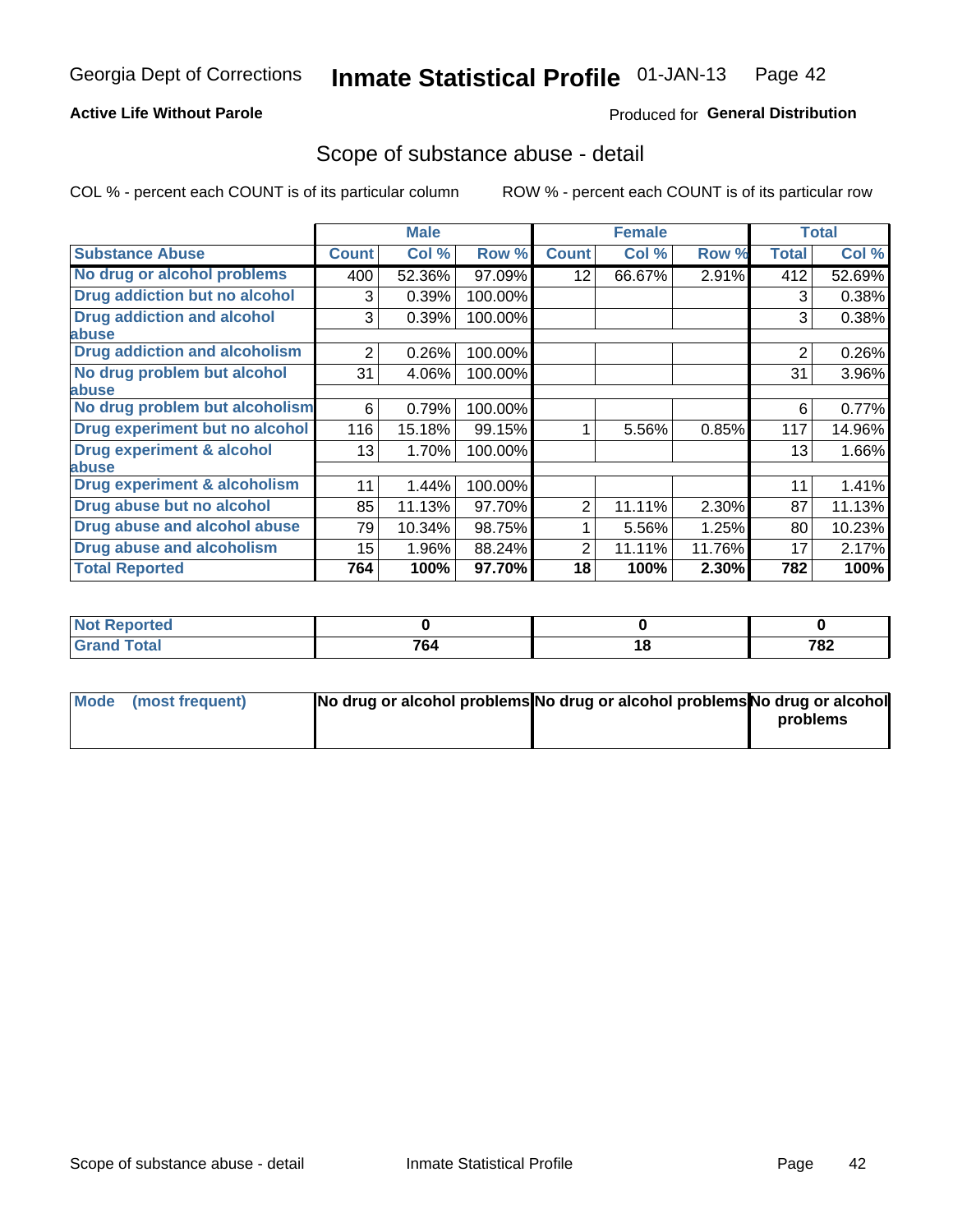#### Inmate Statistical Profile 01-JAN-13 Page 43

#### **Active Life Without Parole**

### **Produced for General Distribution**

## Current / last mental health treatment level

COL % - percent each COUNT is of its particular column

|                                    |              | <b>Male</b> |         |              | <b>Female</b> |       |              | <b>Total</b> |
|------------------------------------|--------------|-------------|---------|--------------|---------------|-------|--------------|--------------|
| <b>Mental Health Treatment Lev</b> | <b>Count</b> | Col %       | Row %   | <b>Count</b> | Col %         | Row % | <b>Total</b> | Col %        |
| 1 No problem at current time       | 145          | 44.34%      | 96.67%  | 5            | 38.46%        | 3.33% | 150          | 44.12%       |
| 2 Receiving outpatient             | 122          | 37.31%      | 93.85%  | 8            | 61.54%        | 6.15% | 130          | 38.24%       |
| <b>Treatment</b>                   |              |             |         |              |               |       |              |              |
| 3 Inpatient, moderate              | 52           | 15.90%      | 100.00% |              |               |       | 52           | 15.29%       |
| <b>Treatment</b>                   |              |             |         |              |               |       |              |              |
| 4 Inpatient, intensive             | 8            | 2.45%       | 100.00% |              |               |       | 8            | 2.35%        |
| <b>Treatment</b>                   |              |             |         |              |               |       |              |              |
| <b>Total Evaluated</b>             | 327          | 100%        | 96.18%  | 13           | 100%          | 3.82% | 340          | 100%         |

| Never had MH evaluation | $\overline{\phantom{a}}$ |    | <br>∡44      |
|-------------------------|--------------------------|----|--------------|
|                         | 701<br>'64               | טנ | 700<br>1 O Z |

| <b>Median (middle)</b> | <b>Receiving outpatient</b><br>treatment | <b>Receiving outpatient</b><br>treatment | <b>Receiving</b><br>outpatient<br>treatment |  |  |
|------------------------|------------------------------------------|------------------------------------------|---------------------------------------------|--|--|
| <b>Mode</b>            | No problem at current time               | <b>Receiving outpatient</b>              | No problem at                               |  |  |
| (most frequent)        |                                          | treatment                                | current time                                |  |  |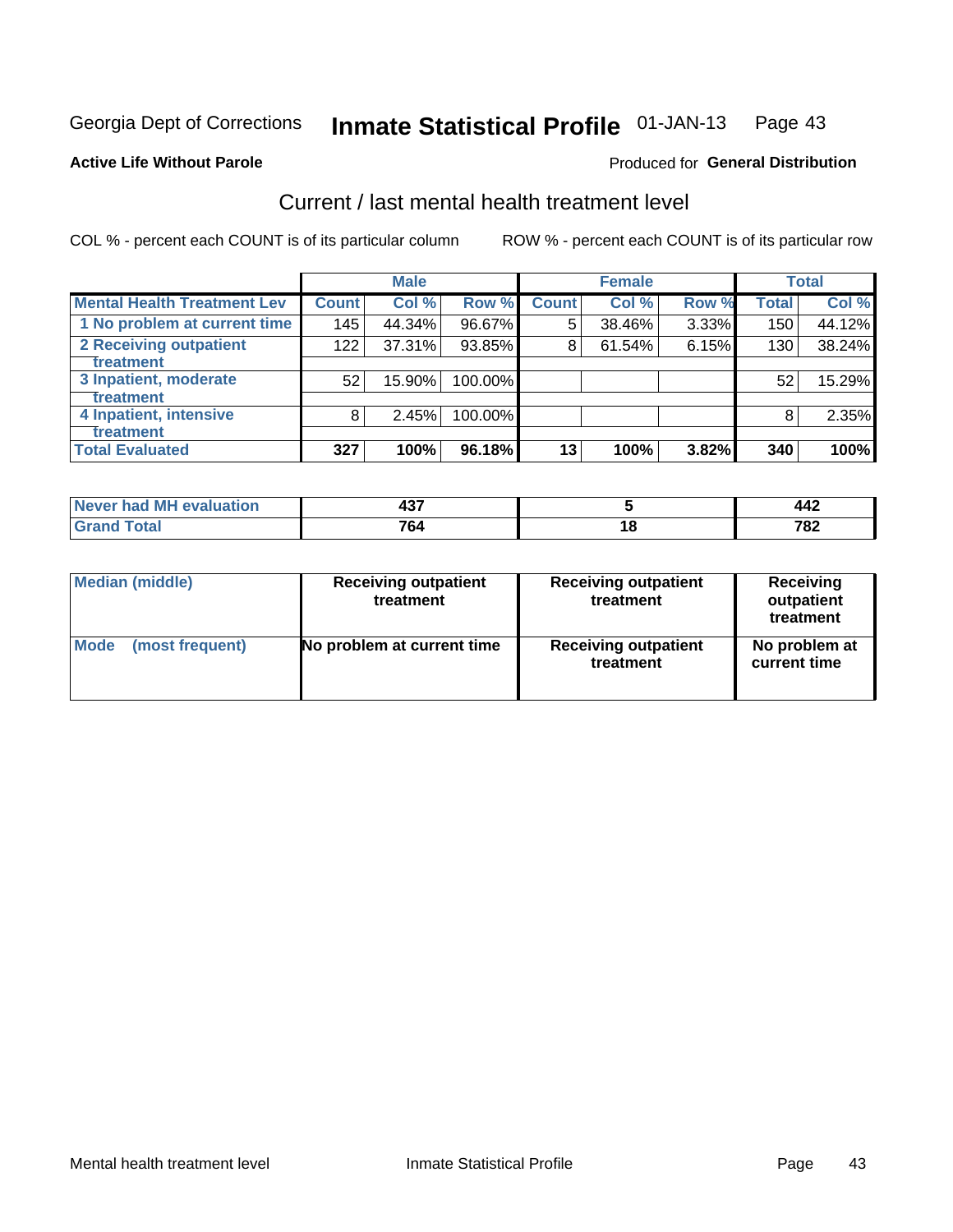#### **Inmate Statistical Profile 01-JAN-13** Page 44

### **Active Life Without Parole**

### Produced for General Distribution

## PULHESDWIT medical scale - 'P' overall condition ('P'hysical)

COL % - percent each COUNT is of its particular column

|                                  |         | <b>Male</b> |             |    | <b>Female</b> |       |              | <b>Total</b> |
|----------------------------------|---------|-------------|-------------|----|---------------|-------|--------------|--------------|
| 'P' Overall Condition            | Count l | Col %       | Row % Count |    | Col %         | Row % | <b>Total</b> | Col %        |
| 1 No medical illness             | 502     | 72.23%      | 99.21%      |    | 28.57%        | 0.79% | 506          | 71.37%       |
| 2 Well-controlled chronic        | 165     | 23.74%      | 94.29%      | 10 | 71.43%        | 5.71% | 175          | 24.68%       |
| <b>illness</b>                   |         |             |             |    |               |       |              |              |
| 3 Poorly-controlled chronic      | 25      | $3.60\%$    | 100.00%     |    |               |       | 25           | 3.53%        |
| <b>illness</b>                   |         |             |             |    |               |       |              |              |
| 4 Significant problems requiring | 3       | 0.43%       | 100.00%     |    |               |       | 3            | 0.42%        |
| special housing                  |         |             |             |    |               |       |              |              |
| <b>Total Reported</b>            | 695     | 100%        | 98.03%      | 14 | 100%          | 1.97% | 709          | 100%         |

| tao.   | 69                  |    | $\sim$      |
|--------|---------------------|----|-------------|
| ______ | 7c<br>' 04<br>_____ | __ | 700<br>1 OZ |

| <b>Mode</b> | (most frequent) | 1 No medical illness | 2 Well-controlled chronic<br>illness | 1 No medical<br>illness |
|-------------|-----------------|----------------------|--------------------------------------|-------------------------|
|-------------|-----------------|----------------------|--------------------------------------|-------------------------|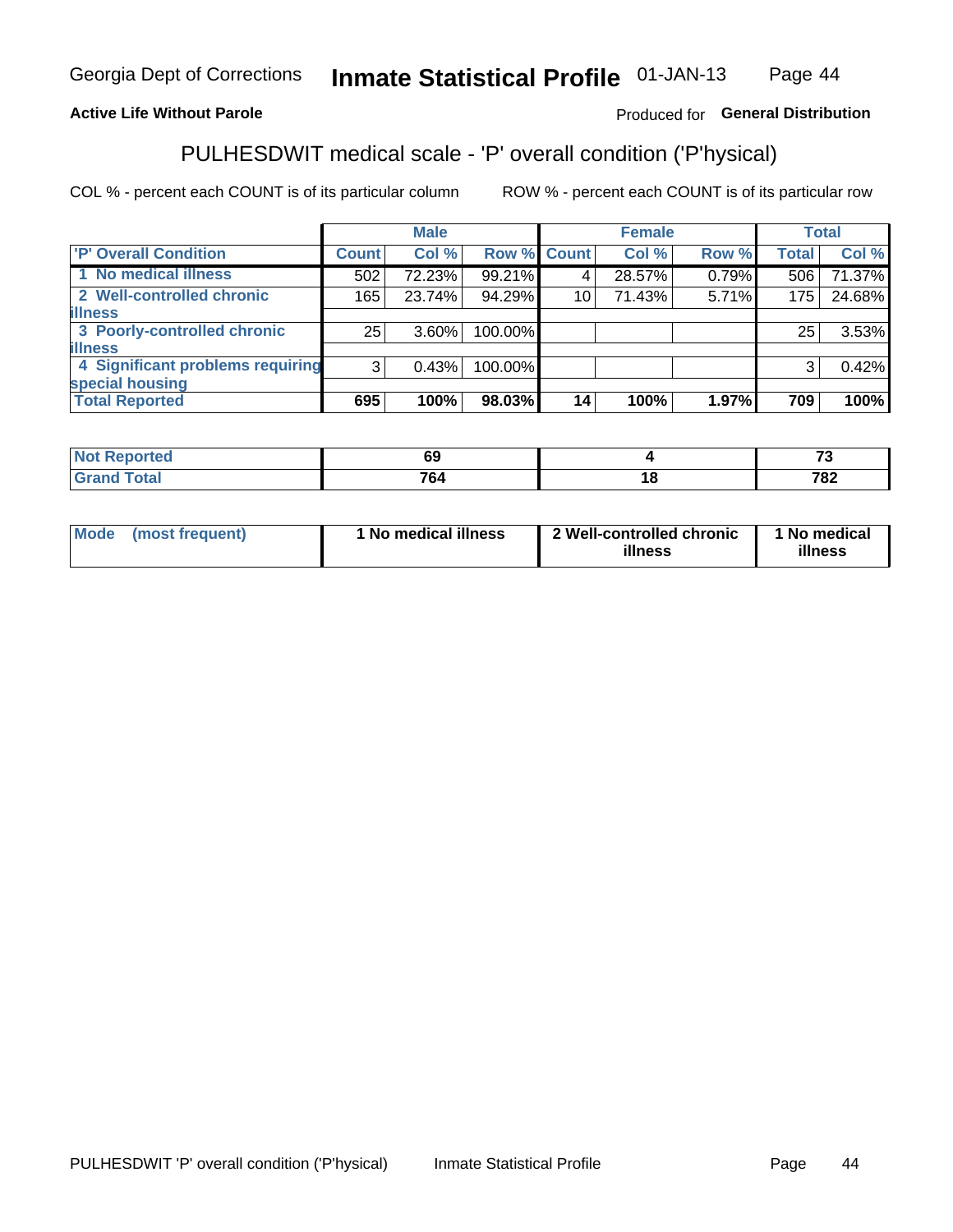### **Active Life Without Parole**

## Produced for General Distribution

# PULHESDWIT medical scale - 'U' upper body

COL % - percent each COUNT is of its particular column

|                              |              | <b>Male</b> |         |              | <b>Female</b> |       |              | <b>Total</b> |
|------------------------------|--------------|-------------|---------|--------------|---------------|-------|--------------|--------------|
| <b>'U' Upper Body</b>        | <b>Count</b> | Col %       | Row %   | <b>Count</b> | Col %         | Row % | <b>Total</b> | Col %        |
| 1 Upper bones, joints,       | 662          | 95.53%      | 98.22%  | 12           | 85.71%        | 1.78% | 674          | 95.33%       |
| muscles all OK               |              |             |         |              |               |       |              |              |
| 2 One or both arms minimally | 23           | 3.32%       | 92.00%  | 2            | 14.29%        | 8.00% | 25           | 3.54%        |
| limited                      |              |             |         |              |               |       |              |              |
| 3 One or both arms           | 6            | 0.87%       | 100.00% |              |               |       | 6            | 0.85%        |
| moderately limited           |              |             |         |              |               |       |              |              |
| 4 One arm disabled,          |              | 0.14%       | 100.00% |              |               |       |              | 0.14%        |
| paralyzed, or amputated      |              |             |         |              |               |       |              |              |
| 5 Both arms disabled,        |              | 0.14%       | 100.00% |              |               |       |              | 0.14%        |
| paralyzed, or amputated      |              |             |         |              |               |       |              |              |
| <b>Total Reported</b>        | 693          | 100%        | 98.02%  | 14           | 100%          | 1.98% | 707          | 100%         |

| <b>Not Reported</b> |     |    | --         |
|---------------------|-----|----|------------|
| <b>Grand Total</b>  | 764 | .u | 707<br>70Z |

| Mode<br>(most frequent) | 1 Upper bones, joints,<br>muscles all OK | 1 Upper bones, joints,<br>muscles all OK | 1 Upper bones,<br>joints, muscles all<br>ΟK |
|-------------------------|------------------------------------------|------------------------------------------|---------------------------------------------|
|-------------------------|------------------------------------------|------------------------------------------|---------------------------------------------|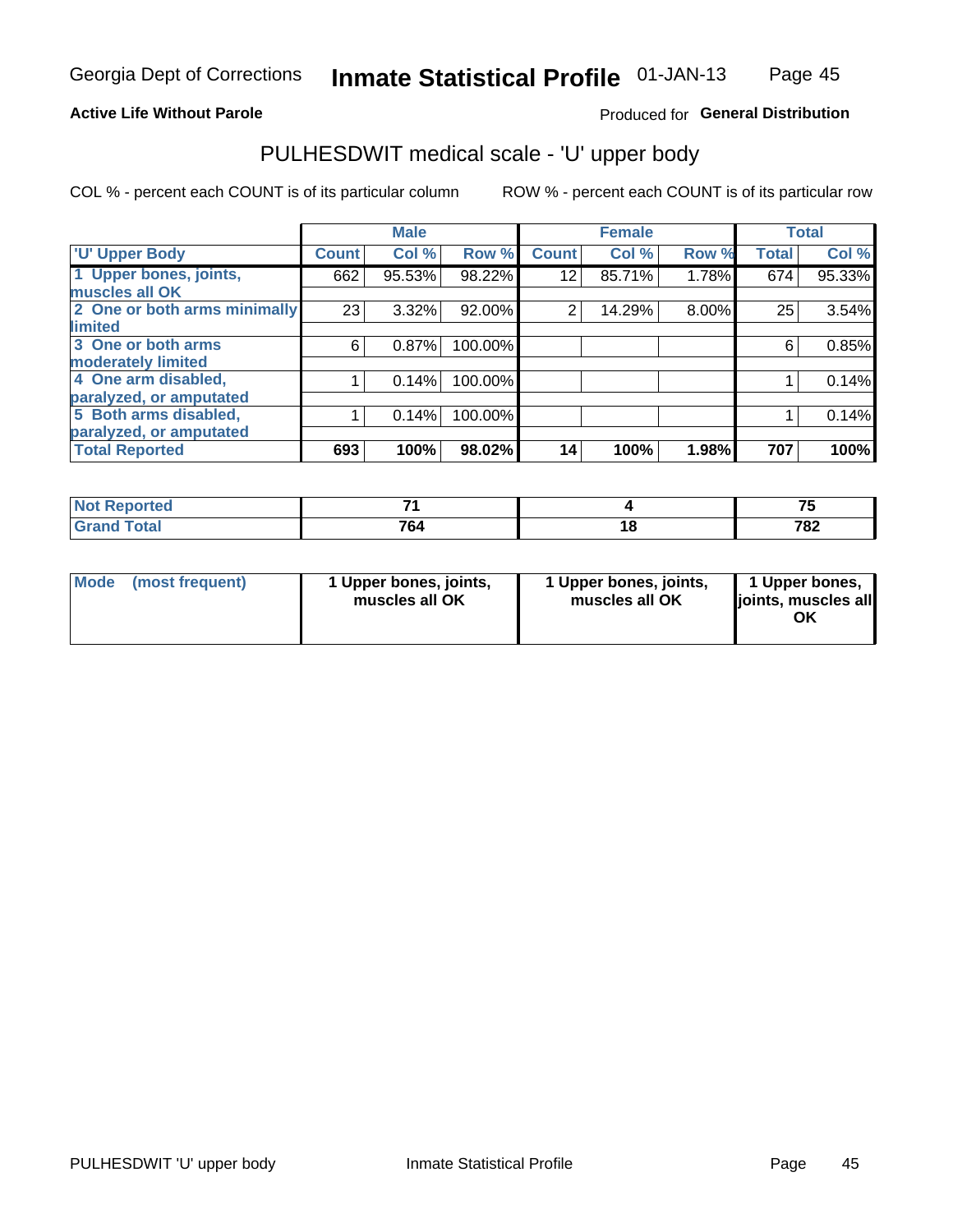#### **Active Life Without Parole**

### Produced for General Distribution

## PULHESDWIT medical scale - 'L' lower body

COL % - percent each COUNT is of its particular column

|                                |                | <b>Male</b> |         |              | <b>Female</b> |       |                 | <b>Total</b> |
|--------------------------------|----------------|-------------|---------|--------------|---------------|-------|-----------------|--------------|
| 'L' Lower Body                 | <b>Count</b>   | Col %       | Row %   | <b>Count</b> | Col %         | Row % | <b>Total</b>    | Col %        |
| 1 Lower bones, joints,         | 599            | 86.44%      | 98.20%  | 11           | 78.57%        | 1.80% | 610             | 86.28%       |
| muscles all OK                 |                |             |         |              |               |       |                 |              |
| 2 One or both legs minimally   | 78             | 11.26%      | 96.30%  | 3            | 21.43%        | 3.70% | 81              | 11.46%       |
| limited                        |                |             |         |              |               |       |                 |              |
| 3 One or both legs             | 14             | 2.02%       | 100.00% |              |               |       | 14 <sub>1</sub> | 1.98%        |
| moderately limited             |                |             |         |              |               |       |                 |              |
| 4 One leg disabled, paralyzed, | $\overline{2}$ | 0.29%       | 100.00% |              |               |       | 2               | 0.28%        |
| or amputated                   |                |             |         |              |               |       |                 |              |
| <b>Total Reported</b>          | 693            | 100%        | 98.02%  | 14           | 100%          | 1.98% | 707             | 100%         |

| prted<br><b>NOT REDO</b> |            | --  |
|--------------------------|------------|-----|
| <b>Total</b><br>------   | 70.<br>104 | 782 |

| Mode | (most frequent) | 1 Lower bones, joints,<br>muscles all OK | 1 Lower bones, joints,<br>muscles all OK | 1 Lower bones,<br>ljoints, muscles all<br>ΟK |
|------|-----------------|------------------------------------------|------------------------------------------|----------------------------------------------|
|------|-----------------|------------------------------------------|------------------------------------------|----------------------------------------------|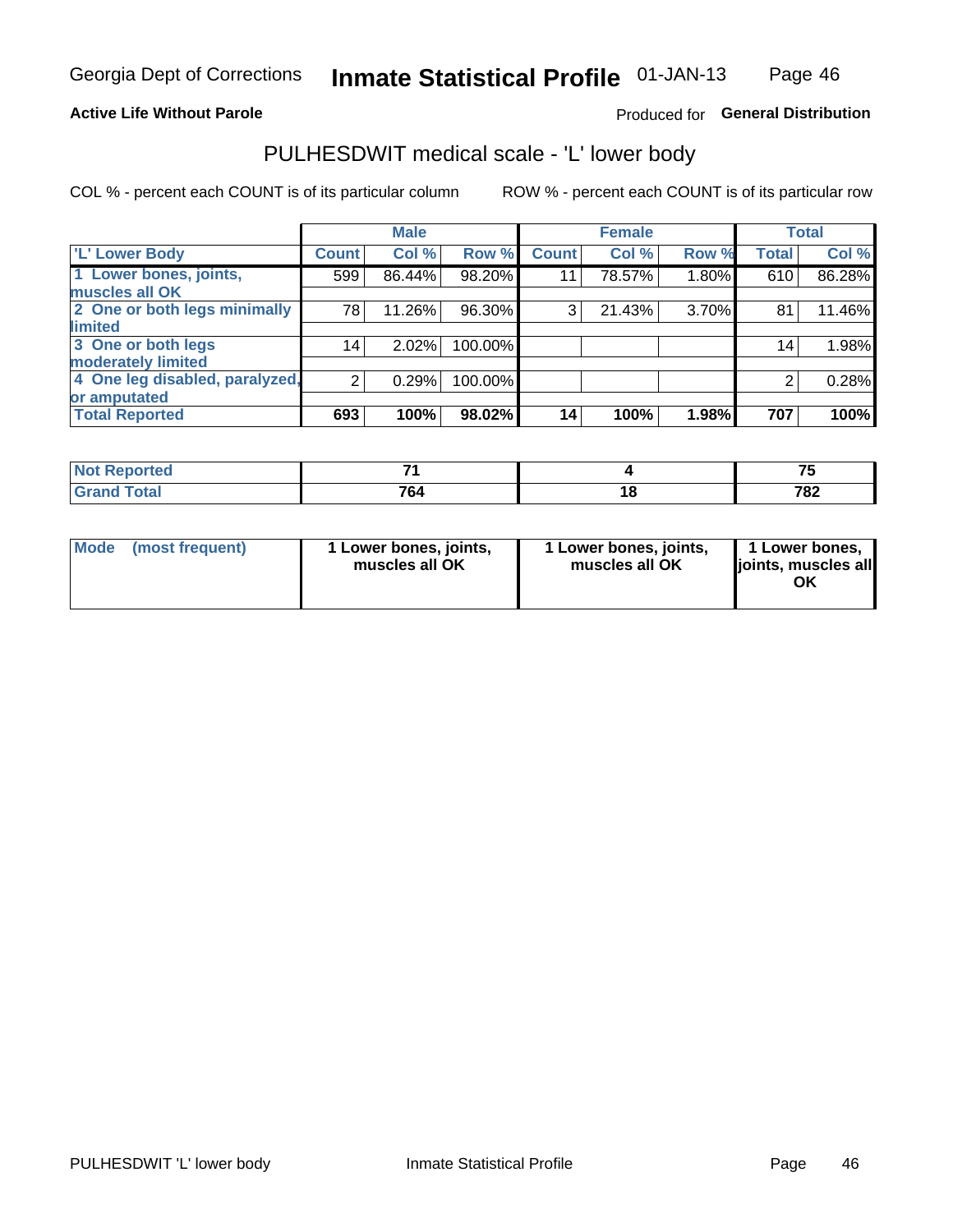#### **Active Life Without Parole**

### Produced for General Distribution

## PULHESDWIT medical scale - 'H' hearing

COL % - percent each COUNT is of its particular column

|                                | <b>Male</b>  |        | <b>Female</b>      |                 |         | <b>Total</b> |              |        |
|--------------------------------|--------------|--------|--------------------|-----------------|---------|--------------|--------------|--------|
| <b>'H' Hearing</b>             | <b>Count</b> | Col %  | <b>Row % Count</b> |                 | Col %   | Row %        | <b>Total</b> | Col %  |
| 1 Normal hearing both ears     | 682          | 98.70% | 97.99%             | 14              | 100.00% | 2.01%        | 696          | 98.72% |
| 2 Some loss in one ear with    | 8            | 1.16%  | 100.00%            |                 |         |              |              | 1.13%  |
| other OK, or mild loss in both |              |        |                    |                 |         |              |              |        |
| 4 Severe loss in both ears     |              | 0.14%  | 100.00%            |                 |         |              |              | 0.14%  |
| <b>Total Reported</b>          | 691          | 100%   | 98.01%             | 14 <sub>1</sub> | 100%    | $1.99\%$     | 705          | 100%   |

| rtea | $-$         |    | --  |
|------|-------------|----|-----|
| أحقت | 701<br>. O4 | ıα | 782 |

| Mode (most frequent) | 1 Normal hearing both ears 11 Normal hearing both ears 1 Normal hearing |           |
|----------------------|-------------------------------------------------------------------------|-----------|
|                      |                                                                         | both ears |
|                      |                                                                         |           |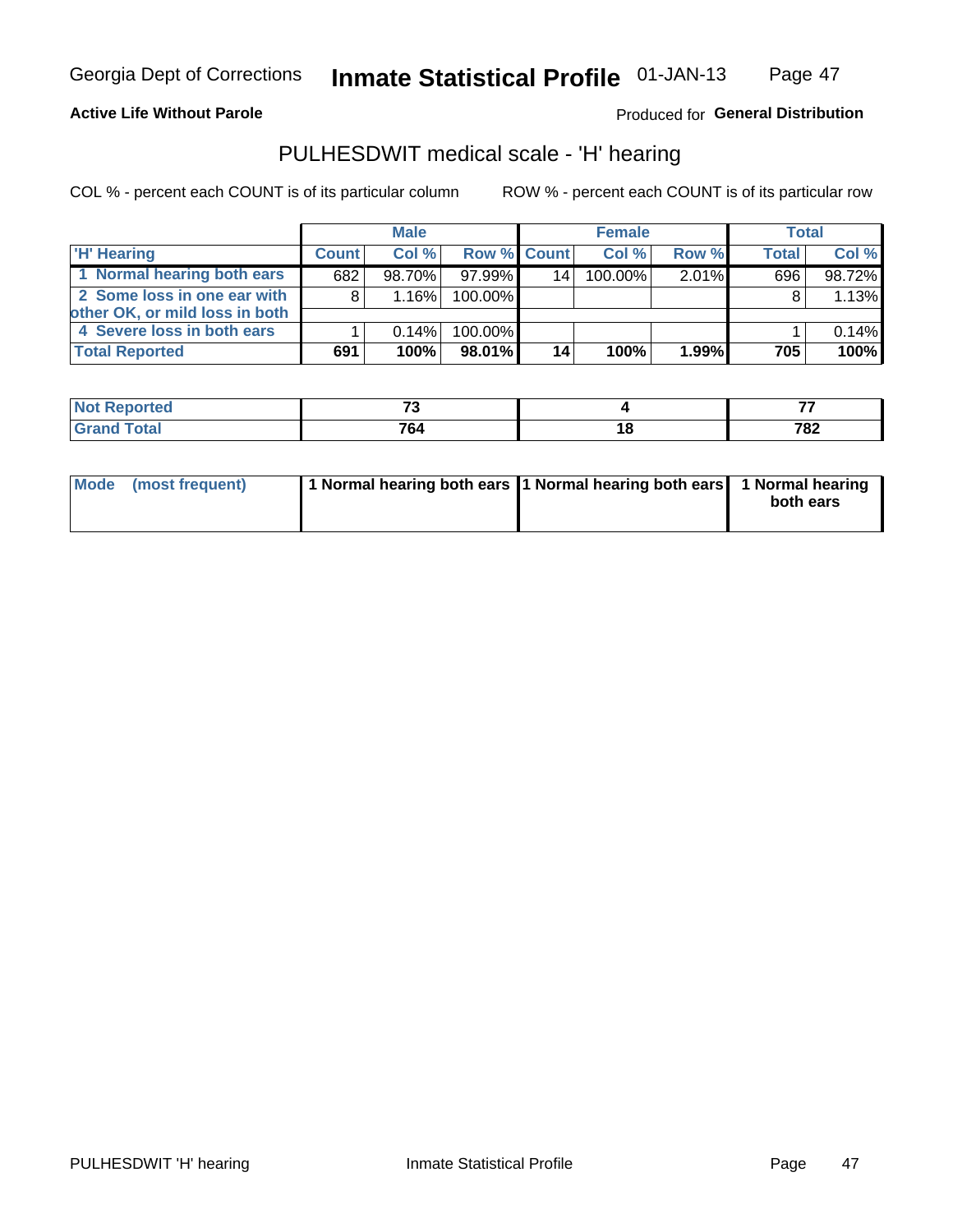#### **Active Life Without Parole**

### Produced for General Distribution

## PULHESDWIT medical scale - 'E' vision

COL % - percent each COUNT is of its particular column

|                                |                 | <b>Male</b> |         |             | <b>Female</b> |       |              | <b>Total</b> |
|--------------------------------|-----------------|-------------|---------|-------------|---------------|-------|--------------|--------------|
| <b>E' Vision</b>               | <b>Count</b>    | Col %       |         | Row % Count | Col %         | Row % | <b>Total</b> | Col %        |
| 1 Correctable to 20/40 in both | 489             | 76.29%      | 98.19%  | 9           | 64.29%        | 1.81% | 498          | 76.03%       |
| eyes                           |                 |             |         |             |               |       |              |              |
| 2 Correctable to 20/70 in one  | 137             | 21.37%      | 96.48%  | 5           | 35.71%        | 3.52% | 142          | 21.68%       |
| eye, may be blind in other     |                 |             |         |             |               |       |              |              |
| 3 Correctable to 20/200 in one | 13 <sub>1</sub> | 2.03%       | 100.00% |             |               |       | 13           | 1.98%        |
| eye, may be blind in other     |                 |             |         |             |               |       |              |              |
| 4 One eye not correctable to   | 2               | 0.31%       | 100.00% |             |               |       | 2            | 0.31%        |
| 20/200, other may be blind     |                 |             |         |             |               |       |              |              |
| <b>Total Reported</b>          | 641             | 100%        | 97.86%  | 14          | 100%          | 2.14% | 655          | 100%         |

| neo  | י ה<br>14J |     | יים<br>$\cdot$ |
|------|------------|-----|----------------|
| υιαι | 764        | 1 V | 702<br>. OZ    |

| Mode (most frequent) | <sup>1</sup> Correctable to 20/40 in both 1 Correctable to 20/40 in 1 Correctable to<br>eves | both eyes | 20/40 in both eyes |  |
|----------------------|----------------------------------------------------------------------------------------------|-----------|--------------------|--|
|                      |                                                                                              |           |                    |  |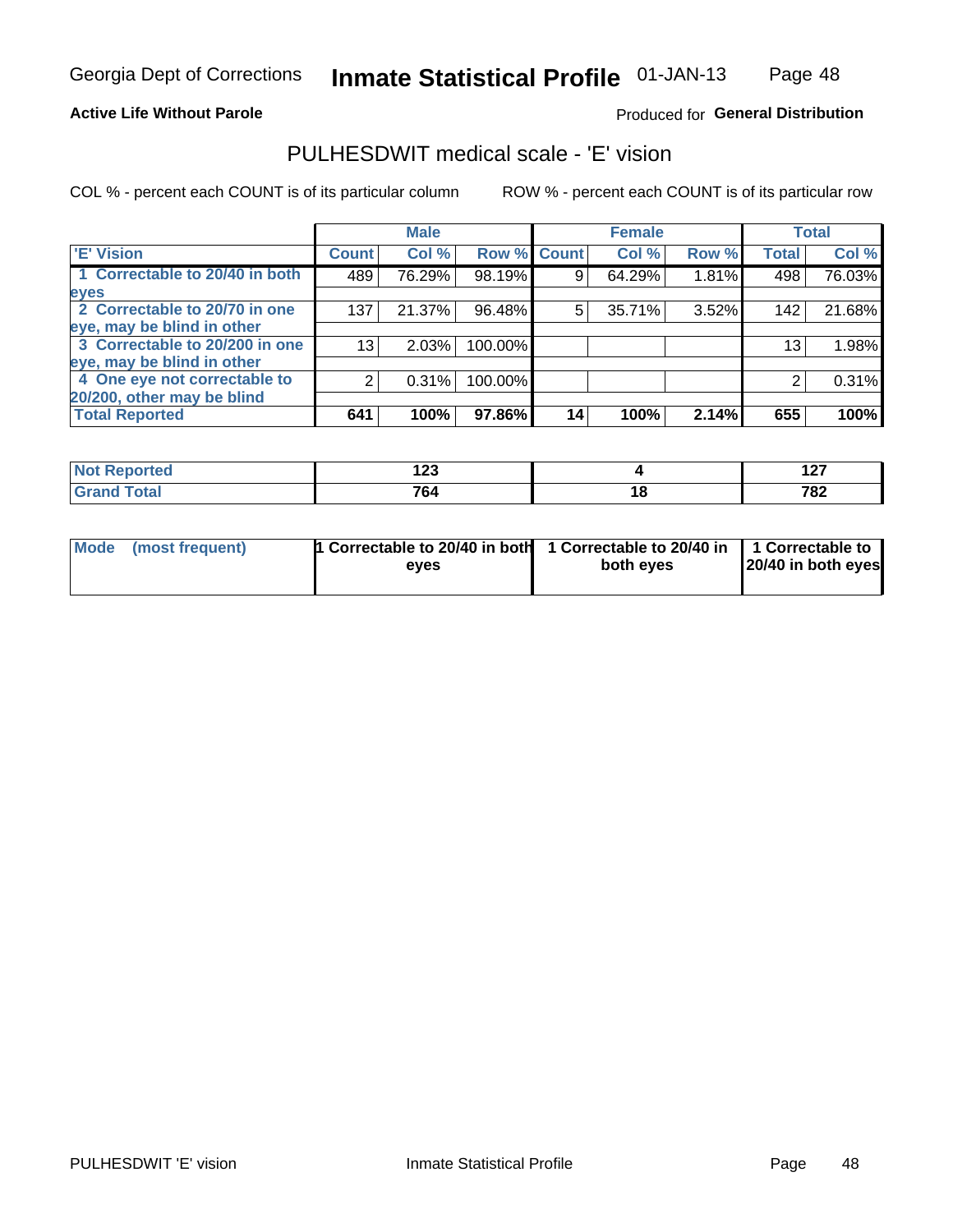#### **Active Life Without Parole**

### Produced for General Distribution

## PULHESDWIT medical scale - 'S' pSychiatric

COL % - percent each COUNT is of its particular column

|                                |              | <b>Male</b> |             |    | <b>Female</b> |       |              | <b>Total</b> |
|--------------------------------|--------------|-------------|-------------|----|---------------|-------|--------------|--------------|
| 'S' pSychiatric                | <b>Count</b> | Col %       | Row % Count |    | Col %         | Row % | <b>Total</b> | Col %        |
| 1 No impairment or disorders   | 558          | 81.10%      | 99.11%      |    | 41.67%        | 0.89% | 563          | 80.43%       |
| 2 Stable, or in remission, or  | 89           | 12.94%      | 92.71%      |    | 58.33%        | 7.29% | 96           | 13.71%       |
| mild impairment or retardation |              |             |             |    |               |       |              |              |
| 3 Requires moderate inpatient  | 36           | 5.23%       | 100.00%     |    |               |       | 36           | 5.14%        |
| treatment                      |              |             |             |    |               |       |              |              |
| 4 Requires intensive inpatient | 5            | 0.73%       | 100.00%     |    |               |       | 5            | 0.71%        |
| treatment                      |              |             |             |    |               |       |              |              |
| <b>Total Reported</b>          | 688          | 100%        | 98.29%      | 12 | 100%          | 1.71% | 700          | 100%         |

| тео | $\mathbf{z}$               | . .<br><u>uz</u> |
|-----|----------------------------|------------------|
|     | 70<br>Oʻ.<br>$\sim$ $\sim$ | 700<br>10Z       |

| Mode (most frequent) | <sup>1</sup> No impairment or disorders 2 Stable, or in remission, <sup>1</sup> No impairment or |                       |           |
|----------------------|--------------------------------------------------------------------------------------------------|-----------------------|-----------|
|                      |                                                                                                  | or mild impairment or | disorders |
|                      |                                                                                                  | retardation           |           |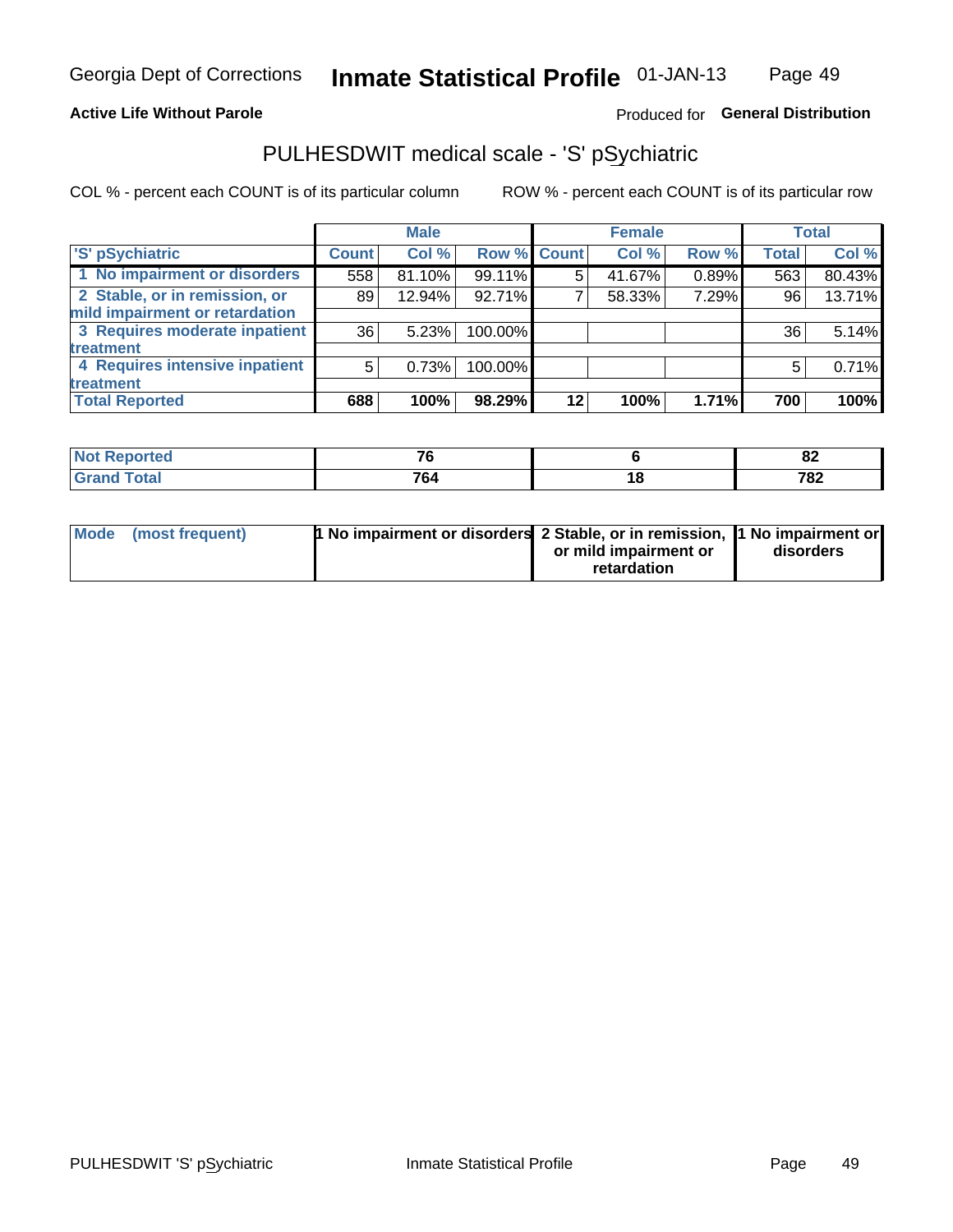#### **Active Life Without Parole**

### Produced for General Distribution

## PULHESDWIT medical scale - 'D' dental

COL % - percent each COUNT is of its particular column

|                                 |                    | <b>Male</b> |         |                 | <b>Female</b> |       |              | <b>Total</b> |
|---------------------------------|--------------------|-------------|---------|-----------------|---------------|-------|--------------|--------------|
| <b>D'</b> Dental                | Count <sup>1</sup> | Col %       |         | Row % Count     | Col %         | Row % | <b>Total</b> | Col %        |
| 1 Minimal routine dental health | 481                | 72.99%      | 97.96%  | 10 <sub>1</sub> | 76.92%        | 2.04% | 491          | 73.07%       |
| <b>needs</b>                    |                    |             |         |                 |               |       |              |              |
| 2 Moderate cavities and/or gum  | 153                | 23.22%      | 98.08%  | 3               | 23.08%        | 1.92% | 156          | 23.21%       |
| disease                         |                    |             |         |                 |               |       |              |              |
| 3 Extensive gum disease         | 24                 | 3.64%       | 100.00% |                 |               |       | 24           | 3.57%        |
| and/or widespread decay         |                    |             |         |                 |               |       |              |              |
| 4 Urgent need for dental        |                    | 0.15%       | 100.00% |                 |               |       |              | 0.15%        |
| <b>services</b>                 |                    |             |         |                 |               |       |              |              |
| <b>Total Reported</b>           | 659                | 100%        | 98.07%  | 13              | 100%          | 1.93% | 672          | 100%         |

| neo   | 4 A F<br>wu |     | 44 C<br>.u<br>$\sim$     |
|-------|-------------|-----|--------------------------|
| `otal | 764         | 1 V | 70 <sub>2</sub><br>1 O Z |

| <b>Mode</b> | (most frequent) | <b>Minimal routine dental</b><br>health needs | 1 Minimal routine dental<br>health needs | <b>11 Minimal routine I</b><br>dental health<br>needs |
|-------------|-----------------|-----------------------------------------------|------------------------------------------|-------------------------------------------------------|
|-------------|-----------------|-----------------------------------------------|------------------------------------------|-------------------------------------------------------|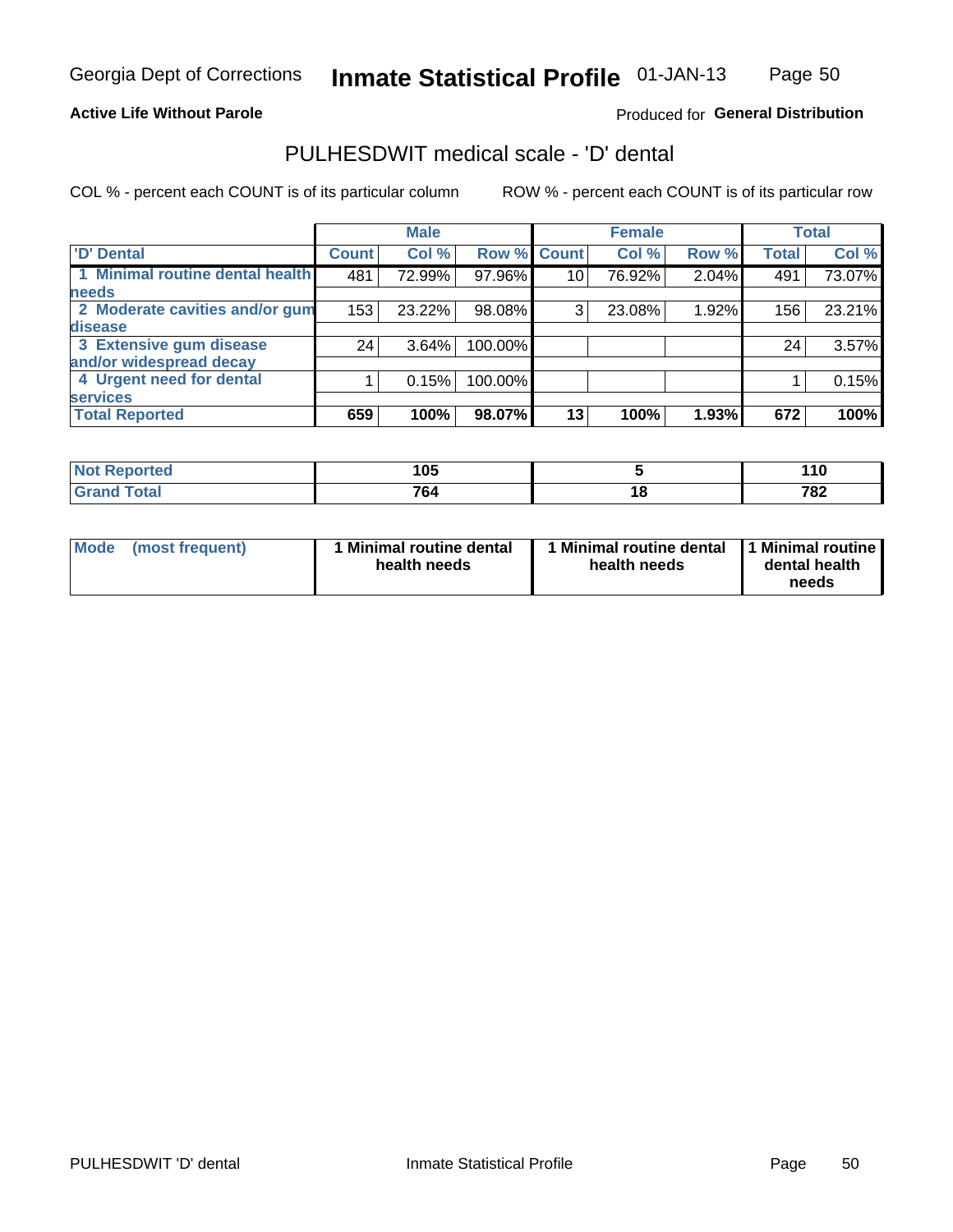#### **Active Life Without Parole**

### Produced for General Distribution

## PULHESDWIT medical scale - 'W' work ability

COL % - percent each COUNT is of its particular column

|                                 |                 | <b>Male</b> |         |             | <b>Female</b> |       |              | <b>Total</b> |
|---------------------------------|-----------------|-------------|---------|-------------|---------------|-------|--------------|--------------|
| <b>W' work ability</b>          | <b>Count</b>    | Col %       |         | Row % Count | Col %         | Row % | <b>Total</b> | Col %        |
| 1 Unrestricted work or activity | 552             | 79.77%      | 98.22%  | 10          | 71.43%        | 1.78% | 562          | 79.60%       |
| 2 Minor restrictions on type of | 109             | 15.75%      | 96.46%  | 4           | 28.57%        | 3.54% | 113          | 16.01%       |
| <b>work</b>                     |                 |             |         |             |               |       |              |              |
| 3 Moderate restrictions on type | 16 <sub>1</sub> | 2.31%       | 100.00% |             |               |       | 16           | 2.27%        |
| of work                         |                 |             |         |             |               |       |              |              |
| 4 Major restrictions on type of | 10 l            | 1.45%       | 100.00% |             |               |       | 10           | 1.42%        |
| <b>work</b>                     |                 |             |         |             |               |       |              |              |
| 5 Cannot work under any         | 5               | 0.72%       | 100.00% |             |               |       | 5            | 0.71%        |
| <b>circumstances</b>            |                 |             |         |             |               |       |              |              |
| <b>Total Reported</b>           | 692             | 100%        | 98.02%  | 14          | 100%          | 1.98% | 706          | 100.0%       |

| <b>Not Reported</b> | $\sim$ | $\rightarrow$ |
|---------------------|--------|---------------|
| <b>Grand Total</b>  | 764    | 782           |

| Mode            | 1 Unrestricted work or | 1 Unrestricted work or | 1 Unrestricted   |
|-----------------|------------------------|------------------------|------------------|
| (most frequent) | activity               | activity               | work or activity |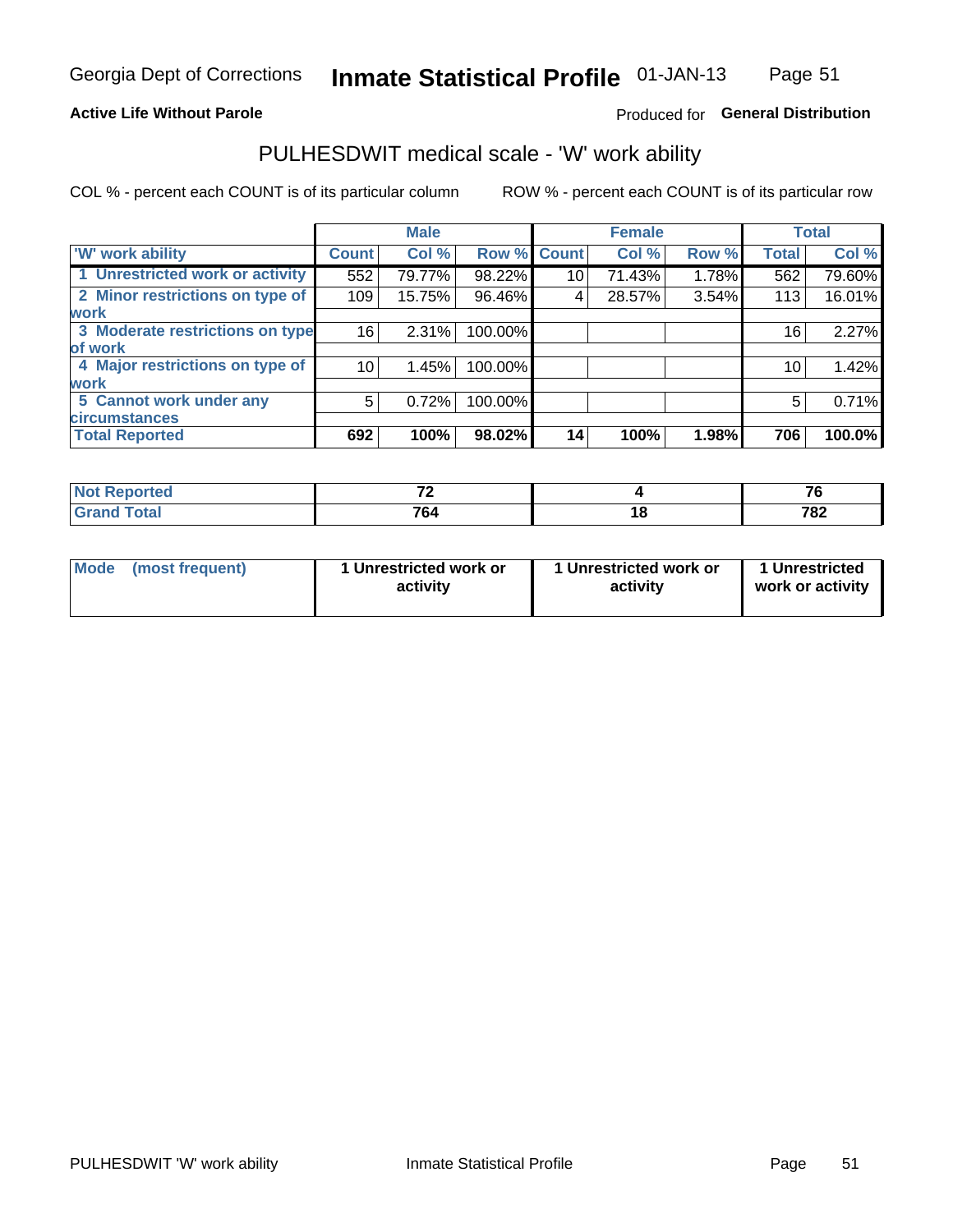#### **Active Life Without Parole**

### Produced for General Distribution

## PULHESDWIT medical scale - 'I' impairment

|                           |              | <b>Male</b> |             |    | <b>Female</b> |       |              | <b>Total</b> |
|---------------------------|--------------|-------------|-------------|----|---------------|-------|--------------|--------------|
| <b>T' Impairment</b>      | <b>Count</b> | Col %       | Row % Count |    | Col %         | Row % | <b>Total</b> | Col %        |
| 1 No impairments or       | 684          | 98.84%      | 97.99%      | 14 | 100.00%       | 2.01% | 698          | 98.87%       |
| disabilities              |              |             |             |    |               |       |              |              |
| 2 Wheelchair-bound but    | 6            | 0.87%       | 100.00%     |    |               |       | 6            | 0.85%        |
| otherwise OK              |              |             |             |    |               |       |              |              |
| 4 Needs moderate Assisted |              | 0.14%       | 100.00%     |    |               |       |              | 0.14%        |
| Living (level II)         |              |             |             |    |               |       |              |              |
| 5 Needs maximal Assisted  |              | 0.14%       | 100.00%     |    |               |       |              | 0.14%        |
| <b>Living (level III)</b> |              |             |             |    |               |       |              |              |
| <b>Total Reported</b>     | 692          | 100%        | 98.02%      | 14 | 100%          | 1.98% | 706          | 100%         |

| orted        | --         | $-$         |
|--------------|------------|-------------|
| <b>Total</b> | 701<br>'04 | 702<br>' o∠ |

| Mode | (most frequent) | 1 No impairments or<br>disabilities | 1 No impairments or<br>disabilities | 1 No impairments  <br>or disabilities |
|------|-----------------|-------------------------------------|-------------------------------------|---------------------------------------|
|------|-----------------|-------------------------------------|-------------------------------------|---------------------------------------|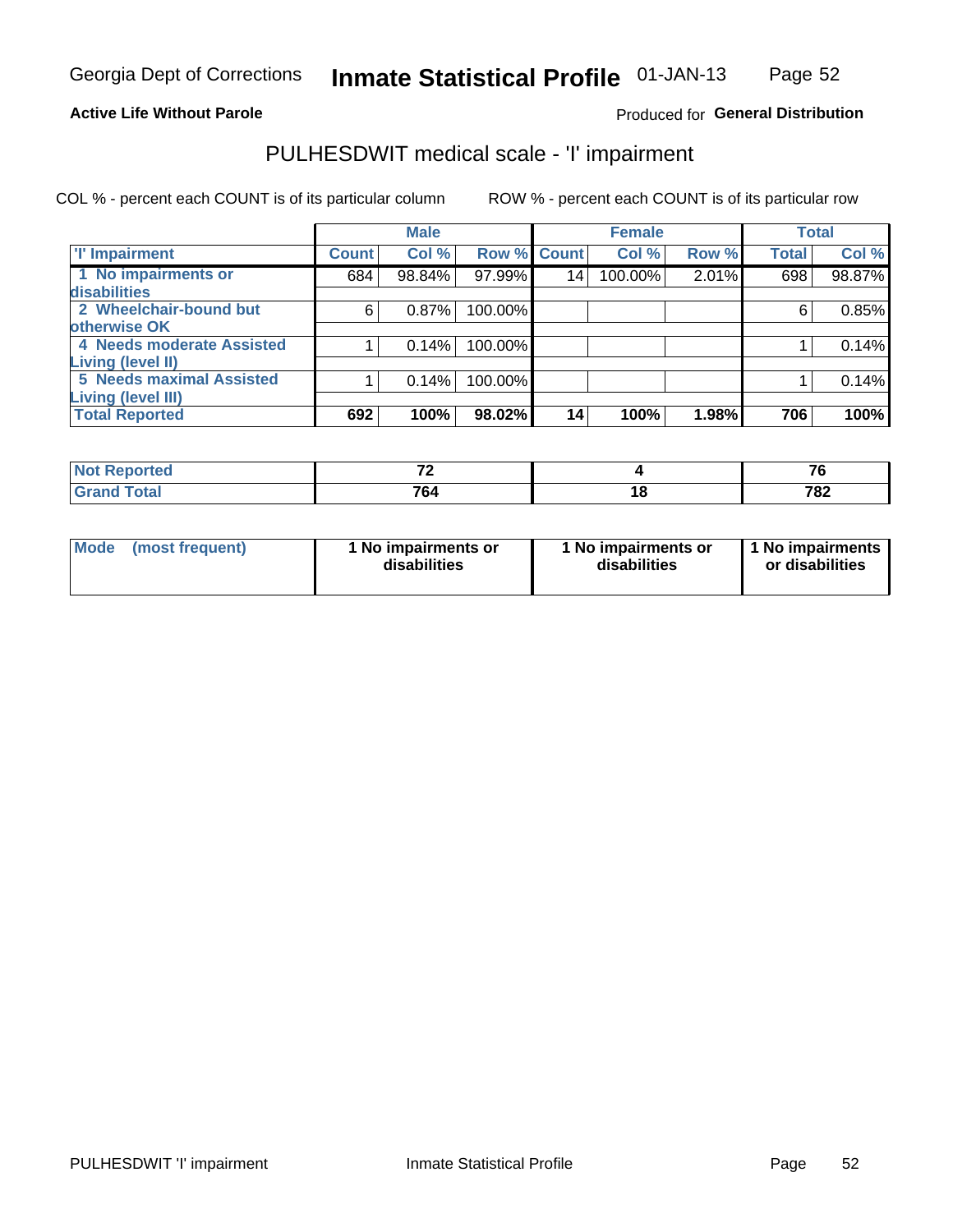#### **Active Life Without Parole**

#### Produced fo General Distribution

## PULHESDWIT medical scale - 'T' transportability

COL % - percent each COUNT is of its particular column

|                              |              | <b>Male</b> |             |    | <b>Female</b> |       |              | <b>Total</b> |
|------------------------------|--------------|-------------|-------------|----|---------------|-------|--------------|--------------|
| <b>T' Transportability</b>   | <b>Count</b> | Col %       | Row % Count |    | Col %         | Row % | <b>Total</b> | Col %        |
| 1 Can be transported in any  | 690          | 99.28%      | 98.01%      | 14 | 100.00%       | 1.99% | 704          | 99.29%       |
| ordinary approved vehicle    |              |             |             |    |               |       |              |              |
| 3 Wheelchair-bound, requires |              | 0.14%       | 100.00%     |    |               |       |              | 0.14%        |
| special vehicle              |              |             |             |    |               |       |              |              |
| 5 Requires ambulance         |              | 0.58%       | 100.00%     |    |               |       |              | 0.56%        |
| transport                    |              |             |             |    |               |       |              |              |
| <b>Total Reported</b>        | 695          | 100%        | 98.03%      | 14 | 100%          | 1.97% | 709          | 100%         |

| Reported     | 69         |        | $\sim$ |
|--------------|------------|--------|--------|
| <b>Total</b> | 70.<br>'04 | ×<br>o | 782    |

| Mode (most frequent) | 1 Can be transported in any 1 Can be transported in any | ordinary approved vehicle   ordinary approved vehicle   transported in any | 1 Can be<br>ordinary approved<br>vehicle |
|----------------------|---------------------------------------------------------|----------------------------------------------------------------------------|------------------------------------------|
|                      |                                                         |                                                                            |                                          |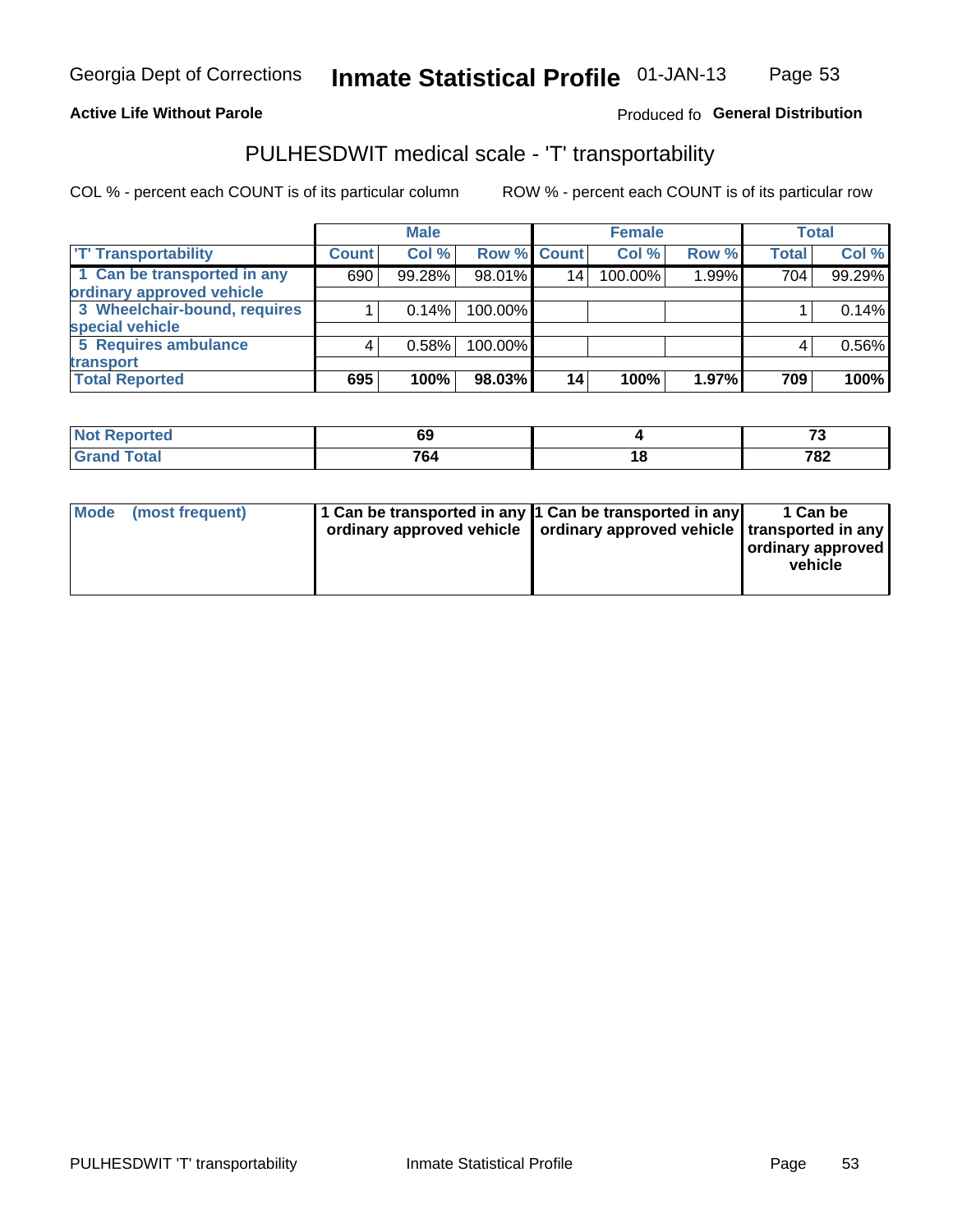### **Active Life Without Parole**

### Produced for General Distribution

## Criminality in family, self-reported

COL % - percent each COUNT is of its particular column

|                              | <b>Male</b>      |        | <b>Female</b> |                 |        | Total    |       |        |
|------------------------------|------------------|--------|---------------|-----------------|--------|----------|-------|--------|
| <b>Criminality In Family</b> | <b>Count</b>     | Col%   | Row %         | <b>Count</b>    | Col %  | Row %    | Total | Col %  |
| Yes, criminality in family   | 157 <sub>1</sub> | 28.14% | 96.91%        | 5               | 50.00% | $3.09\%$ | 162   | 28.52% |
| No criminality in family     | 401              | 71.86% | 98.77%        | 5               | 50.00% | 1.23%    | 406   | 71.48% |
| <b>Total Reported</b>        | 558              | 100%   | 98.24%        | 10 <sup>1</sup> | 100%   | $1.76\%$ | 568   | 100%   |

| <b>Not Reported</b> | 206 |    | ົ           |
|---------------------|-----|----|-------------|
| "otal<br>Gran       | 764 | ιU | 700<br>. OZ |

|  | Mode (most frequent) | No criminality in family | Yes, criminality in family | No criminality in<br>family |
|--|----------------------|--------------------------|----------------------------|-----------------------------|
|--|----------------------|--------------------------|----------------------------|-----------------------------|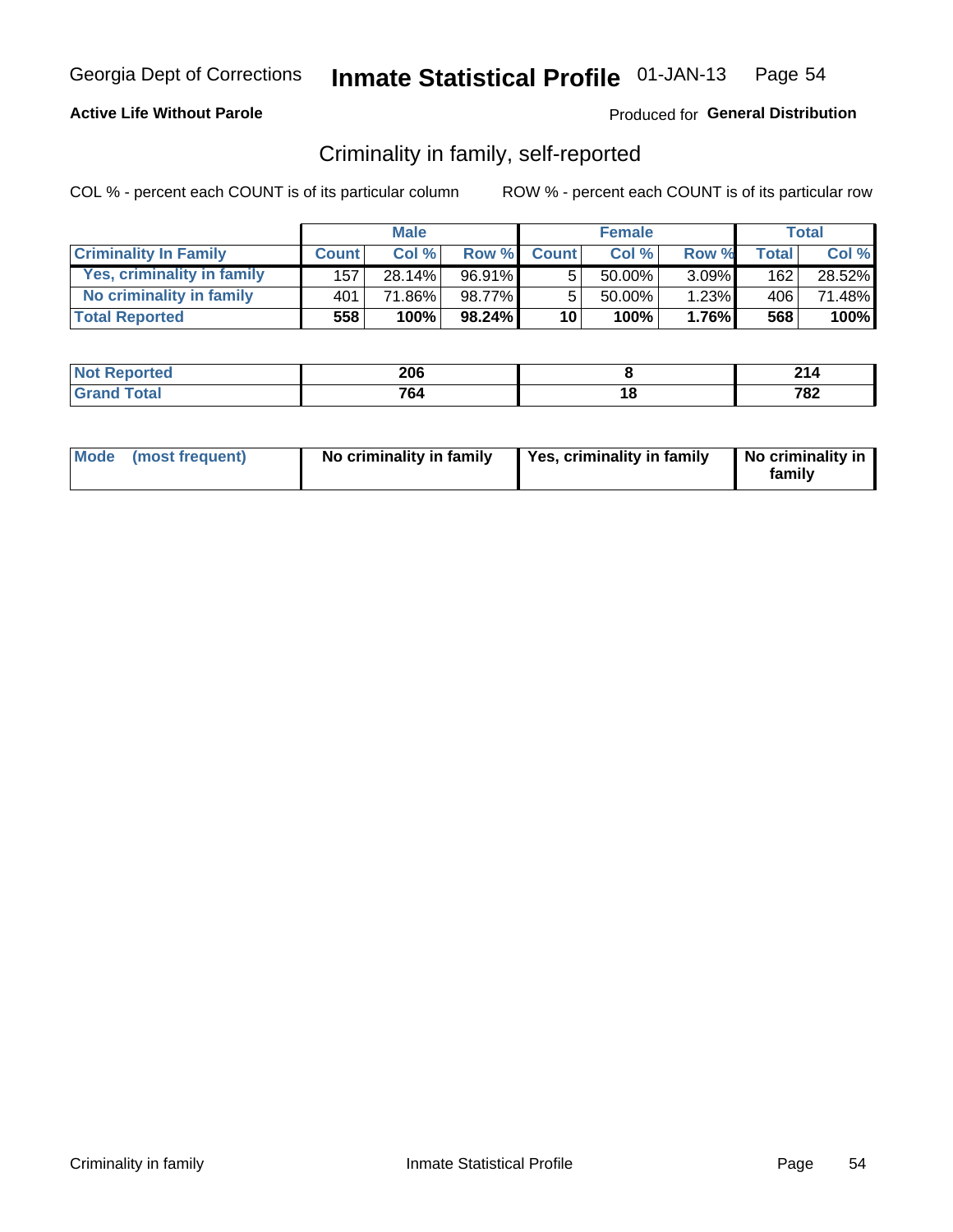### **Active Life Without Parole**

### Produced for General Distribution

## Alcoholism in family, self-reported

COL % - percent each COUNT is of its particular column

|                             |              | <b>Male</b> |           | <b>Female</b>   |           |          | Total        |         |
|-----------------------------|--------------|-------------|-----------|-----------------|-----------|----------|--------------|---------|
| <b>Alcoholism In Family</b> | <b>Count</b> | Col%        | Row %     | <b>Count</b>    | Col%      | Row %    | <b>Total</b> | Col %   |
| Yes, alcoholism in family   | 109          | 19.53%      | 97.32%    | 3 <sub>1</sub>  | $30.00\%$ | $2.68\%$ | 112          | 19.72%  |
| No alcoholism in family     | 449          | 80.47%      | 98.46%    |                 | 70.00%    | $1.54\%$ | 456          | 80.28%  |
| <b>Total Reported</b>       | 558          | 100%        | $98.24\%$ | 10 <sub>1</sub> | 100%      | $1.76\%$ | 568          | $100\%$ |

| <b>Not Reported</b> | 206 |    | ົ           |
|---------------------|-----|----|-------------|
| "otal<br>Gran       | 764 | ιU | 700<br>. OZ |

|  | Mode (most frequent) | No alcoholism in family | No alcoholism in family | No alcoholism in<br>family |
|--|----------------------|-------------------------|-------------------------|----------------------------|
|--|----------------------|-------------------------|-------------------------|----------------------------|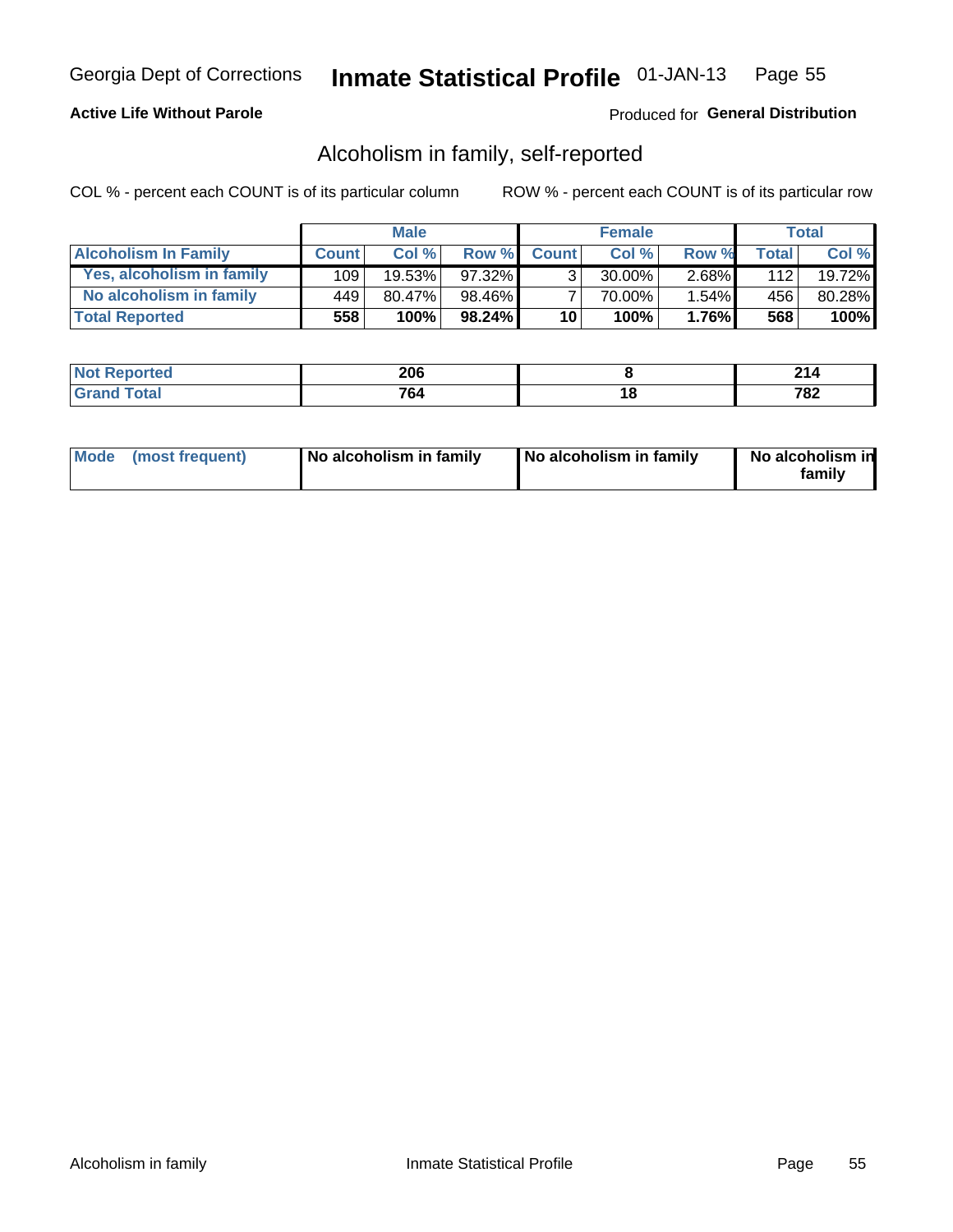### **Active Life Without Parole**

### Produced for General Distribution

## Drug abuse in family, self-reported

COL % - percent each COUNT is of its particular column

|                           |              | <b>Male</b> |           | <b>Female</b>   |           |          | <b>Total</b> |         |
|---------------------------|--------------|-------------|-----------|-----------------|-----------|----------|--------------|---------|
| Drug Abuse In Family      | <b>Count</b> | Col%        | Row %     | <b>Count</b>    | Col%      | Row %    | Total.       | Col %   |
| Yes, drug abuse in family | 65           | 11.65%      | $95.59\%$ | 3 <sub>1</sub>  | $30.00\%$ | $4.41\%$ | 68           | 11.97%  |
| No drug abuse in family   | 493          | 88.35%      | 98.60%    |                 | 70.00%    | 1.40%    | 500          | 88.03%  |
| <b>Total Reported</b>     | 558          | 100%        | $98.24\%$ | 10 <sup>1</sup> | $100\%$   | $1.76\%$ | 568          | $100\%$ |

| <b>Not Reported</b> | 206 |    | ົ           |
|---------------------|-----|----|-------------|
| "otal<br>Gran       | 764 | ιU | 700<br>. OZ |

|  | Mode (most frequent) | No drug abuse in family | No drug abuse in family | No drug abuse in<br>family |
|--|----------------------|-------------------------|-------------------------|----------------------------|
|--|----------------------|-------------------------|-------------------------|----------------------------|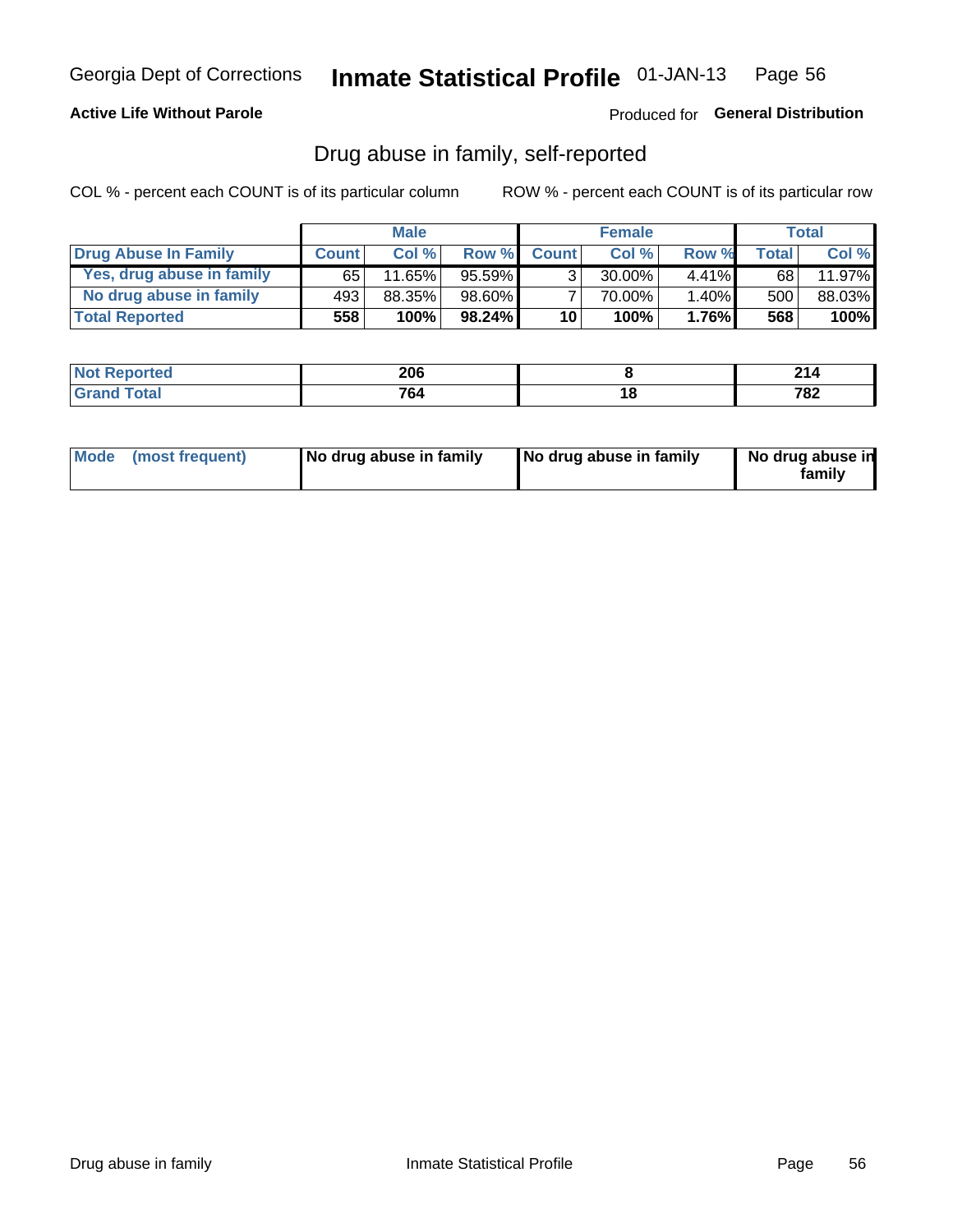### **Active Life Without Parole**

### Produced for General Distribution

## Subjected to frequent beatings, self-reported

COL % - percent each COUNT is of its particular column

|                                   | <b>Male</b>  |        | <b>Female</b> |              |        | Total |       |        |
|-----------------------------------|--------------|--------|---------------|--------------|--------|-------|-------|--------|
| <b>Frequent beatings</b>          | <b>Count</b> | Col %  | Row %         | <b>Count</b> | Col %  | Row % | Total | Col %  |
| <b>Yes, subjected to frequent</b> | 33           | 5.91%  | 97.06%        |              | 10.00% | 2.94% | 34    | 5.99%  |
| beatings                          |              |        |               |              |        |       |       |        |
| Not subjected to frequent         | 525          | 94.09% | 98.31%        | 9            | 90.00% | 1.69% | 534   | 94.01% |
| beatings                          |              |        |               |              |        |       |       |        |
| <b>Total Reported</b>             | 558          | 100%   | $98.24\%$     | 10           | 100%   | 1.76% | 568   | 100%   |

| <b>Not Reported</b> | 206        | ົາ4<br>Z 14 |
|---------------------|------------|-------------|
| <b>Total</b>        | 701<br>'о4 | 782         |

| (most frequent)<br>Not subjected to frequent<br>Mode<br>beatings | Not subjected to frequent   Not subjected to<br>beatings | <b>frequent beatings</b> |
|------------------------------------------------------------------|----------------------------------------------------------|--------------------------|
|------------------------------------------------------------------|----------------------------------------------------------|--------------------------|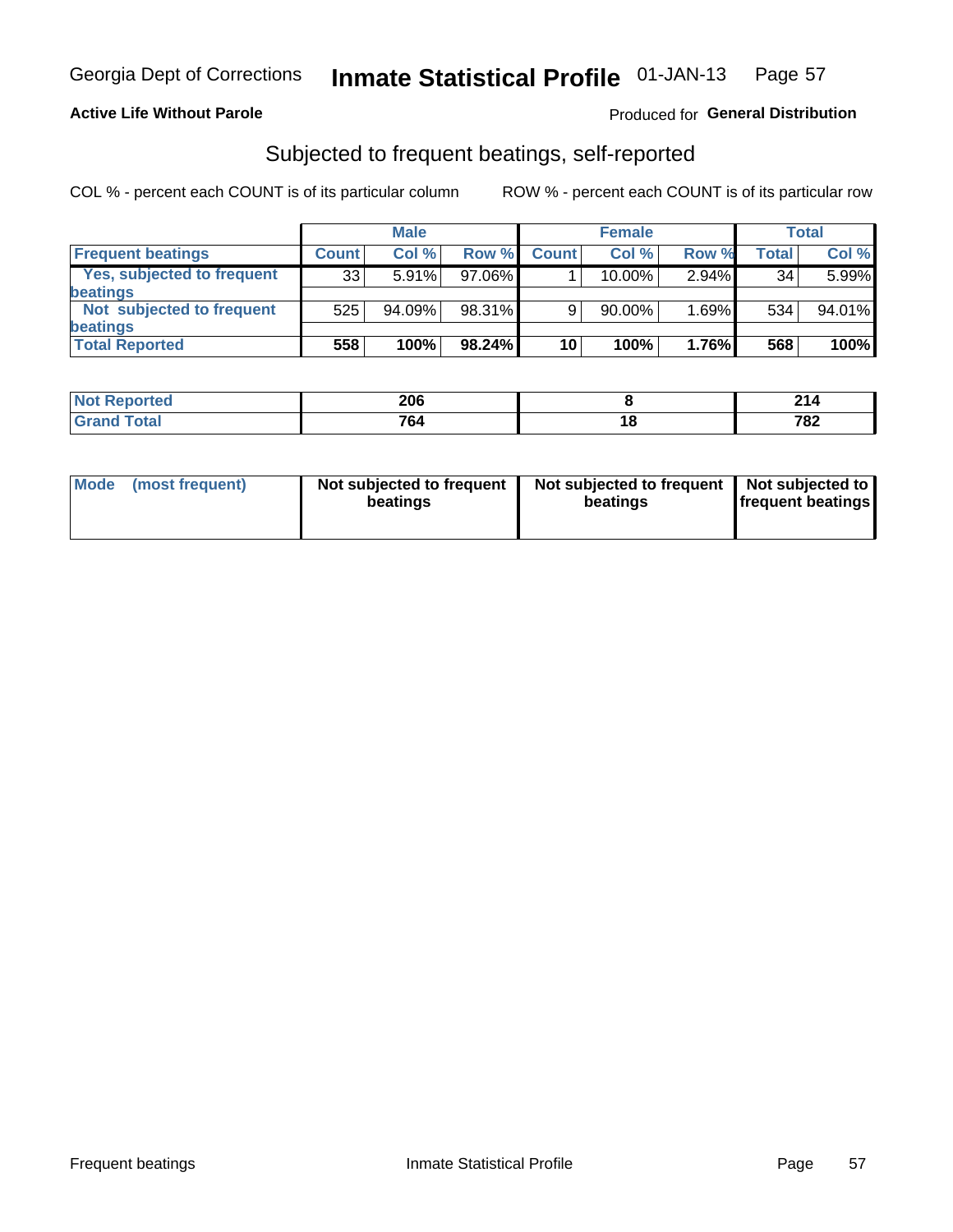### **Active Life Without Parole**

## **Produced for General Distribution**

## Father absent during inmate's childhood

COL % - percent each COUNT is of its particular column

|                           |              | <b>Male</b> |           | <b>Female</b>   |           |          | Total        |         |
|---------------------------|--------------|-------------|-----------|-----------------|-----------|----------|--------------|---------|
| <b>Father Absent</b>      | <b>Count</b> | Col%        | Row %     | <b>Count</b>    | Col %     | Row %    | <b>Total</b> | Col %   |
| Yes, father was absent    | 277          | 49.64%      | 98.93%    | 3 <sub>1</sub>  | $30.00\%$ | $1.07\%$ | 280          | 49.30%  |
| No, father was not absent | 281          | 50.36%      | 97.57%    |                 | 70.00%    | $2.43\%$ | 288          | 50.70%  |
| <b>Total Reported</b>     | 558          | 100%        | $98.24\%$ | 10 <sup>1</sup> | 100%      | $1.76\%$ | 568          | $100\%$ |

| <b>Not Reported</b> | 206 |    | ົ           |
|---------------------|-----|----|-------------|
| "otal<br>Gran       | 764 | ιU | 700<br>. OZ |

| Mode (most frequent) |  | No, father was not absent No, father was not absent No, father was not | absent |
|----------------------|--|------------------------------------------------------------------------|--------|
|----------------------|--|------------------------------------------------------------------------|--------|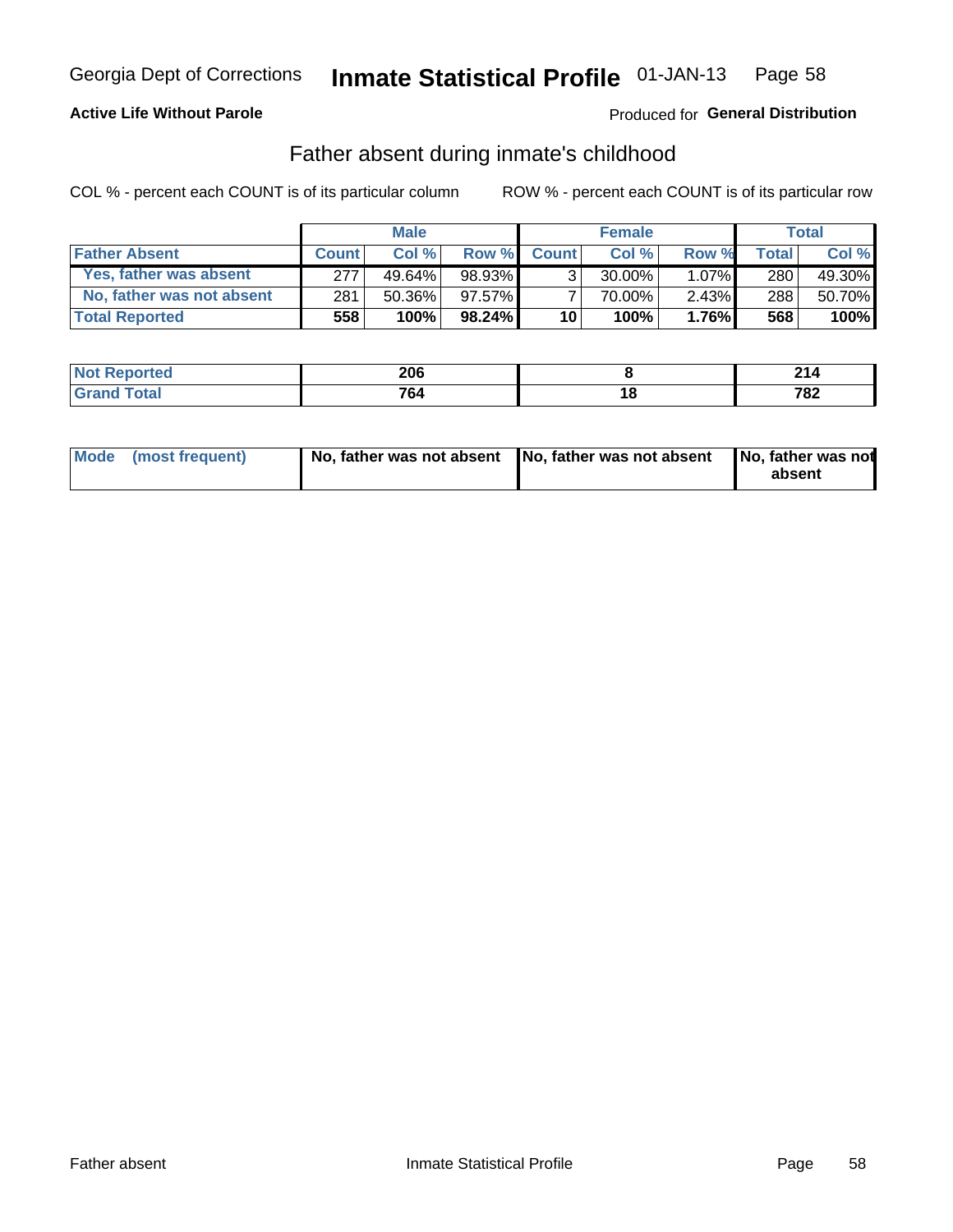### **Active Life Without Parole**

## Produced for General Distribution

## Mother absent during inmate's childhood

COL % - percent each COUNT is of its particular column

|                           | <b>Male</b>  |        | <b>Female</b> |                 |           | Total    |              |        |
|---------------------------|--------------|--------|---------------|-----------------|-----------|----------|--------------|--------|
| <b>Mother Absent</b>      | <b>Count</b> | Col%   | Row %         | <b>Count</b>    | Col %     | Row %    | <b>Total</b> | Col %  |
| Yes, mother was absent    | 791          | 14.16% | $97.53\%$     | 2 <sub>1</sub>  | $20.00\%$ | $2.47\%$ | 81           | 14.26% |
| No, mother was not absent | 479          | 85.84% | 98.36%        | 8               | 80.00%    | 1.64%    | 487          | 85.74% |
| <b>Total Reported</b>     | 558          | 100%   | $98.24\%$     | 10 <sup>1</sup> | 100%      | $1.76\%$ | 568          | 100%   |

| المنتشر بالتعبير<br>keporteal<br>NO | 206        |    | ົ            |
|-------------------------------------|------------|----|--------------|
| <b>otal</b>                         | 701<br>'о4 | 10 | 700<br>1 O Z |

| Mode (most frequent) | No, mother was not absent   No, mother was not absent   No, mother was | not absent |
|----------------------|------------------------------------------------------------------------|------------|
|----------------------|------------------------------------------------------------------------|------------|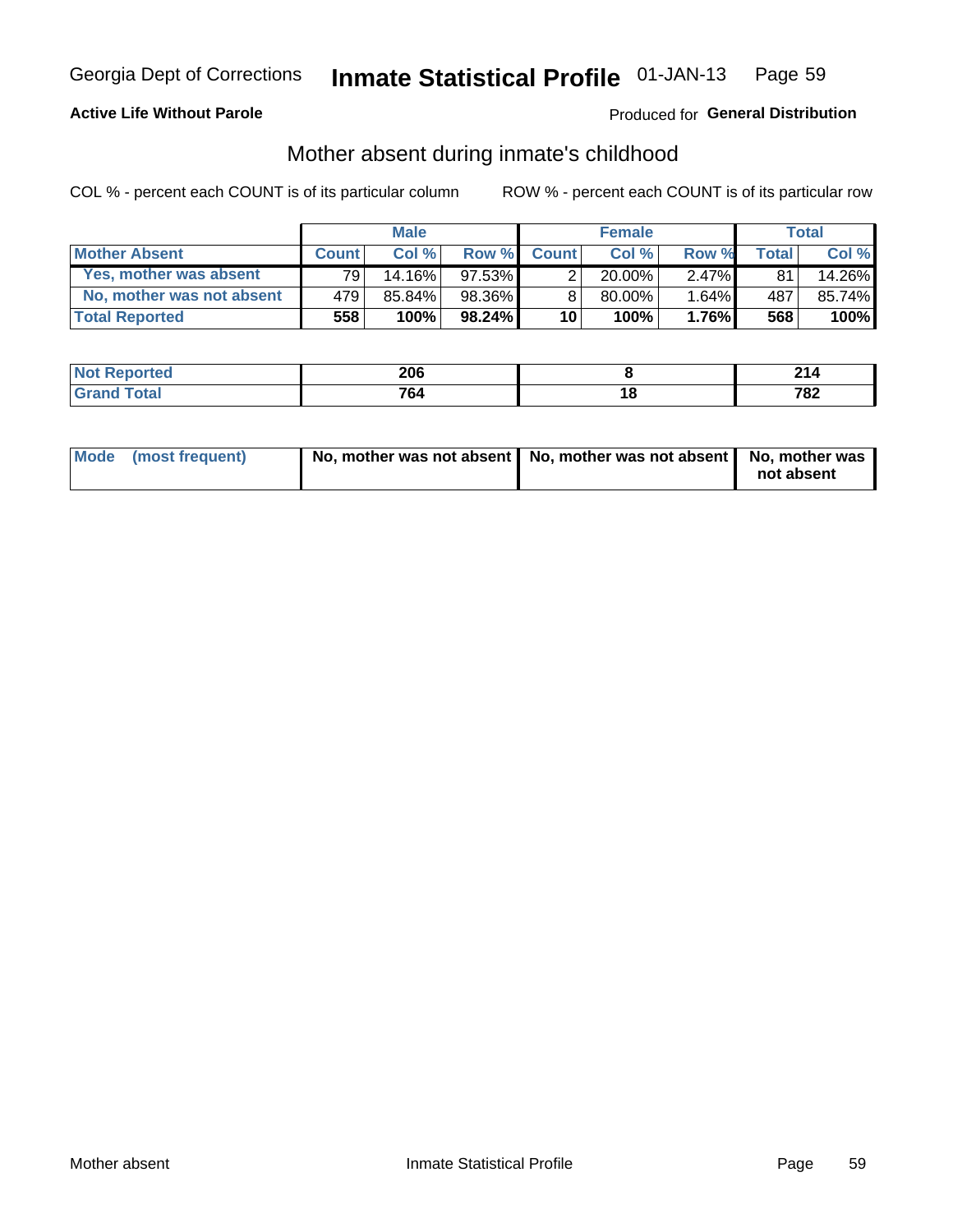### **Active Life Without Parole**

### Produced for General Distribution

## Inmate diagnosed as manipulative

COL % - percent each COUNT is of its particular column

|                          | <b>Male</b>  |        |           | <b>Female</b> |             |          | Total        |        |
|--------------------------|--------------|--------|-----------|---------------|-------------|----------|--------------|--------|
| <b>Manipulative</b>      | <b>Count</b> | Col %  | Row %     | <b>Count</b>  | Col %       | Row %    | <b>Total</b> | Col %  |
| <b>Yes, manipulative</b> | 132          | 23.83% | $99.25\%$ |               | $10.00\%$ . | $0.75\%$ | 133          | 23.58% |
| No, not manipulative     | 422          | 76.17% | 97.91%    | 9             | 90.00%      | $2.09\%$ | 431          | 76.42% |
| <b>Total Reported</b>    | 554          | 100%   | 98.23%    | 10            | 100%        | 1.77%    | 564          | 100%   |

| <b>Not Reported</b> | <b>210</b><br>∸ I V |     | ິລາ ເ<br>ZIO. |
|---------------------|---------------------|-----|---------------|
| <b>c</b> otal       | 701                 | ı a | 700           |
| ' Gran              | ' ο4                |     | 0Z            |

|  | Mode (most frequent) | No, not manipulative | No, not manipulative | No. not<br><b>I</b> manipulative |
|--|----------------------|----------------------|----------------------|----------------------------------|
|--|----------------------|----------------------|----------------------|----------------------------------|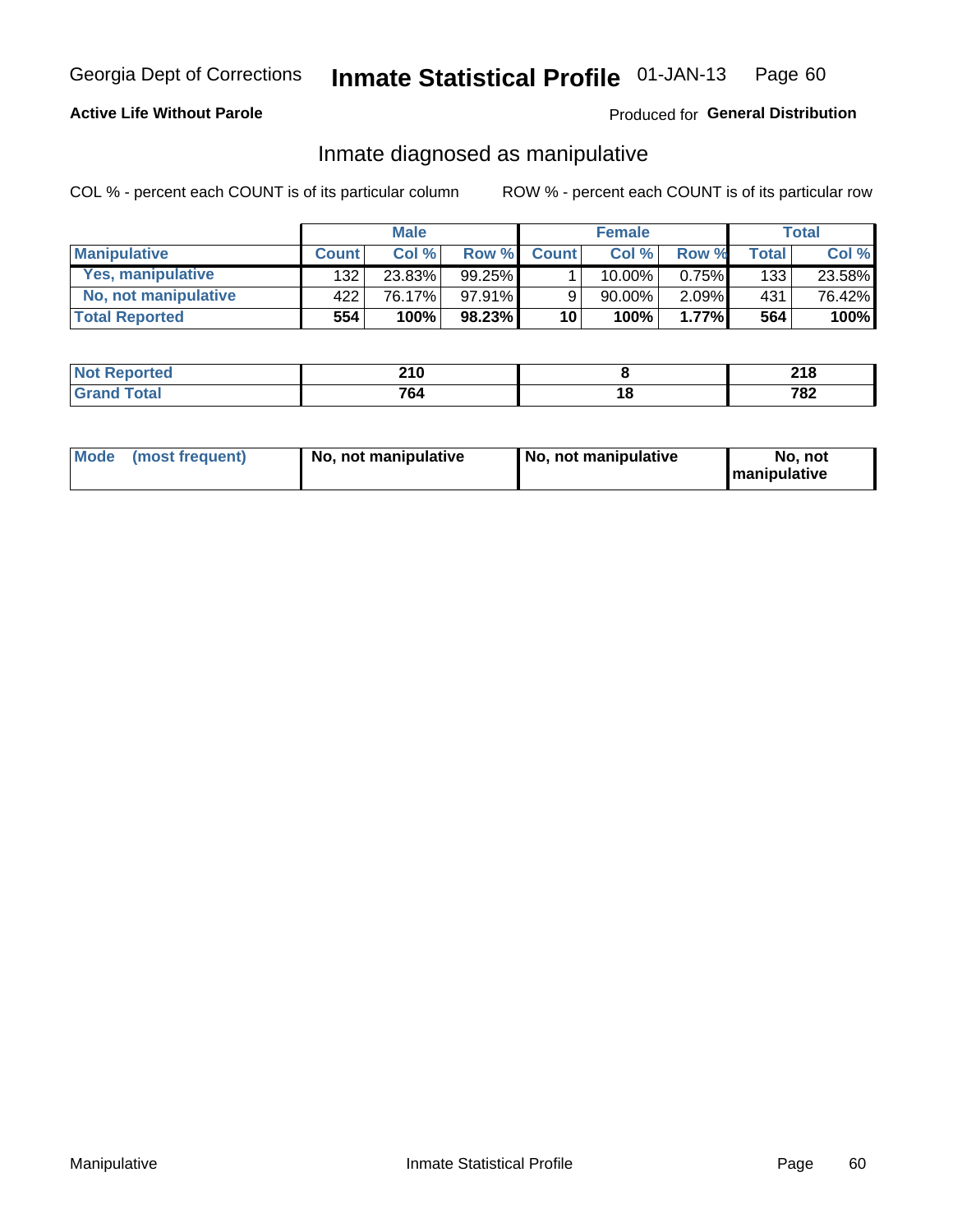#### Inmate Statistical Profile 01-JAN-13 Page 61

### **Active Life Without Parole**

Produced for General Distribution

## Inmate diagnosed as assaultive

COL % - percent each COUNT is of its particular column

|                       | <b>Male</b>  |        | <b>Female</b> |              |           | <b>Total</b> |                    |        |
|-----------------------|--------------|--------|---------------|--------------|-----------|--------------|--------------------|--------|
| <b>Assaultive</b>     | <b>Count</b> | Col%   | Row %         | <b>Count</b> | Col%      | Row %        | Total <sub>1</sub> | Col %  |
| Yes, assaultive       | 432          | 77.98% | 97.96%        | 9            | $90.00\%$ | $2.04\%$     | 441                | 78.19% |
| No, not assaultive    | 122          | 22.02% | $99.19\%$     |              | 10.00%    | $0.81\%$     | 123                | 21.81% |
| <b>Total Reported</b> | 554          | 100%   | 98.23%        | 10           | $100\%$ . | $1.77\%$     | 564                | 100%   |

| <b>Not Reported</b> | າ4 ∩<br><b>LIV</b> |    | <b>040</b><br>41 O |
|---------------------|--------------------|----|--------------------|
| <b>Total</b>        | 764                | 10 | 702<br>70Z         |

| Mode (most frequent)<br>Yes, assaultive | Yes, assaultive | <b>Yes, assaultive</b> |
|-----------------------------------------|-----------------|------------------------|
|-----------------------------------------|-----------------|------------------------|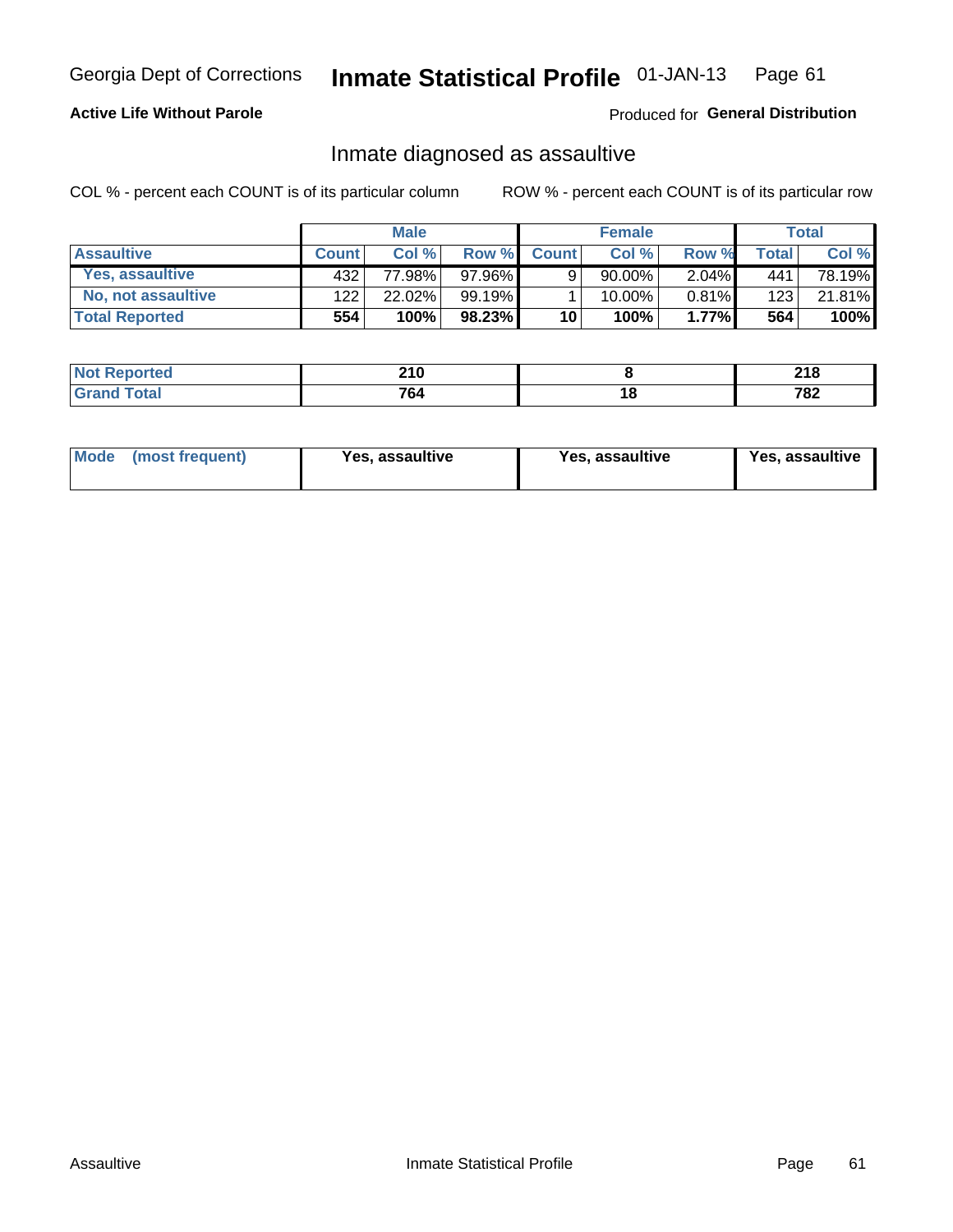#### Inmate Statistical Profile 01-JAN-13 Page 62

#### **Active Life Without Parole**

### **Produced for General Distribution**

## Number of prior Georgia incarcerations

COL % - percent each COUNT is of its particular column

|                                       |              | <b>Male</b> |                    |    | <b>Female</b> |       |       | <b>Total</b> |
|---------------------------------------|--------------|-------------|--------------------|----|---------------|-------|-------|--------------|
| <b>Num of Prior GA Incarcerations</b> | <b>Count</b> | Col %       | <b>Row % Count</b> |    | Col %         | Row % | Total | Col %        |
|                                       | 367          | 48.04%      | 95.82%             | 16 | 88.89%        | 4.18% | 383   | 48.98%       |
|                                       | 158          | 20.68%      | 100.00%            |    |               |       | 158   | 20.20%       |
|                                       | 94           | 12.30%      | 100.00%            |    |               |       | 94    | 12.02%       |
| 3                                     | 65           | 8.51%       | 98.48%             |    | 5.56%         | 1.52% | 66    | 8.44%        |
|                                       | 40           | 5.24%       | 100.00%            |    |               |       | 40    | 5.12%        |
|                                       | 21           | 2.75%       | 100.00%            |    |               |       | 21    | 2.69%        |
| <b>More Than 5</b>                    | 19           | 2.49%       | 95.00%             |    | 5.56%         | 5.00% | 20    | 2.56%        |
| <b>Total Reported</b>                 | 764          | 100%        | 97.70%             | 18 | 100.0%        | 2.30% | 782   | 100.0%       |

| rorteo                          |                |     |
|---------------------------------|----------------|-----|
| <b>otal</b><br>$\mathbf{v}$ and | $\overline{ }$ | 782 |

| Mean (average)       | ີ | .56 | .20 |
|----------------------|---|-----|-----|
| Median (middle)      |   |     |     |
| Mode (most frequent) |   |     |     |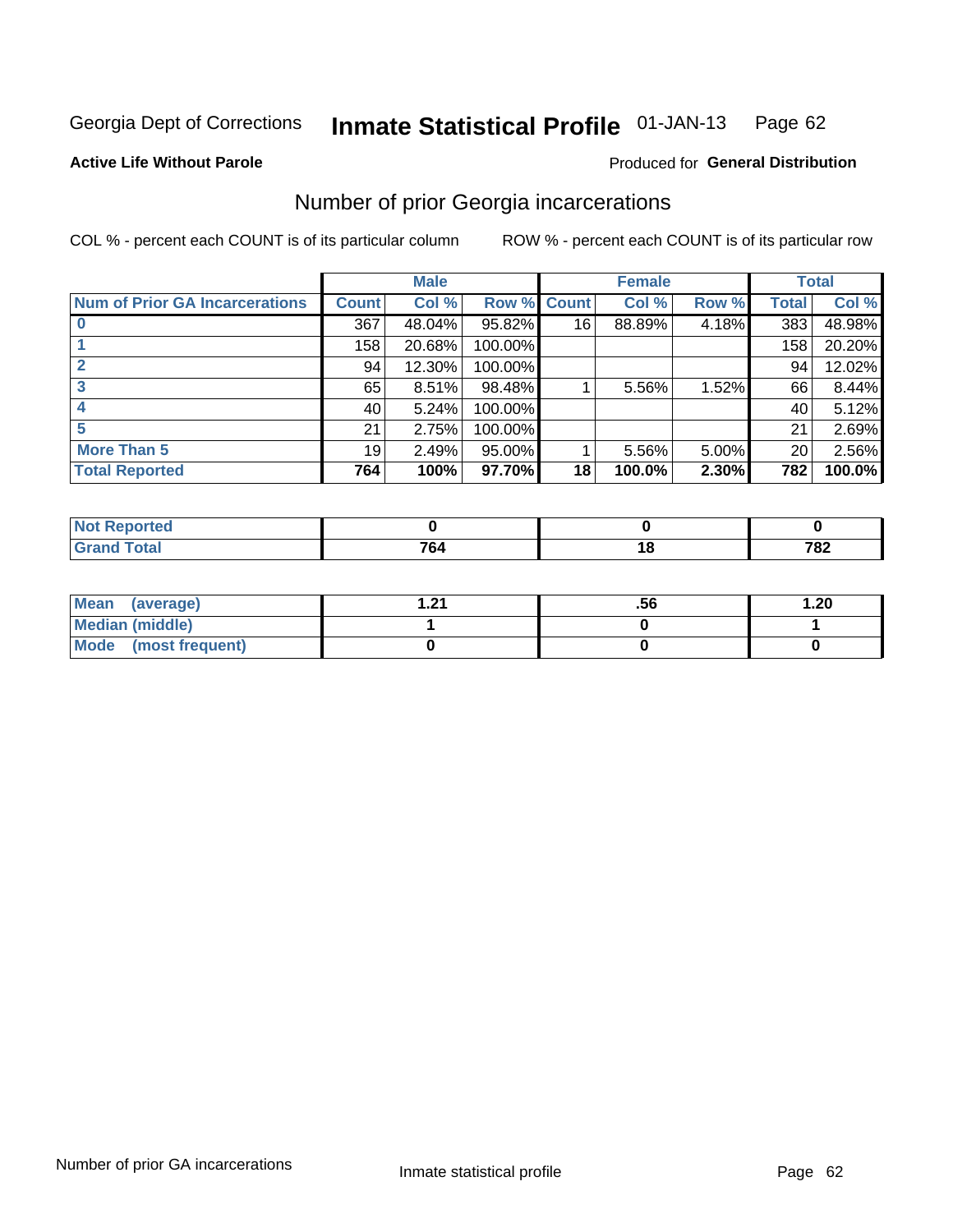#### Inmate Statistical Profile 01-JAN-13 Page 63

**Active Life Without Parole** 

Produced for General Distribution

## Prison sentence in years

COL % - percent each COUNT is of its particular column

ROW % - percent each COUNT is of its particular row

|                                 |         | <b>Male</b> |                    |    | <b>Female</b> |          |       | Total   |
|---------------------------------|---------|-------------|--------------------|----|---------------|----------|-------|---------|
| <b>Prison Sentence In Years</b> | Count l | Col %       | <b>Row % Count</b> |    | Col %         | Row %    | Total | Col %   |
| <b>Life Without Parole</b>      | 764     | $100.00\%$  | $97.70\%$          | 18 | 100.00%       | $2.30\%$ | 7821  | 100.00% |
| <b>Total Reported</b>           | 764     | 100%        | 97.70% I           | 18 | 100%          | $2.30\%$ | 782   | 100%    |

| Not Reported |                    |            |
|--------------|--------------------|------------|
| <b>otal</b>  | $\mathbf{a}$<br>04 | 702<br>ے ∘ |

#### **Determinate (numeric) sentences only**

| <b>Mean</b> | <i>(average)</i> |  |  |
|-------------|------------------|--|--|
|             |                  |  |  |

All sentences (including determinate), with life, life without parole, and death sentences figured at 45 years

| l Mea<br>апе<br>. | -⊷ |  |
|-------------------|----|--|
|                   |    |  |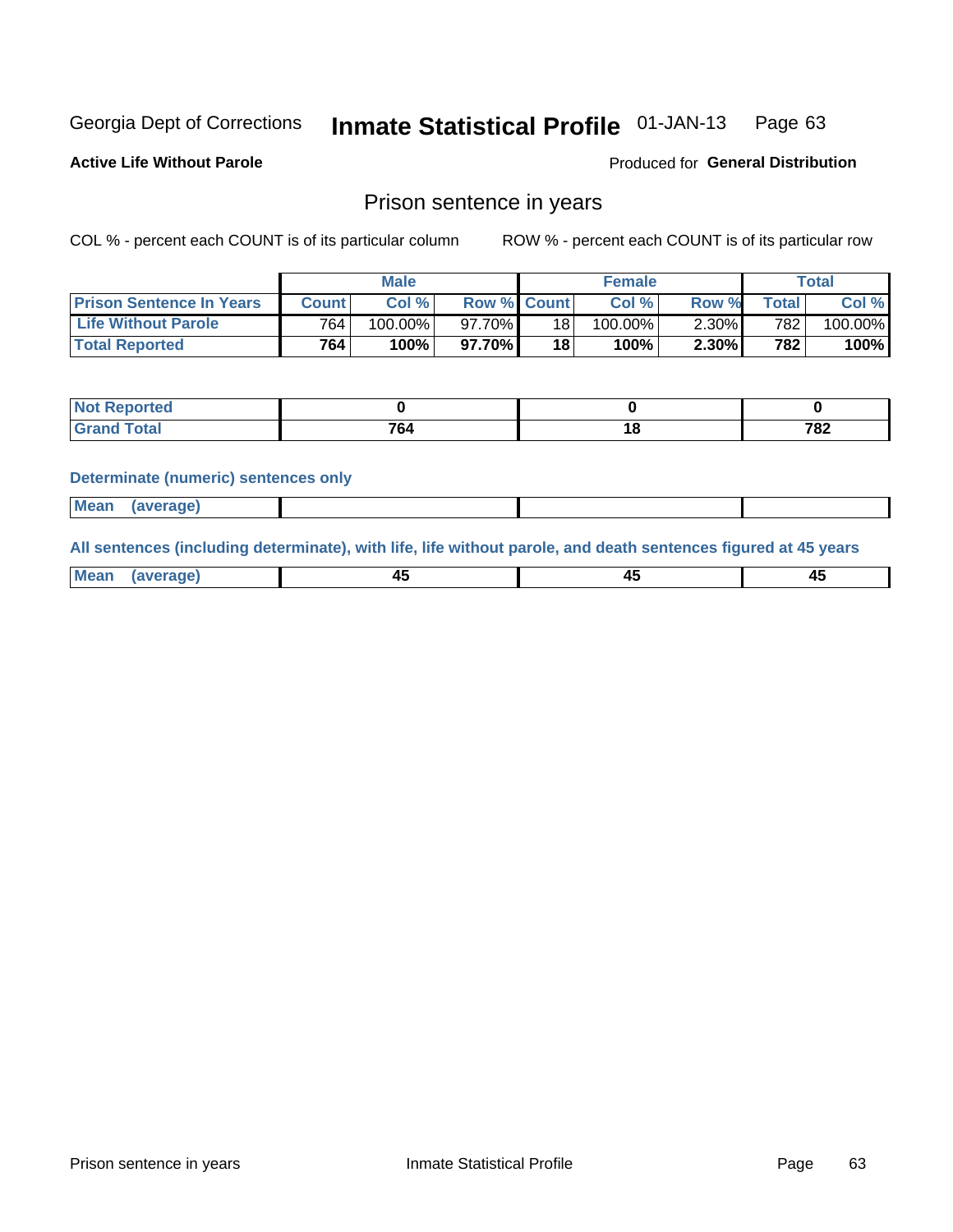#### **Active Life Without Parole**

#### Produced for General Distribution

## Primary offense, broken out into felonies vs misdemeanors

COL % - percent each COUNT is of its particular column

|                                  |              | <b>Male</b> |                    |      | <b>Female</b> |          |              | Total   |
|----------------------------------|--------------|-------------|--------------------|------|---------------|----------|--------------|---------|
| <b>Felonies and Misdemeanors</b> | <b>Count</b> | Col%        | <b>Row % Count</b> |      | Col%          | Row %    | <b>Total</b> | Col %   |
| <b>Felonies</b>                  | 764          | 100.00%     | 97.70%             | 18 I | 100.00%       | $2.30\%$ | 782          | 100.00% |
| <b>Total Reported</b>            | 764          | $100\%$ .   | 97.7%              | 18   | 100%          | 2.3%     | 782          | 100%    |

| <b>Not Reported</b>          |                          |                   |     |
|------------------------------|--------------------------|-------------------|-----|
| <b>Total</b><br>Grand<br>uuu | $\overline{\phantom{a}}$ | <b>701</b><br>`04 | 782 |

| $Mc$<br>equent)<br>нез<br>$\sim$<br>. | onies<br>. | <b>onies</b><br>. |
|---------------------------------------|------------|-------------------|
|---------------------------------------|------------|-------------------|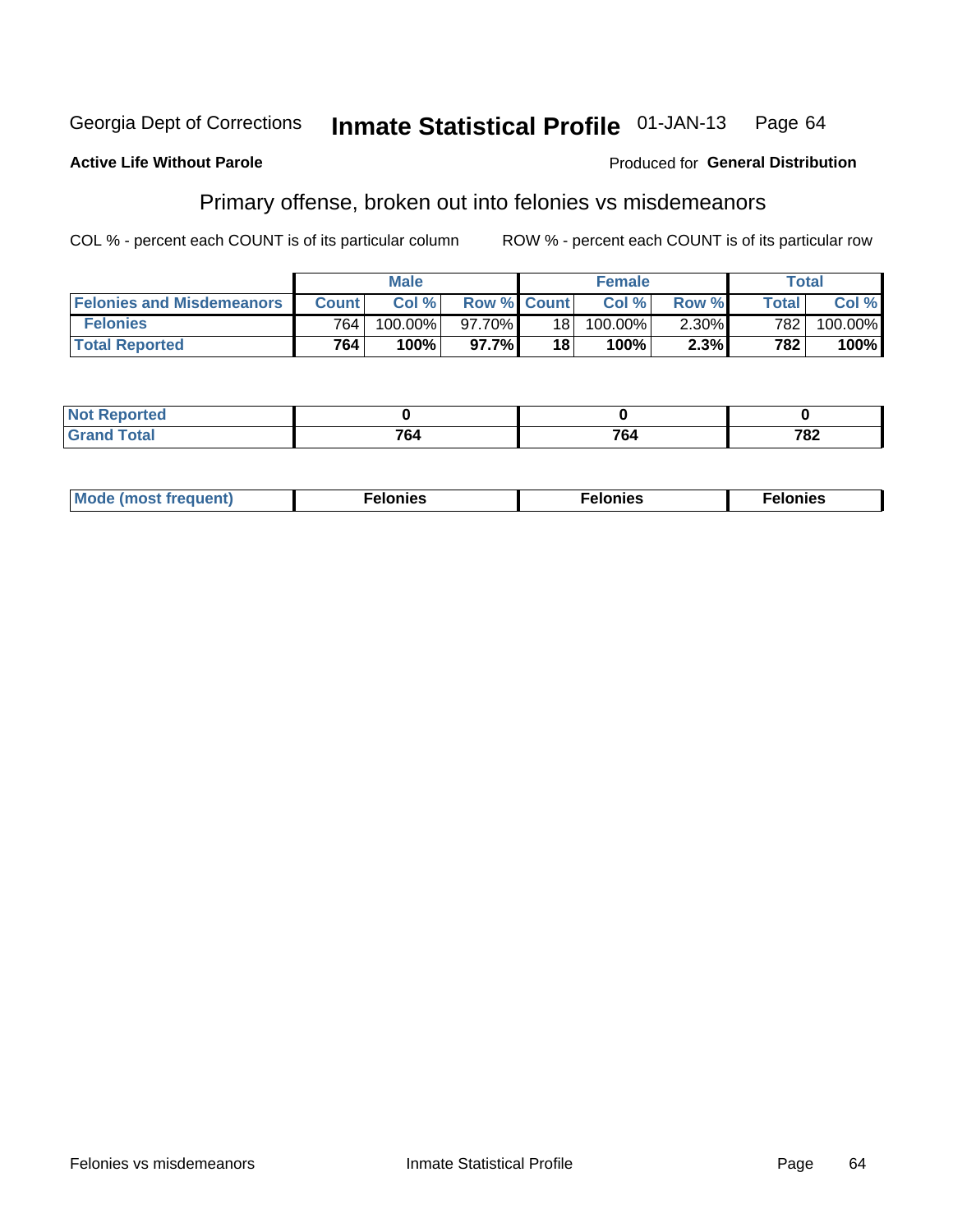#### Inmate Statistical Profile 01-JAN-13 Page 65

### **Active Life Without Parole**

#### Produced for General Distribution

## Primary offense, broken out into six broad crime categories

COL % - percent each COUNT is of its particular column

|                         |              | <b>Male</b> |             |    | <b>Female</b> |       |                 | <b>Total</b> |
|-------------------------|--------------|-------------|-------------|----|---------------|-------|-----------------|--------------|
| <b>Crime Categories</b> | <b>Count</b> | Col %       | Row % Count |    | Col %         | Row % | <b>Total</b>    | Col %        |
| <b>Violent</b>          | 631          | 82.59%      | 97.23%      | 18 | 100.00%       | 2.77% | 649             | 82.99%       |
| <b>Sex Crime</b>        | 113          | 14.79%      | 100.00%     |    | .00%          |       | 113             | 14.45%       |
| 3<br><b>Property</b>    | 3            | .39%        | 100.00%     |    | .00%          |       |                 | .38%         |
| <b>Drug</b><br>4        | 15           | l.96%       | 100.00%     |    | .00%          |       | 15 <sub>1</sub> | 1.92%        |
| <b>Other</b><br>6       | 2            | .26%        | 100.00%     |    | .00%          |       | າ               | $.26\%$      |
| <b>Total Reported</b>   | 764          | 100%        | 97.7%       | 18 | 100%          | 2.3%  | 782             | 100%         |

| <b>Not Reported</b> |            |     |     |
|---------------------|------------|-----|-----|
| <b>Total</b>        | 701<br>704 | . a | 782 |

| M | . | 40 O |
|---|---|------|
|   |   |      |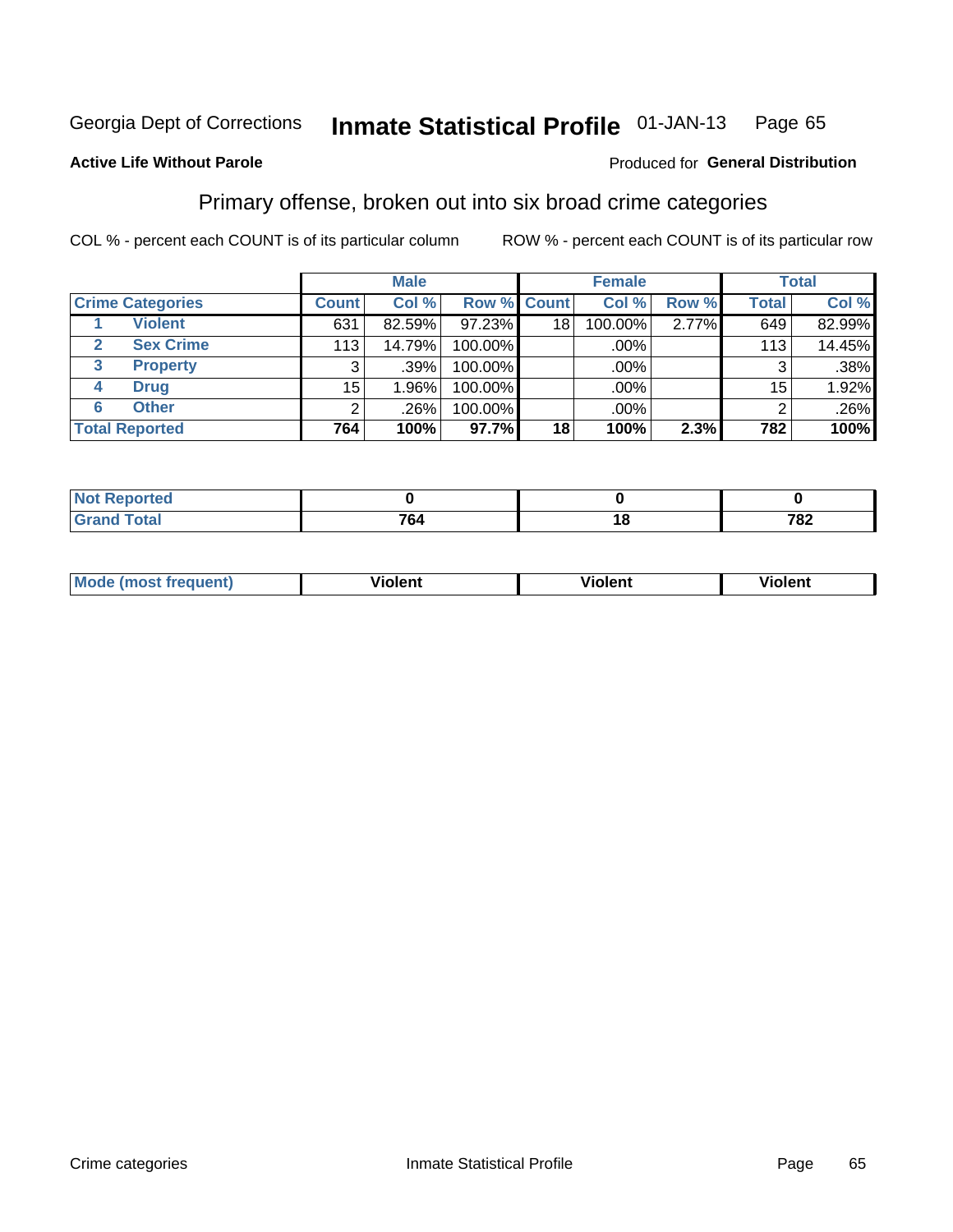#### Inmate Statistical Profile 01-JAN-13 Page 66

#### **Active Life Without Parole**

### **Produced for General Distribution**

## Primary offense, detailed offense code

COL % - percent each COUNT is of its particular column

|   |                                          |                 | <b>Male</b> |         |                 | <b>Female</b> |         |                 | <b>Total</b> |
|---|------------------------------------------|-----------------|-------------|---------|-----------------|---------------|---------|-----------------|--------------|
|   | <b>Primary Offense</b>                   | <b>Count</b>    | Col %       | Row %   | <b>Count</b>    | Col %         | Row %   | <b>Total</b>    | Col %        |
| F | <b>Aggrav Child Molestation</b>          | $\overline{15}$ | 1.96%       | 100.00% |                 |               |         | $\overline{15}$ | 1.92%        |
| F | <b>Aggrav Sexual Battery</b>             | 4               | .52%        | 100.00% |                 |               |         | $\overline{4}$  | .51%         |
| F | <b>Aggrav Sodomy</b>                     | 10              | 1.31%       | 100.00% |                 |               |         | 10              | 1.28%        |
| F | <b>Armed Robbery</b>                     | 119             | 15.58%      | 99.17%  | 1               | 5.56%         | .83%    | 120             | 15.35%       |
| F | <b>Att/Consprcy Commt</b><br>C/S/Of      | 1               | .13%        | 100.00% |                 |               |         | 1               | .13%         |
| F | <b>Burglary</b>                          | 3               | .39%        | 100.00% |                 |               |         | 3               | .38%         |
| F | <b>Child Molestation</b>                 | 4               | .52%        | 100.00% |                 |               |         | 4               | .51%         |
| F | <b>Cruelty To Children</b>               | 1               | .13%        | 100.00% |                 |               |         | 1               | .13%         |
| F | <b>Feticide</b>                          |                 |             |         | $\mathbf{1}$    | 5.56%         | 100.00% | 1               | .13%         |
| F | <b>Hijacking Motor Vehicle</b>           | 1               | .13%        | 100.00% |                 |               |         | 1               | .13%         |
| F | <b>Kidnapping</b>                        | 62              | 8.12%       | 100.00% |                 |               |         | 62              | 7.93%        |
| F | <b>Murder</b>                            | 447             | 58.51%      | 96.54%  | 16              | 88.89%        | 3.46%   | 463             | 59.21%       |
| F | <b>Poss Firearm Convct</b>               | 1               | .13%        | 100.00% |                 |               |         | 1               | .13%         |
|   | <b>Felon</b>                             |                 |             |         |                 |               |         |                 |              |
| F | <b>Poss Of Certain</b><br><b>Weapons</b> | $\mathbf{1}$    | .13%        | 100.00% |                 |               |         | 1               | .13%         |
| F | <b>Poss Of Cocaine</b>                   | 3               | .39%        | 100.00% |                 |               |         | 3               | .38%         |
| F | <b>Poss W Int Dist Cocaine</b>           | 1               | .13%        | 100.00% |                 |               |         | 1               | .13%         |
| F | Rape                                     | 80              | 10.47%      | 100.00% |                 |               |         | 80              | 10.23%       |
| F | <b>Robbery</b>                           | 1               | .13%        | 100.00% |                 |               |         | 1               | .13%         |
| F | <b>S/D Cocaine</b>                       | 5               | .65%        | 100.00% |                 |               |         | 5               | .64%         |
| F | <b>Traf Cocaine 401+ Gm</b>              | $\mathbf 1$     | .13%        | 100.00% |                 |               |         | 1               | .13%         |
| F | <b>Traf Cocaine Less 200</b>             | $\overline{2}$  | .26%        | 100.00% |                 |               |         | $\overline{2}$  | .26%         |
|   | Gm                                       |                 |             |         |                 |               |         |                 |              |
| F | <b>Traf Methamph 28-199</b><br>Gm        | $\mathbf{1}$    | .13%        | 100.00% |                 |               |         | 1               | .13%         |
| F | <b>Viol Ga Cntrl Sbst Act</b>            | 1               | .13%        | 100.00% |                 |               |         | 1               | .13%         |
|   | <b>Total Rported</b>                     | 764             | 100%        | 97.7%   | $\overline{18}$ | 100%          | 2.3%    | 782             | 100%         |
|   |                                          |                 |             |         |                 |               |         |                 |              |

| Reported      |                                 |     |             |
|---------------|---------------------------------|-----|-------------|
| <b>c</b> otal | $\overline{\phantom{a}}$<br>104 | 1 V | 702<br>אט י |

| <b>Mode (most frequent)</b> | 1101 Murder | 1101 Murder | 1101 Murder |
|-----------------------------|-------------|-------------|-------------|
|                             |             |             |             |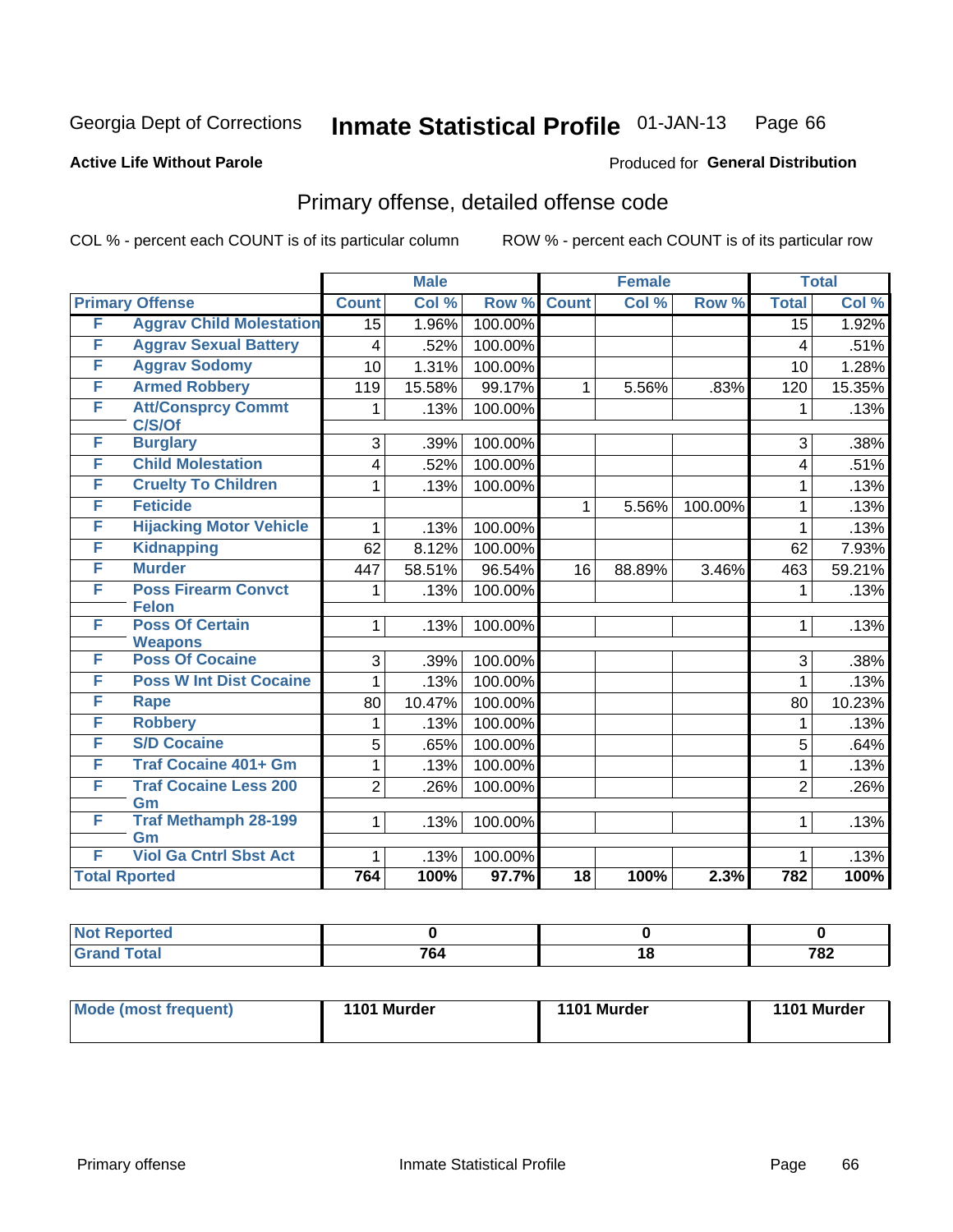#### **Active Life Without Parole**

### Produced for **General Distribution**

## County of conviction of primary offense

|                                |                         | <b>Male</b> |         | <b>Female</b>  |        |        | <b>Total</b>            |       |
|--------------------------------|-------------------------|-------------|---------|----------------|--------|--------|-------------------------|-------|
| <b>County of Conviction</b>    | <b>Count</b>            | Col %       | Row %   | <b>Count</b>   | Col %  | Row %  | <b>Total</b>            | Col % |
| <b>Appling County</b><br>001   | 3                       | .39%        | 100.00% |                |        |        | $\overline{3}$          | .38%  |
| <b>Atkinson County</b><br>002  | $\overline{2}$          | .26%        | 100.00% |                |        |        | $\overline{2}$          | .26%  |
| <b>Bacon County</b><br>003     | 1                       | .13%        | 100.00% |                |        |        | 1                       | .13%  |
| <b>Baldwin County</b><br>005   | 4                       | .52%        | 100.00% |                |        |        | 4                       | .51%  |
| <b>Banks County</b><br>006     | 1                       | .13%        | 100.00% |                |        |        | 1                       | .13%  |
| <b>Barrow County</b><br>007    | 6                       | .79%        | 100.00% |                |        |        | 6                       | .77%  |
| <b>Bartow County</b><br>008    | 5                       | .65%        | 100.00% |                |        |        | 5                       | .64%  |
| <b>Ben Hill County</b><br>009  | 4                       | .52%        | 100.00% |                |        |        | 4                       | .51%  |
| <b>Berrien County</b><br>010   | $\overline{2}$          | .26%        | 100.00% |                |        |        | $\overline{2}$          | .26%  |
| <b>Bibb County</b><br>011      | 21                      | 2.75%       | 100.00% |                |        |        | 21                      | 2.69% |
| <b>Bleckley County</b><br>012  | 1                       | .13%        | 100.00% |                |        |        | 1                       | .13%  |
| <b>Brantley County</b><br>013  | $\overline{c}$          | .26%        | 100.00% |                |        |        | $\overline{2}$          | .26%  |
| <b>Brooks County</b><br>014    | 1                       | .13%        | 100.00% |                |        |        | 1                       | .13%  |
| <b>Bulloch County</b><br>016   | 5                       | .65%        | 83.33%  | 1              | 5.56%  | 16.67% | $\,6\,$                 | .77%  |
| <b>Burke County</b><br>017     | 6                       | .79%        | 100.00% |                |        |        | 6                       | .77%  |
| <b>Butts County</b><br>018     | $\overline{5}$          | .65%        | 100.00% |                |        |        | 5                       | .64%  |
| <b>Camden County</b><br>020    | 4                       | .52%        | 100.00% |                |        |        | 4                       | .51%  |
| <b>Candler County</b><br>021   | 1                       | .13%        | 100.00% |                |        |        | 1                       | .13%  |
| <b>Carroll County</b><br>022   | 3                       | .39%        | 100.00% |                |        |        | 3                       | .38%  |
| <b>Catoosa County</b><br>023   | $\overline{3}$          | .39%        | 100.00% |                |        |        | $\overline{3}$          | .38%  |
| <b>Charlton County</b><br>024  | 1                       | .13%        | 100.00% |                |        |        | 1                       | .13%  |
| <b>Chatham County</b><br>025   | 29                      | 3.80%       | 100.00% |                |        |        | 29                      | 3.71% |
| <b>Chattooga County</b><br>027 | 1                       | .13%        | 100.00% |                |        |        | $\mathbf{1}$            | .13%  |
| <b>Cherokee County</b><br>028  | $\overline{2}$          | .26%        | 100.00% |                |        |        | $\overline{2}$          | .26%  |
| <b>Clarke County</b><br>029    | 16                      | 2.09%       | 100.00% |                |        |        | 16                      | 2.05% |
| <b>Clayton County</b><br>031   | 34                      | 4.45%       | 97.14%  | 1              | 5.56%  | 2.86%  | 35                      | 4.48% |
| <b>Clinch County</b><br>032    | 1                       | .13%        | 100.00% |                |        |        | 1                       | .13%  |
| <b>Cobb County</b><br>033      | 28                      | 3.66%       | 96.55%  | 1              | 5.56%  | 3.45%  | 29                      | 3.71% |
| <b>Coffee County</b><br>034    | $\overline{\mathbf{4}}$ | .52%        | 100.00% |                |        |        | $\overline{\mathbf{4}}$ | .51%  |
| <b>Colquitt County</b><br>035  | 4                       | .52%        | 100.00% |                |        |        | 4                       | .51%  |
| <b>Columbia County</b><br>036  | 7                       | .92%        | 77.78%  | $\overline{2}$ | 11.11% | 22.22% | $\boldsymbol{9}$        | 1.15% |
| 037<br><b>Cook County</b>      | 4                       | .52%        | 100.00% |                |        |        | 4                       | .51%  |
| <b>Coweta County</b><br>038    | 5                       | .65%        | 100.00% |                |        |        | 5                       | .64%  |
| <b>Crisp County</b><br>040     | 3                       | .39%        | 100.00% |                |        |        | 3                       | .38%  |
| <b>Dade County</b><br>041      | 1                       | .13%        | 100.00% |                |        |        | 1                       | .13%  |
| <b>Dawson County</b><br>042    | 1                       | .13%        | 100.00% |                |        |        | 1                       | .13%  |
| <b>Decatur County</b><br>043   | $\sqrt{3}$              | .39%        | 100.00% |                |        |        | 3                       | .38%  |
| <b>Dekalb County</b><br>044    | 64                      | 8.38%       | 98.46%  | 1              | 5.56%  | 1.54%  | 65                      | 8.31% |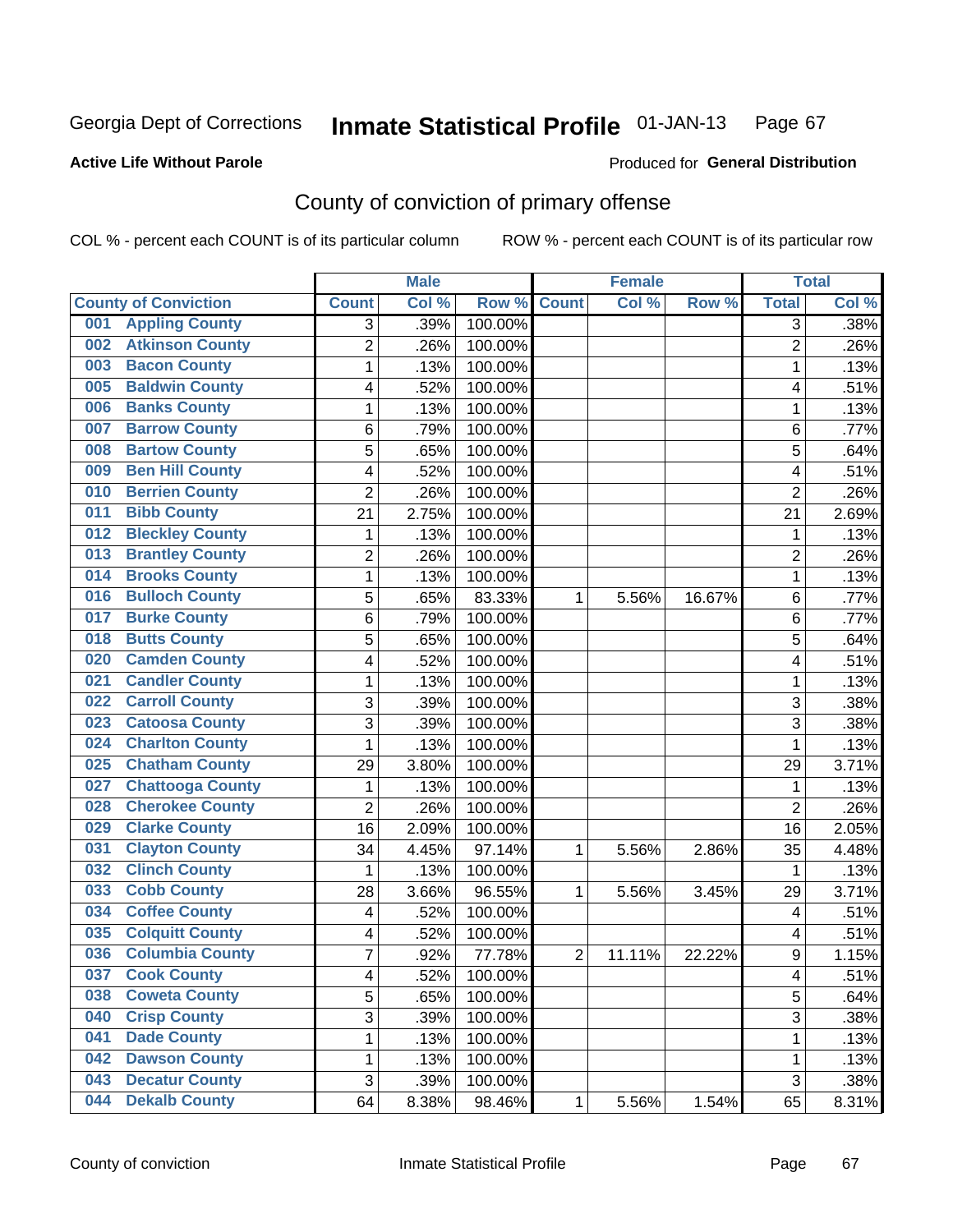**Active Life Without Parole** 

Produced for **General Distribution**

## County of conviction of primary offense

|     |                             |                | <b>Male</b> |         |                | <b>Female</b> |        |                         | <b>Total</b> |
|-----|-----------------------------|----------------|-------------|---------|----------------|---------------|--------|-------------------------|--------------|
|     | <b>County of Conviction</b> | <b>Count</b>   | Col%        | Row %   | <b>Count</b>   | Col %         | Row %  | <b>Total</b>            | Col %        |
| 045 | <b>Dodge County</b>         | 1              | .13%        | 100.00% |                |               |        | $\mathbf 1$             | .13%         |
| 046 | <b>Dooly County</b>         | $\overline{2}$ | .26%        | 100.00% |                |               |        | $\overline{2}$          | .26%         |
| 047 | <b>Dougherty County</b>     | 26             | 3.40%       | 96.30%  | 1              | 5.56%         | 3.70%  | 27                      | 3.45%        |
| 048 | <b>Douglas County</b>       | 25             | 3.27%       | 96.15%  | 1              | 5.56%         | 3.85%  | 26                      | 3.32%        |
| 049 | <b>Early County</b>         | 1              | .13%        | 100.00% |                |               |        | 1                       | .13%         |
| 051 | <b>Effingham County</b>     | 4              | .52%        | 100.00% |                |               |        | 4                       | .51%         |
| 052 | <b>Elbert County</b>        | $\overline{2}$ | .26%        | 100.00% |                |               |        | $\overline{2}$          | .26%         |
| 053 | <b>Emanuel County</b>       | 6              | .79%        | 100.00% |                |               |        | 6                       | .77%         |
| 056 | <b>Fayette County</b>       | 5              | .65%        | 100.00% |                |               |        | 5                       | .64%         |
| 057 | <b>Floyd County</b>         | 10             | 1.31%       | 100.00% |                |               |        | 10                      | 1.28%        |
| 058 | <b>Forsyth County</b>       | $\mathbf{3}$   | .39%        | 100.00% |                |               |        | 3                       | .38%         |
| 059 | <b>Franklin County</b>      | $\overline{2}$ | .26%        | 100.00% |                |               |        | $\overline{2}$          | .26%         |
| 060 | <b>Fulton County</b>        | 82             | 10.73%      | 98.80%  | 1              | 5.56%         | 1.20%  | 83                      | 10.61%       |
| 061 | <b>Gilmer County</b>        | $\overline{2}$ | .26%        | 100.00% |                |               |        | $\overline{2}$          | .26%         |
| 063 | <b>Glynn County</b>         | 16             | 2.09%       | 100.00% |                |               |        | 16                      | 2.05%        |
| 064 | <b>Gordon County</b>        | 3              | .39%        | 100.00% |                |               |        | 3                       | .38%         |
| 066 | <b>Greene County</b>        | 1              | .13%        | 100.00% |                |               |        | 1                       | .13%         |
| 067 | <b>Gwinnett County</b>      | 10             | 1.31%       | 90.91%  | 1              | 5.56%         | 9.09%  | 11                      | 1.41%        |
| 068 | <b>Habersham County</b>     | 4              | .52%        | 100.00% |                |               |        | $\overline{4}$          | .51%         |
| 069 | <b>Hall County</b>          | 14             | 1.83%       | 87.50%  | $\overline{2}$ | 11.11%        | 12.50% | 16                      | 2.05%        |
| 071 | <b>Haralson County</b>      | 2              | .26%        | 100.00% |                |               |        | $\overline{2}$          | .26%         |
| 072 | <b>Harris County</b>        | $\overline{2}$ | .26%        | 100.00% |                |               |        | $\overline{2}$          | .26%         |
| 073 | <b>Hart County</b>          | $\overline{3}$ | .39%        | 100.00% |                |               |        | 3                       | .38%         |
| 075 | <b>Henry County</b>         | 10             | 1.31%       | 100.00% |                |               |        | 10                      | 1.28%        |
| 076 | <b>Houston County</b>       | 14             | 1.83%       | 100.00% |                |               |        | 14                      | 1.79%        |
| 077 | <b>Irwin County</b>         | 1              | .13%        | 100.00% |                |               |        | $\mathbf{1}$            | .13%         |
| 078 | <b>Jackson County</b>       | 10             | 1.31%       | 100.00% |                |               |        | 10                      | 1.28%        |
| 079 | <b>Jasper County</b>        | 1              | .13%        | 100.00% |                |               |        | 1                       | .13%         |
| 080 | <b>Jeff Davis County</b>    | 1              | .13%        | 100.00% |                |               |        | $\mathbf 1$             | .13%         |
| 081 | <b>Jefferson County</b>     | 1              | .13%        | 100.00% |                |               |        | $\mathbf 1$             | .13%         |
| 083 | <b>Johnson County</b>       | 1              | .13%        | 100.00% |                |               |        | 1                       | .13%         |
| 084 | <b>Jones County</b>         | 2              | .26%        | 100.00% |                |               |        | $\overline{\mathbf{c}}$ | .26%         |
| 087 | <b>Laurens County</b>       | $\overline{3}$ | .39%        | 100.00% |                |               |        | 3                       | .38%         |
| 088 | <b>Lee County</b>           | $\overline{2}$ | .26%        | 100.00% |                |               |        | $\overline{2}$          | .26%         |
| 089 | <b>Liberty County</b>       | $\overline{6}$ | .79%        | 85.71%  | 1              | 5.56%         | 14.29% | $\overline{7}$          | .90%         |
| 091 | <b>Long County</b>          | 3              | .39%        | 100.00% |                |               |        | 3                       | .38%         |
| 092 | <b>Lowndes County</b>       | 5              | .65%        | 100.00% |                |               |        | 5                       | .64%         |
| 095 | <b>Madison County</b>       | 1              | .13%        | 100.00% |                |               |        | 1                       | .13%         |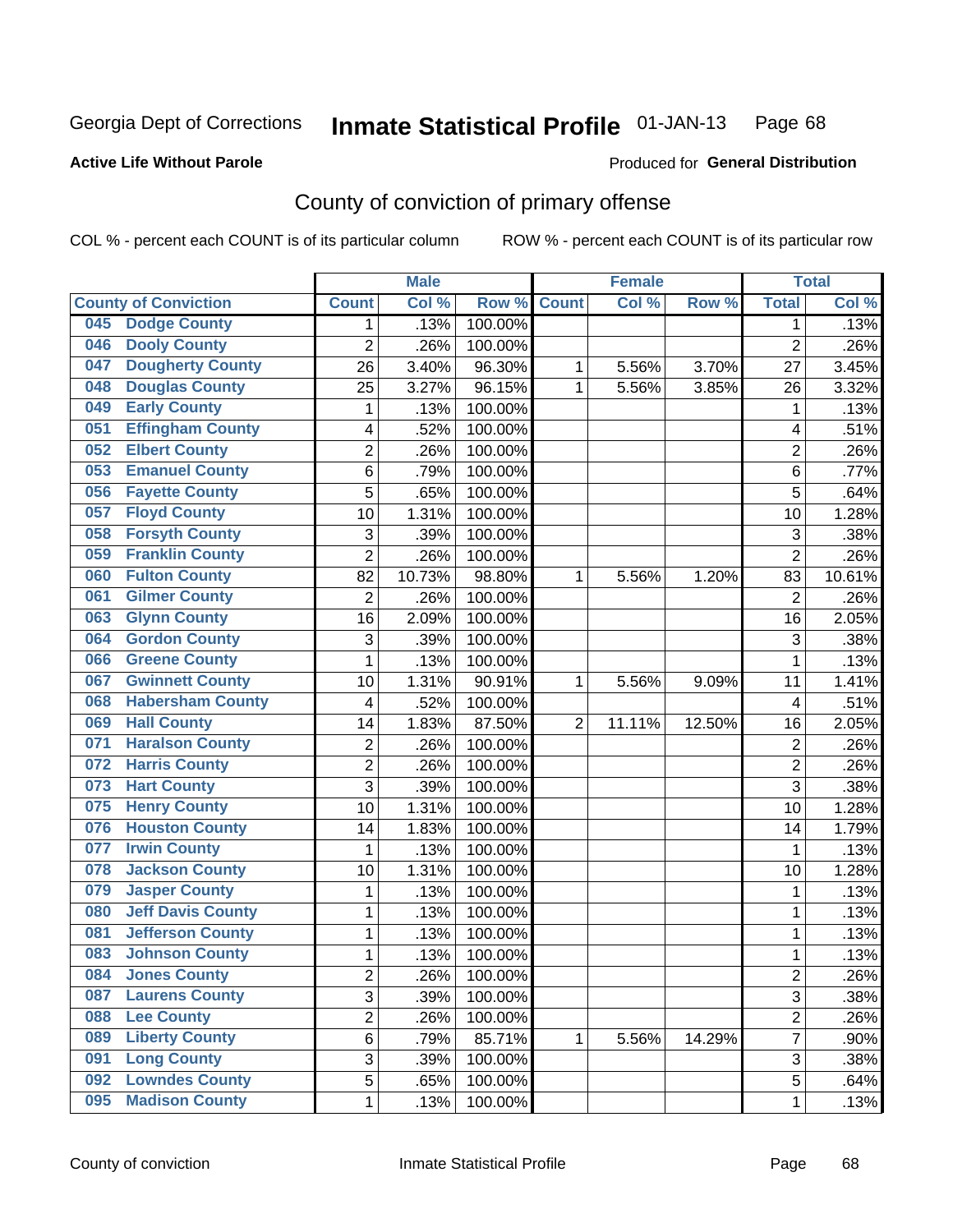**Active Life Without Parole** 

Produced for **General Distribution**

## County of conviction of primary offense

|                                            |                | <b>Male</b> |         |              | <b>Female</b> |        |                | <b>Total</b> |
|--------------------------------------------|----------------|-------------|---------|--------------|---------------|--------|----------------|--------------|
| <b>County of Conviction</b>                | <b>Count</b>   | Col %       | Row %   | <b>Count</b> | Col %         | Row %  | <b>Total</b>   | Col %        |
| <b>Marion County</b><br>096                | 1              | .13%        | 100.00% |              |               |        | 1              | .13%         |
| <b>Mcduffie County</b><br>097              | $\overline{2}$ | .26%        | 100.00% |              |               |        | $\overline{2}$ | .26%         |
| <b>Mcintosh County</b><br>098              | 1              | .13%        | 100.00% |              |               |        | $\mathbf 1$    | .13%         |
| <b>Miller County</b><br>100                | 1              | .13%        | 100.00% |              |               |        | 1              | .13%         |
| <b>Monroe County</b><br>102                | 5              | .65%        | 100.00% |              |               |        | 5              | .64%         |
| <b>Morgan County</b><br>104                | 1              | .13%        | 100.00% |              |               |        | 1              | .13%         |
| <b>Muscogee County</b><br>106              | 22             | 2.88%       | 100.00% |              |               |        | 22             | 2.81%        |
| <b>Newton County</b><br>107                | 5              | .65%        | 83.33%  | 1            | 5.56%         | 16.67% | 6              | .77%         |
| <b>Oglethorpe County</b><br>109            | 1              | .13%        | 100.00% |              |               |        | 1              | .13%         |
| <b>Paulding County</b><br>110              | $\overline{c}$ | .26%        | 100.00% |              |               |        | $\overline{2}$ | .26%         |
| <b>Pierce County</b><br>113                | 1              | .13%        | 100.00% |              |               |        | $\mathbf 1$    | .13%         |
| <b>Pike County</b><br>114                  | 4              | .52%        | 80.00%  | 1            | 5.56%         | 20.00% | 5              | .64%         |
| <b>Polk County</b><br>115                  | 3              | .39%        | 100.00% |              |               |        | 3              | .38%         |
| <b>Pulaski County</b><br>116               | 1              | .13%        | 100.00% |              |               |        | $\mathbf 1$    | .13%         |
| <b>Putnam County</b><br>117                | $\overline{7}$ | .92%        | 100.00% |              |               |        | $\overline{7}$ | .90%         |
| <b>Rabun County</b><br>119                 | 1              | .13%        | 100.00% |              |               |        | $\mathbf 1$    | .13%         |
| <b>Randolph County</b><br>120              | $\overline{2}$ | .26%        | 100.00% |              |               |        | $\overline{2}$ | .26%         |
| <b>Richmond County</b><br>$\overline{121}$ | 38             | 4.97%       | 97.44%  | 1            | 5.56%         | 2.56%  | 39             | 4.99%        |
| <b>Rockdale County</b><br>122              | 8              | 1.05%       | 88.89%  | 1            | 5.56%         | 11.11% | 9              | 1.15%        |
| <b>Seminole County</b><br>125              | 1              | .13%        | 100.00% |              |               |        | 1              | .13%         |
| <b>Spalding County</b><br>126              | 8              | 1.05%       | 100.00% |              |               |        | 8              | 1.02%        |
| <b>Stephens County</b><br>127              | 3              | .39%        | 100.00% |              |               |        | 3              | .38%         |
| <b>Sumter County</b><br>129                | 1              | .13%        | 100.00% |              |               |        | 1              | .13%         |
| <b>Taliaferro County</b><br>131            | 1              | .13%        | 100.00% |              |               |        | 1              | .13%         |
| <b>Tattnall County</b><br>132              | 1              | .13%        | 100.00% |              |               |        | 1              | .13%         |
| <b>Terrell County</b><br>135               | 1              | .13%        | 100.00% |              |               |        | $\mathbf 1$    | .13%         |
| <b>Thomas County</b><br>136                | 4              | .52%        | 100.00% |              |               |        | 4              | .51%         |
| <b>Tift County</b><br>137                  | 6              | .79%        | 100.00% |              |               |        | 6              | .77%         |
| <b>Toombs County</b><br>138                | 8              | 1.05%       | 100.00% |              |               |        | 8              | 1.02%        |
| <b>Towns County</b><br>139                 | 1              | .13%        | 100.00% |              |               |        | $\mathbf 1$    | .13%         |
| <b>Treutlen County</b><br>140              | $\overline{2}$ | .26%        | 100.00% |              |               |        | $\overline{2}$ | .26%         |
| 141<br><b>Troup County</b>                 | 2              | .26%        | 100.00% |              |               |        | 2              | .26%         |
| <b>Turner County</b><br>142                | 1              | .13%        | 100.00% |              |               |        | $\mathbf{1}$   | .13%         |
| <b>Twiggs County</b><br>$\overline{143}$   | 1              | .13%        | 100.00% |              |               |        | $\mathbf{1}$   | .13%         |
| <b>Upson County</b><br>145                 | 3              | .39%        | 100.00% |              |               |        | 3              | .38%         |
| <b>Walker County</b><br>146                | 4              | .52%        | 80.00%  | 1            | 5.56%         | 20.00% | 5              | .64%         |
| <b>Walton County</b><br>147                | $\bf 8$        | 1.05%       | 100.00% |              |               |        | 8              | 1.02%        |
| <b>Ware County</b><br>148                  | 11             | 1.44%       | 100.00% |              |               |        | 11             | 1.41%        |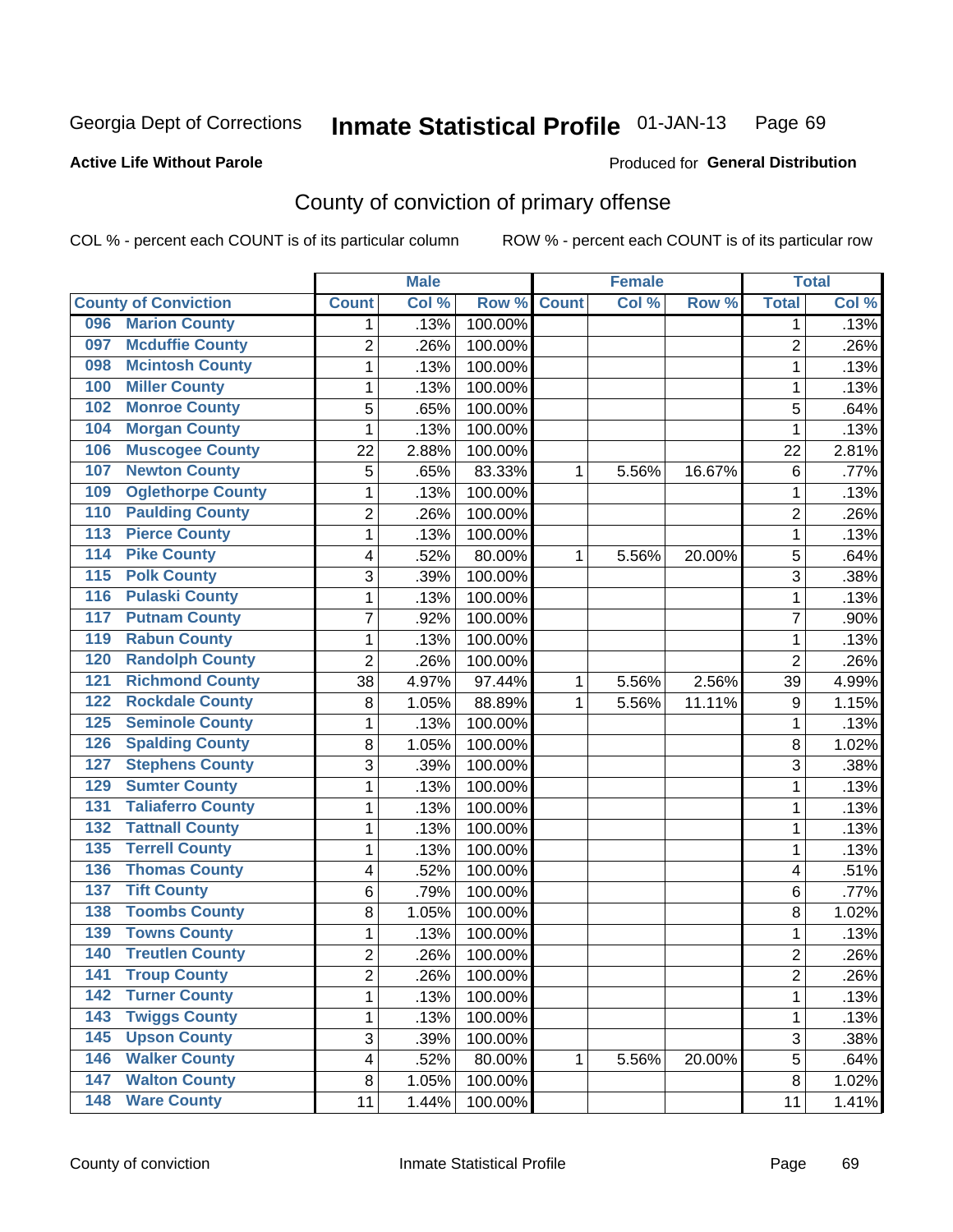#### **Active Life Without Parole**

## Produced for **General Distribution**

## County of conviction of primary offense

|                                 |              | <b>Male</b> |                    |    | <b>Female</b> |       |       | <b>Total</b> |
|---------------------------------|--------------|-------------|--------------------|----|---------------|-------|-------|--------------|
| <b>County of Conviction</b>     | <b>Count</b> | Col%        | <b>Row % Count</b> |    | Col %         | Row % | Total | Col %        |
| <b>Washington County</b><br>150 |              | .52%        | 100.00%            |    |               |       |       | $.51\%$      |
| <b>Wayne County</b><br>151      |              | .65%        | 100.00%            |    |               |       |       | .64%         |
| <b>Whitfield County</b><br>155  |              | .79%        | 100.00%            |    |               |       |       | $.77\%$      |
| <b>Wilkes County</b><br>157     |              | $.13\%$     | 100.00%            |    |               |       |       | .13%         |
| <b>Total Rported</b>            | 764          | 100%        | 97.7%              | 18 | 100%          | 2.3%  | 782   | 100%         |

| w<br>011120 |                    |    |     |
|-------------|--------------------|----|-----|
| -           | 7c<br>o.<br>$\sim$ | __ | 782 |

| <b>Mode (most frequent)</b> | <b>Fulton County</b> | <b>Columbia County</b> | <b>Fulton County</b> |
|-----------------------------|----------------------|------------------------|----------------------|
|                             |                      |                        |                      |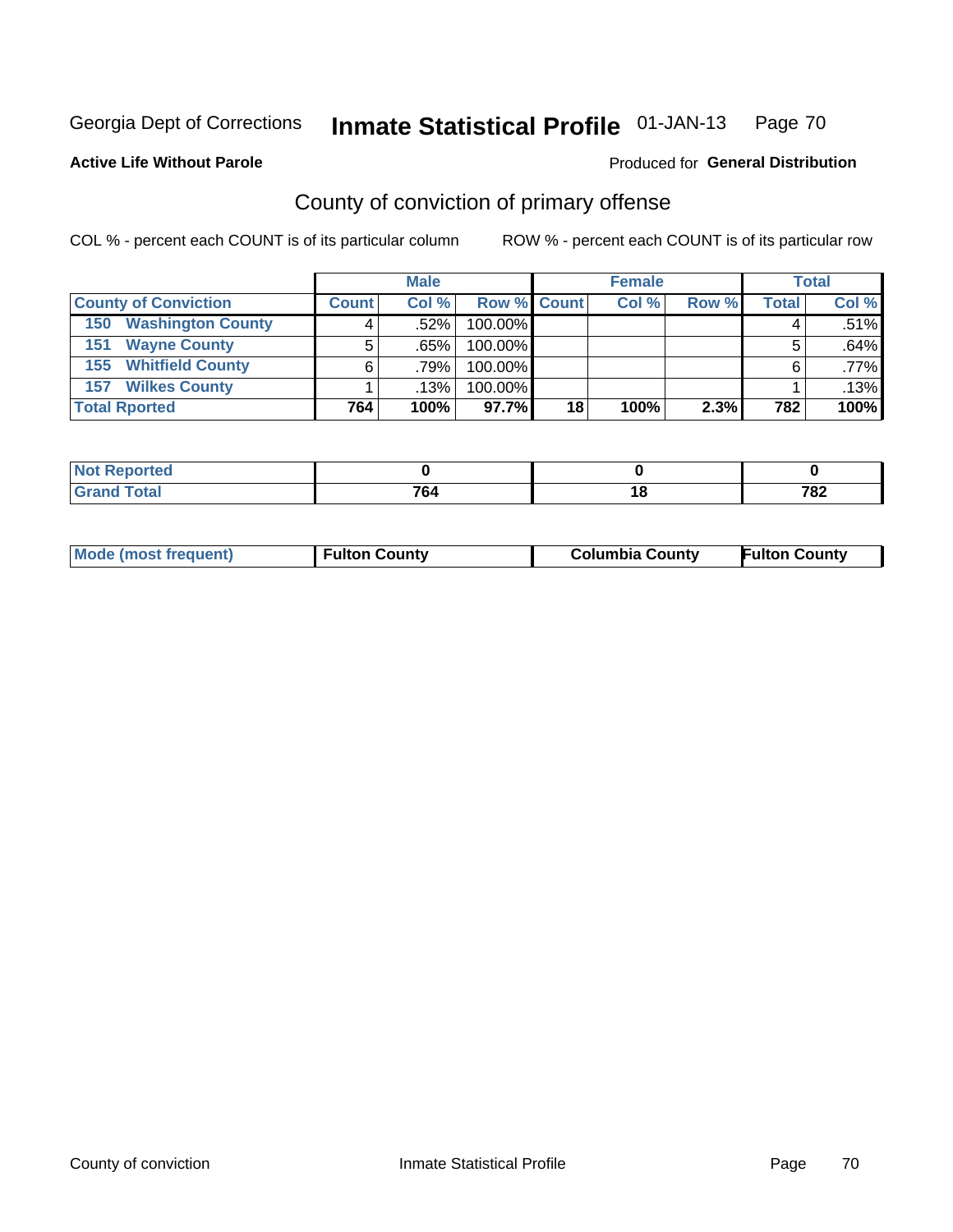**Active Life Without Parole** 

Produced for **General Distribution**

## Circuit of conviction of primary offense

|                         |                                 |                  | <b>Male</b> |         |                | <b>Female</b> |        |                | <b>Total</b> |
|-------------------------|---------------------------------|------------------|-------------|---------|----------------|---------------|--------|----------------|--------------|
|                         | <b>Circuit of Conviction</b>    | <b>Count</b>     | Col %       | Row %   | <b>Count</b>   | Col %         | Row %  | <b>Total</b>   | Col %        |
| 1                       | <b>Alapaha Circuit</b>          | 9                | 1.18%       | 100.00% |                |               |        | 9              | 1.15%        |
| $\overline{2}$          | <b>Alcovy Circuit</b>           | 13               | 1.70%       | 92.86%  | 1              | 5.56%         | 7.14%  | 14             | 1.79%        |
| $\overline{\mathbf{3}}$ | <b>Atlanta Circuit</b>          | 82               | 10.73%      | 98.80%  | $\mathbf{1}$   | 5.56%         | 1.20%  | 83             | 10.61%       |
| 4                       | <b>Atlantic Circuit</b>         | 11               | 1.44%       | 91.67%  | 1              | 5.56%         | 8.33%  | 12             | 1.53%        |
| 5                       | <b>Augusta Circuit</b>          | 51               | 6.68%       | 94.44%  | 3              | 16.67%        | 5.56%  | 54             | 6.91%        |
| $\overline{\bf{6}}$     | <b>Blue Ridge Circuit</b>       | $\overline{2}$   | .26%        | 100.00% |                |               |        | $\overline{2}$ | .26%         |
| 7                       | <b>Brunswick Circuit</b>        | 29               | 3.80%       | 100.00% |                |               |        | 29             | 3.71%        |
| $\overline{\mathbf{8}}$ | <b>Chattahoochee Circuit</b>    | 25               | 3.27%       | 100.00% |                |               |        | 25             | 3.20%        |
| $\overline{9}$          | <b>Cherokee Circuit</b>         | 8                | 1.05%       | 100.00% |                |               |        | 8              | 1.02%        |
| 10                      | <b>Clayton Circuit</b>          | 34               | 4.45%       | 97.14%  | 1              | 5.56%         | 2.86%  | 35             | 4.48%        |
| $\overline{11}$         | <b>Cobb Circuit</b>             | 28               | 3.66%       | 96.55%  | $\mathbf{1}$   | 5.56%         | 3.45%  | 29             | 3.71%        |
| $\overline{12}$         | <b>Conasauga Circuit</b>        | $\,6$            | .79%        | 100.00% |                |               |        | $\,6$          | .77%         |
| 13                      | <b>Cordele Circuit</b>          | 9                | 1.18%       | 100.00% |                |               |        | 9              | 1.15%        |
| 14                      | <b>Coweta Circuit</b>           | 10               | 1.31%       | 100.00% |                |               |        | 10             | 1.28%        |
| $\overline{15}$         | <b>Dougherty Circuit</b>        | 26               | 3.40%       | 96.30%  | 1              | 5.56%         | 3.70%  | 27             | 3.45%        |
| 16                      | <b>Dublin Circuit</b>           | $\overline{7}$   | .92%        | 100.00% |                |               |        | $\overline{7}$ | .90%         |
| 17                      | <b>Eastern Circuit</b>          | 29               | 3.80%       | 100.00% |                |               |        | 29             | 3.71%        |
| $\overline{18}$         | <b>Flint Circuit</b>            | 10               | 1.31%       | 100.00% |                |               |        | 10             | 1.28%        |
| 19                      | <b>Griffin Circuit</b>          | 20               | 2.62%       | 95.24%  | 1              | 5.56%         | 4.76%  | 21             | 2.69%        |
| $\overline{20}$         | <b>Gwinnett Circuit</b>         | 10               | 1.31%       | 90.91%  | 1              | 5.56%         | 9.09%  | 11             | 1.41%        |
| $\overline{21}$         | <b>Houston Circuit</b>          | 14               | 1.83%       | 100.00% |                |               |        | 14             | 1.79%        |
| $\overline{22}$         | <b>Lookout Mountain Circuit</b> | 9                | 1.18%       | 90.00%  | 1              | 5.56%         | 10.00% | 10             | 1.28%        |
| $\overline{23}$         | <b>Macon Circuit</b>            | 21               | 2.75%       | 100.00% |                |               |        | 21             | 2.69%        |
| $\overline{24}$         | <b>Middle Circuit</b>           | 20               | 2.62%       | 100.00% |                |               |        | 20             | 2.56%        |
| $\overline{25}$         | <b>Mountain Circuit</b>         | 8                | 1.05%       | 100.00% |                |               |        | 8              | 1.02%        |
| 26                      | <b>Northeastern Circuit</b>     | 15               | 1.96%       | 88.24%  | $\overline{2}$ | 11.11%        | 11.76% | 17             | 2.17%        |
| $\overline{27}$         | <b>Northern Circuit</b>         | 9                | 1.18%       | 100.00% |                |               |        | 9              | 1.15%        |
| 28                      | <b>Ocmulgee Circuit</b>         | 16               | 2.09%       | 100.00% |                |               |        | 16             | 2.05%        |
| 29                      | <b>Oconee Circuit</b>           | 3                | .39%        | 100.00% |                |               |        | 3              | .38%         |
| 30                      | <b>Ogeechee Circuit</b>         | $\boldsymbol{9}$ | 1.18%       | 90.00%  | 1              | 5.56%         | 10.00% | 10             | 1.28%        |
| $\overline{31}$         | <b>Pataula Circuit</b>          | 6                | .79%        | 100.00% |                |               |        | 6              | .77%         |
| 32                      | <b>Piedmont Circuit</b>         | 17               | 2.23%       | 100.00% |                |               |        | 17             | 2.17%        |
| 33                      | <b>Rome Circuit</b>             | 10               | 1.31%       | 100.00% |                |               |        | 10             | 1.28%        |
| 34                      | <b>South Georgia Circuit</b>    | 3                | .39%        | 100.00% |                |               |        | 3              | .38%         |
| 35                      | <b>Southern Circuit</b>         | 14               | 1.83%       | 100.00% |                |               |        | 14             | 1.79%        |
| 36                      | <b>Southwestern Circuit</b>     | 3                | .39%        | 100.00% |                |               |        | 3              | .38%         |
| 37                      | <b>Stone Mountain Circuit</b>   | 64               | 8.38%       | 98.46%  | 1              | 5.56%         | 1.54%  | 65             | 8.31%        |
| 38                      | <b>Tallapoosa Circuit</b>       | 5                | .65%        | 100.00% |                |               |        | 5              | .64%         |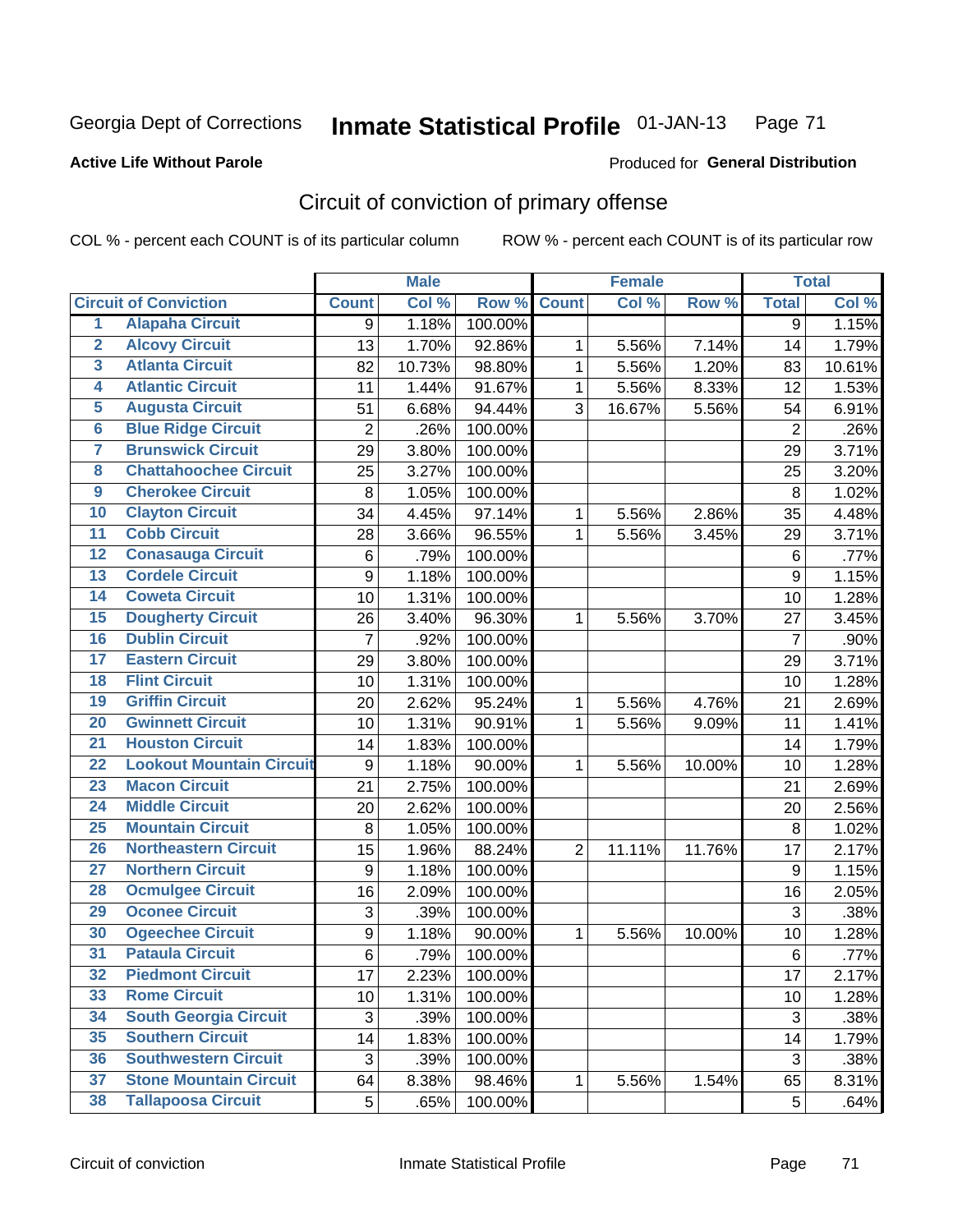**Active Life Without Parole** 

#### Produced for **General Distribution**

## Circuit of conviction of primary offense

|    |                              |              | <b>Male</b> |         |              | <b>Female</b> |        |              | <b>Total</b> |
|----|------------------------------|--------------|-------------|---------|--------------|---------------|--------|--------------|--------------|
|    | <b>Circuit of Conviction</b> | <b>Count</b> | Col %       | Row %   | <b>Count</b> | Col %         | Row %  | <b>Total</b> | Col %        |
| 39 | <b>Tifton Circuit</b>        | 8            | 1.05%       | 100.00% |              |               |        | 8            | 1.02%        |
| 40 | <b>Toombs Circuit</b>        | 4            | .52%        | 100.00% |              |               |        | 4            | .51%         |
| 41 | <b>Waycross Circuit</b>      | 20           | 2.62%       | 100.00% |              |               |        | 20           | 2.56%        |
| 42 | <b>Western Circuit</b>       | 16           | 2.09%       | 100.00% |              |               |        | 16           | 2.05%        |
| 43 | <b>Rockdale Circuit</b>      | 8            | 1.05%       | 88.89%  |              | 5.56%         | 11.11% | 9            | 1.15%        |
| 44 | <b>Douglas Circuit</b>       | 25           | 3.27%       | 96.15%  |              | 5.56%         | 3.85%  | 26           | 3.32%        |
| 45 | <b>Appalachian Circuit</b>   | 2            | .26%        | 100.00% |              |               |        | 2            | .26%         |
| 46 | <b>Enotah Circuit</b>        |              | .13%        | 100.00% |              |               |        |              | .13%         |
| 47 | <b>Bell-Forsyth Circuit</b>  | 3            | .39%        | 100.00% |              |               |        | 3            | .38%         |
| 48 | <b>Towaliga Circuit</b>      | 10           | 1.31%       | 100.00% |              |               |        | 10           | 1.28%        |
| 49 | <b>Paulding Circuit</b>      | 2            | .26%        | 100.00% |              |               |        | 2            | .26%         |
|    | <b>Total Rported</b>         | 764          | 100%        | 97.7%   | 18           | 100%          | 2.3%   | 782          | 100%         |

| .<br>eportea       |     |     |
|--------------------|-----|-----|
| <b>otal</b><br>--- | 764 | 782 |

| М<br>. In n tr<br>.<br>.<br>wanta<br>Πū<br>31.<br>$\sim$ $\sim$ $\sim$ |
|------------------------------------------------------------------------|
|------------------------------------------------------------------------|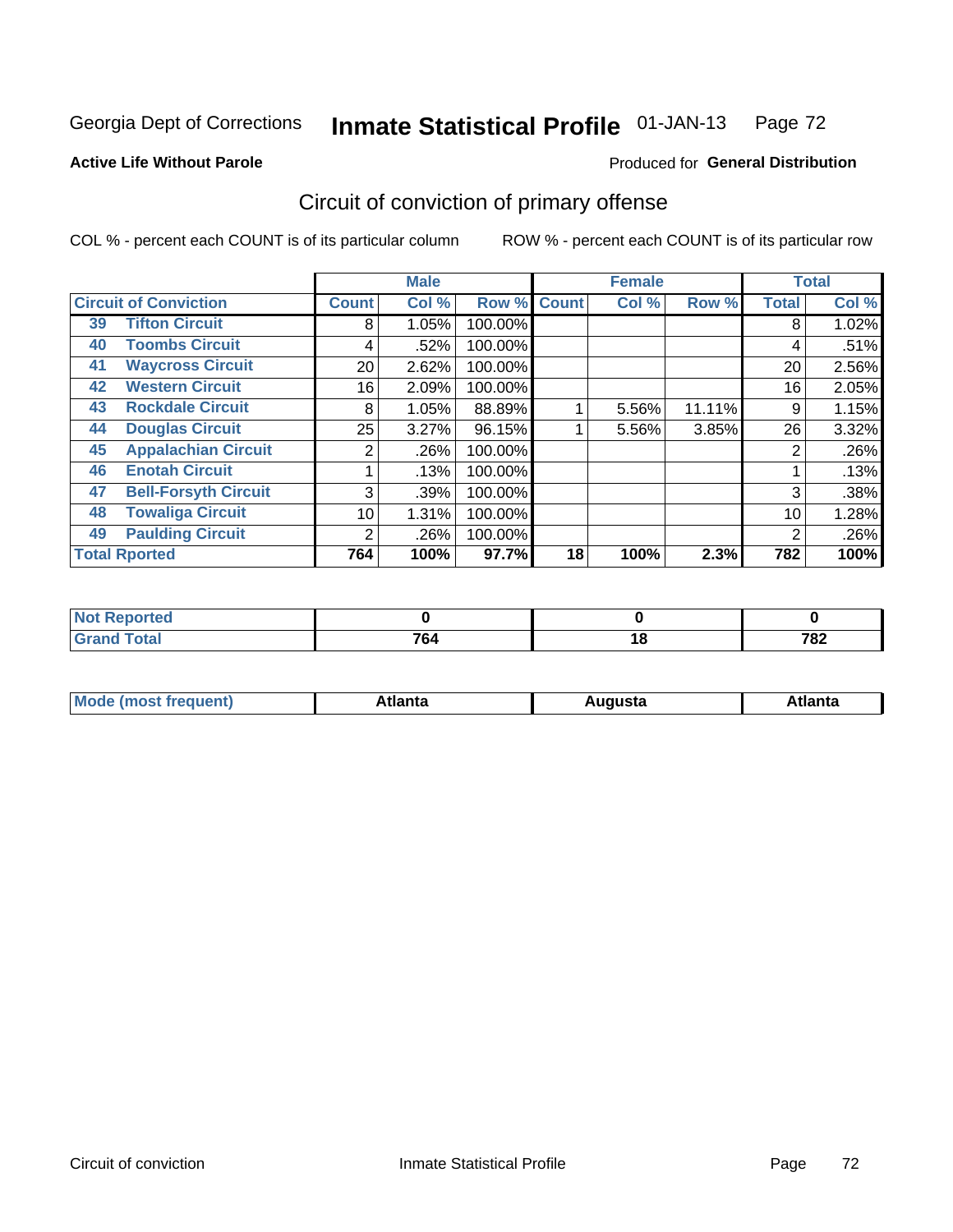### **Active Life Without Parole**

### Produced for **General Distribution**

## Years served (jail + prison) in this incarceration

|                       | <b>Male</b>    |       | <b>Female</b> |                         |        | <b>Total</b> |                |        |
|-----------------------|----------------|-------|---------------|-------------------------|--------|--------------|----------------|--------|
| <b>Years Served</b>   | <b>Count</b>   | Col % | Row %         | <b>Count</b>            | Col %  | Row %        | <b>Total</b>   | Col %  |
| Less than one year    | 28             | 3.66% | 100.00%       |                         |        |              | 28             | 3.58%  |
| 1 to 1.99 years       | 49             | 6.41% | 98.00%        | 1                       | 5.56%  | 2.00%        | 50             | 6.39%  |
| 2 to 2.99 years       | 50             | 6.54% | 92.59%        | $\overline{\mathbf{4}}$ | 22.22% | 7.41%        | 54             | 6.91%  |
| 3 to 3.99 years       | 48             | 6.28% | 96.00%        | $\overline{2}$          | 11.11% | 4.00%        | 50             | 6.39%  |
| 4 to 4.99 years       | 40             | 5.24% | 100.00%       |                         |        |              | 40             | 5.12%  |
| 5 to 5.99 years       | 43             | 5.63% | 97.73%        | 1                       | 5.56%  | 2.27%        | 44             | 5.63%  |
| 6 to 6.99 years       | 28             | 3.66% | 93.33%        | $\overline{2}$          | 11.11% | 6.67%        | 30             | 3.84%  |
| 7 to 7.99 years       | 26             | 3.40% | 96.30%        | 1                       | 5.56%  | 3.70%        | 27             | 3.45%  |
| 8 to 8.99 years       | 38             | 4.97% | 100.00%       |                         |        |              | 38             | 4.86%  |
| 9 to 9.99 years       | 28             | 3.66% | 93.33%        | $\overline{2}$          | 11.11% | 6.67%        | 30             | 3.84%  |
| 10 to 10.99 years     | 40             | 5.24% | 93.02%        | 3                       | 16.67% | 6.98%        | 43             | 5.50%  |
| 11 to 11.99 years     | 40             | 5.24% | 100.00%       |                         |        |              | 40             | 5.12%  |
| 12 to 12.99 years     | 45             | 5.89% | 100.00%       |                         |        |              | 45             | 5.75%  |
| 13 to 13.99 years     | 35             | 4.58% | 100.00%       |                         |        |              | 35             | 4.48%  |
| 14 to 14.99 years     | 42             | 5.50% | 97.67%        | 1                       | 5.56%  | 2.33%        | 43             | 5.50%  |
| 15 to 15.99 years     | 45             | 5.89% | 97.83%        | 1                       | 5.56%  | 2.17%        | 46             | 5.88%  |
| 16 to 16.99 years     | 45             | 5.89% | 100.00%       |                         |        |              | 45             | 5.75%  |
| 17 to 17.99 years     | 25             | 3.27% | 100.00%       |                         |        |              | 25             | 3.20%  |
| 18 to 18.99 years     | 26             | 3.40% | 100.00%       |                         |        |              | 26             | 3.32%  |
| 19 to 19.99 years     | 15             | 1.96% | 100.00%       |                         |        |              | 15             | 1.92%  |
| 20 to 20.99 years     | 4              | 0.52% | 100.00%       |                         |        |              | 4              | 0.51%  |
| 21 to 21.99 years     | 6              | 0.79% | 100.00%       |                         |        |              | 6              | 0.77%  |
| 22 to 22.99 years     | $\mathbf 1$    | 0.13% | 100.00%       |                         |        |              | $\mathbf{1}$   | 0.13%  |
| 23 to 23.99 years     | 3              | 0.39% | 100.00%       |                         |        |              | 3              | 0.38%  |
| 24 to 24.99 years     | 3              | 0.39% | 100.00%       |                         |        |              | 3              | 0.38%  |
| 25 to 25.99 years     | $\overline{c}$ | 0.26% | 100.00%       |                         |        |              | $\overline{2}$ | 0.26%  |
| 26 to 26.99 years     | $\mathbf 1$    | 0.13% | 100.00%       |                         |        |              | $\mathbf 1$    | 0.13%  |
| 28 to 28.99 years     | 3              | 0.39% | 100.00%       |                         |        |              | 3              | 0.38%  |
| Thirty + years        | 5              | 0.65% | 100.00%       |                         |        |              | 5              | 0.64%  |
| <b>Total Reported</b> | 764            | 100%  | 97.70%        | 18                      | 100%   | 2.30%        | 782            | 100.0% |

| NO<br>тео |                     |     |     |
|-----------|---------------------|-----|-----|
|           | $\mathbf{z}$<br>'04 | 1 U | 782 |

| <b>Mean</b><br>(average) | 10.03           | 6.97            | 9.96            |
|--------------------------|-----------------|-----------------|-----------------|
| Median (middle)          | 10.095          | 6.415           | 10.025          |
| Mode (most frequent)     | 2 to 2.99 years | 2 to 2.99 years | 2 to 2.99 years |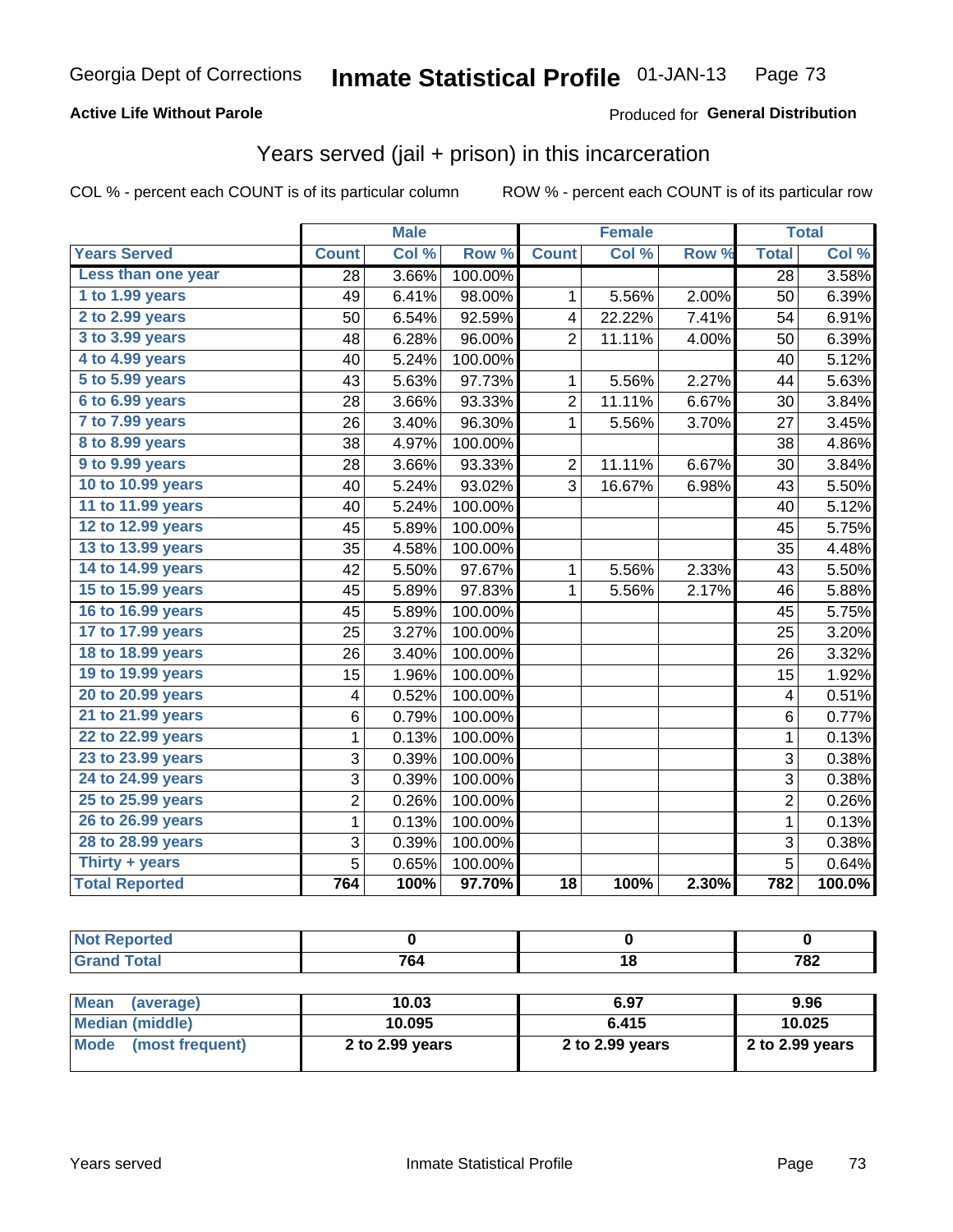### **Active Life Without Parole**

Produced for **General Distribution**

## Results of most recent HIV tests

|                         | <b>Male</b>      |        |           | <b>Female</b> |        |        | Total        |           |
|-------------------------|------------------|--------|-----------|---------------|--------|--------|--------------|-----------|
| <b>HIV Test Results</b> | <b>Count</b>     | Col%   | Row %I    | <b>Count</b>  | Col%   | Row %  | <b>Total</b> | Col %     |
| <b>Positive</b>         | 5                | 0.67%  | 83.33%    |               | 5.88%  | 16.67% |              | $0.79\%$  |
| <b>Negative</b>         | 742 <sub>1</sub> | 99.33% | $97.89\%$ | 16            | 94.12% | 2.11%  | 758          | $99.21\%$ |
| <b>Total Reported</b>   | 747              | 100%   | $97.77\%$ | 17            | 100%   | 2.23%  | 764          | 100%      |

| <b>Not Reported</b> |                             |        | -<br>1 V |
|---------------------|-----------------------------|--------|----------|
| Total               | 70/<br>04°<br>$\sim$ $\sim$ | $\sim$ | 782      |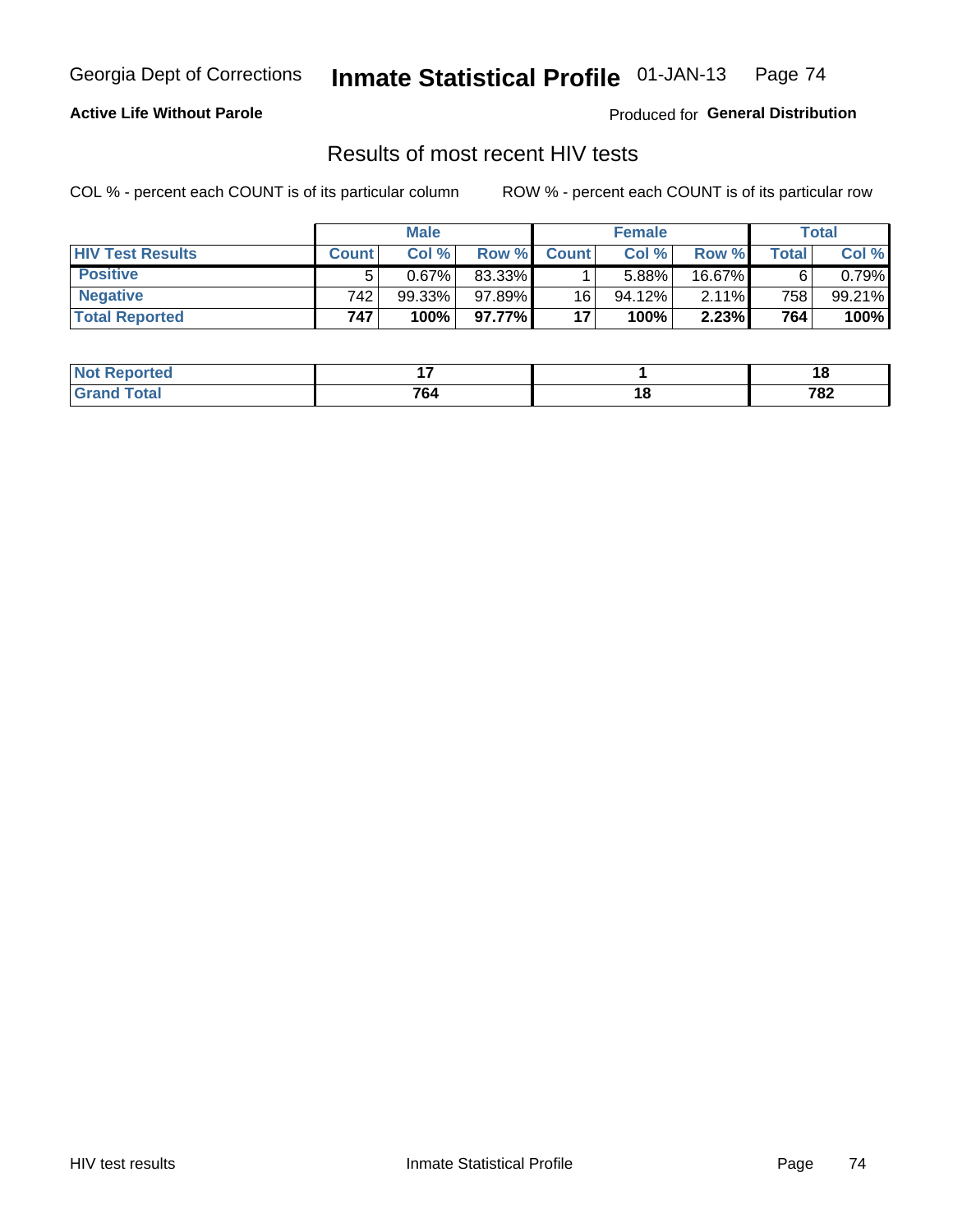### **Active Life Without Parole**

Produced for **General Distribution**

## Results of most recent tuberculosis test

|                                  | <b>Male</b>  |        |           | <b>Female</b> |           |          | Total   |        |
|----------------------------------|--------------|--------|-----------|---------------|-----------|----------|---------|--------|
| <b>Tuberculosis Test Results</b> | <b>Count</b> | Col %  | Row %I    | <b>Count</b>  | Col %     | Row %    | Total i | Col %  |
| <b>Positive on current test</b>  | 194          | 25.97% | $99.49\%$ |               | 5.88%     | $0.51\%$ | 195     | 25.52% |
| <b>Negative</b>                  | 553          | 74.03% | $97.19\%$ | 16            | $94.12\%$ | $2.81\%$ | 569     | 74.48% |
| <b>Total Reported</b>            | 747          | 100%   | 97.77% I  | 17            | 100%      | 2.23%    | 764     | 100%   |

| ported<br>I NOT | -                           |        | . с |
|-----------------|-----------------------------|--------|-----|
| <b>cotal</b>    | 764<br>$\sim$ $\sim$ $\sim$ | $\sim$ | 782 |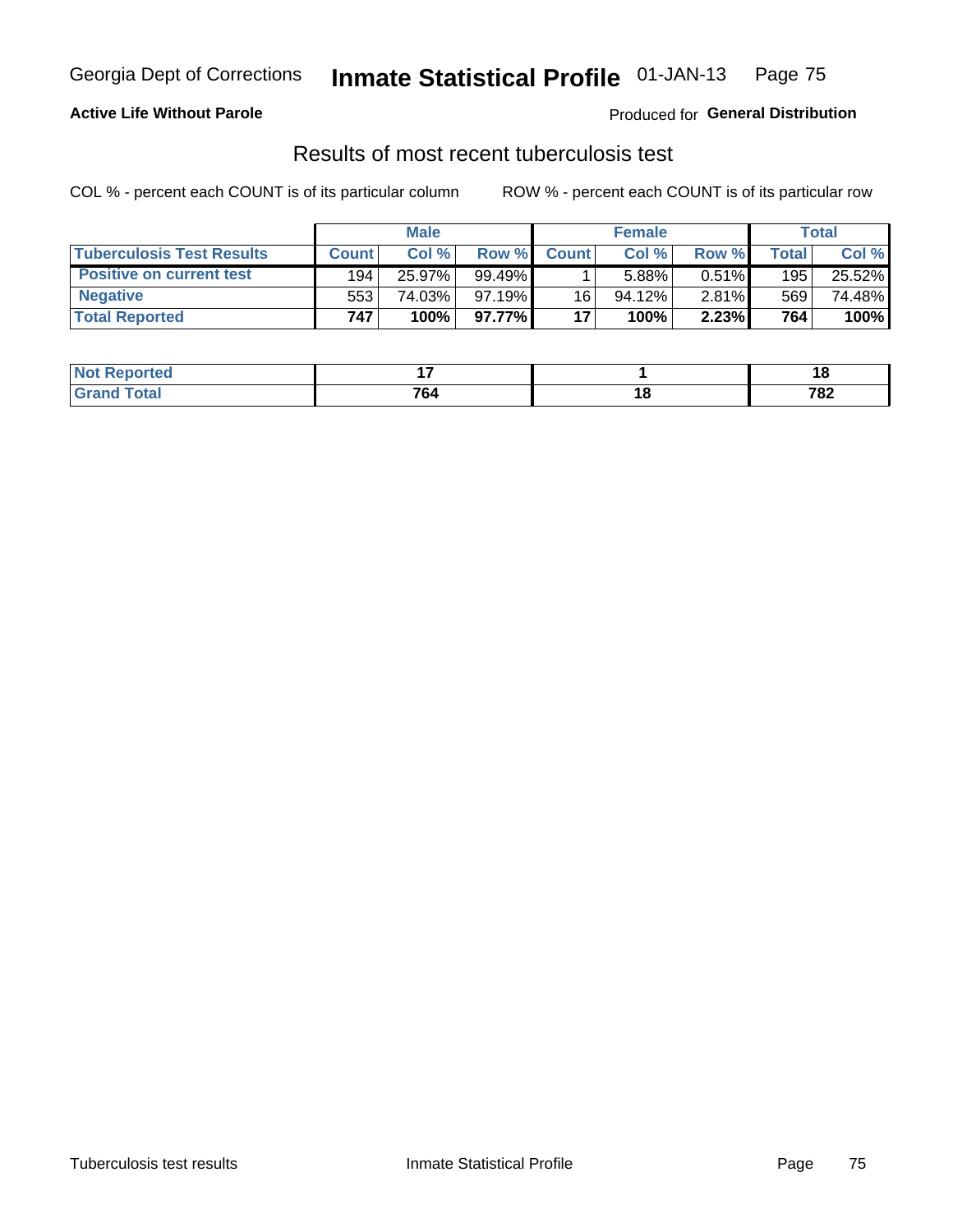#### **Active Life Without Parole**

Produced for **General Distribution**

## Results of most recent syphilis test

|                                 |              | <b>Male</b> |           |              | <b>Female</b> |          |       | Total  |
|---------------------------------|--------------|-------------|-----------|--------------|---------------|----------|-------|--------|
| <b>Syphilis Test Results</b>    | <b>Count</b> | Col%        | Row %I    | <b>Count</b> | Col%          | Row %    | Total | Col %  |
| <b>Positive on current test</b> | 17           | $2.85\%$    | $94.44\%$ |              | $9.09\%$      | 5.56%    | 18    | 2.96%  |
| <b>Negative</b>                 | 580          | 97.15%      | 98.31%    | 10           | 90.91%        | $1.69\%$ | 590   | 97.04% |
| <b>Total Reported</b>           | 597          | 100%        | 98.19%    | 11           | $100\%$       | 1.81%    | 608   | 100%   |

| <b>Not Reported</b> | 167                  |                    | .<br><u> 174</u> |
|---------------------|----------------------|--------------------|------------------|
| <b>Total</b>        | 764<br>$\sim$ $\sim$ | 4 C<br>י<br>$\sim$ | 782              |